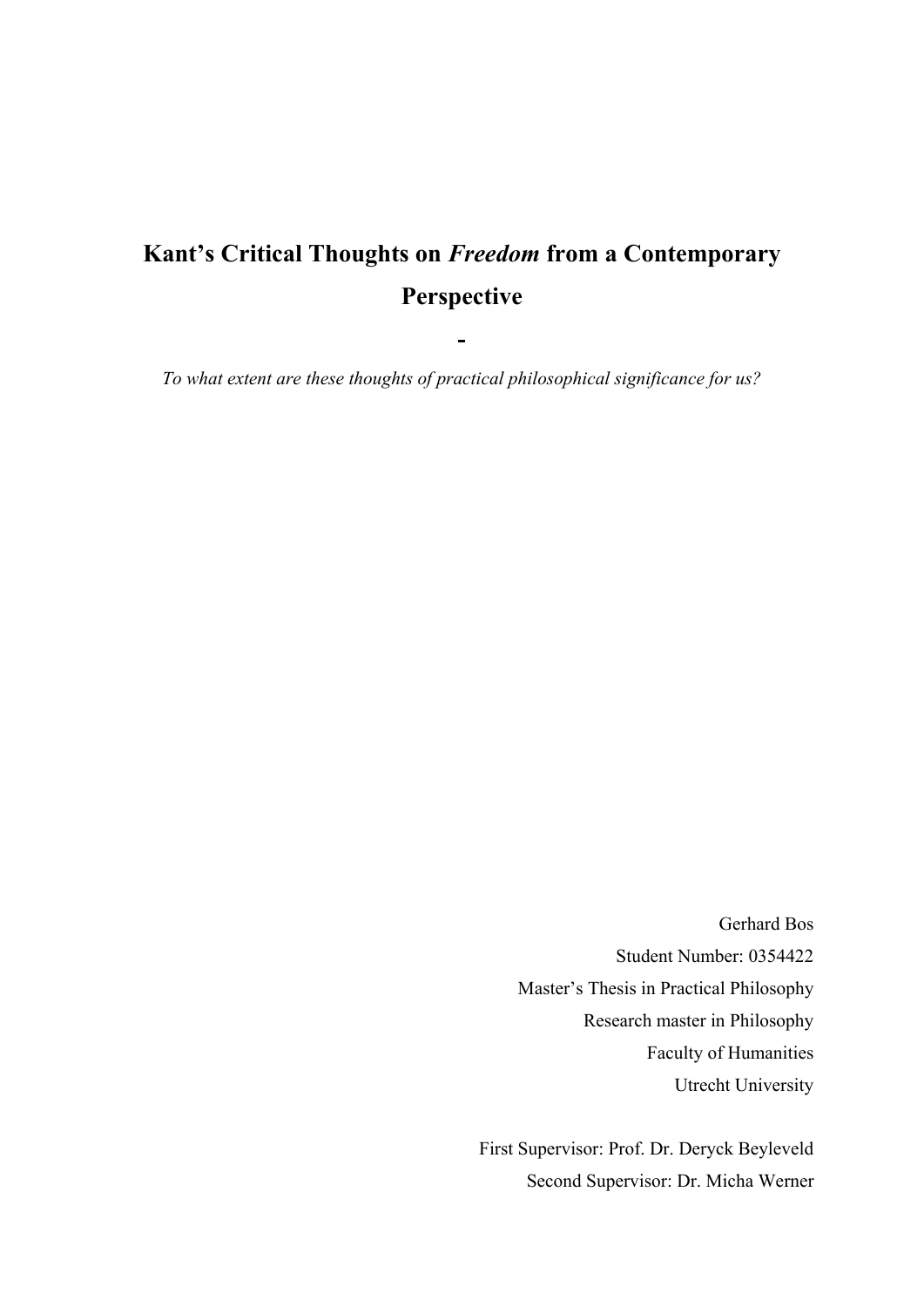# Table of Contents

| §1.1.3 Synthetic <i>a priori</i> judgments in relation to causality and freedom  12                |  |
|----------------------------------------------------------------------------------------------------|--|
| §1.1.3.1 Synthetic <i>a priori</i> judgments as preconditions for human cognition  12              |  |
|                                                                                                    |  |
| $§1.1.3.1.2$ The need for a united manifold – understanding and its categories 13                  |  |
| $§1.1.3.1.3$ The need for <i>unifying the manifold –</i> an <i>a priori</i> synthesizing activity? |  |
|                                                                                                    |  |
| §1.1.3.1.4 Schemata as the results of a rule-base subsumption of the manifold                      |  |
|                                                                                                    |  |
|                                                                                                    |  |
| §1.1.3.2.1 Substance as a rule that is supposed in the rule of causality 18                        |  |
| §1.1.3.2.2 Causality as the rule for experiencing necessarily related different                    |  |
|                                                                                                    |  |
| §1.1.3.3 Causality as a rule of <i>a priori</i> synthesis of a sensible manifold – room for        |  |
|                                                                                                    |  |
|                                                                                                    |  |
| §1.2.1 Reason as a 'regulative' faculty vs understanding and sensibility as epistemic              |  |
|                                                                                                    |  |
|                                                                                                    |  |
|                                                                                                    |  |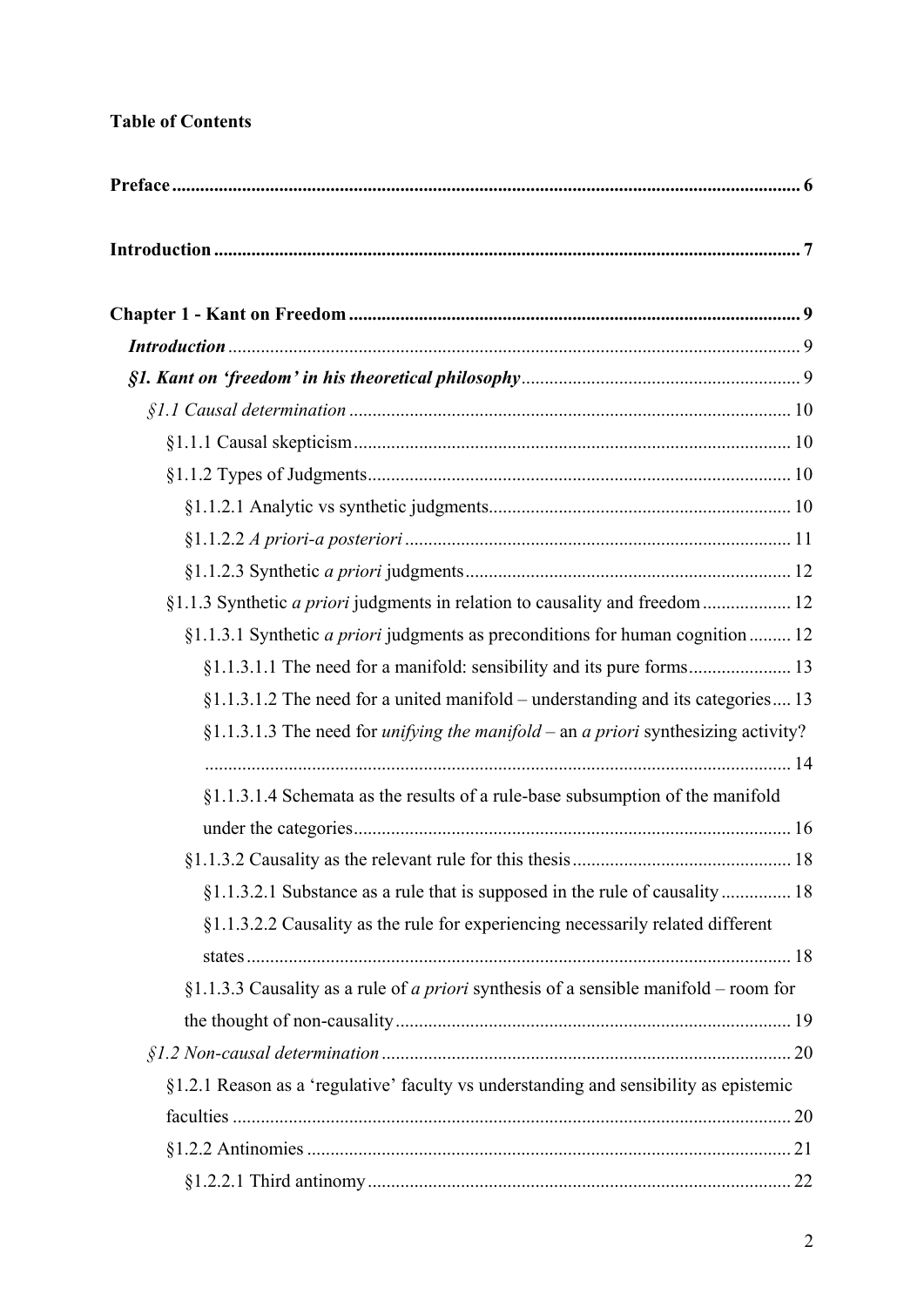| $\S$ 2.1 Expectations based on the idea of transcendental reasoning – from theoretical to           |  |
|-----------------------------------------------------------------------------------------------------|--|
|                                                                                                     |  |
|                                                                                                     |  |
| §2.1.2 Reason's need for unity – the role of <i>theoretical</i> and <i>practical</i> transcendental |  |
|                                                                                                     |  |
| $\S2.1.3$ Reason's need for the possibility of unification of conscious activities –                |  |
|                                                                                                     |  |
| §2.1.4 Reason's need for <i>categories</i> , <i>subsumption</i> and rules for subsumption  33       |  |
| §2.1.5 Reason's need for specific <i>rules</i> guiding <i>a priori</i> subsumption – schemata,      |  |
|                                                                                                     |  |
| §2.1.6 Reason's need for addressing someone with <i>normative</i> rules for subsumption -           |  |
|                                                                                                     |  |
|                                                                                                     |  |
|                                                                                                     |  |
| §2.2.1 Action theory - 'freedom' as a ground for action ascription 37                               |  |
|                                                                                                     |  |
|                                                                                                     |  |
| §2.2.1.3 Principles of will-determination – principle of reason vs principle of                     |  |
|                                                                                                     |  |
| §2.2.1.4 practical spontaneity – pure and non-pure practical spontaneous will-                      |  |
|                                                                                                     |  |
| §2.2.1.5 Is attributing pure or non-pure practical spontaneous will determination                   |  |
|                                                                                                     |  |
|                                                                                                     |  |
|                                                                                                     |  |
| §2.2.2.2 Norms of reason- hypothetical and categorical imperatives  44                              |  |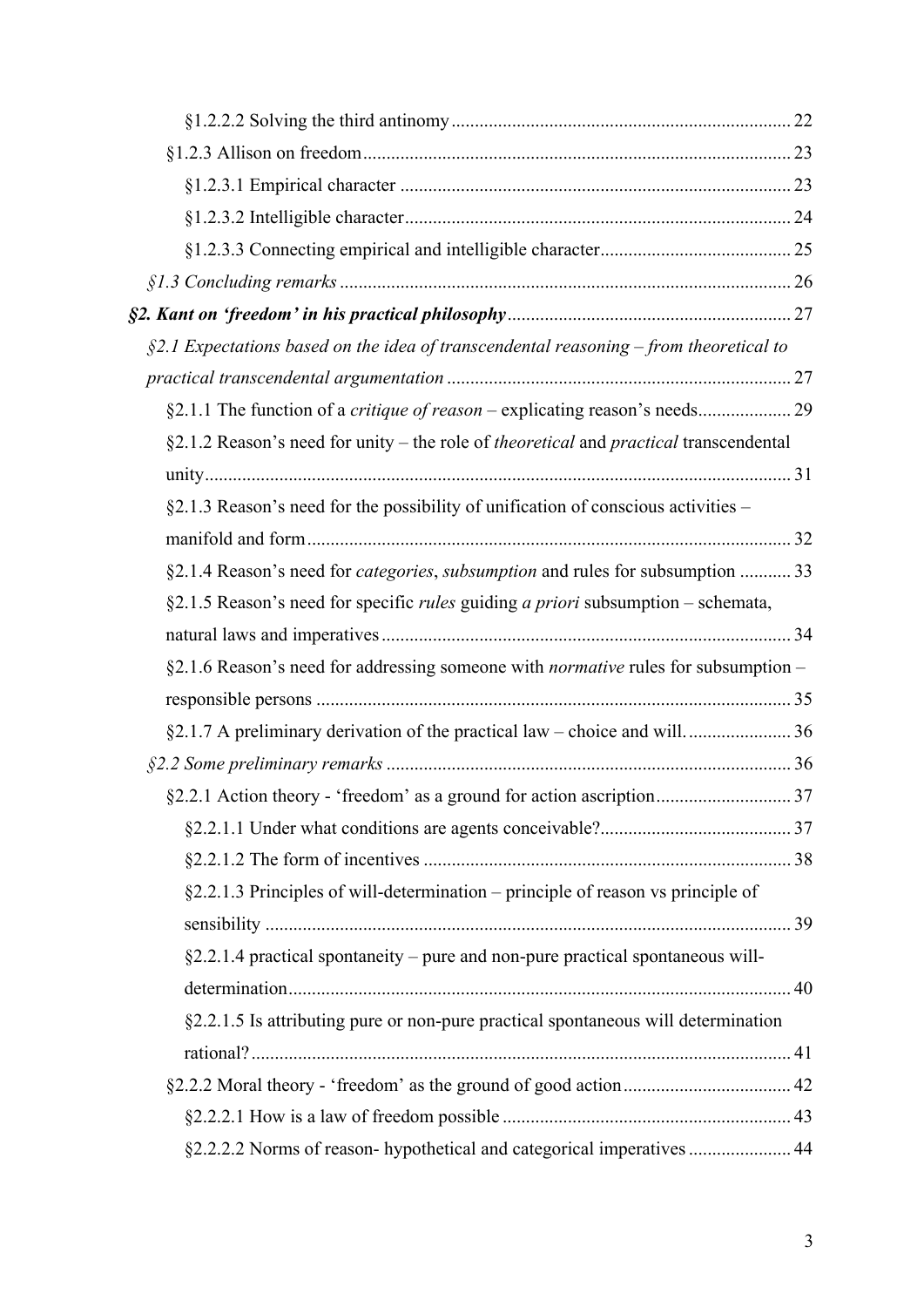| §2.2.2.3 Under what conditions is will-determination on the basis of a law of |  |
|-------------------------------------------------------------------------------|--|
|                                                                               |  |
|                                                                               |  |
|                                                                               |  |
| §2.2.3 From the preconditions of a 'law of freedom' to the preconditions of a |  |
|                                                                               |  |
|                                                                               |  |
|                                                                               |  |

| Chapter 2 - Reformulating Kant's critical thoughts on freedom in a contemporary         |
|-----------------------------------------------------------------------------------------|
|                                                                                         |
|                                                                                         |
| §1. An overview of a contemporary Freedom determinism debate: freedom as the source     |
|                                                                                         |
|                                                                                         |
| §1.1.1 the principle of non-agential determination and incompatibilism vs               |
|                                                                                         |
| §1.1.2 The underlying structure of the present representation of the FOD58              |
| Interlude - A preliminary evaluation: alternative possibilities and 'ought implies can' |
|                                                                                         |
|                                                                                         |
| §1.2.1 defending an interpretation of freedom in terms of 'a possibility to act in one  |
| way or the other' while claiming that this is incompatible with causal determinism61    |
| defending an interpretation of freedom in terms of 'providing for reasons as<br>\$1.2.2 |
| determining grounds for action' while claiming that this is incompatible with causal    |
|                                                                                         |
|                                                                                         |
|                                                                                         |
|                                                                                         |
| §1.3.1 Defending an interpretation of freedom in terms of a possibility to act in one   |
| way or the other while claiming that this is compatible with causal determinism 67      |
|                                                                                         |
| Interlude - Demystifying Frankfurt style examples while using Perry's vocabulary 69     |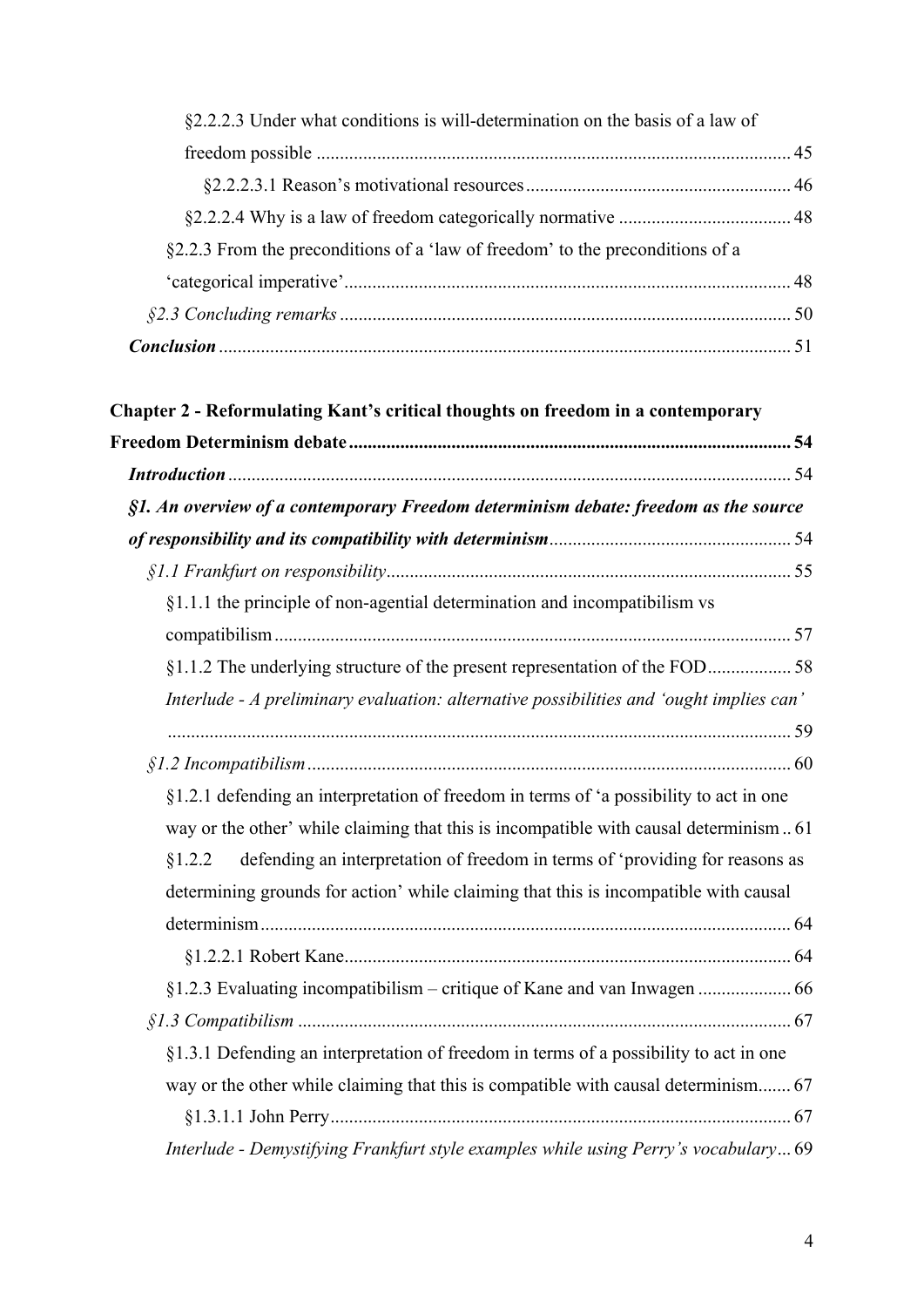| §1.3.2 Defending an interpretation of freedom in terms of 'providing for reasons as     |  |
|-----------------------------------------------------------------------------------------|--|
| determining grounds for action' while claiming that this is compatible with causal      |  |
|                                                                                         |  |
|                                                                                         |  |
|                                                                                         |  |
| $$1.4$ A schematic analysis - 'the ability to do otherwise' and 'causal determinism' 75 |  |
|                                                                                         |  |
|                                                                                         |  |
|                                                                                         |  |
|                                                                                         |  |
|                                                                                         |  |
|                                                                                         |  |
|                                                                                         |  |
|                                                                                         |  |
| §2.1.2 Kant on 'how to identify and characterize freedom as the source of               |  |
|                                                                                         |  |
|                                                                                         |  |
|                                                                                         |  |
| §2.1.3 Kant on 'is this form of freedom compatible with determinism?' 85                |  |
|                                                                                         |  |
|                                                                                         |  |
|                                                                                         |  |
|                                                                                         |  |
|                                                                                         |  |
|                                                                                         |  |
|                                                                                         |  |
|                                                                                         |  |
|                                                                                         |  |
|                                                                                         |  |
|                                                                                         |  |
|                                                                                         |  |
|                                                                                         |  |
|                                                                                         |  |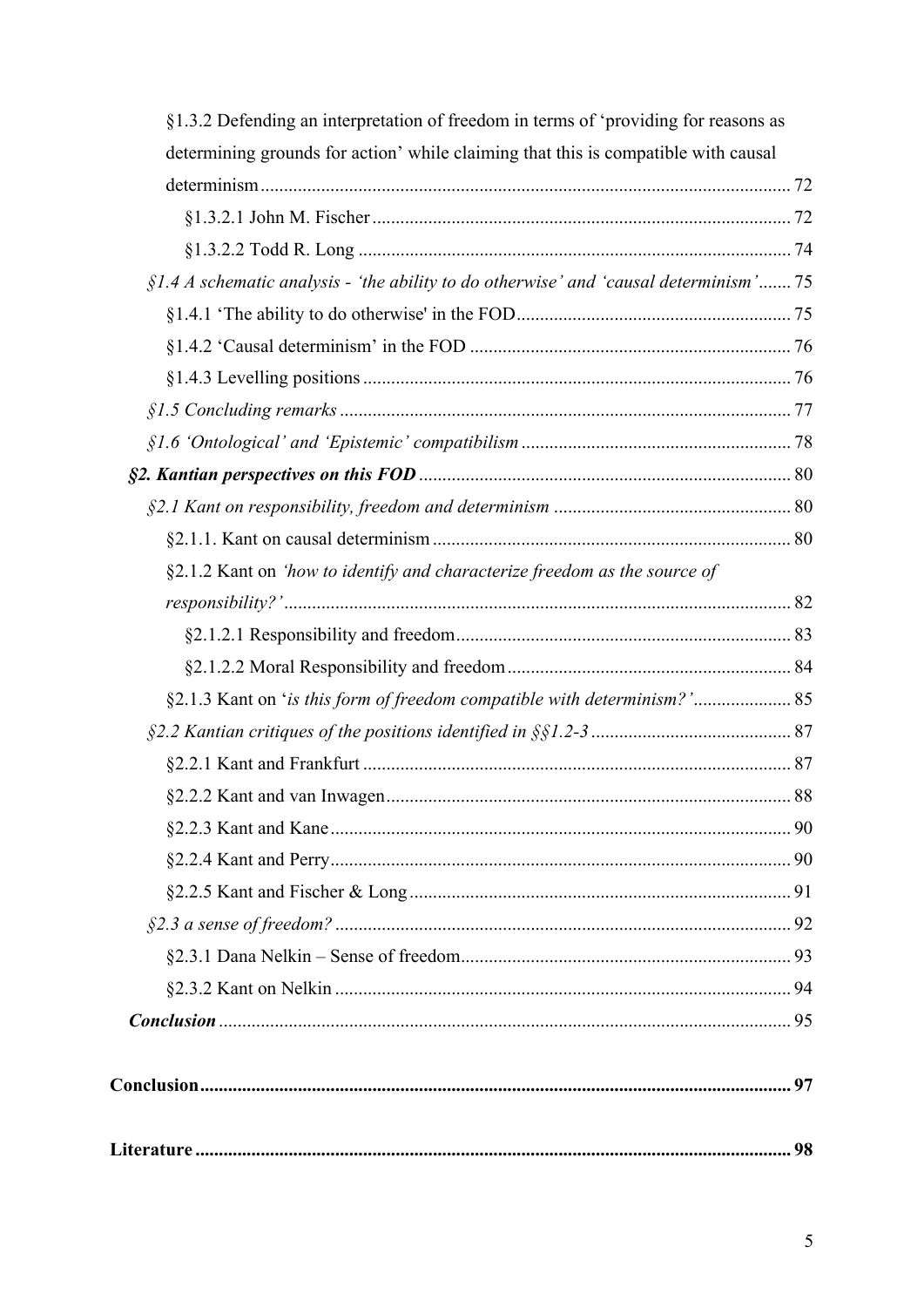# <span id="page-5-0"></span>Preface

 I wish to thank Professor Deryck Beyleveld and Dr. Micha Werner for supervising me while I was writing this thesis. I think their comments where very instructive; and besides that they gave me a clue why I had to limit my bigger ambitions while writing this thesis. Special thanks to Professor Beyleveld for his editing of the text. As you will see, my English is not that good; but it would have been worse if he had not edited my thesis. Also I wish to thank Professor Marcus Düwell for the efforts he made in creating the intellectual conditions in which I am know. Further, I like to thank Professor Albert Visser for reading and commenting this thesis in a period where at least I wished that I could have gone out and enjoy the sun etc. Further Hanna deserves a big compliment for not getting desperate in periods where my mind was overloaded with the conceptual structures I reflect on in this thesis.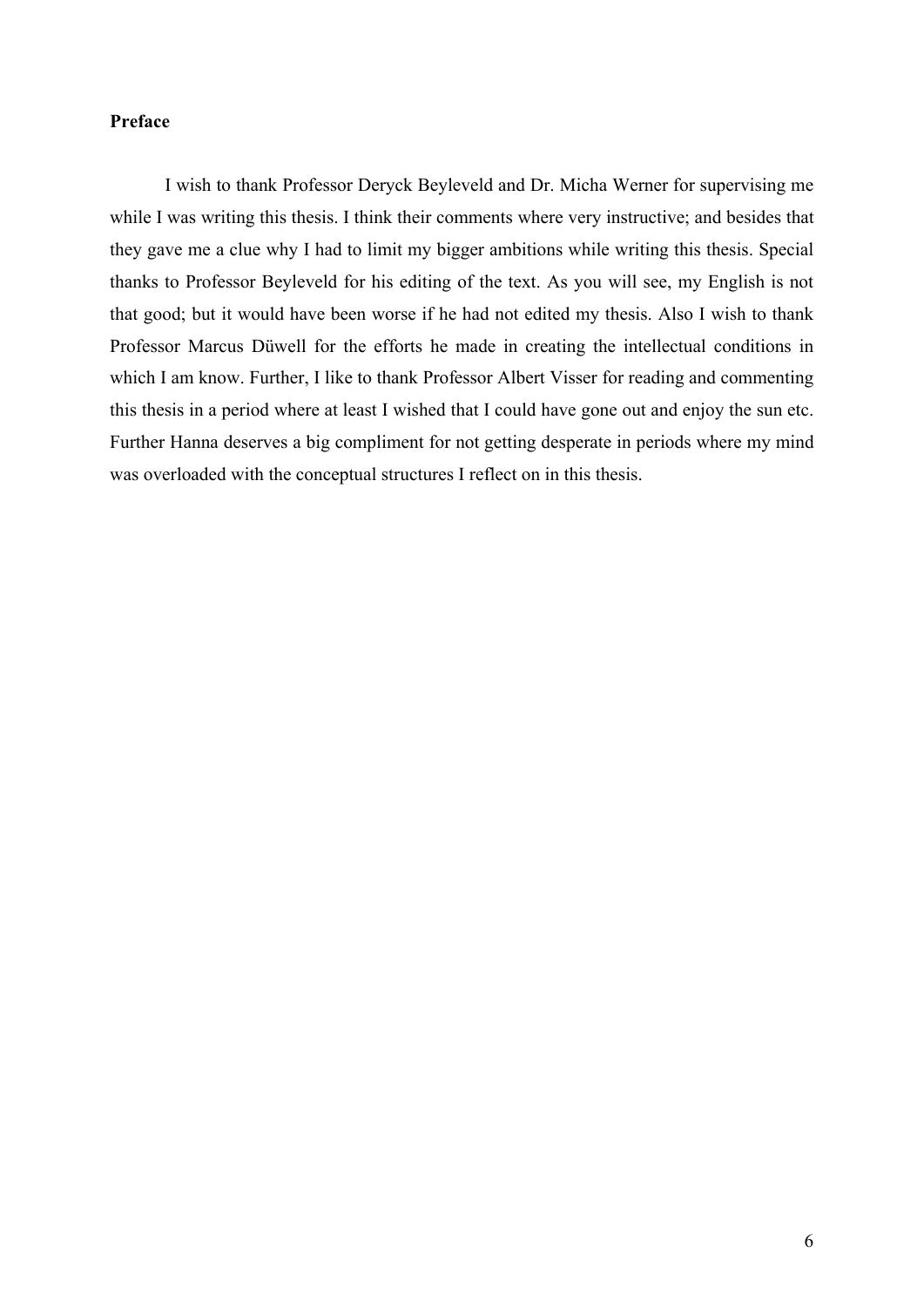## <span id="page-6-0"></span>**Introduction**

1

 This thesis is neither one in the history of philosophy nor one in theoretical philosophy. This implies that the conclusion of this thesis will not be presented, and therefore should not be understood, as a claim about the history of philosophy or as a philosophical thesis about essentially theoretical matters. The main purpose of this thesis is to present a conclusion which presents a basically philosophical, i.e., systematic, idea about practical phenomena. This is something that the reader should constantly bear in mind, while reading this thesis; because the thesis deals with historical philosophy (namely the philosophy of Immanuel Kant) in relation to a theoretical philosophical debate (namely a freedom vs determinism debate), in addressing a practical philosophical question.

The main aim of this thesis is to spell out how far Kant's view on 'freedom' has systematic resources that can be used to give practical philosophy a proper place in relation to the basic features of a contemporary scientific worldview. The research question that will be addressed in this thesis is basically: how far can Kant's critical thoughts on 'freedom' be used to make a practical philosophical activity in relation to an objective contemporary worldview intelligible? Of course this question should be delimited in order to make it possible to offer a plausible answer to it within the limits of a MA-thesis project. I propose *two* specifications. *Firstly* this thesis will deal with Kant's critical thoughts on 'freedom' only insofar as they are contained in what can be called (i) his 'theoretical philosophy', i.e., the *Kritik der reinen Vernunft* and the *Prolegomena zu einer jeden künftigen Metaphysik*; and (ii) his 'practical philosophy', i.e., the *Kritik der praktischen Vernunft* and the *Grundlegung zur Metaphysik der Sitten*. [1](#page-6-1) *Secondly* an 'objective contemporary worldview' means here nothing more than a view in which one thinks about essentially everything in objective terms, i.e., in terms of characteristics of objects and (causal) relations between objects.

The research question of this thesis is then: *How far are Kant's critical thoughts on 'freedom' in his theoretical and practical philosophy relevant for the justification of a practical philosophical activity if one considers the plausibility of an objective contemporary worldview?* This question will be divided into two research topics that will be addressed in the

<span id="page-6-1"></span><sup>&</sup>lt;sup>1</sup> I ignore *Die Metaphysik der Sitten and Die Religion innerhalb der Grenzen der Blossen Vernunft, because I* cannot read these books within the time available for this thesis.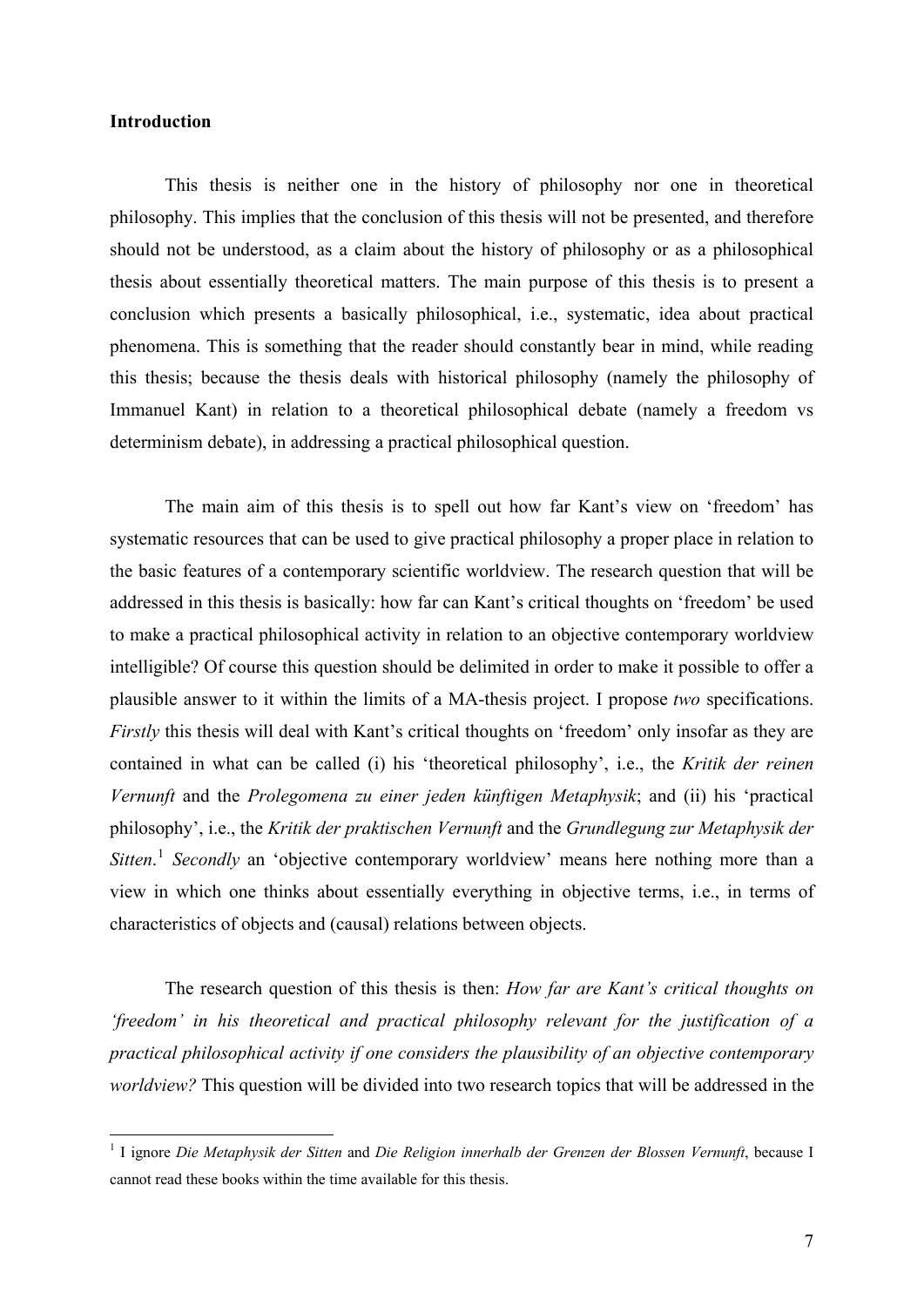*two* chapters of this thesis. The *first* chapter deals with Kant's thoughts on 'freedom' in (i) his theoretical and (ii) his practical philosophy. The *second* chapter (i) explores a contemporary freedom vs determinism debate that reacts to Frankfurt's claim that freedom as the source of responsibility has nothing to with alternate possibilities in action, *and* (ii) explicates, on the basis of what is achieved in the first chapter, what Kant's reaction *towards* this debate might have been.

In answering the research question of this thesis I will use the following strategy. As said already, I will answer the research question on the basis of research on two different topics. The goal of the *first* chapter is to arrive at a more or less systematic account of 'freedom' on the basis of Kant's work. The demand that this account is to be 'systematic' amounts to the ideal that the most basic features of Kant's account of freedom must be spelled out in an explicit way together with a formulation of the essential characteristics of the framework in which Kant develops it. The purpose of the *second* chapter is to provide an overview of specific contemporary thoughts on freedom and determinism in order to facilitate the possibility of framing a Kantian reflection on these contemporary thoughts. This purpose will be achieved by an analysis of central argumentative strategies (on the basis of *Freedom and Determinism* (J.K. Campbell, M. O'Rourke, D. Shier. 2004)), and reflection on these from an essentially Kantian perspective.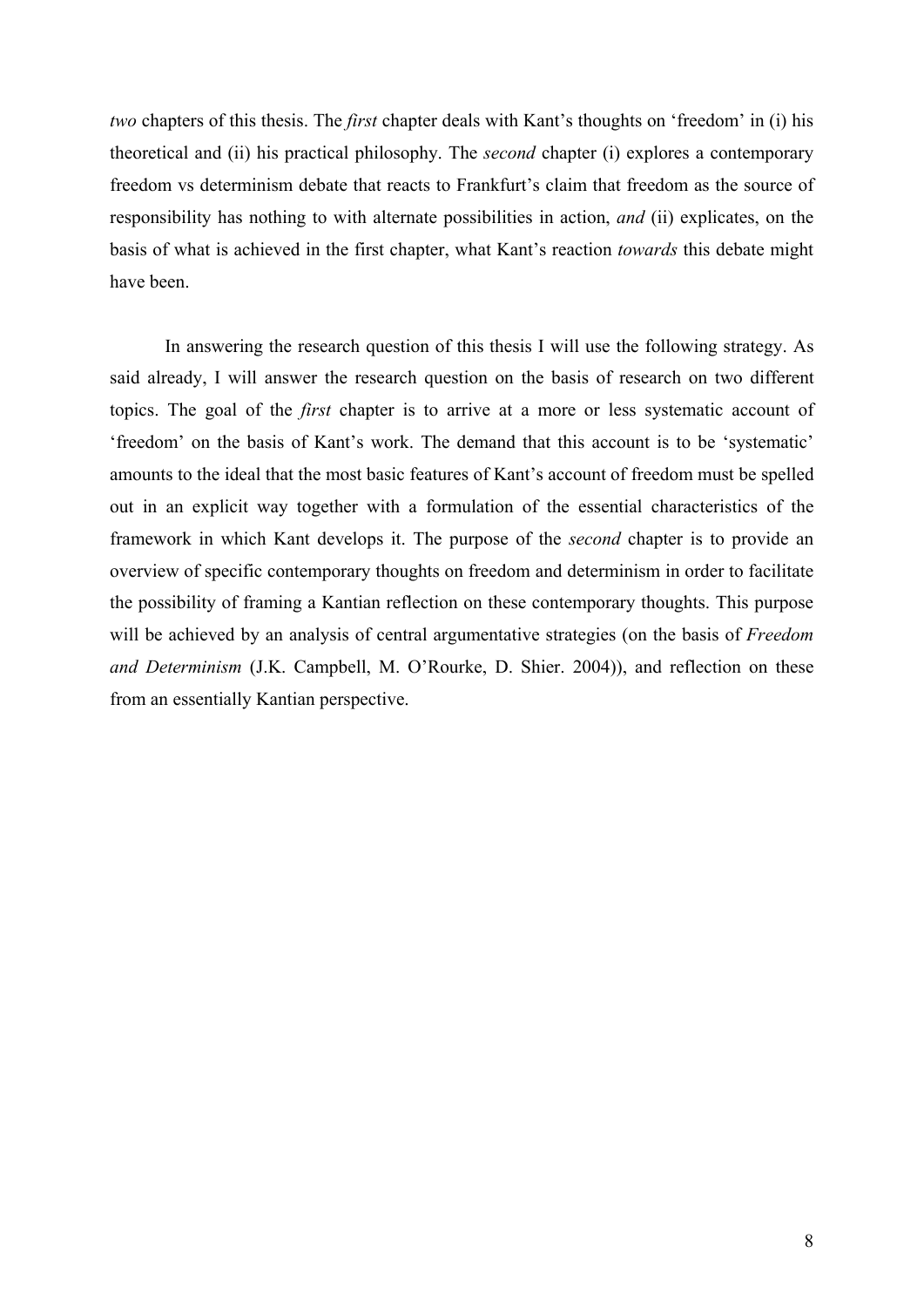#### <span id="page-8-0"></span>Chapter 1 - Kant on Freedom

# *Introduction*

 This chapter attempts to reconstruct several important considerations of Kant on freedom in a systematic way. The systematic relevance of this reconstruction depends (within the boundaries of this thesis) solely on the resources it offers for explaining the legitimacy of practical philosophy to those who suppose that the world is causally determined. In other words, what is relevant in this reconstruction of Kant's thoughts on 'freedom' boils down to the argumentative force this position has in relation to the freedom-determinism debate. This implies that we should ideally determine how Kant's' considerations on freedom relate to the question of whether we should take 'things' to be *determined* or *free*. Of course, this is a very vague aim. Nevertheless it underlines something that is important: it asks for a clarification of Kant's thoughts on freedom *in relation to* the idea that 'things' are determined. For it is, at least in his theoretical philosophy, an essential feature of Kant's philosophy that 'freedom' is defined as a *negative* form of causal determination, which mean (roughly) that freedom is a form of causality that does not depend on previously determined causes. From this it follows that any plausible reconstruction of Kant's theoretical thoughts on freedom hinges essentially on a reconstruction of his positive doctrine of *causal determination*.

So in reconstructing Kant's thoughts on freedom in his theoretical philosophy in §1, we need (i) to start with reconstructing Kant's account of 'causal determination' and to (ii) end with a characterization of the legitimate meaning of 'non-causal determination'. In §2 we need to explore the function of the notion of 'freedom' in Kant's practical philosophy, by explaining it as a crucial term in (i) action theory and (ii) in a theory about good action. I hope to conclude with a systematic summary of the notion of freedom in Kant's practical and theoretical philosophy.

#### *§1. Kant on 'freedom' in his theoretical philosophy*

This paragraph explicates important ways in which 'freedom' is embedded in Kant's theoretical philosophy. In his theoretical philosophy, freedom is understood as non-causal determination. Therefore it is first of all important to spell out the conditions under which Kant thinks that we should claim that there is causal determination; and on the basis of that determine the kind of conditions that make us conceive the possibility of non-causal determination.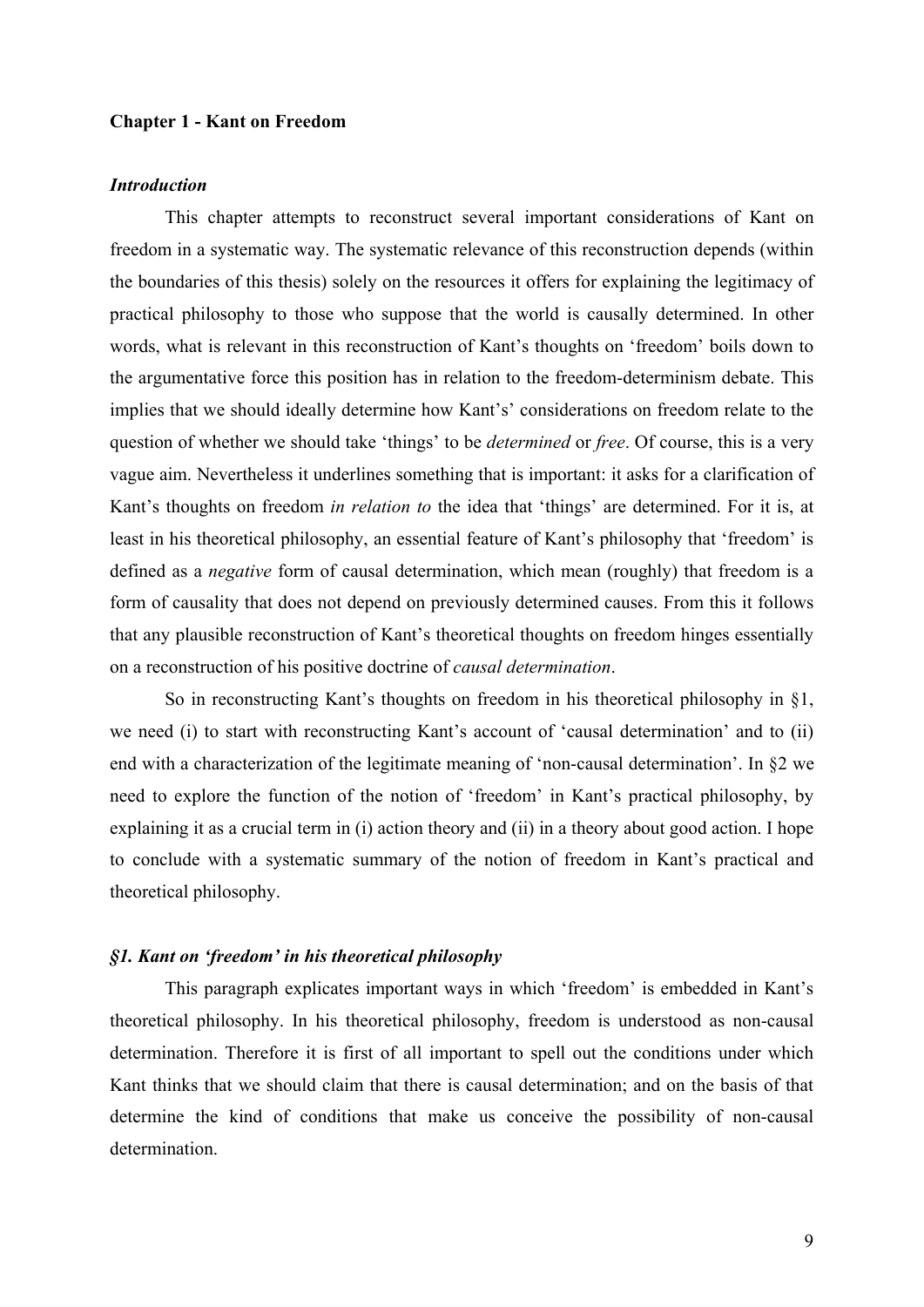#### <span id="page-9-0"></span>*§1.1 Causal determination*

 Kant deals with the question as to whether there is causality in a primarily reactive fashion. He wants to avoid the sceptical conclusions of Hume concerning the conceivability of causal determination. Besided that Kant also claims that a dogmatic rejection of Hume's conclusion will not do. Therefore the central task of the *Kritik der reinen Vernunft* is to explicate the conditions under which we can justifiably claim that there is causal determination. In order to provide this explication, Kant must firt explicate the conditions under which causal determination is conceivable.

#### §1.1.1 Causal skepticism

 Kant's account of causality is one that is developed to explain the conceivability of a specific *necessary connection* between two *different events,* which seems to be involved in the idea of a causal connection. Hume questioned the very possibility of causality by explaining the 'necessary' connection that we note between 'cause' and 'effect' as the result of an unjustifiable habit of the human mind. The general reason behind Hume's claim was his skepticism towards the possibility of synthetic *a priori* judgments. For Hume, synthetic judgments are always empirical and he argued that it was inconceivable that a necessary connection between ideas could be ascertained by perception

Kant reacted to this skepticism in his *Prolegomena zu einer jeden künftigen Metaphysik*, which can be read as a systematic summary of the *Kritik der reinen Vernunft*, and in the *Kritik der reinen Vernunft,* by analyzing the conditions under which synthetic *a priori* judgments are possible.

#### §1.1.2 Types of Judgments

 In his approach to the question whether we can conceive causal determination and under which conditions we can justify the claim that there is causal determination, Kant started to disctinguish between types of judgment. The judgment that there is causal determination seem to differ in its form from the claim that a body has some extension, or the claim that a body is heavy. Kant thought he needed this distinction to explicate the kind of conditions under which we can hold that there is causal determinism.

#### §1.1.2.1 Analytic vs synthetic judgments

So what is needed in order to account for the possibility of causal determination? One general feature of such an account has already been mentioned; in order to explain the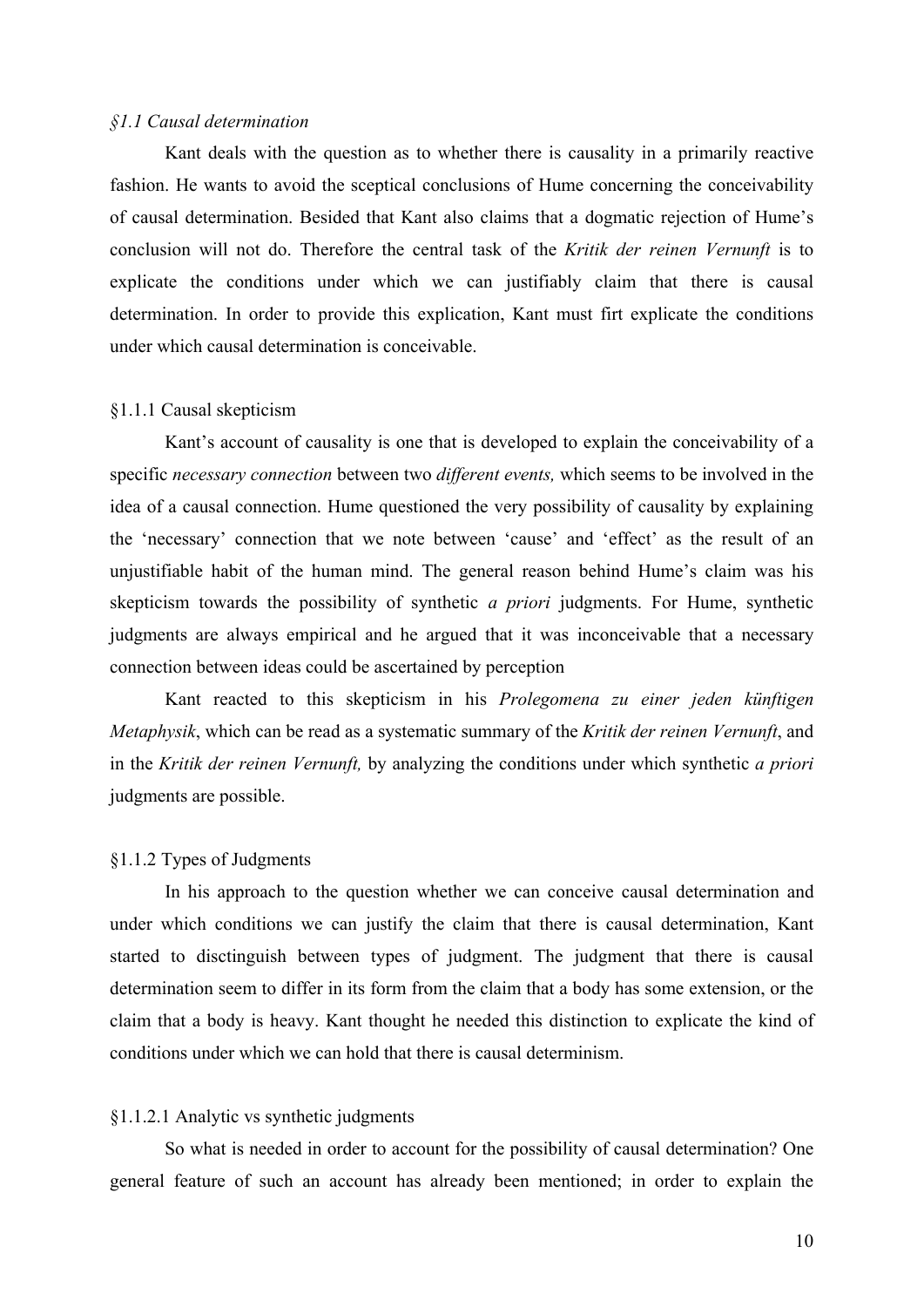<span id="page-10-0"></span>possibility of a determining cause, one must explain the possibility of synthetic *a priori* judgments. Now what characterizes this form of judgment? Kant juxtaposes analytic with synthetic judgments. Buroker gives a compelling definition of what Kant seems to take as analytic judgments: 'a judgment and its negation are both analytic if and only if one of the pair is self-contradictory or false by virtue of the definitions of words or its logical form' (Buroker 2006, p. 30). This definition has the virtue of explaining the possibility of negative analytic judgments, which Kant unsuccessfully tries to explain in his claim that in an analytical judgment the predicate is contained in its subject (Kant 1956, p. 45/45\* [A6/B10]). Synthetic judgments are those judgments that are not-analytic, which means that a pair of a synthetic judgment and its negation neither is self-contradictory or false by virtue of the definitions of words or its logical form alone. $2$ 

#### §1.1.2.2 *A priori-a posteriori*

1

Besides this contrast between analytic and synthetic judgments, Kant claims that a judgment is either *a priori* or *a posteriori*. A judgment is *a priori* if it can be justified independent of specific experiences, *a posteriori* if it can be justified only on the basis of specific experiences (Kant 1956, p.38/38\* [A2/B2]).

<span id="page-10-1"></span> $2$  It is not my task to defend here the analytic/synthetic distinction; or to give a viable interpretation of this distinction in general. The main aim of this paper is to show the relevance of Kant's reflections on determinism and freedom for a contemporary debate. Of course, Kant expresses his thoughts in terms of synthetic *a priori* judgments (as contrasted with analytic and synthetic *a posteriori* judgments). Therefore Kant's thoughts on freedom and determinism are only relevant for contemporary debates, to the extent that what he needs from this distinction (in formulating his thoughts) can be spelled out in satisfactory way. Given the debates about 'meaning' from Frege, Russel, Wittgenstein, logical positivism and Quine on, however, it would be much to pretentious to make explicity what Kant needs of 'the' analytic/synthetic distinction (see for a short overview of this debate: Rey 2003). Therefore I will not try to defend an interpretation of this distinction in general terms. Not even in the second part of this paper where I try to make Kant's thoughts on freedom and determinism relevant for questions that concern us here and now. I will just proceed on the assumption that what Kant needs in spelling out his thoughts is rationally acceptable, regardless of the way he defines analytic/synthetic. The challenge would then be to explicate which *concrete* parts of Kant's thoughts on the analytic/synthetic disctinction makes his *concrete* thoughts on freedom irrelevant for the present discussion about freedom and determinism. I recognize this challenge, but will not accept it in this thesis.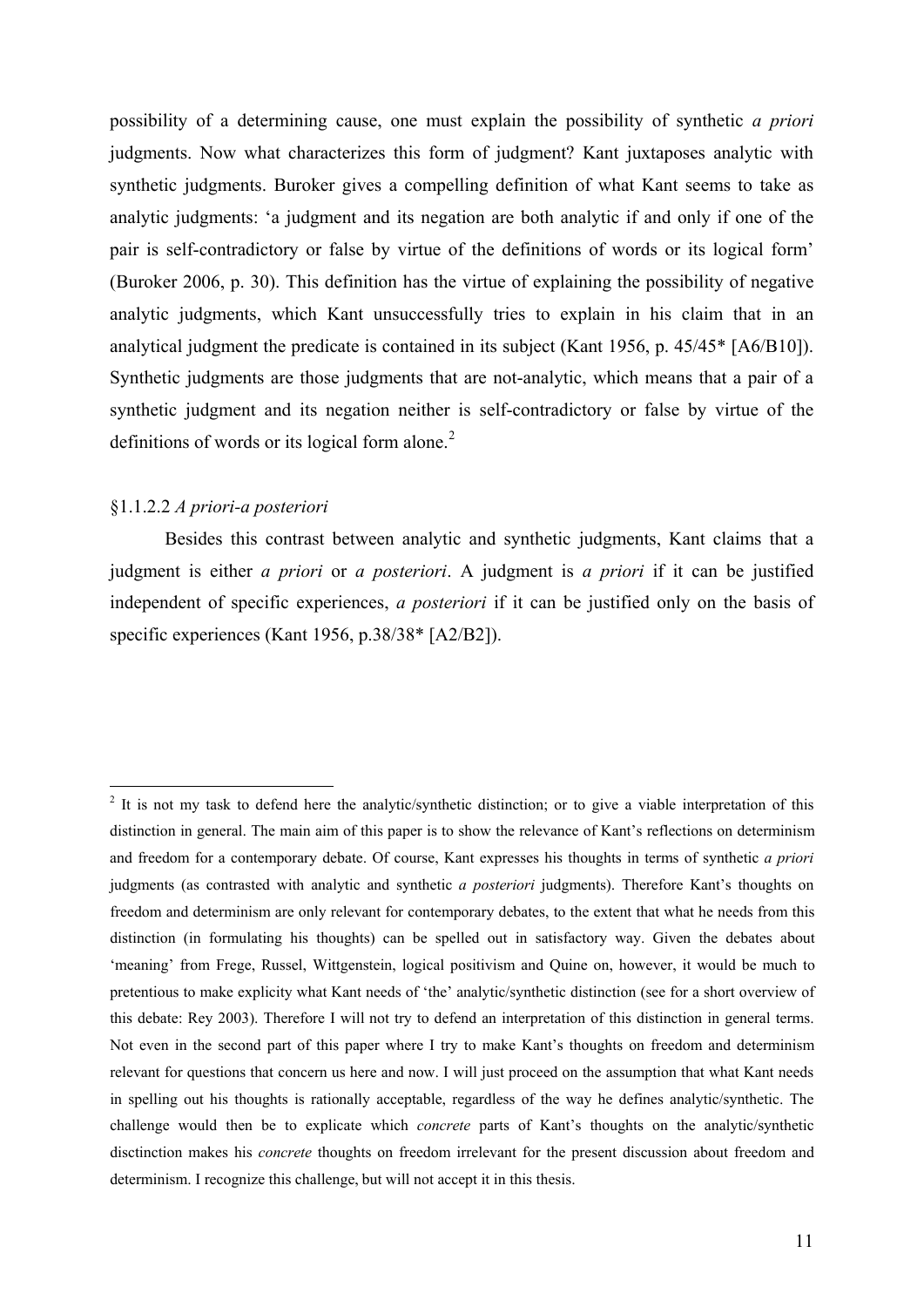#### <span id="page-11-0"></span>§1.1.2.3 Synthetic *a priori* judgments

Obvious combinations of these kinds of judgments are analytic *a priori* (logical or linguistic remarks) and synthetic *a posteriori* (empirical claims). But we must according to Kant also accept and explain the possibility of synthetic *a priori* judgments in order to account for the possibility of much of the knowledge claims we actually make. Fully spelled out this means we accept and can be, thus, asked to explicate the conditions that enable us to tell out of certain specific pairs of a judgment and its negation (i) either of which is not-selfcontradictory or false by virtue of the definitions of words or its logical form alone *and* (ii) without any dependence on actual experience, which one is true and which one is false.

#### §1.1.3 Synthetic *a priori* judgments in relation to causality and freedom

Although Kant stresses that metaphysical judgments and mathematical judgments (both geometrical and arithmetical) are synthetic *a priori* judgments, this is not evidently relevant for the systematic reconstruction of Kant's thoughts on 'freedom'. The reason for this is that we are only asking under what conditions freedom, as non-causal determination, is possible. Therefore one need only determine the preconditions for negating causal determination, and, as is evident, these conditions can only be formulated once the conditions of causal determination are clearly expressed. Thus the question central for this paragraph is much more specific or focused than the more general question about the preconditions of the possibility of synthetic *a priori* judgments.

This general question, of course, must be dealt with; but only to the extent that the answer to this question is relevant for the reconstruction of Kant's thoughts on freedom as non-causal determination, i.e., only insofar as this answer explicates Kant's systematic thoughts on causal determination.

#### §1.1.3.1 Synthetic *a priori* judgments as preconditions for human cognition

 Kant claimed that we need some categorization of objects that is not vulnerable to sceptical doubts, if we are going to explain and justify claims about objects. In other words a categorization that cannot be questioned in an intelligible manner. Such a categorization is, according to Kant, only conceivable in terms of synthetic *a priori* judgments. But under what conditions is such a categorization conceivable?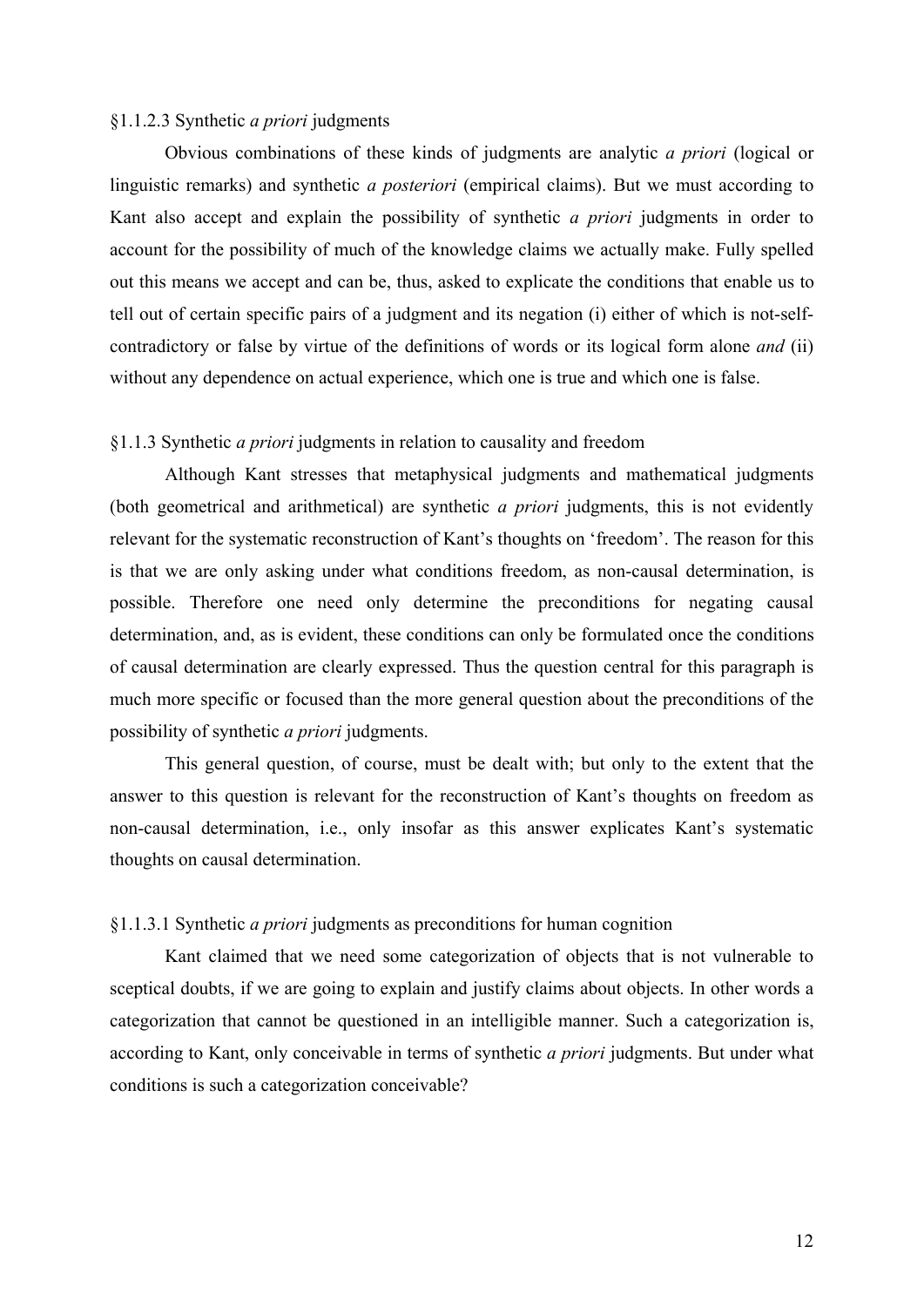<span id="page-12-0"></span>§1.1.3.1.1 The need for a manifold: sensibility and its pure forms

 Much of Kant's thought on the possibility of synthetic *a priori* judgments, and even more on the possibility of causality, depend on his model of the human epistemic condition. Kant stresses that the proper domain of knowledge judgments is the domain of objects as they are given to us in *sensible intuition*. Objects as apprehended by the senses, however, are not apprehended on the basis of sensibility alone. Sensible intuition provides for a sensible manifold, which, as such, has a form that is needed for the possibility of an essentially nonsensible act of unification that allows us to experience objects. I will come back later to this non-sensible act that is constitutive for experience.

But what is the 'form' of our sensibility? It is that which is common to sensible intuitions as such. This form is the sole inherent 'characteristic' of the sensory manifold, and, therefore, it is only on the basis of this form that human sensibility can contribute to a process of unification this manifold. This form is the spatio-temporal character of the manifold. This implies that humans cannot make judgments involving objects unless their judgments are based on an already recognized specific spatio-temporal character. In other words, objective claims are only possible on the basis of a prior unification of the sensory manifold, on the basis of its spatio-temporal form. These forms are pure intuitions that necessarily must precede the possibility of objective experience. Reflections on these pure forms of sensibility and the conditions under which they can provide a consciousness with objective experience are, therefore, necessarily not *a posteriori* but *a priori* reflections.

Human beings only intuit via the senses, and the only possible unity that the impressions of these senses allow for must inhere necessarily in all of these sensible intuitions. In other words, objective unity must be established in terms of the *form* of sensible intuitions, these forms being space and time. Now objective judgments are, according to Kant, essentially dependant upon the conditions under which object recognition is possible in the sensible manifold. Therefore human beings can only make objective judgments insofar as they have the capacity to unite their sense impressions on the basis of the spatio-temporal form of these impressions.

# §1.1.3.1.2 The need for a united manifold – understanding and its categories

Kant stresses that human experience is only conceivable as something that is consciousness of a unity in the sensible-manifold. This unity is just what makes a manifold conceivable; a unification of a manifold results in a concept that makes the manifold an object of thought. This unity must be constituted by a unifying act in which an intuited manifold is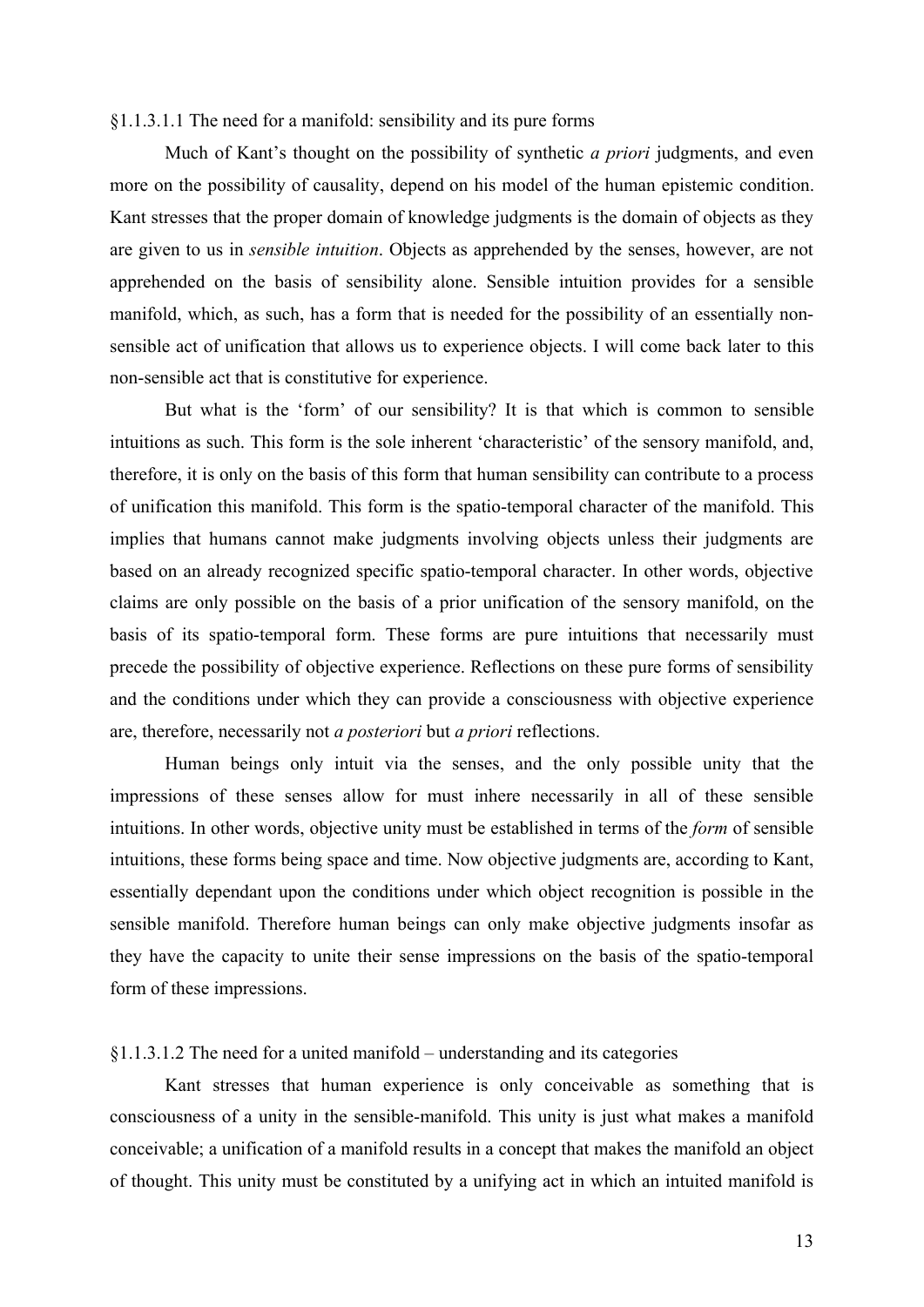<span id="page-13-0"></span>*taken as* a unitary existence, i.e., as an object. The possibility of human experience is thus partly dependant upon the preconditions of a *unifying act*, but also on the possibility of *a priori* concepts, because only subsumption of spatio-temporal intuitions under these *a priori* concepts can make the intuitive manifold conceivable. This implies that Kant needs to suppose a faculty that possesses pure categories, i.e., categories that preceed *and* enable the possibility of object experience. *This, however,* implies that Kant needs to make room for a faculty that delivers pure concepts, i.e., categorical concepts that can be used to unite the sensible manifold in such a way that object recognition and predication first become possible. This faculty is what Kant calls the 'understanding', which delivers the pure concepts that unite the sensible manifold in objects that can be experienced.

The categories of the understanding, therefore, must have, according to Kant, an *a priori* synthetic application to all objects of experience. Or better, we must presuppose that the understanding provides the categories under which our sensible intuitions are subsumed prior to any experience. What are these categorical concepts of the understanding? They are the most general characteristics of a judgment. Kant distinguishes between *quantity*, *quality*, *relation and modality*. The categories of quantity and quality form the mathematical categories, which categorize the object; whereas the categories of relation and modality form the *dynamical* categories, which categorize the existence of the object (Kant 1956, pp. 121-2 [B110]).

#### §1.1.3.1.3 The need for *unifying the manifold* – an *a priori* synthesizing activity?

So we need, according to Kant, to explain the possibility of an object experience in terms of *two* essentially different things that are essential to a representation: *intuitions* and *concepts*. The intuitions originate in human sensibility, but where do the concepts come from? The concepts originate in our faculty to gather sense-impressions under general concepts. Now because, unity and manifold seem to be opposites, Kant must explain how this unification of the sensible manifold under categorical concepts is possible.

Kant claims that all our representations essentially involve a judgmental *act*, because it is only this act that can account for the subsumption of the sensible manifold under a concept of the understanding into one consciousness of thought (Kant 1956, p. 188b [B167]). We can only experience objects because we *think* the multiplicity given in sense-impressions, by means of their pure forms, as unitary wholes in space-time; i.e., we *take* the manifold as some specific spatio-temporal unity. *In other words there is a theoretical spontaneity that proceeds*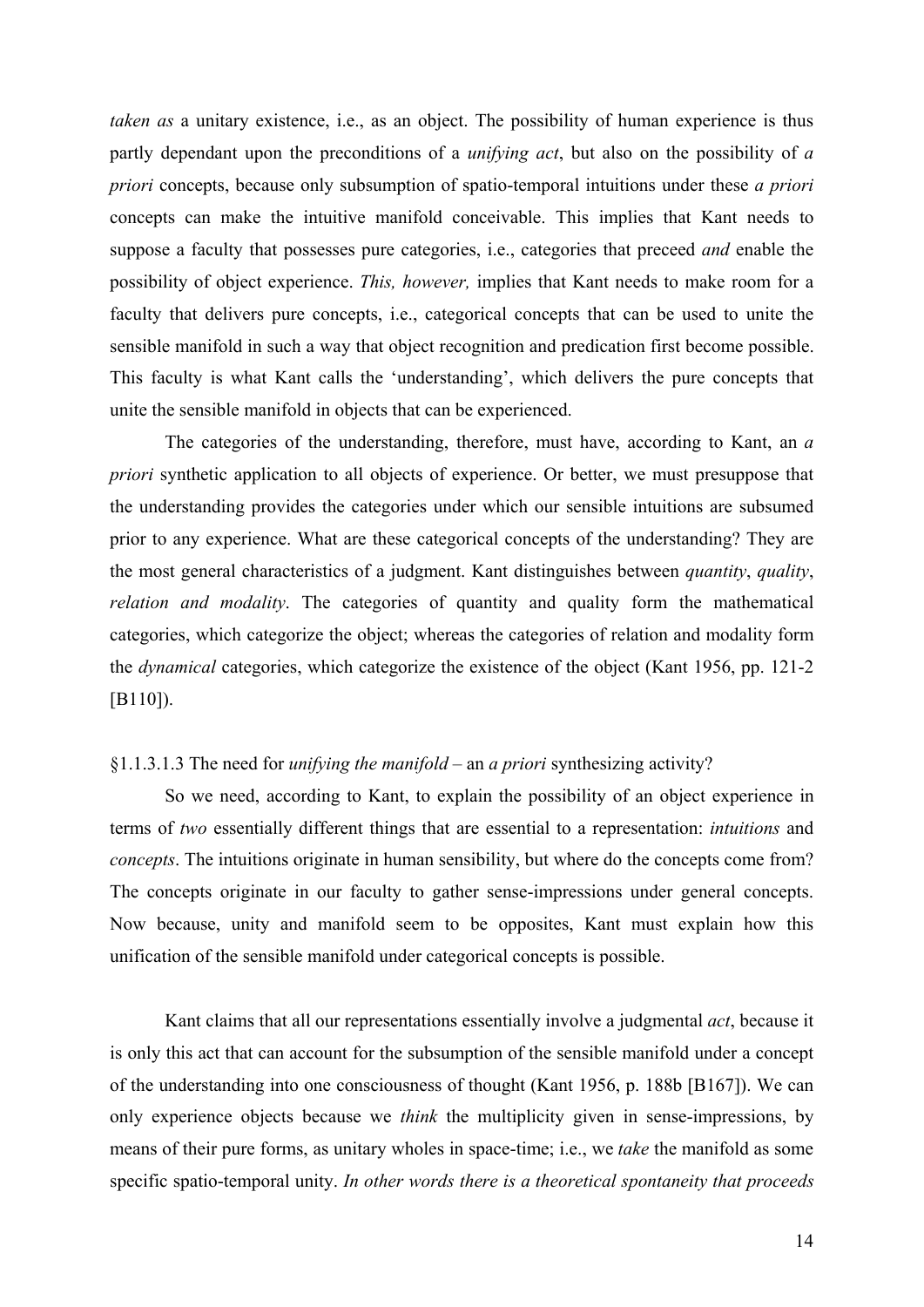*and enables experience and theoretical* judgment*, which determines thought on an a priori basis.* We conceive this spontaneity as a pure object of thought, i.e., thinking as such. Kant calls this *a priori* characterization of theoretical spontaneity, the *transcendental unity of apperception*. So the possibility of human experience can only be explained as something that depends on a unification of the sensory manifold, by means of its form alone, by an activity that subsumes it under the pure concepts of the understanding. What results from an act of unification is what we can conceive on the basis of our sense impressions. In other words, the judgmental activity, i.e., theoretical spontaneity, must unite the sensible manifold in such a manner that this manifold is conceived by the understanding. Theoretical spontaneity determines thought on the basis of spatio-temporal forms, therewith generating objects of experience. When we start reflecting on what constitutes this objective experience, we will therefore identify theoretical spontaneity as some pure unity in thinking. This pure form of theoretical spontaneity is conceived in terms of thought-determination as such, i.e., in the thought of a transcendental unity of apperception.

Now that we have a manifold that must be subsumed under the categories of the understanding, and we have a notion of something that subsumes the manifold in this way, we should still wonder how the unification itself is possible. What explains the possibility of this unification? As an important side remark, one must bear in mind that this question also demands an *a priori* answer, because it asks for the explanation of the possibility of a unification that makes object experience intelligible.<sup>[3](#page-14-0)</sup> We can only conceive the possibility of experience (and therefore of objective judgments), if we can conceive the possibility that a unification of a sensible manifold prior to all experience, i.e., an *a priori* synthetic judgment, is rationally necessary. For if we cannot make this necessity conceivable, there is ultimately no conceivable ground for the claim that we can experience objects, and hence no

1

<span id="page-14-0"></span><sup>&</sup>lt;sup>3</sup> Professor Albert Visser commented on this as follows: 'I do not see why the explanation of something that is necessary should be *a priori*. I can imagine that the unification is really needed for there to be object experience at all, but that we cannot have access to this necessity but by experimental means'. I think that such an explanation on the basis of experimental means is open to the skeptical attacks as Hume formulated them: is necessity in the realm of the senses really conceivable? It can not be experienced as such. And any other way of explaining necessity on the basis of specific experiences (and not on the basis of features of experience in general) seems to be open for this skeptical question, Kant wants to avoid.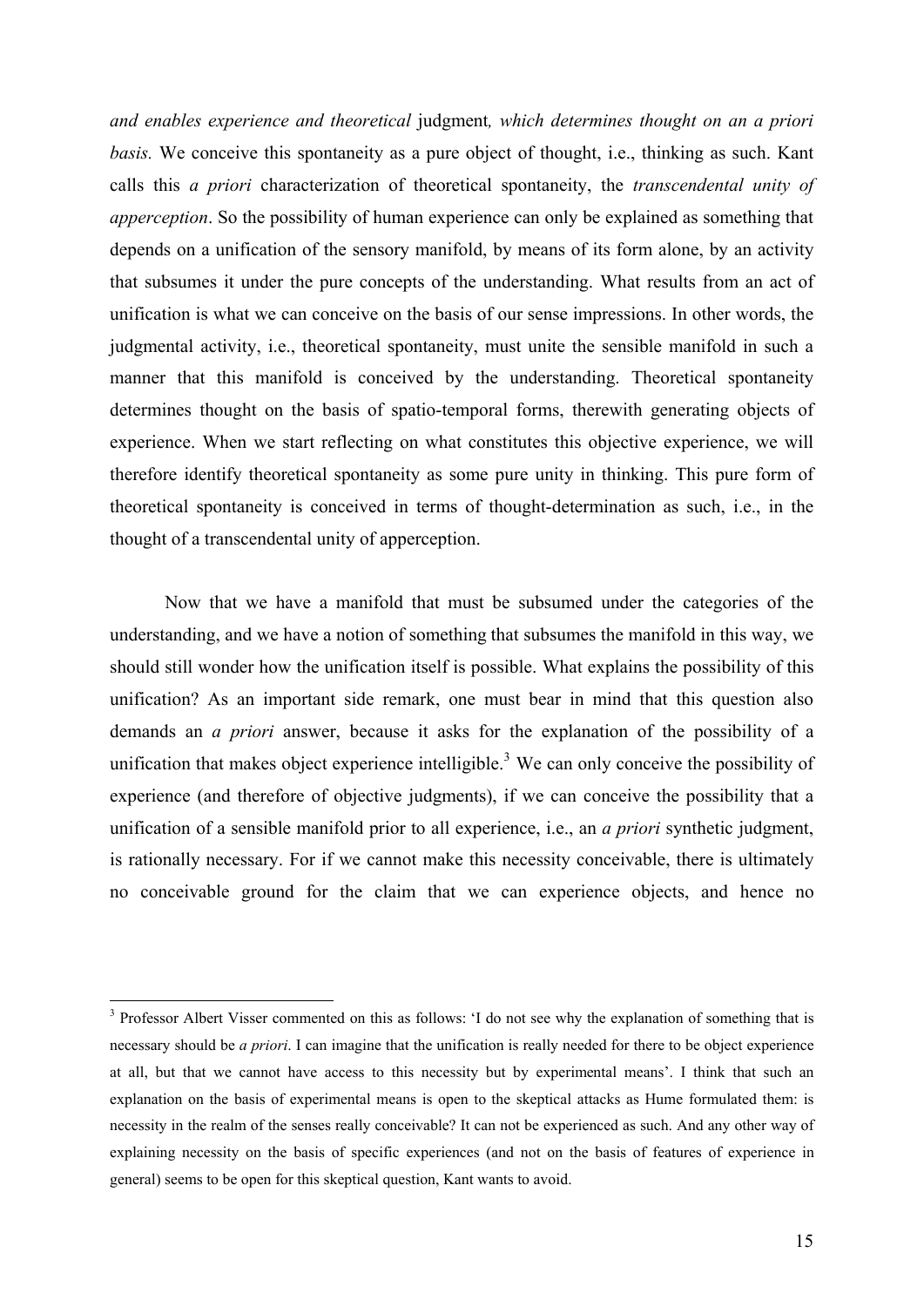<span id="page-15-0"></span>understanding of what is entailed in an epistemic justification of 'objective' claims whatsoever.<sup>[4](#page-15-1)</sup>

Kant explains the rational necessity of these synthetic *a priori* judgments in terms of ´rules' or 'laws'. Strictly these rules are invoked as the preconditions under which a unification of the sensory manifold into unities (i.e., unities that can be thought under the categories of the understanding) becomes conceivable. Therefore these rules must be explained in terms of a relation between the necessary ingredients of the sensible manifold, namely the pure forms of intuition, and of the conceptual forms that are necessary for the understanding, namely the categories.

§1.1.3.1.4 Schemata as the results of a rule-base subsumption of the manifold under the categories

From the claim that object experience is only possible if what is essential to sensible intuition (namely its spatio-temporal form) is subsumed under the pure concepts of the understanding, it follows that the preconditions for thought-determination must be explained in terms of *rules* that subsume sensible intuitions on the basis of their spatio-temporal form under the categories of the understanding. For only the fact that the act of unification is rule based in this manner makes the rational necessity of specific syntheses of the spatiotemporal manifold under categories conceivable. Thus right from the beginning, we *must* assume that all our object-experiences are subject to the rules or laws by which a spatio-temporal manifold is synthesized under the categorical concepts of the understanding.

Thus, what Kant states is that *object-experience* is only conceivable if the sensory manifold can be conceived as subsumed under the pure categories of the understanding. This

1

<span id="page-15-1"></span><sup>&</sup>lt;sup>4</sup> This is a rather strong claim. To understand the claim we must remember that Kant wanted to assess the skeptical challenge posed by Hume in a non-dogmatic manner. This is: he wanted to explicate the conditions under which it is rationally justified to claim that we experience objective events. So it does not really help Kant, in this setting, just to boldly assert that we experience objects. He needs to explicate the conditions under which the legitimacy of such a claim is is rationally conceivable. Hume has shown, or at least that is Kant's position, that we cannot address skeptical worries on the sole basis of specific experiences. Kant adds to this that the worry should also not be addressed by wild speculations that transcend experience. What must be done, in order to make the legitimacy of objective judgments conceivable is, according to Kant, explicate the generic conditions for reasoning about experience. And such an explication must of necessity abstract away from contingent features of experiences, and recurr only to the generic features of experience and thought. And that is just another way of saying that the explication must take place *a priori*.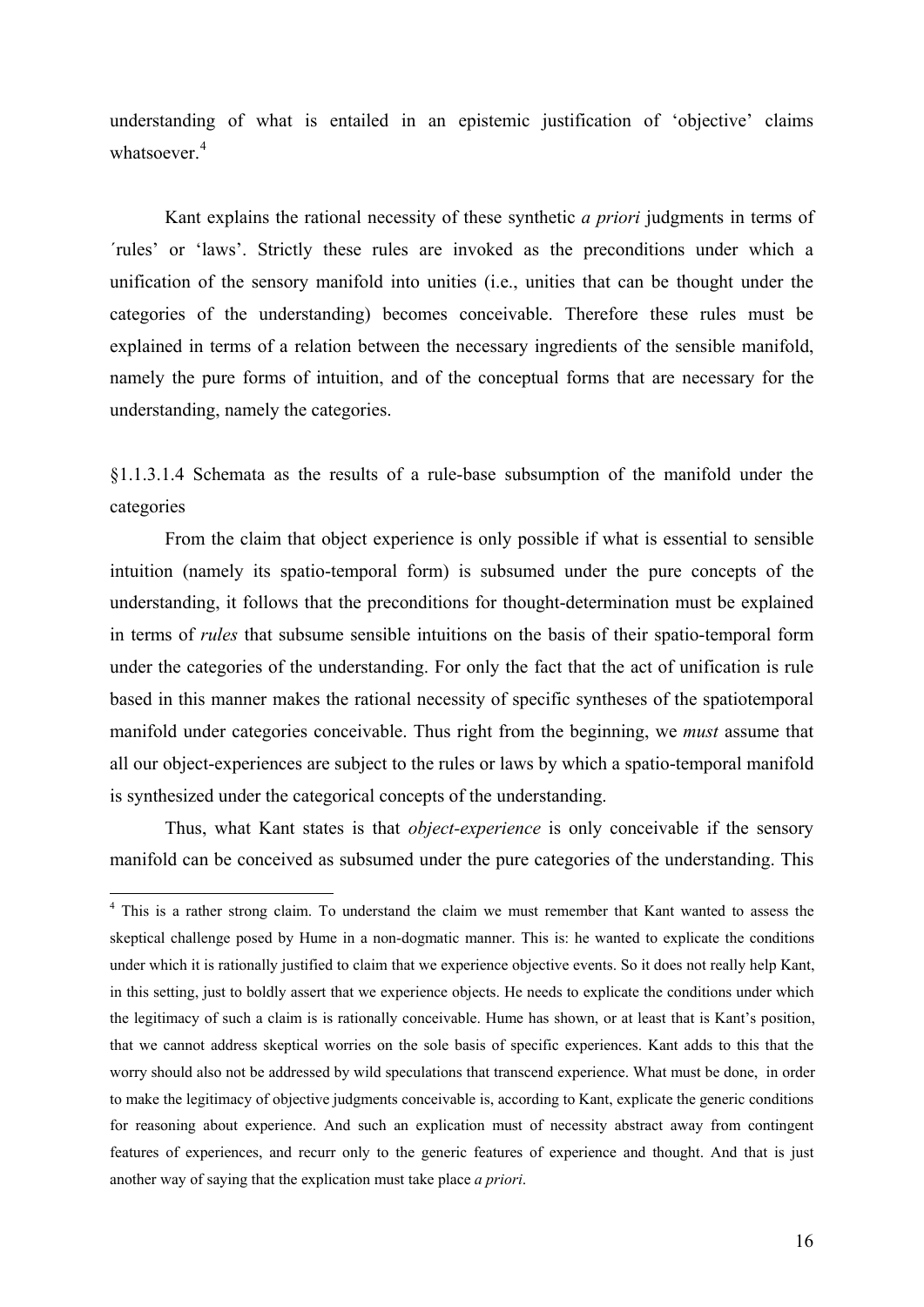*a priori* subsumption can only be conceived in terms of rules by which a pure representation is constituted on the basis of the forms of the sensory manifold. In other words, object experience presupposes that these objects are subject to laws. To put this claim in perspective, what we are looking for are the conditions under which we can conceive the possibility of objective experience. The possibility of this kind of experience relies essentially on the possibility of synthesizing the form of our sensible intuition per se, i.e., on the synthesis of the sensory manifold by means of its spatio-temporal character, into a thought. An explanation of the possibility of objective experience depends, thus, on an articulation of the *rules* that explain how the sensible manifold is, on the basis pure forms, subject to the categories. In other words, what must be made conceivable is that the categories apply to the manifold available to humans, i.e., the sensory manifold that is essentially subjected to the forms of our sensibility, i.e., space and time. In a nutshell: Kant needs to explain how *a priori* categorization of the sensible manifold *as such*, i.e., *schemata*, are conceivable. *However, it is important to note that in none of this does Kant suppose that objective experience is possible. He does not presuppose that there are laws. What he is investigating is under what conditions object experience is conceivable if it is possible.* 

These schemata should, as said, be conceived in terms of rules by which the categories and the sensory manifold are united on an *a priori* basis. Kant claims that a rule must be seen as a connection between an *a priori unity* (which is characteristic of the categories) and *time* (which is the *a priori* form in which *all* manifolds are given). The rules that apply the categories to the sensory manifold thus must have the form of a *transcendental time determination* (Kant 1956, p.197 [A138/B177]). In other words, the subsumption of the sensory manifold under the categories can only be based an *a priori rule that synthesizes against the background* of a unitary time. According to this demand an explanation of the possibility of object experience must consist in an articulation a rule for every possible form of pure synthesis. More concretely, a schema of rules must be formulated that connects the categories of quantity, quality, relation and modality with the pure form of all sensible intuition, i.e., time. Kant claims '[d]ie Schemata sind daher nichts als Zeitbestimmungen *a priori* nach Regeln, und diese gehen nach der Ordnung der Kategorien, auf die Zeitreihe, den Zeitinhalt, die Zeitordnung, endlich den Zeitinbegriff in Ansehung aller möglichen Gegenstände' (Kant 1956, pp. 202-3 [A145/B184-5]).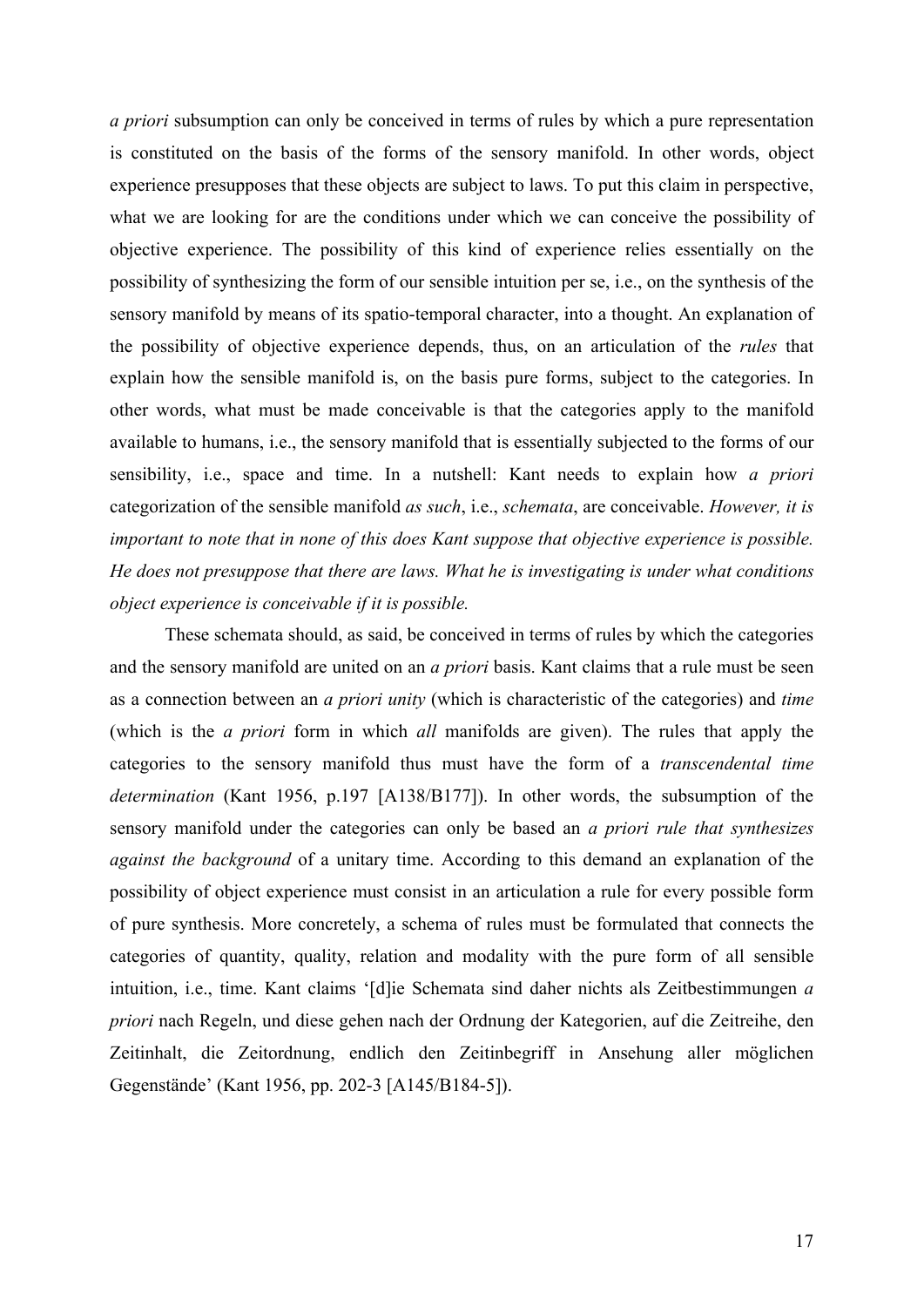#### <span id="page-17-0"></span>§1.1.3.2 Causality as the relevant rule for this thesis

The focus of this thesis is not so much on explicating the conditions for the possibility of object experience *per se*, but only on these preconditions insofar as 'freedom', in its essentially negative characterization, is explained in terms of it. Therefore it makes, within the limits of this thesis, little sense to reconstruct and argue for *all* the schemata that Kant deals with. What is important however is the schema of 'Zeitordnung', which is thought as the schema that brings the sensible manifold under the category of *modality*. The reason that this schema is interesting is that it depends on the rule of causal determination. It is, for the purposes of this thesis, important to explicate this schema of ´Zeitordnung' further, because it is in the interconnection with the one of the other two rules of 'Zeitordnung', namely 'Substanz' that the rule of causality is articulated. Buroker explains that '[e]ach relational category corresponds to a particular mode of time. Kant correlates substance with duration or persistence, cause-effect with succession, and causal interaction with simultaneity' (Buroker 2006, p. 166).

# §1.1.3.2.1 Substance as a rule that is supposed in the rule of causality

In order to clarify Kant's notion of 'causality' it is necessary to explore his notion of 'substance'. Kant stresses that time is the underlying, but unperceivable form of all appearances, (unperceivable because (i) it is homogeneous and (ii) the sensible manifold does not tell us on its own anything about its position in time). But, insofar as we hold that we experience objective events, we hold that we perceive successive and simultaneous existing states in time. To explain that is to explain how something in the appearances enables a representation of successive and simultaneous states; i.e., facilitates a representation of states in time. This is what Kant calls 'substance'. In other words: everything, insofar as it is given in time, must be thought as a determination of substance (Buroker 2006, p. 169). So substance is in general simply the identity given in appearances that enables the recognition of successive *and* simultaneous states. What this amounts to is unclear, but Kant implies that only the acceptance of this *rule*, that there is something that persists in all appearances, renders it possible to perceive successively and simultaneously existing states of affairs.

#### §1.1.3.2.2 Causality as the rule for experiencing necessarily related different states

But what is it that enables the experience of succession? In other words, what makes the experience of *events* possible? An 'event' is understood by Kant as a change in state of a substance. The experience of an *event* presupposes conceiving changing states of substance,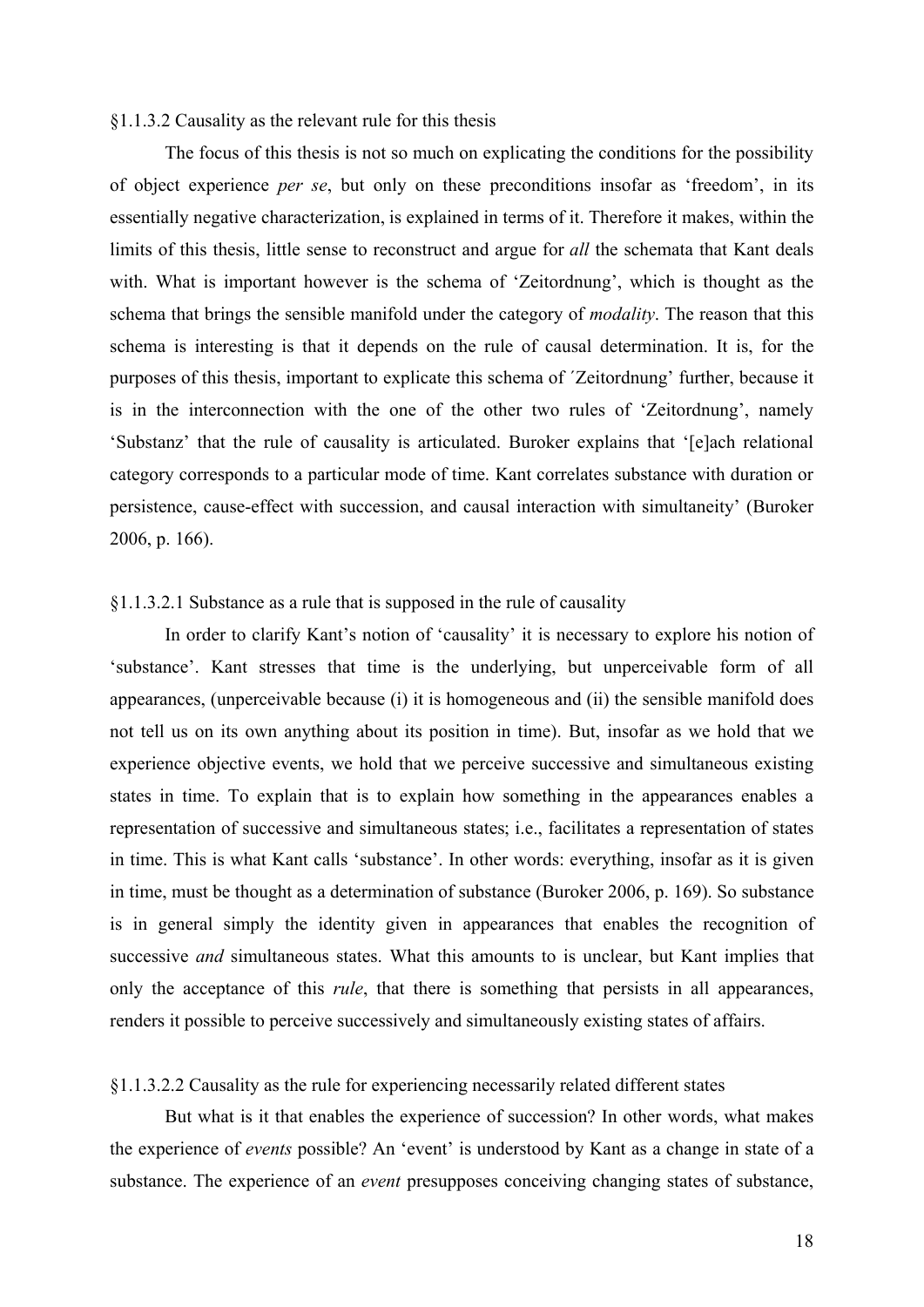<span id="page-18-0"></span>and differs fundamentally from 'a merely subjective succession of apprehensions'. In other words, the human mind distinguishes correctly between successive apprehensions which are successive only on the basis of subjective determinations, and between successive apprehensions which do not have a solely subjective origin. If I look down and see my garden, then look up and see the sky, I recognize that the succession of these apprehensions originates within me. (I could have looked up first, and that alone would have changed the succession of apprehensions). On the other hand, the falling of raindrops out of the sky is an event that I recognize as a change of state that has an objective origin. The experience of a change of state depends on the representation of two different states *in* objective time. Their position in time is not given in the apprehension of the successive states one by one, for again: (i) time cannot be perceived; (ii) the sensory manifold comes to the human mind in the absence of objective time determination, and as was already claimed above (iii) the order in which the different states are apprehended *per se* reveals nothing about the way in which they are located objectively in time. Thus, in order to explain the possibility of objective eventexperience, one must accept not only a substance underlying the change of state that constitutes an event, but *also a rule that guarantees the irreversibility of a connection between the changed states of substances*. Events can only be experienced if they are regarded as *effects* that have their specific cause in time. Thus, if one is to explain the experience of objective events, one must make use of the concepts of cause and effect (Buroker 2006, 175- 8).

§1.1.3.3 Causality as a rule of *a priori* synthesis of a sensible manifold – room for the thought of non-causality

This latter account of causality is interwoven in a relatively fundamental exploration of the preconditions for objective experience. We have seen that Kant identifies causality as the rule by which alone a synthesis of the sensory manifold results in the experience of an irreversible ordering of states of a substance in objective time can be explained. More generally, causality is the rule by which a specific ordering of different states of a substance is necessitated, i.e., constituted by a necessary synthesis in time. This necessary synthesis provides the thinking subject with a conception of an event, i.e., an objective change of state.

In order to determine the status of causality in Kant's theoretical philosophy, one must of course remember why Kant needed the schemata in the first place. And one needs to ascertain this status because one is looking for the possible role of 'freedom', negatively defined, as non-causal determination, in Kant's theoretical philosophy. Now the role of these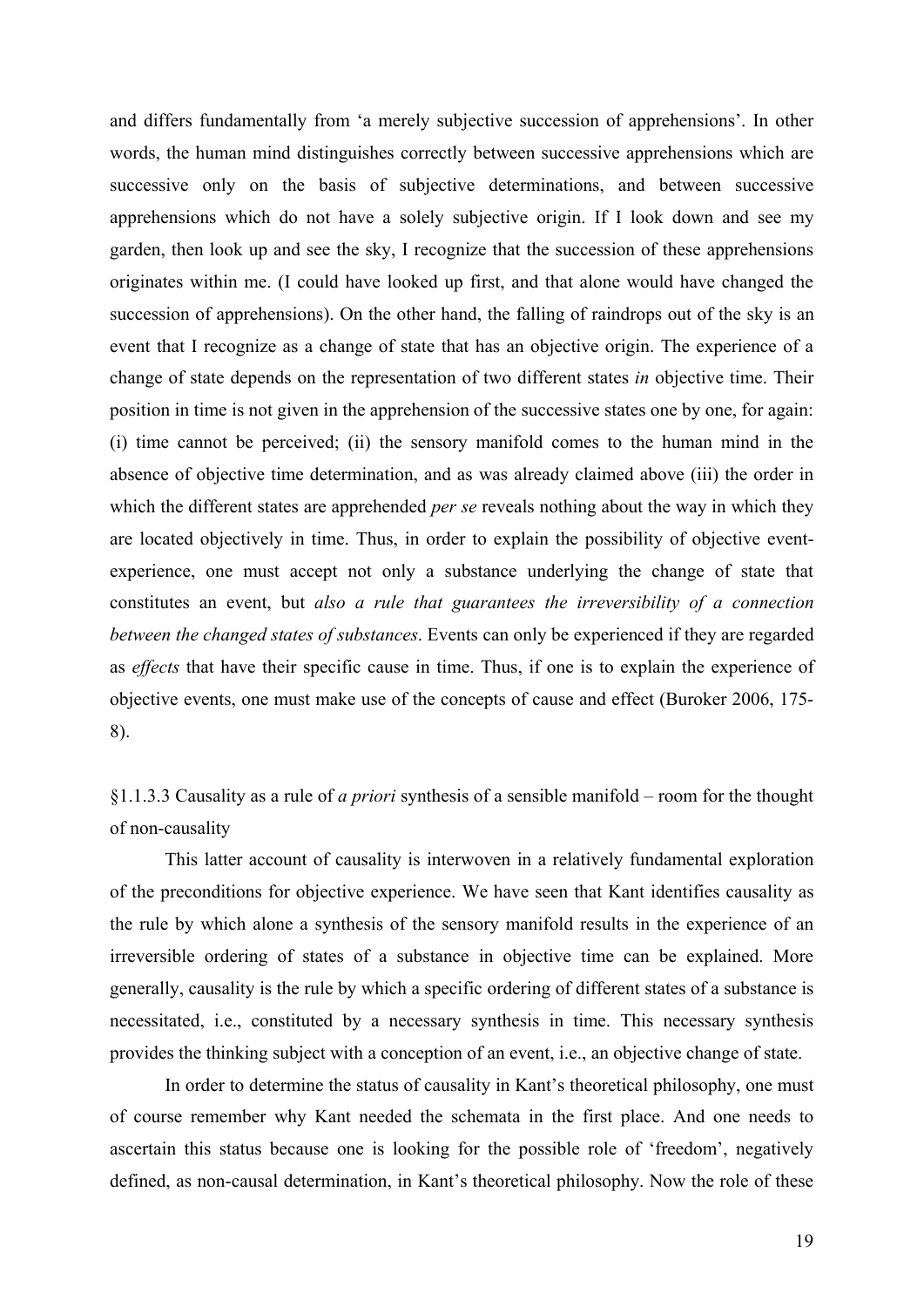<span id="page-19-0"></span>schemata is to make *a priori* subsumption of the sensible manifold under the categorical concepts of the understanding conceivable. For this subsumption must be presupposed if one is going to explain the possibility of experience, as Kant does, as a unity of concept and sensible intuition. An object representation, i.e., thought-determination results from our judgmental activity, i.e., our theoretical spontaneity.

A theoretical judgment is already a synthesis of the sensory manifold, i.e., a thoughtdetermination. The judgmental activity applies the rule of causality in order to unite the manifold in a specific manner, namely one that is a conception of an event. Therefore we must assume that events, insofar as they are known in experience, are subjected to the rule of causality. This however does not imply that all events are subjected to the rule of causality.

#### *§1.2 Non-causal determination*

1

So causality is *a rule* that can legitimately be appealed to because it is the only rule that makes experience of objective events conceivable.<sup>[5](#page-19-1)</sup> This makes one wonder under what conditions this rule does not apply. What is essential to Kant's rule of causality is its *function to regulate a specific synthesis of the manifold*. Therefore it is at least clear that causality cannot legitimately be ascribed to some event that is *not* a complete synthesis of the sensible manifold. For one can only understand some event  $x$  as causally determined if the possibility of the experience of that *x* strictly depends on *x*'s subjection to the rule of causality. And it is exactly this thought that facilitates the legitimacy of what Kant calls *the idea of transcendental freedom.*

#### §1.2.1 Reason as a 'regulative' faculty vs understanding and sensibility as epistemic faculties

 What must be clear is that Kant cannot in the setting of his *Kritik der reinen Vernunft* argue that there actually *is* freedom. He cannot do so because he is examining the

<span id="page-19-1"></span> $<sup>5</sup>$  One could wonder if this is all there is to causality. Normally we tend to take causal laws as rules that really</sup> hold between events. In a sense Kant would not contradict that. But it is relevant to note that Kant is only able to make causal laws conceivable as rules that underlie specific types of *a priori* subsumption (i.e., subsumption of the sensory manifold under the categories of the understanding). It is only by presupposing the application of this rule that we can conceive the possibility of legitimate judgments about objective events. Kant is, in his theoretical philosophy, not willing to make any metaphysical claim that can not ultimately be derived from the generic features of theoretical reasoning. This implies that the rule of causality is for Kant primarily a rule guiding an *a priori* subsumption that results in the experience of objective events; and by virtue of that *really* holds between objective events. This is, I think, as real as causal laws can get in a Kantian theoretical framework.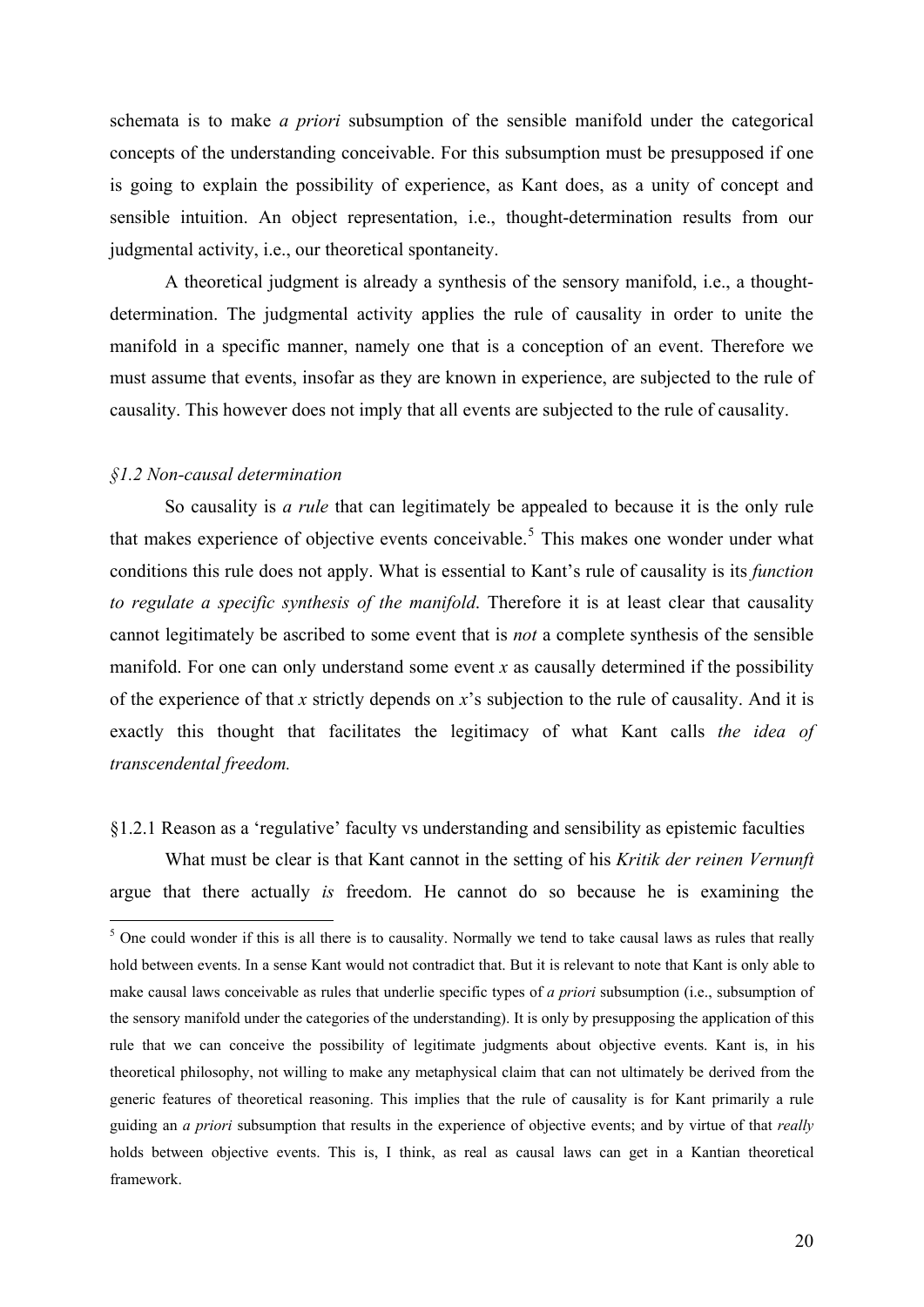<span id="page-20-0"></span>preconditions for conceiving the possibility of object experience. A specific kind of objectexperience is objective event experience, and such a change of state, can only be conceived as one that has objective necessity, and hence must falls under the law of causality. In other words, the caused event must be regarded as the necessary result of some distinct event in time. Therefore, it would be absurd to state in this explication of the preconditions of the possibility of object experience that we can experience free objective events. Now, because the sensible intuitions are only accessible to the human mind under the categorical concepts, the idea of a non-causally determined free event cannot be given in experience, i.e., does not have its origin in experience.

 However Kant admits that we can legitimately *think* freedom, i.e., a non-causal determination of spatio-temporal events. This claim is established by Kant in his dealings with a systematic illusion of our human minds. An illusion like this arises if the categories are uses to make objective claims about things that are not given in a synthesis of spatio-temporal intuitions, but are ideal unities. According to Kant, reason strives for these ideal unities. Specifically, reason tries to ground our objective judgments in three basic unities: the unity of the subject of experience, i.e., the self (the subject of transcendental psychology); the unity of things as they are given in thought, i.e., the world (the subject of transcendental cosmology); and the unity of things as they are in themselves, i.e., God (the subject of transcendental theology). There is nothing wrong with these strivings of reason, as long as the objects of these strivings are conceived as mere ideals of reason.

#### §1.2.2 Antinomies

The idea of freedom is one that originates on the basis of the application of the categories to the ideal unities of reason, more specifically, to reasons striving for *cosmological unity*. A wrong application of these categories results in a collection of *antinomies* of pure reason. An antinomy is always a couple of assertions which contradict each other once the ideal unity that they judge about is taken to be a proper object of theoretical judgment. The conjunction of the thesis and the anti-thesis of an antinomy is only a proper contradiction *if* an 'ideal unity' *is a proper object of theoretical* judgment, and this is not a claim Kant is prepared to make. Such a unity is only an ideal of reason; i.e., must steer our reasoning about objective experience. Because this ideal is only properly conceived in its regulative function with respect to reasoning about objective judgments, and cannot be regarded as an object known in experience. This implies that these ideal unities are not the proper object of theoretical judgment.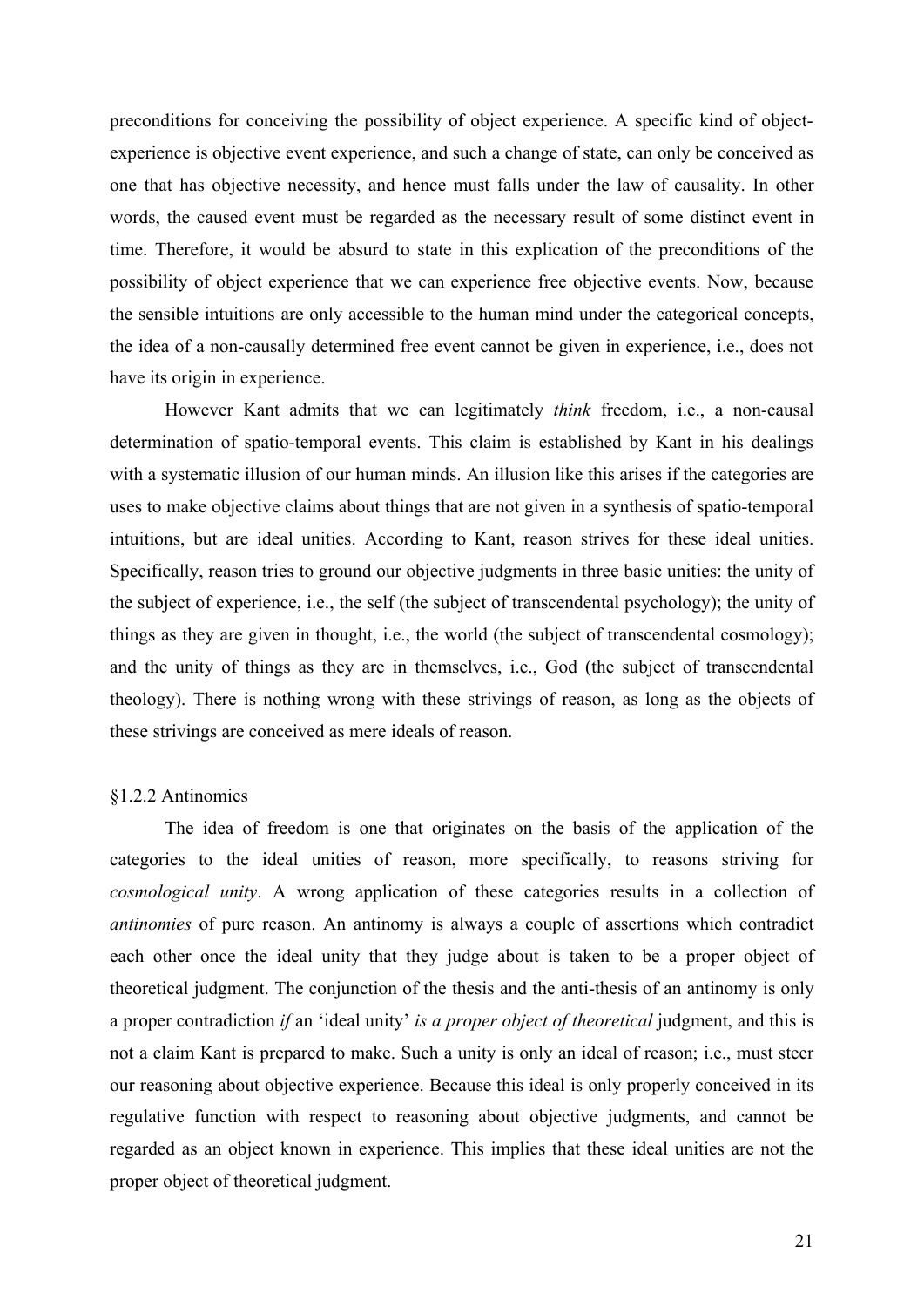#### <span id="page-21-0"></span>§1.2.2.1 Third antinomy

For the purposes of this thesis the third antinomy is relevant. The antinomy is formulated as a pair of claims about the unity that reason tries to establish between the objects of thought, as if this unity is an object that falls under the category of relation, and more specifically, the rule of causality. The *thesis* of the claim is presented as 'Die Kausalität nach Gesetzen der Natur ist nicht die einzige, aus welcher die Erscheinungen der Welt insgesamt abgeleitet werden können. Es ist noch eine Kausalität durch Freiheit zu Erklärung derselben anzunehmen notwendig.' (Kant 1956, p. 462 [A444/B472]); the *antithesis* states 'Es ist keine Freiheit, sondern alles in der Welt geschieht lediglich nach Gesetzen der Natur.'(Kant 1956, p.462\* [A445/B473]).

#### §1.2.2.2 Solving the third antinomy

 It is not necessary to explore the argumentation that underlies these claims, because, in principle, neither of these claims can be preferred on a theoretical level to the other. There are two reasons for this. The *first* is that both thesis as well as antithesis makes a claim that transcends the domain of objective synthesis. The thesis tries to make us conceive the world as something that contains events that cause other events in our world but that are themselves not given in objective experience. From the perspective of theoretical reasoning the truth of this thesis cannot be established: events are only known on the basis of experience, which implies their subjection to the rule of causality. The antithesis wants us to conceive that every event in the world is causally determined by other events. Theoretical reason is incapable of determining whether this antithesis is correct; for being able to do so requires that the world as an ideal object of reason can be given as a complete synthesis of the sensible manifold, which is of course not conceivable.

The *second* reason is that both the thesis as well as the antithesis can be thought at the same time once events in the world as an ideal unity of objects of thought, are distinguished from events in the world as it is known in experience. There is no contradiction in the conjunction of the thoughts 'events in the world, insofar as they are known in experience, are of necessity causally determined' and 'events in the world, insofar as they are known, but not in experience, are not causally determined'. These thoughts can be united in one and the same thought. In fact reason's striving for unity consists partly in the reconciliation of these two thoughts into one thought. According to Kant the unification of these two thoughts is possible, because the object of experience has an *intelligible* character and an *empirical* character. Kant claims that one can only conceive the synthesis of objective events, if one already conceives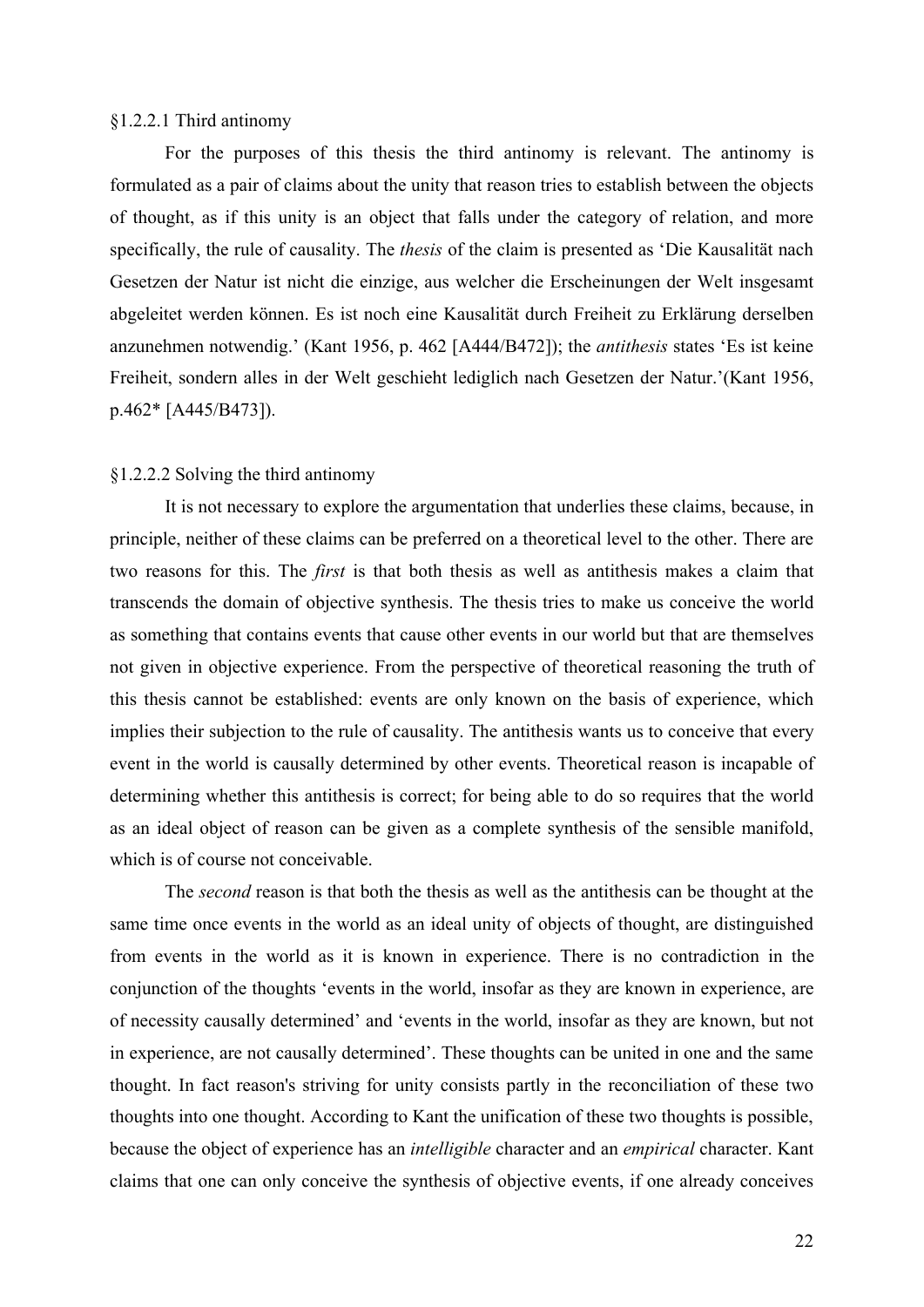<span id="page-22-0"></span>of non-spatio-temporal unity, but intelligible unity (namely: substance) that underlies this synthesis. Therefore it makes perfectly good sense that this unity freely determines an objective event (Kant 1956, pp. 527-9 [A538-40/B566-8]).

#### §1.2.3 Allison on freedom

Henry E. Allison (1990) deals with the notions of freedom in Kant's *Kritik der reinen Vernunft* in terms of two distinctions. The first is one that is already mentioned, namely the one between *empirical* and *intelligible* character; the second between *transcendental* and. *practical* freedom. I will deal with the first distinction here and only in the second paragraph of this chapter with the latter.

#### §1.2.3.1 Empirical character

 Something has already been said about the empirical character of objects. These remarks where general, and Allison sees the need to explore the empirical and the intelligible character of actual human beings. Human beings have an empirical character, or at least that is what Kant says. According to Allison this empirical character is an attribute of the will, and its causality is one of reason. (Allison 1990. pp.30-1). More specifically, the causality of this empirical character is one that operates at the psychological level, i.e., the action of the human is fully determined by the empirical character of reason, i.e., by the '[…] causality of reason together with other "cooperating causes."' (ibid., p. 31). Allison identifies two problems with this account of 'empirical character', of which the following one is the most pressing: How can something that is not sensible, like reason seems to be, possess an empirical character?

With regard to this question Allison argues that an empirical character can be attributed to reason only as something that is '[…] an expression or manifestation (and not simply a result) of an intelligible activity, without requiring us to assume that it yields any insight into the true nature of that activity' (ibid., p.32). Allison interprets regularities in this 'expression' of the intelligible activity in terms of a character that is ascribed to someone on the basis of his behaviour. This character can be used to predict the maxims or dispositions by which this person tends to act. These dispositions express the tendency of a human to act on specific maxims; his will is, so to say, disposed to '[...] certain maxims, to pursue certain ends, and to select certain means for the realization of these ends' (ibid., p.33).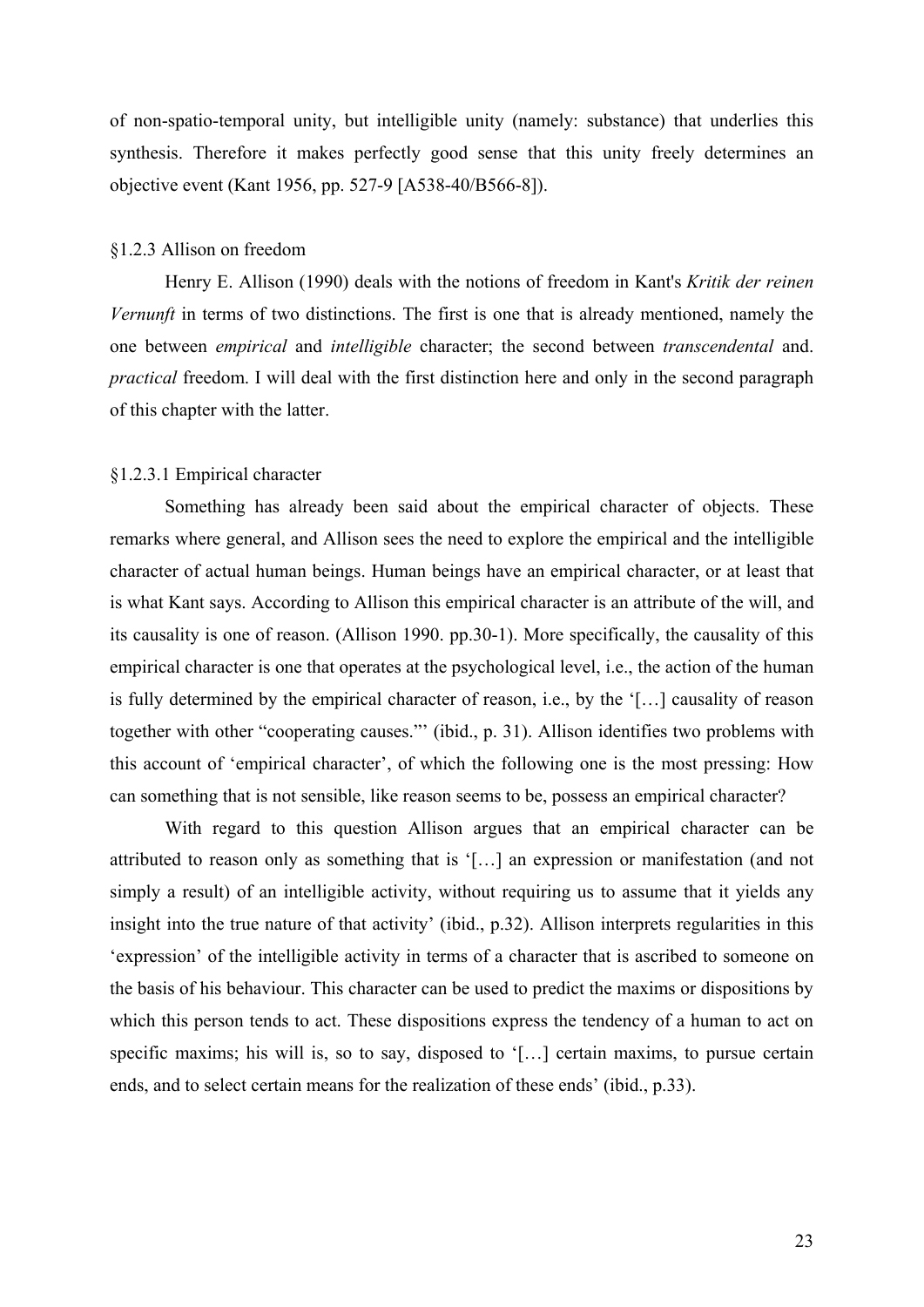#### <span id="page-23-0"></span>§1.2.3.2 Intelligible character

 What is remarkable, and from the purposes of his book, understandable, is that Allison focuses on the notion of intelligible character insofar as it is a necessary characteristic of beings who take themselves to be rational agents. I will come back to this later. First I will show how Allison does so; and how he sees the connection between empirical and intelligible character in Kant.

Allison draws an analogy between intelligible character and the spontaneity of the understanding (and reason) that is conceived in apperception *but cannot be experienced at all*  (Allison, p. 37). The transcendental unity of apperception equals the consciousness of oneself *as* a thinking subject. This thinking subject, i.e., theoretical spontaneity, is a rationally necessary thought on the basis of which alone theoretical understanding is conceivable, because objective experience can only be conceived as the result of an undetermined activity that unites the manifold of sensible intuition under the categories of the understanding. Theoretical spontaneity consists in the act of *taking* the sensible manifold *as* some *thing* (ibid., p. 37). Reason, however, possesses an even higher form of spontaneity because it unites the thoughts that originate in the transcendental unity of apperception under the regulative ideas; ideas that originate on the basis of reason's striving for unity. Also in drawing logical inferences, reason must be conceived as a faculty that spontaneously but consciously *takes* certain premises *as* the basis from which a conclusion necessarily follows (Allison, pp. 37-8). So spontaneity must be attributed to the understanding and reason because they are conceived in thought, yet in principle cannot be intuited via the senses. More specifically, the possibility of Kant's explanation of the possibility of objective experience hinges essentially on the notion of the intelligible character of the understanding and reason, because we conceive the acts of the understanding and of reason as things that are not given in spatio-temporal intuitions; but are given as bare thoughts only (ibid., p.38).

 Insofar as the human practical dimension is interpreted in terms of a capacity of rational agency, Allison claims that we must presuppose that humans are able to direct their actions on the basis of *rules*, be it pragmatic or moral rules (ibid., p.38-9). This implies that humans are taken as agents that are able to *take* a certain rule *as* the principle that should underlie their actions. In other words, human beings can recognize a normative principle as an 'ought' that should determine their action.<sup>[6](#page-23-1)</sup> This *ought* need not be understood as a moral one,

<span id="page-23-1"></span><sup>&</sup>lt;sup>6</sup> I want to mention that Allison refers here to our ability to act rationally; or at least to our ability to act on the basis of rational principles. This does not exclude that in acting we actually do not act on the basis of a rational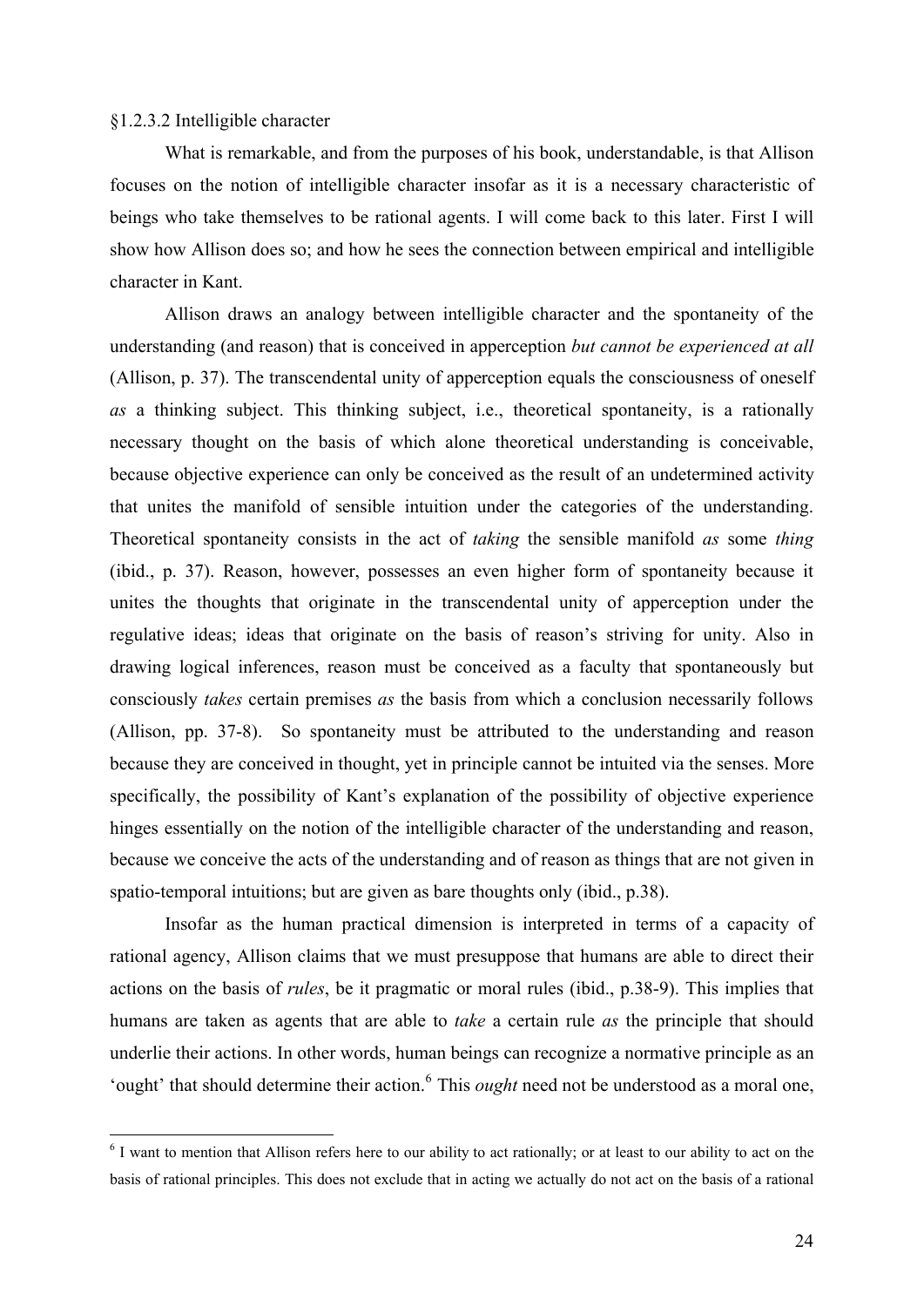<span id="page-24-0"></span>but may also be understood as pragmatic; but both 'oughts' are rational demands. The possibility of a capacity of an agent to recognize an 'ought' as a putative normative principle for action, strictly depends on the agent's ability to conceive himself as something that is not fully determined by sensible causes. This implies that the human agent must conceive himself as someone who can freely determine spatio-temporal events. For the rule which the agent recognizes as one that should determine his action can only be conceived as a pure rational prescription and not be sensed (ibid., p.39). The possibility of a capacity to recognize an imperative can only be conceived if the agent is regarded as a practical spontaneity that has the ability to determine his will on the basis of rational imperatives. And this is only possible *if one attributes an intelligible character with causal force to an agent that is able to act rationally*. (p.40-1)

But it is more important that in acting, this intelligible character of the agent provides for ought-statements that should and can have, but do not necessarily have, a determining impact on the will. The fact that rational agents must be conceived as beings who are able to regulate their own actions on the basis of rules they recognize as the principles by which a fully rational agent should act, does not, however, imply at all that human agents, who are only supposed to have *the capacity to act rationally,* are determined to act on the basis of these principles. What it implies is that human beings must conceive themselves as beings that determine their actions on the basis of rational imperatives or on some subjective principle for action.

#### §1.2.3.3 Connecting empirical and intelligible character

 Allison now turns to the supposed difficulties that arise from ascribing two opposed character types, character types that involve different forms of causality. Both are attributed to one and the same thing, namely the human actor. Given Kant's solution of the third antinomy this will only yield a contradiction if the intelligible cause of action, i.e., the human actor, is claimed to be experienced. As Allison is happy to remark, Kant cannot and does not subscribe to this. The empirical character of an event is conceived and *experienced* on the basis of a specific causal determination in time. Therefore the ascription of a specific causal determination to a human character can only proceed on the basis of the synthesis that is

principle, i.e., does not exclude that we can act on the basis of a non-rational principle or that our action is not based on a principle at all. As I will say later on (in ch. 2 §2.) responsible agents determine their will by selecting ends on the basis of their *free choice* to determine the will on the basis of a *rational* or a *sensous* principle.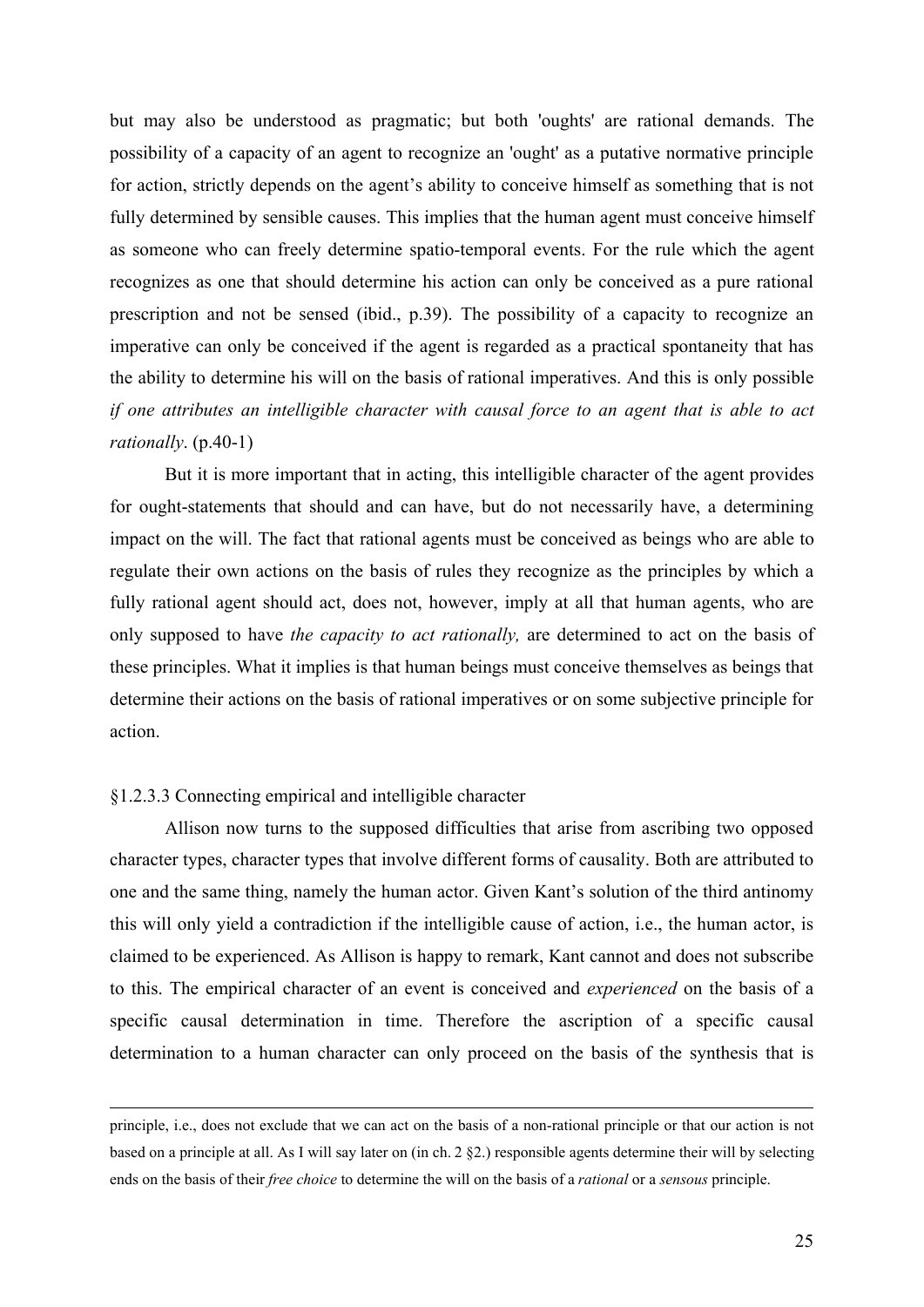<span id="page-25-0"></span>established on the basis of the understanding and sensible intuitions, and is therefore of necessity presented as an objective judgment. This, however, implies that an empirical character is not and cannot be correctly ascribed to a human as a thing in itself, but only to a human insofar as he can be known as an empirical object. Allison is therefore right to point out that causality of an empirical character is only correctly ascribed to a human being insofar as this human being is approached as the proper object of knowledge claims (ibid., p.44). But there is at least no need for reason to approach human beings only as the proper objects of theoretical cognition. More specifically, reason provides for the thought, namely the idea of transcendental freedom, that enables us to conceive certain events, insofar as they are conceived as intelligible, as free in themselves, i.e., as spontaneous causes (ibid., p. 44).

This is not to say that reason enables us to *know* that human beings have an intelligible character that causes events by spontaneous acts. The thought is rather that reason may perfectly legitimately, i.e., without contradiction, attribute both an intelligible character which determines through freedom and an empirical character with causal determination to human beings. From a practical perspective, reason allows and demands the first attribution; but from a theoretical perspective, insofar as humans and their actions are objects of cognition, reason demands the second attribution (ibid., p. 45).

#### *§1.3 Concluding remarks*

It is worth noting that Allison deals with the issue of intelligible and empirical character in terms of practical reason. But one should not forget that the idea of transcendental freedom has in the *Kritik der reinen Vernunft* no positive characterization; only a negative one, i.e., as non-causal determination. This negative determination on its own is enough for Kant to attack every attempt to claim that there is no transcendental freedom. For all that Kant basically seems to need for formulating a solution to the third antinomy is the possibility of a distinction between representing objects of senses, and what makes this representation conceivable. More generally, the possibility of a distinction between conceiving objects that are subject to the laws of causality (i.e., are objects of the senses), and conceiving objects that are conceived in order to account for experience (i.e., are ideal objects of thought). This distinction is conceivable only if we can conceive in theoretical reasoning of objects as they are independent of the senses, and also conceive of sensible objects that are given as the result of an act of representation that constitute the objects of sense (i.e., if reason can conceive of the possibility of ideal things, which are things not subject to empirical laws, but are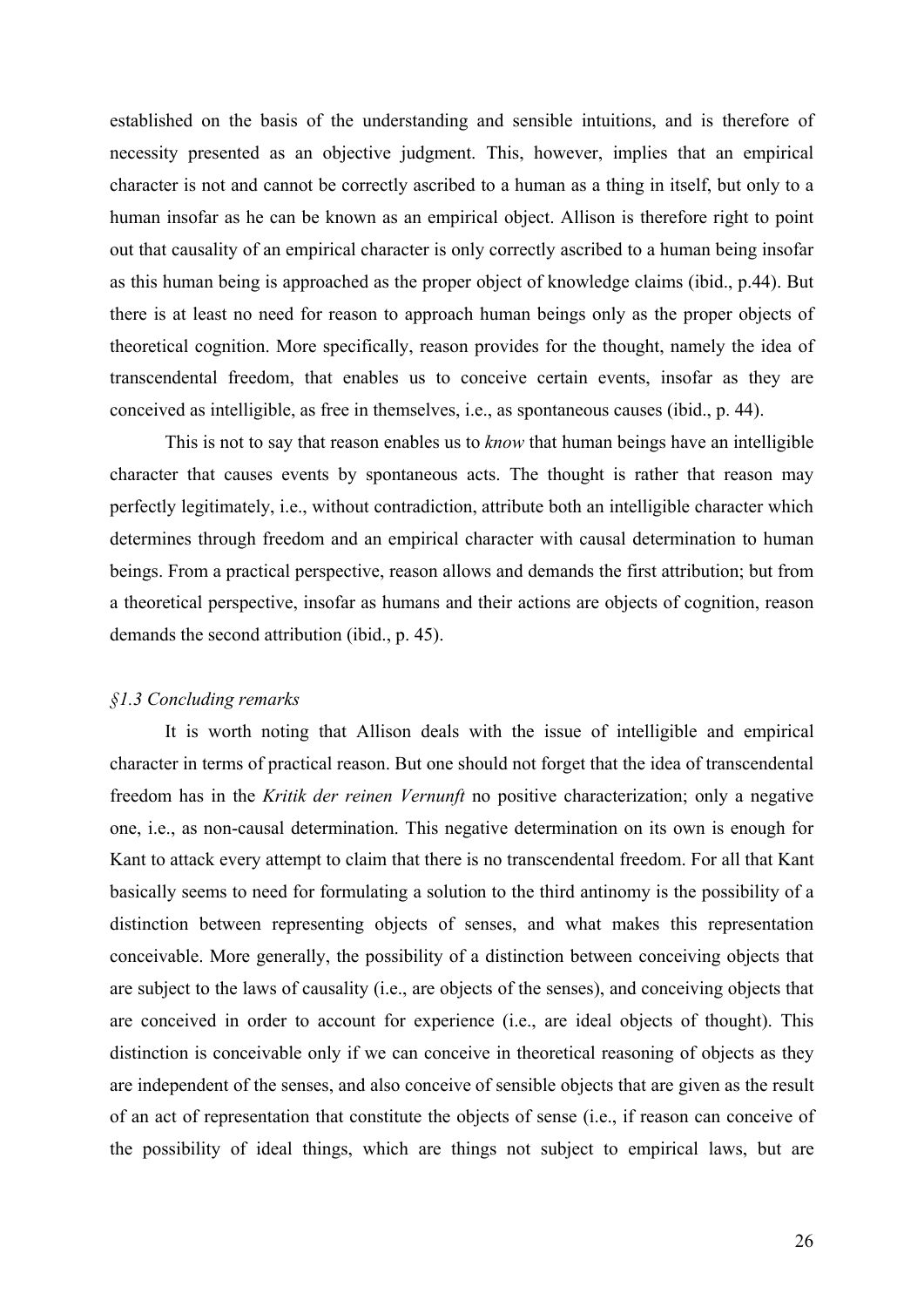<span id="page-26-0"></span>nevertheless constitutive for explaining the possibility of object experience). And this is a possibility that is established in Kant's transcendental idealism.

#### *§2. Kant on 'freedom' in his practical philosophy*

1

In this paragraph I will explicate two important roles that 'freedom' plays in Kant's practical philosophy. I will point at the fact that Kant identified freedom as the source for imputation of moral responsibility and also as a defining characteristic of the moral law.But before I do this, I will show that there is or should have been a clear analogy between Kant's theoretical and practical philosophy: they both are built around one transcendental argumentative structure.

# *§2.1 Expectations based on the idea of transcendental reasoning – from theoretical to practical transcendental argumentation*

 It seems natural to interpret Kant's critical theoretical and practical thoughts as two different forms of one and the same transcendental argumentative structure. Benton argues that the point of transcendental argumentation in general is to establish a cognitive framework (Benton 1978, p. 225). He interprets transcendental argumentation primarily as an attempt to establish a cognitive framework, which implies that he takes it that transcendental arguments are not intended to justify, but are primarily intended to reveal the preconditions on which reasoning about certain topics, e.g., facts and will-determinations, is possible.

This is not the only way in which we can understand the function of transcendental argumentation. Illies makes a distinction between *explorational* and *retorsive* transcendental argumentation (Illies 2003, pp. 32-3, 44-9). He emphasizes that the point of the former type of argumentation is the explicate the judgments that are rationally necessary given one's commitment to a plausible but rationally contingent claim; whereas the purpose of the latter form of transcendental argumentation is to explicate the judgments that are rationally necessary given ones commitment to a rationally necessary claim.<sup>[7](#page-26-1)</sup>

<span id="page-26-1"></span> $<sup>7</sup>$  The challenge, of course, is to identify commitments that are rationally necessary. An example would be that</sup> *we must accept the validity of specific logical rules*. For any attempt to question this claim is only proper questioning if it invokes at least the principle of non-contradiction, i.e., the very *act* of questioning makes only rational sense on the presupposition of the validity of what is questioned. You can only question something by holding that the proposition that you question is not consistent with the denial of this principle. Therefore it is constitutive of your act of questioning that you not only invoke the principle of non-contradiction. Besides that you also rely on the claim, and expect the addressee of your question to draw the inference that it is rationally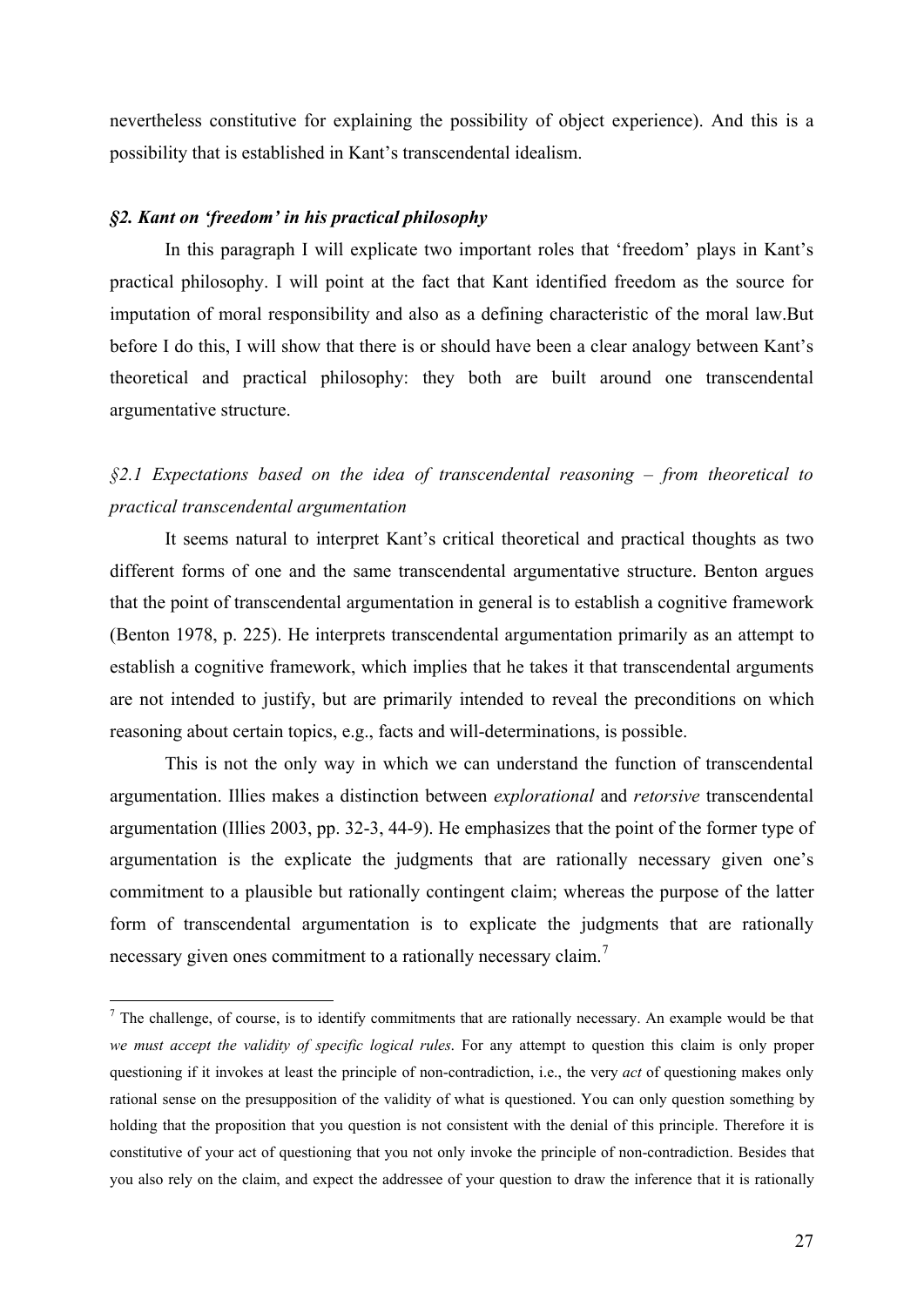Benton seems to claim that Kant's transcendental arguments must be understood essentially as explorational argumentation. If Benton is correct then the central task of transcendental argumentation would not be to justify claims about certain topics, but to reveal the preconditions of the intelligibility of these topics. For the purposes of this thesis I will not deal with the question of what Kant tries to achieve with his transcendental argumentation: for a reconstruction of Kant's critical thoughts of freedom in his theoretical and practical philosophy the most important question is how Kant invokes notions of freedom to make reasoning about practical and theoretical judgments intelligible.<sup>[8](#page-27-0)</sup> Therefore it makes heuristic sense to understand Kant's transcendental arguments in the way Benton proposes: what is presupposed (whether it is rationally necessary or not) is that we reason about specific topics; what must be established is under what conditions this reasoning is intelligible. Benton tries to support his reading of transcendental arguments by an analysis of the argumentation in the *Grundlegung zur Metaphysik der Sitten*: '[…] we must take the aim of the argument as being to establish a practical cognitive framework distinct from the theoretical viewpoint but referring to the same world as the theoretical viewpoint. The categorical imperative can then be justified, but only within the framework of practical cognition.' (Benton 1978, p. 226). I take Benton's thesis to be that transcendental arguments are intended to establish under what conditions reason can judge about specific conscious activities.

It is important to remember that reason's judgments are of necessity motivated by it's strivings for unity. This striving for unity in the practical dimension is explicated to the agent by the norms that solely derive from the ideal unity of practical spontaneity, i.e., the pure will.

<span id="page-27-0"></span><sup>8</sup> This is not to say that I think that Kant does not try to justify the laws that make practicial and theoretical reasoning intelligible. In fact he seems to do so in the third chapter of the *Groundwork of the Metaphysics of Morals* and the Faktum der Vernunft in *Kritik der praktischen Vernunft* seems to play this role: in reasoning we have to conceive ourselves as beings that spontaneously do things. To the extent that we regard ourselves as practical spontaneous agents, reason makes us conceive ourselves as beings that can determine or fail to determine their will rationally. Therefore an agent conceives himself as subject to statements that tell which actions are demanded given specific will-determinations (hypothetical imperatives) and given will-determination as such (categorical imperatives). That is the reason why we, as spontaneous agents, cannot rationally deny our subjection to these imperatives in acting. Imperatives are, so to say, 'facts of reason' for anyone who is spontaneously engaged in reasoning. Or at least this sounds Kantian to me.

required to make logical inferences: for how could your question else be *taken* as a question. Thus it makes no rational sense to question the validity of certain logical principles. Or at least that is a way in which one can try to explicate what a rationally necessary commitment is.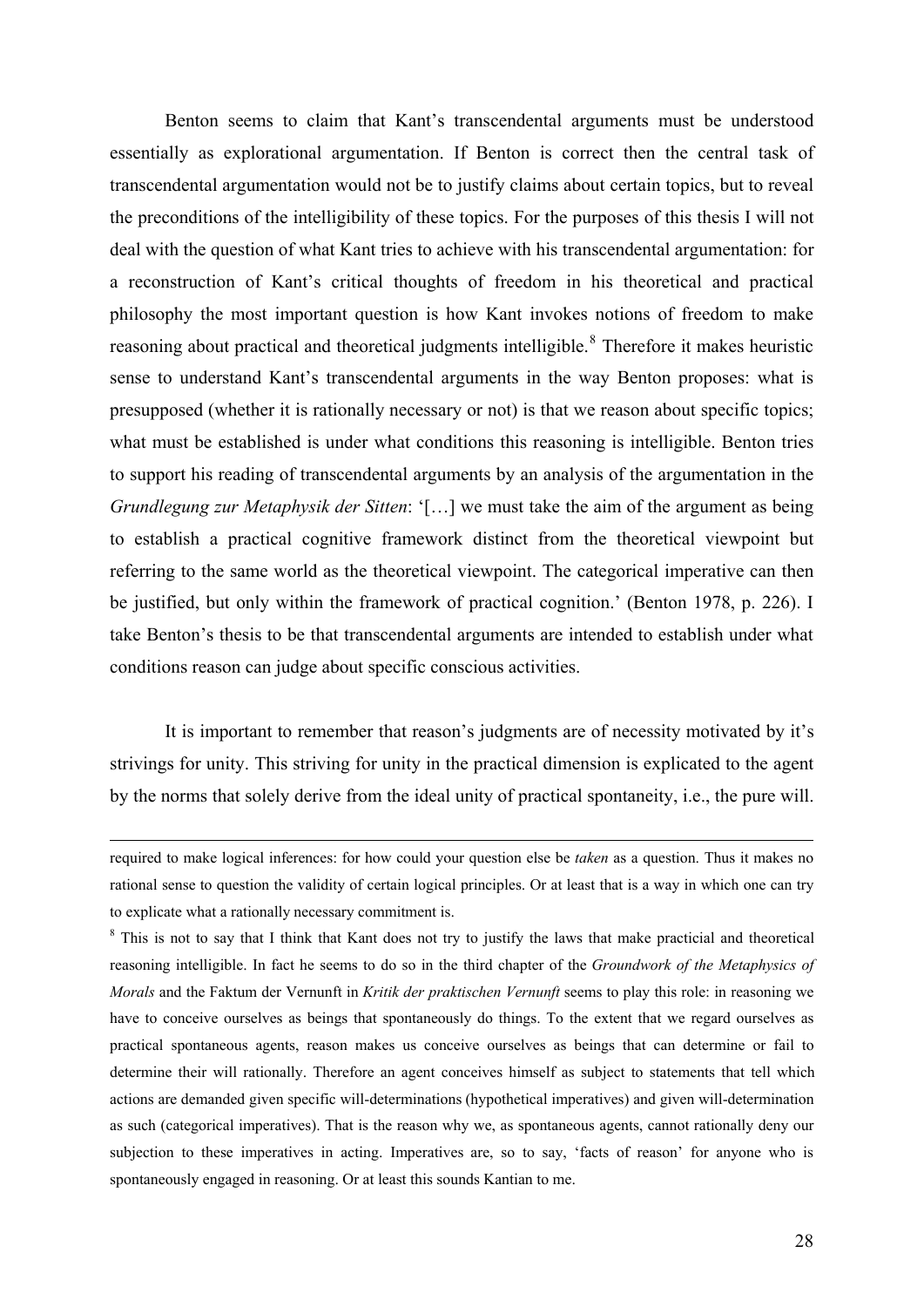<span id="page-28-0"></span>I take it that these norms are what Kant later will call a 'Faktum der Vernunft'. It is this norm that agents, who are capable of rationality, will conceive as the only principle that reason accepts as a valid principle on which to ground will-determinations. How reason can judge about practical spontaneity needs to be explained; that it judges about practical spontaneity is given once we start reasoning.<sup>[9](#page-28-2)</sup>

Transcendental arguments in *theoretical* matters basically derive the preconditions under which reason can set demands for theoretical spontaneity that provides for objective representations. By analogy with this one can conceive of a derivation of the preconditions under which reason can set demands for the practical spontaneity that provides for willdeterminations. On this basis the only disanalogy between these types of argumentation that can occur must originate from the differences between theoretical and practical spontaneity. At least that is the methodological assumption I will make in reconstructing Kant's practical thoughts on freedom. Kant himself, in both his *Kritik der praktischen Vernunft* and his *Grundlegung*, did not try to make the analogy as clear as possible. However, I think that if he had done so, he would have provided us with a much more explicitly coherent practical philosophy as well as with a more compelling picture of reason per se.

## §2.1.1 The function of a *critique of reason* – explicating reason's needs

1

 It is clear that in both the *Kritik der reinen Vernunft* and the *Kritik der praktischen Vernunft* it is *reason* that offers a *critique*. Therefore the whole transcendental project must be regarded essentially as an explication of demands of *reason*, and not primarily as some metaphysical exercise.<sup>[10](#page-28-1)</sup> The different topics of argumentation that focus the transcendental project should be seen as the different *conscious activities* on which reason reflects. For the purposes of this thesis the relevant activities are the activities that determine our *thought* and our *will*, i.e., theoretical spontaneity and practical spontaneity. In his critiques of reason Kant is spelling out the grounds that alone enable reason to evaluate thought- and willdetermination. It is, therefore, important to note that reason is not equivalent to the activity that it evaluates and, more specifically, to which it sets demands. Reason reflects on these

<span id="page-28-2"></span><sup>&</sup>lt;sup>9</sup> Kant makes this claim in the setting of his practical philosophy: 'Denn wenn sie, als reine Vernunft, wirklich praktisch ist, so beweiset sie ihre und ihrer Begriffe Realität durch die Tat, und alles Vernünfteln wider die Möglichkeit, es zu sein, ist vergeblich.' (Kant 2003, p. 3 [3]). I will come back to this later

<span id="page-28-1"></span><sup>&</sup>lt;sup>10</sup> This is *not* to say that these books do not deal with metaphysical issues; neither that they do not put forward metaphysical standpoints of their own. What it means is that metaphysical claims are checked as to their *contingency*, *falsity* or *necessity* from the perspective of theoretical and practical reasoning.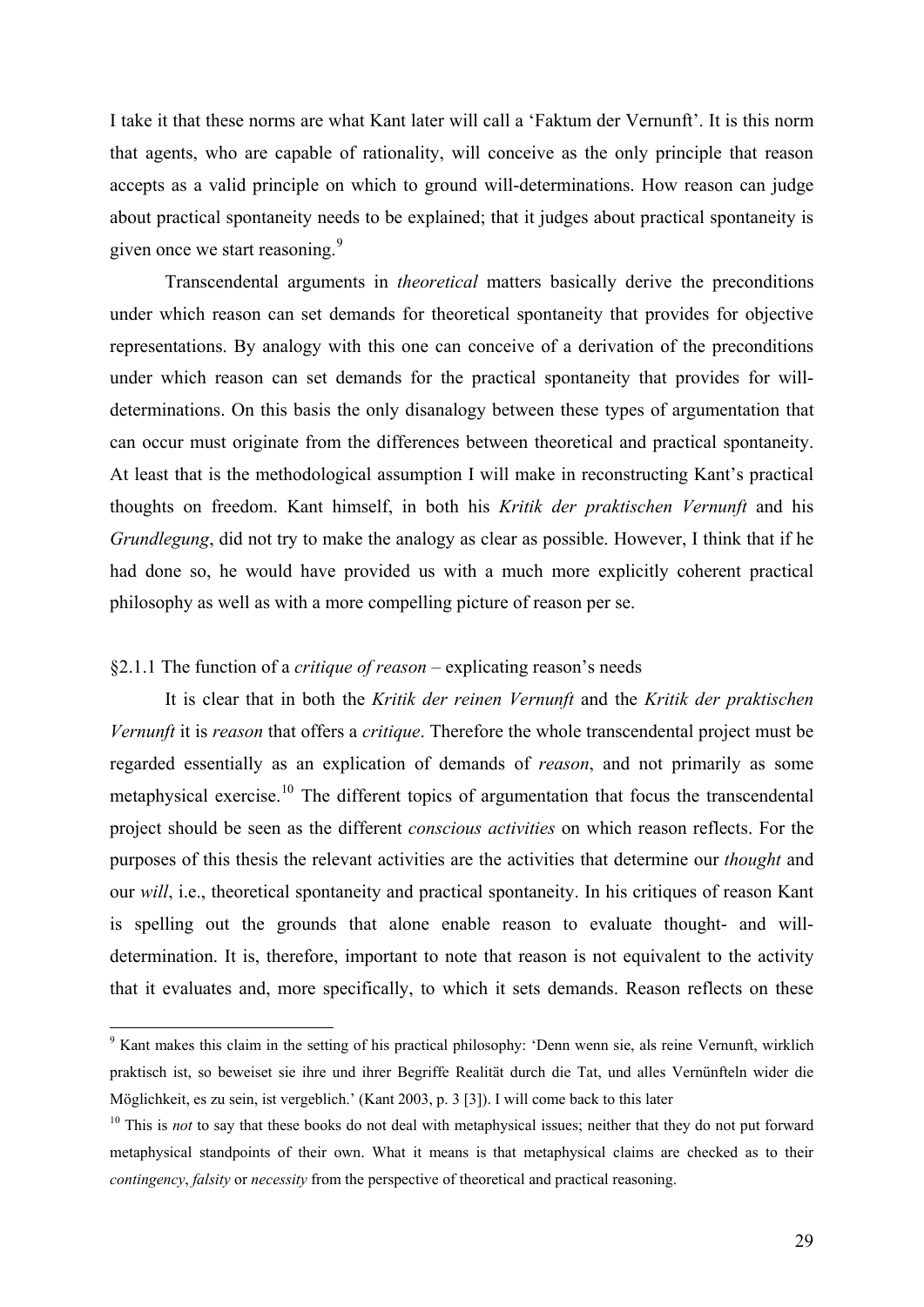activities, i.e., tries to unify thought and will-determinations. This unification, however, is not entirely under reason's control, because it is not primarily reason that determines thought or will, but theoretical and practical spontaneity that do so. Reason can only contribute to the unification of thought and will by subjecting practical and theoretical spontaneity to (rational) demands for unification. Reason's demands are conceived as the rules that thought and volition *can* and *must* be determined by. More simply, reason provides the criteria for *justification* in thinking and willing, i.e., it provides for epistemology and morality. The central task of transcendental argumentation is thus to explicate under what conditions a thought or a volition can be conceived as something that is rationally acceptable.

A very important corollary of this model of reason's functioning is that reason, as a reflexive activity, as such can give no standards for justification. It can provide for these standards only by reflecting on what would count as *rationally* justified, i.e., unified thought or will-determination. This means that reason provides for epistemic and moral norms by expounding what is needed in order to achieve a unity in thought and volition. The idea of reason providing for norms makes sense only to the extent that the relevant forms of spontaneity are subjected to reason's ideal, i.e., *can* be addressed by rational norms to generate unity in thought and volition. Reason can, thus, only regard a thought or willdetermination as justified if its determination is based on a spontaneous choice to think or will what is rationally required, and, more explicitly, if this will or thought is determined because the relevant form or spontaneity decided to will or think on the basis of a principle that underlies pure will or thought determination. It is only by actively respecting these principles that thought and volition are subject to reason's ideals. Therefore, spontaneity that respects rational principles provides for thoughts and volitions that are rationally justified. Reason can only judge about will or thought determinations to the extent that what determined them was *capable* of determining thought on the basis of rational demands. In theoretical and practical reasoning, i.e., in reflecting on theoretical and practical spontaneity, we presuppose this capability. Consequently, we must regard thoughts and volitions to be subject to rational norms that derive from the unity reason wants to exist in thought and volition.

The capacity to determine thought and volition on the basis of rational norms does not warrant that practical and theoretical spontaneity always deliver justified thought or willdeterminations. Rather we must presuppose that these forms of spontaneity by themselves do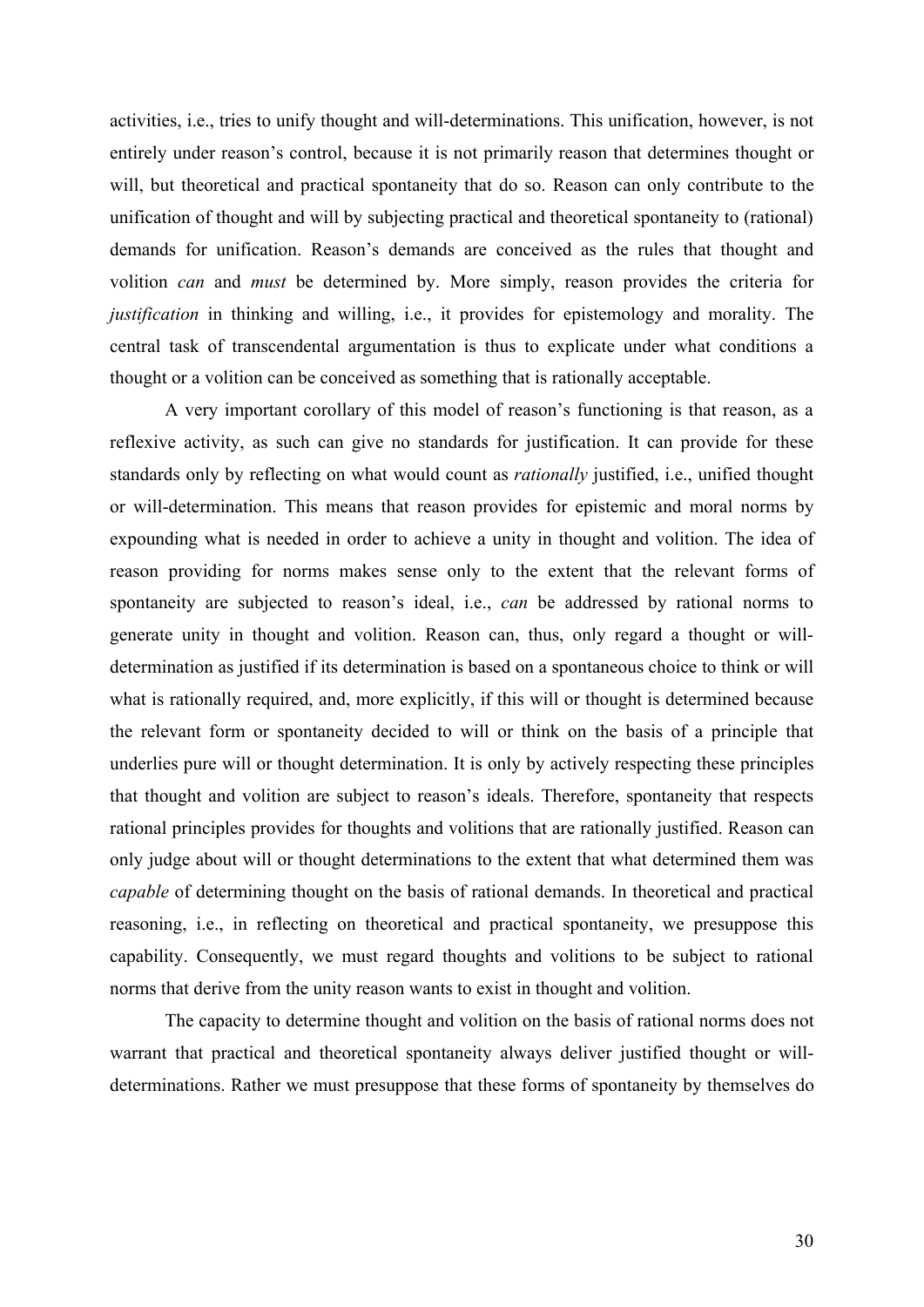<span id="page-30-0"></span>deliver unjustified thoughts and volitions.<sup>[11](#page-30-2)</sup> Therefore, what must be established, in order to account for the possibility of correct thought- and will-determination, is under what conditions these activities *can* and therefore *should* live up to reason's demands.

# §2.1.2 Reason's need for unity – the role of *theoretical* and *practical* transcendental unity

According to Kant reason strives for *unity*. Unity is the basic ideal of reason. It is reason's striving for this ideal that gives rise to reason's demand-setting for theoretical and practical spontaneity. The idea of 'demand-setting' presupposes the *addressee* of demands. So reason can only evaluate thoughts and volitions if reason's demands are addressing *someone* that *can* decide (but not necessarily decides) to use these norms that derive from reason's striving for unity in the determination of thought or will. So, if reason is going to place demands on activities at all, it can only do so because these activities *can* be, but not necessarily are, directed on the basis of a specific ideal unity. Kant identifies the ideal unity that reason sets to theoretical spontaneity as the *transcendental unity of apperception* (TUA), i.e., a unified thought; and to practical spontaneity of what I like to call a *transcendental unity of volition* (TUV), i.e., the unified will.<sup>[12](#page-30-1)</sup> The TUA is characterized as 'I think...' and its role is to provide for the characterization of a thinking activity *as such*; the TUV is characterized as 'I will…' and its role is to provide for the characterization of a willing activity *as such*. Reason can subject theoretical and practical spontaneity to norms by reflecting on their pure form. *It is important to keep in mind that both the TUA and the TUV are ideal constructs that reason needs to deliver to conscious activities, in order to make unification of these activities, be it in a specified form, possible and (on the basis of this possibility) rationally required*.

1

<span id="page-30-2"></span><sup>&</sup>lt;sup>11</sup> For it is only this thought that can have motivated Kant to formulate criteria for *correct* description and prescription.

<span id="page-30-1"></span><sup>&</sup>lt;sup>12</sup> George Schrader (1975) also used the expression 'transcendental unity of volition' as a designation for some form of unity that is needed in order to make a unification of will-determinations conceivable. He claimed that this *transcendental unity of volition* must play a role in Kant's practical philosopher very similar to the the role of a *transcendental unity of apperception* in Kant's theoretical philosophy*.* More specifically, Schrader sees this need, because he claims that only this unity can account for an inherent relation between rational and empirical incentives conceivable. He thinks this is necessary, because only such a relation can make a theory of moral motivation in an Kantian ethics plausible and coherent with antropology. Schrader, however, does not deal with the transcendental unity of volition in the way that I will do. I am interested in its function with regard to the possibility of a rational evaluation of will-determinations; and not so much with theories of motivation or coherence with anthropology.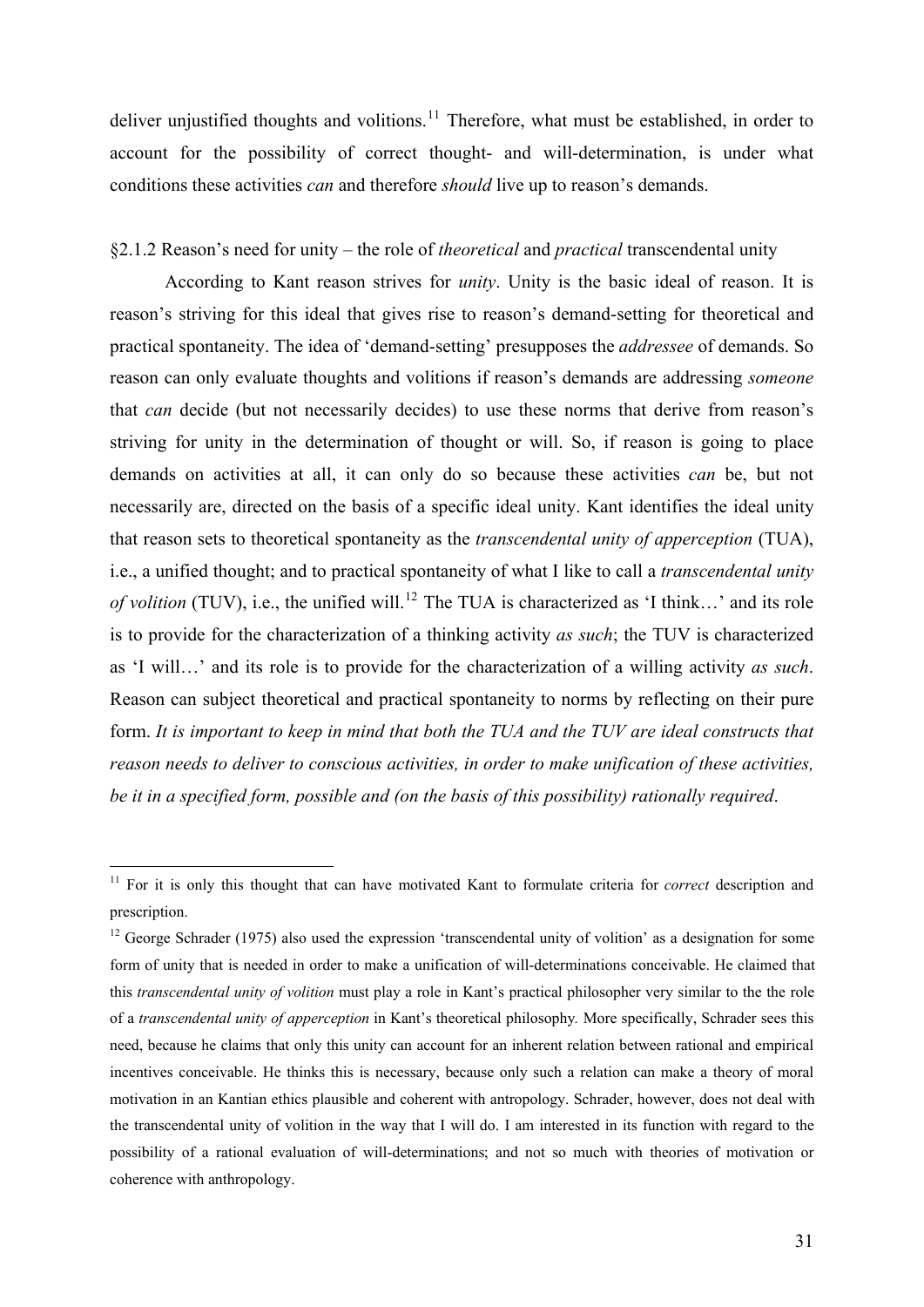<span id="page-31-0"></span>The role of a transcendental unity in Kant's transcendental argumentation is, so to say, to provide for the sole entrance via which reason can make its needs conceivable for a conscious activity. The TUA and the TUV are, consequently, the sole grounds on which reason can prescribe norms for theoretical and practical spontaneity. In other words, reason can judge about practical and theoretical spontaneity only if these forms of spontaneity can conceive the ideal that reason sets before them as one that provides *criteria for* justified thinking and willing. Conceiving these ideals of and the corresponding demands upon thought and will-determination is only possible if what determines thought and volition has the ability to determine thought and will while respecting the ideals that reason poses to them. The ability to respect these ideals and the corresponding demands presupposes the ability to structure all the elements of these activities, on the sole basis of the demands that reason poses by making its ideal conceivable.

§2.1.3 Reason's need for the possibility of unification of conscious activities – manifold and form

 Of course, as mentioned before, reason can only place demands upon theoretical and practical spontaneity insofar as they can provide for unified thought volition. Therefore Kant must show in his *critiques* how the relevant activities are able to unify will and thought; i.e., are able to direct will and thought towards reason's ideal. Thought and volition can be determined in a way that violates reason's demands. In order to understand that determinations of thought and volitions can be right or wrong, we must presuppose that spontaneous activities are consciously determining something that is not unified. Kant identifies the origin of this something with our *sensible nature* which provides for the *manifold* that is unified in the relevant forms of spontaneity. But, of course, in subjecting this manifold to an ideal of unity it should also be presupposed, that this manifold allows for unification. Therefore what Kant needs to show, in order to give the ideal of reason some currency as an ideal for theoretical and practical spontaneity is *how* unification of a manifold is possible. Kant's answer is familiar: the manifold has a *form* on the basis of which it can be taken as a thought or will-determination. This determination on basis of the *form* of a manifold is possible on the basis of principles.

 In the specific activities we are dealing with in this thesis, sensibility is held to provide for a manifold necessary for thinking via *intuitions*, for willing via *incentives*. The manifold given in intuition has the form of *time* (and *space*), which is also the form of thought (of TUA); whereas the manifold given in incentives has the form of *purposivity*, which is also the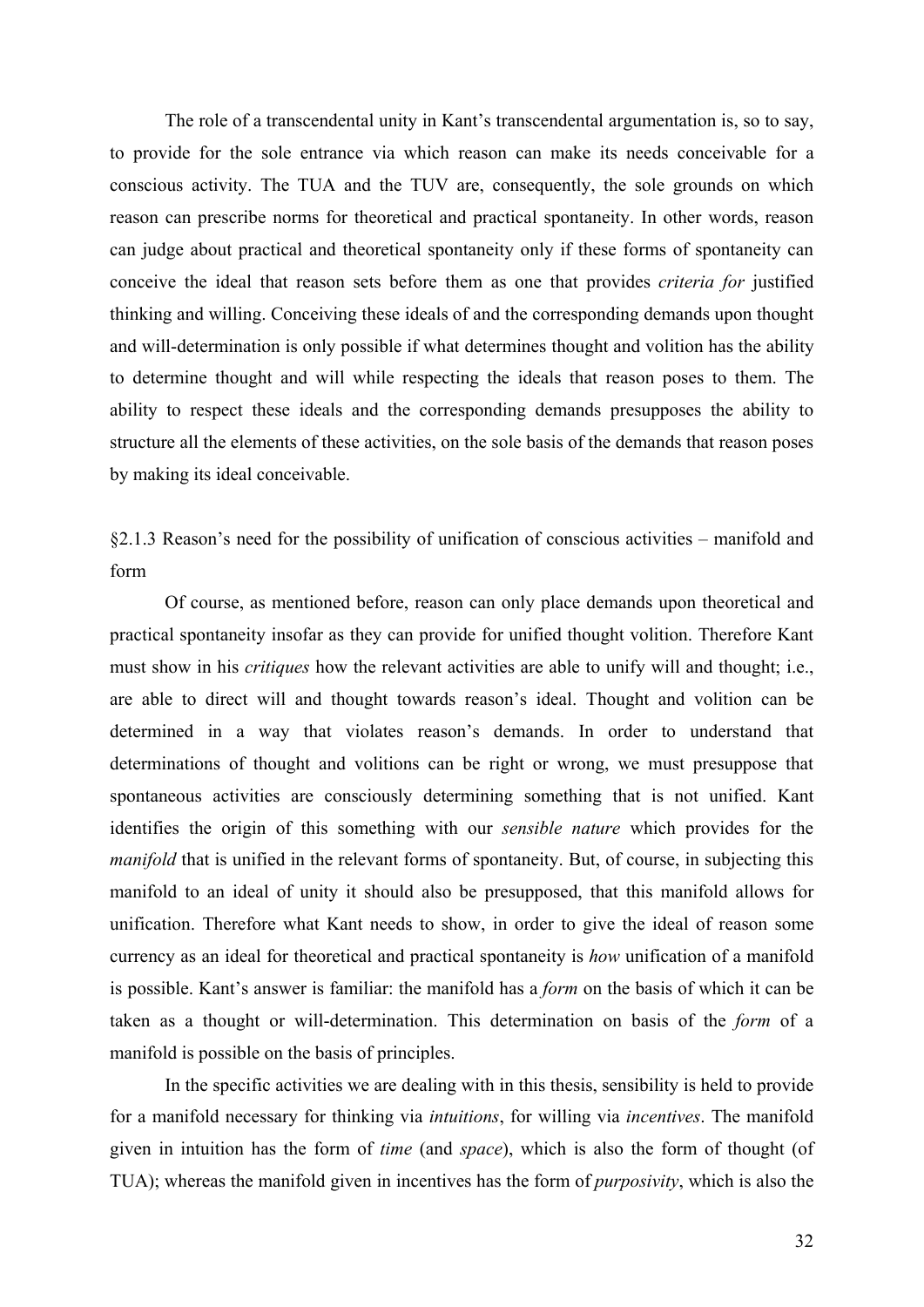<span id="page-32-0"></span>form of volition (TUV). On the basis of the TUA reason demands theoretical spontaneity to determine thoughts in a way that is compatible with a unity in terms of spatio-temporal representation; whereas the TUV forms the basis on which reason demands practical spontaneity to determine the will in a way that is compatible with a unity in terms of purposivity.

 What is spelled out thus far is the way in which we must conceive of reason's *ability* to subject conscious activities to its ideals. Reason is able to set its ideal for conscious activities if it is able to make what regulates these activities conceive of a transcendental unification of these activities by means of an ideal that it sets to these activities. Reason can only do this if it is conceived in practical and theoretical spontaneity that there is someone who is able to direct these activities on the basis of the norms that derive from a transcendental unity that it conceives as an *ideal*. And this 'directing' is only possible if a manifold originating from the senses can, on grounds of its *form*, be directed towards some *ideal transcendental unity*.

#### §2.1.4 Reason's need for *categories*, *subsumption* and rules for subsumption

This directing is only possible if the sensible manifold is, on the basis of its form, subsumed under the most basic categories under which thought and will get determined. Kant calls the collection of these most basic terms a table of *categories*. The relevant categories for the present study are those categories that we need in making a thought-determination *as such*, and those we need in conceiving will-determinations *as such*. Kant explicates both these tables of *categories*, and tries to explain what is needed for the subsumption of the manifold under these categories.

This subsumption can only proceed on the basis of *rules for subsumption*. The general characteristic of these laws is that they must be invoked as enabling conditions for a unification of the manifold on the basis of their form in a justified will or thoughtdetermination. In other words: these laws must be conceived as rules that apply to any justified synthesis of a manifold *a priori*.

Note that a subsumption can be wrong. Reason is only satisfied with the subsumption that actively respects the rules that determine thought and will on the basis of the ideal TUV and TUA. For it is only that use that respects reason's need to unify conscious activities. If the person that steers practical and theoretical spontaneity decides to respect these rules, thought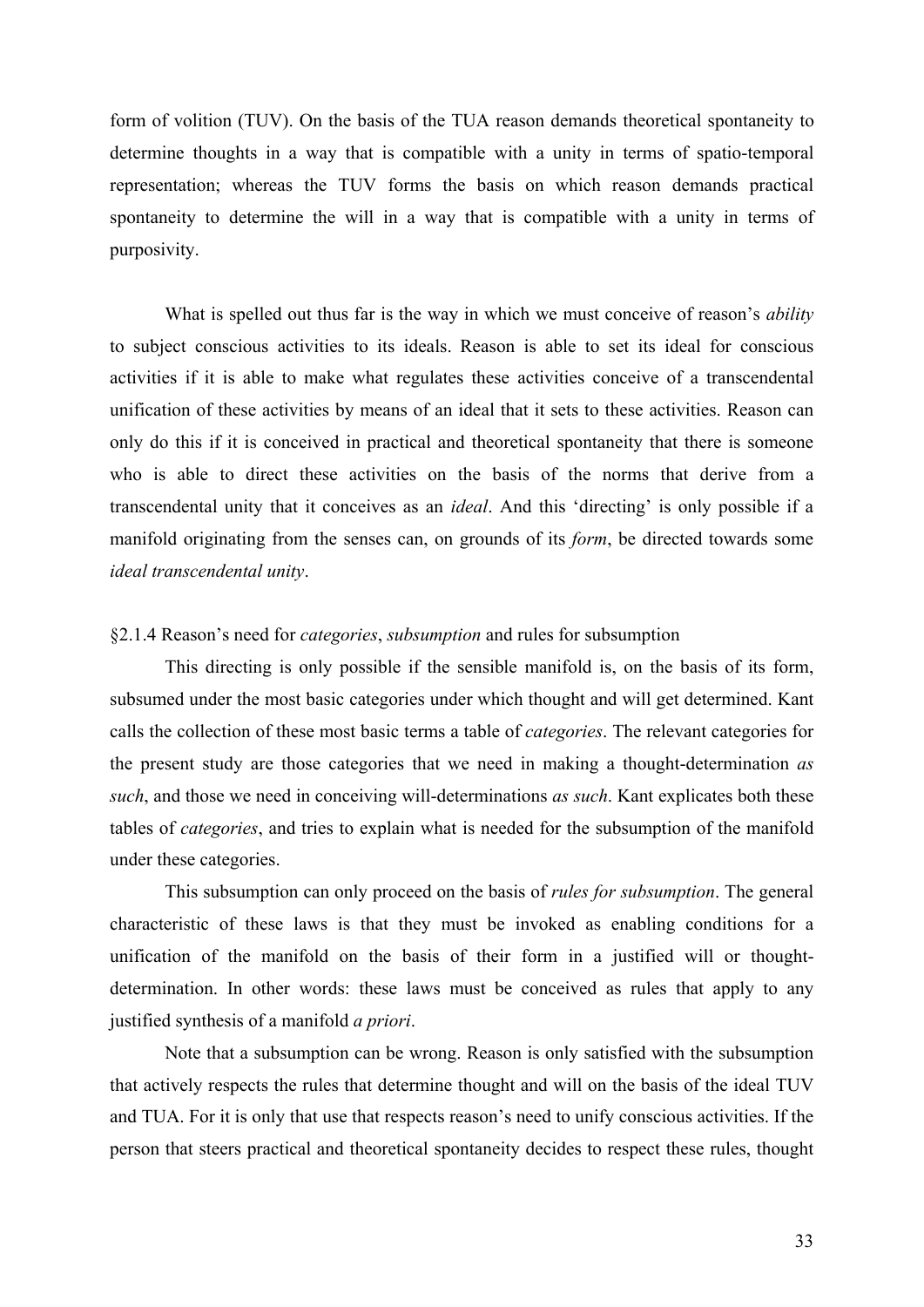<span id="page-33-0"></span>and will get determined on the basis of rational principles; if not, the will gets determined on a sensible principle.

§2.1.5 Reason's need for specific *rules* guiding *a priori* subsumption – schemata, natural laws and imperatives

What are asked for are rules (see Kant, 2003. pp. 119-26) that alone make justified thinking and willing possible. Practical and theoretical rules are different, because rules for justified thought subsume spatio-temporal intuitions under the most basic categories of theoretical judgment; whereas rules for justified volitions are subsuming purposive incentives under the most basic categories of practical judgment.<sup>[13](#page-33-1)</sup> In unifying intuitions correctly one uses rules that are given in the very idea of *representing spatio-temporality* on the basis of the TUA, i.e., one needs to provide rules that *account for thought-determination as such*. The focus in the activity of thinking is that of spatio-temporal representation *as such* by means of categories. In unifying incentives correctly one only uses rules which are given in the very idea of *determining purposivity* on the basis of the TUV, i.e., reason needs to account for the rules that are used in *will-determination as such*. The focus in the activity of prescribing is to accommodate purposes on the basis of willing as such.

 The rules or laws that are used in thought- or will-determination as such are derived *a priori,* and not from sensibility. These laws are the only principles by which theoretical and practical spontaneity can be directed towards the ideal of a transcendental unity. Reason *normatively* addresses sensuously conditioned conscious activities by means of these laws, because transcendental unities are, within these conscious activities, conceived as *ideal*. It is, therefore important, as well as analytic, to note that a rule applies *a priori* to any possible

1

<span id="page-33-1"></span> $13$  There is a difference between these rules, although it may be good to recognize the analogy between 'Das: Ich denke, muß alle meine Vorstellungen begleiten können' (Kant 1956, p. 140b [B132]) and the categorical imperative formulated as '[…] handle nur nach derjenigen Maxime, durch die du zugleich wollen kannst, daß sie ein algemeines Gesetz werde' (Kant 1999, p. 45 [421]). A general form that these expressions share is that they both seem to make an evaluative ('muß', 'handle') comparison by reflecting (i.e., by an activity of reason) on whether the results of specific conscious activities ('Vorstellungen'/ 'Maximen') are consistent with their pure form ('denke können'/ 'kannst wollen'). Of course the 'Ich denke' is not an imperative, but it already explicates that reason subjects the concrete 'Vorstellungen' to the ideal of pure thinking. On the basis of this explication Kant will derive the categories and ultimately the rules that *should* underlie thoughts. This seems to be, at least in its structural aspects, highly analogous to the categorical imperative. I have not thought this through yet, and I will not do this now.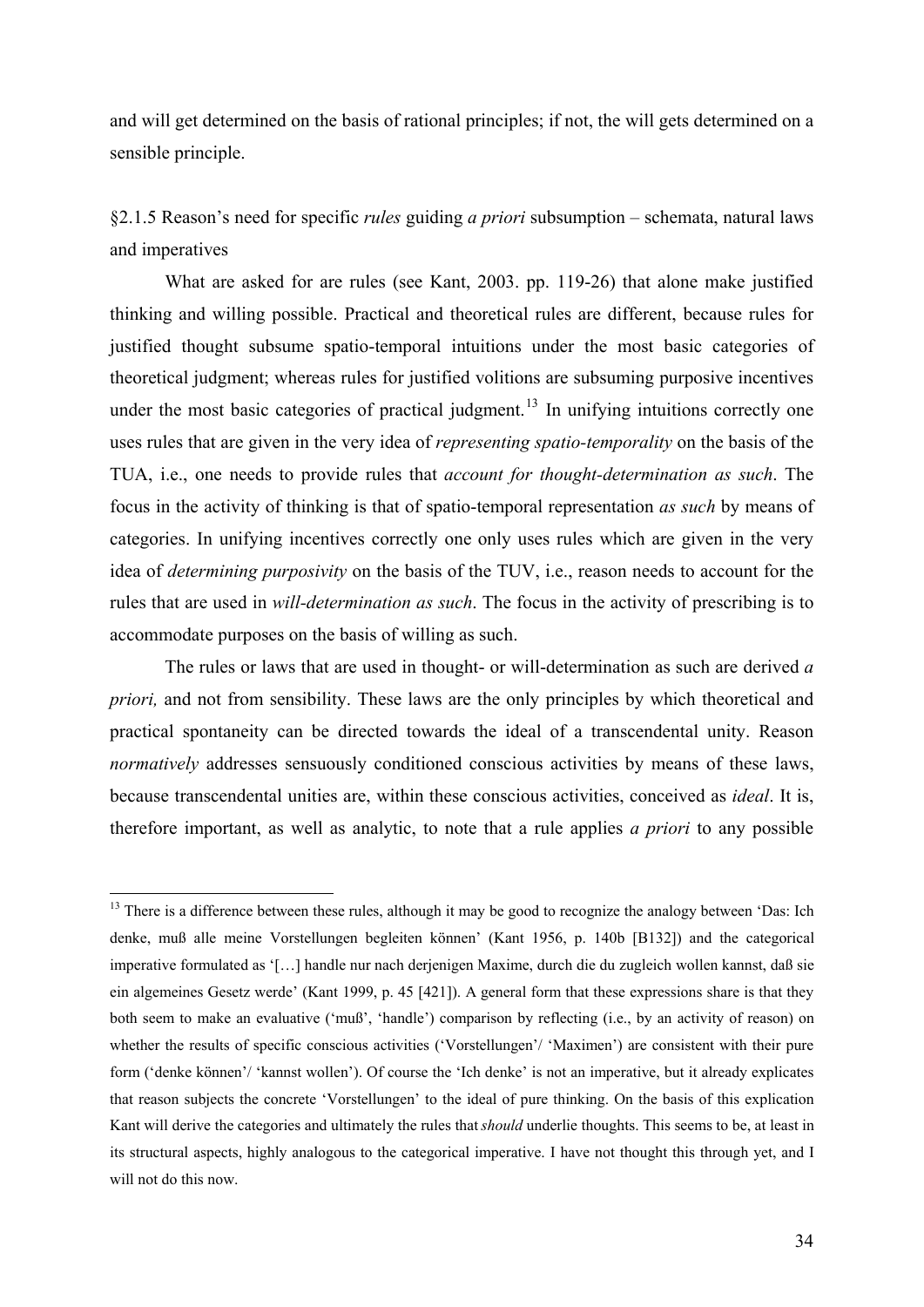<span id="page-34-0"></span>*justified* synthesis of a manifold; because it is only if this rule is applied that reason can and will judge this unification to be correct.

The number of rules or the type of rules to which some activity is subjected depends solely on the way reason ideally unites the determinations of thought and volitions. Here it is relevant that Kant calls the rules for the activity of correct representation 'natural laws' and for the activity of prescribing 'moral laws'; only a judgment based on these laws can make a justified thought or will-determination conceivable. The statement that *there are rules that should be respected by theoretical judgmental activity, namely those rules that are (partly) constitutive for a schematic representation of the sensory manifold*, can be regarded as an epistemic *imperative* that should be respected in order to achievement unified thought, i.e., knowledge. The rules that should be respected in will determination, namely the hypothetical and categorical imperative, make reason's interest for the achievement of practical unity, i.e., the good, attainable and therewith obligatory for practical spontaneity.<sup>[14](#page-34-1)</sup>

§2.1.6 Reason's need for addressing someone with *normative* rules for subsumption – responsible persons

What must be clear is that practical and theoretical spontaneity for which reason sets rules, are subjected to these norms on the basis of *ideals*. These norms thus, of necessity, only *normatively* address the relevant forms of spontaneity. In order to understand that spontaneity is addressed by norms we must presuppose someone who is able to regulate these activities on the basis or these norms; and who is held responsible by reason to direct the activities on the basis of the rules that normatively address on the basis of the ideal of will- or thoughtdetermination as such. And this, in turn, presupposes that rational norms can only determine thought and will-determinations insofar as this is allowed for by the *choice* of someone who has the *ability* to live up to, but does not necessarily live up to reason's demands. This

1

<span id="page-34-1"></span><sup>&</sup>lt;sup>14</sup> In the *Kritik der reinen Vernunft* it is not immediately clear that natural laws give expression to rational norms. However it is clear that Kant presents these rules as necessary guiding principles in determining rationally justified claims about experience. This is not to say that any judgment of theoretical spontaneity is already based on these rules. Only that object experience and object representation is rationally justified if they fit the schemata, that are partly constituted by a correct application of rules for subsumption. The activity that underlies our thought-determination does not necessarily provide for objective representations, but can also provide for illusions. However, this activity must, insofar as it pretends to provide for objective thought-determinations respects the schemata.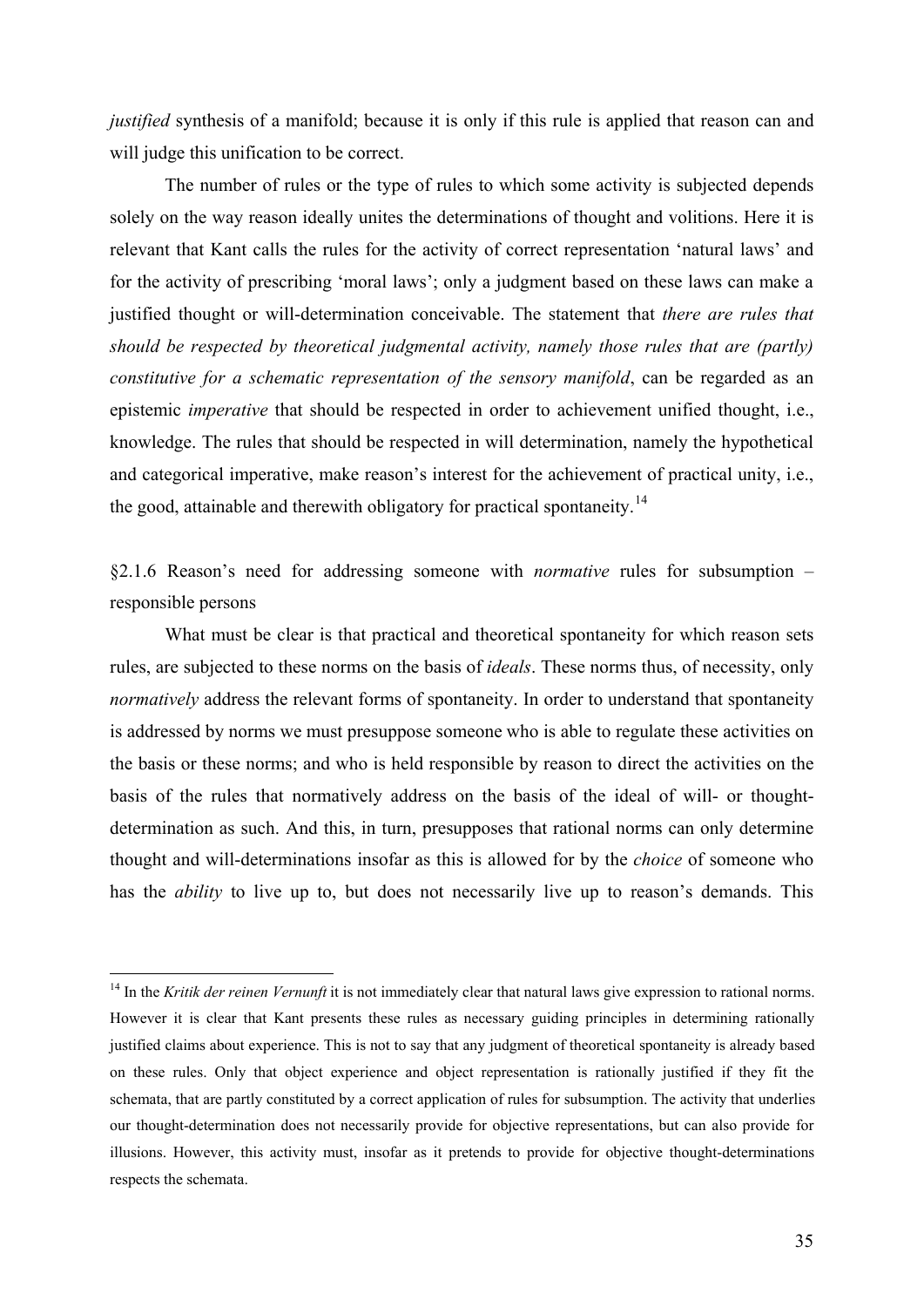<span id="page-35-0"></span>someone, hence, need only have the capacity to determine thought or will on the basis of rules for thought- and will-determination as such.

#### §2.1.7 A preliminary derivation of the practical law – choice and will.

Let us focus on Kant's derivation of the practical imperatives. Kant needs to show how practical activity is *a priori* subject to laws of reason. This implies that Kant needs to show how reason subjects practical spontaneity to a law, *for the sole reason that incentives can, by virtue of their form* (i.e., their purposivity), *be synthesized and because of that be organized on the basis of the norms that derive from the conception of an ideal transcendental unity of volition*. By making an agent conceive of a pure ideal for willdetermination, reason is already making that agent responsible for selecting his ends in a way consistent with this ideal. But this implies that reason makes the agent responsible to choose *reasonably*, i.e., by choosing specific ends *only because* these ends are compatible with the ideal of a transcendental unity of volition.

In making the agent responsible, reason demands that the agent choose *a rational principle* which sets purposes for the agent's will. Reason is only satisfied if this 'setting-ofends' is done on the basis of the principle that states that taking incentives as ends must not be inconsistent with (i) ends the agent already takes as ends (hypothetical imperative) *and* (ii) with the ends that are consistent with the ideal of a transcendental unity of volition (i.e., with the categorical imperative). Reason requires agents, by means of a *hypothetical imperative*, to take *that* incentive as the purpose of their activities (means), that is necessary to reach another purpose that they already will (end). By means of a *categorical imperative* reason requires agents to take as a purpose of their will only what is compatible with willing as such (Kant 1999, pp. 36-7 [414]).

#### *§2.2 Some preliminary remarks*

 The central task of this paragraph is not so much to reconstruct Kant's practical philosophy. And therefore this relaxes the need for a stable argumentation for interpreting his practical philosophy along the lines sketched above. The main task of this paragraph is to show the function of *freedom* in Kant's practical philosophy. Freedom functions in Kant's philosophy in two important ways, namely (i) as a ground on which a person is responsible for his actions and (ii) as the defining characteristic of the moral law (namely the 'law of freedom').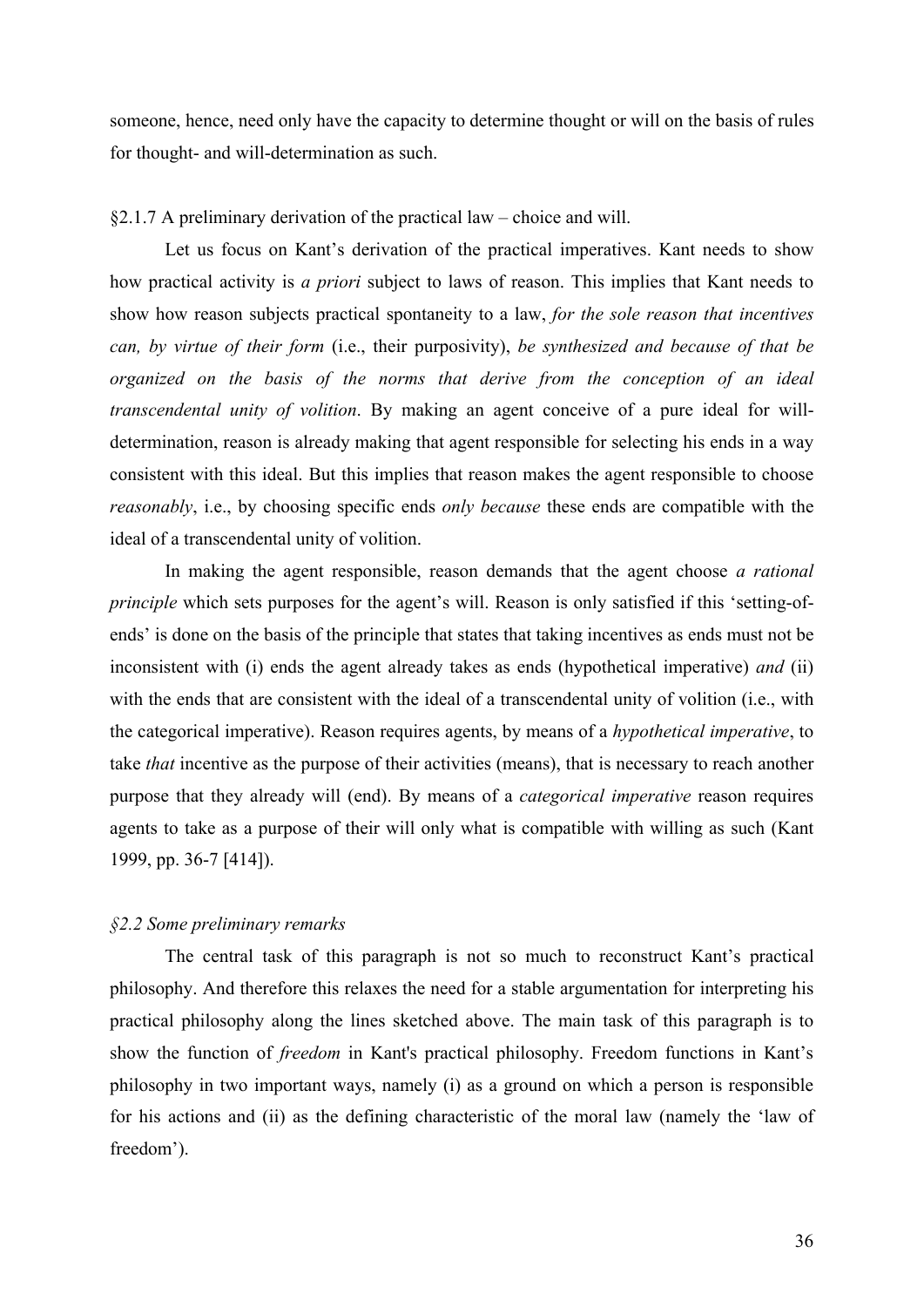In the remainder of this paragraph both of these uses of freedom are explicated in relation to Kant's broader practical philosophy. More specifically, the central task will be to explicate the ways in which Kant interrelates these forms of 'freedom'.

# §2.2.1 Action theory - 'freedom' as a ground for action ascription

 It is a central feature of Kant's practical reflections that actions are ascribed to agents, on the basis of their practical spontaneity. Of course it is a central task of any action theory to *account* for the possibility of such an ascription. Kant locates the grounds for imputation in a sensuously conditioned practical spontaneity that generates subjective principles for action, i.e., maxims. It should come as no surprise that several commentators on Kant have pointed at this feature of Kant's action theory: the central thought is that an incentive is in an act of practical spontaneity *taken* as a reason that determines the will (Allison 1991, p .45; Korsgaard 1996, p.93). The will is not passively determined by an incentive but can, so to say, only be determined by a spontaneous subscription to it. So the essential reason why someone is responsible for specific actions seems to lie in the fact that *he* has *taken* some incentive as something that determines his will. It is clear that holding someone responsible on the ground that *he* picked some incentive as a reason for action implies that this action was determined on the basis of a will-determination that was generated by *his* practical spontaneity.

### §2.2.1.1 Under what conditions are agents conceivable?

But is it rationally acceptable to conceive of entities that are free to determine spatiotemporal events, on the basis of practical spontaneity? As we have seen in the previous paragraph this is only acceptable if these entities are not completely identified as spatiotemporal objects, but are regarded as intelligible entities. In theoretical reasoning it was possible to conceive of events that are not causally determined, to the extent that they can be conceived as determined by intelligible causes. The addressee of practical reasoning is not regarded as a spatio-temporal event, but as a practical activity that we must presuppose in order to evaluate will-determinations. To the extent that we are evaluating will-determinations we must therefore presuppose the existence of practical spontaneity, i.e., agents; while we are incapable of knowing them on the basis of experience. In other words: what was only possible from a theoretical perspective, namely non-causal determination, is necessary from a practical perspective. Practical reasoning provides for norms that can and must be used in determining a will. These norms are derived on an *a priori* reflection upon the idea of practical spontaneous will-determination. In this perspective, it is a necessary presupposition that an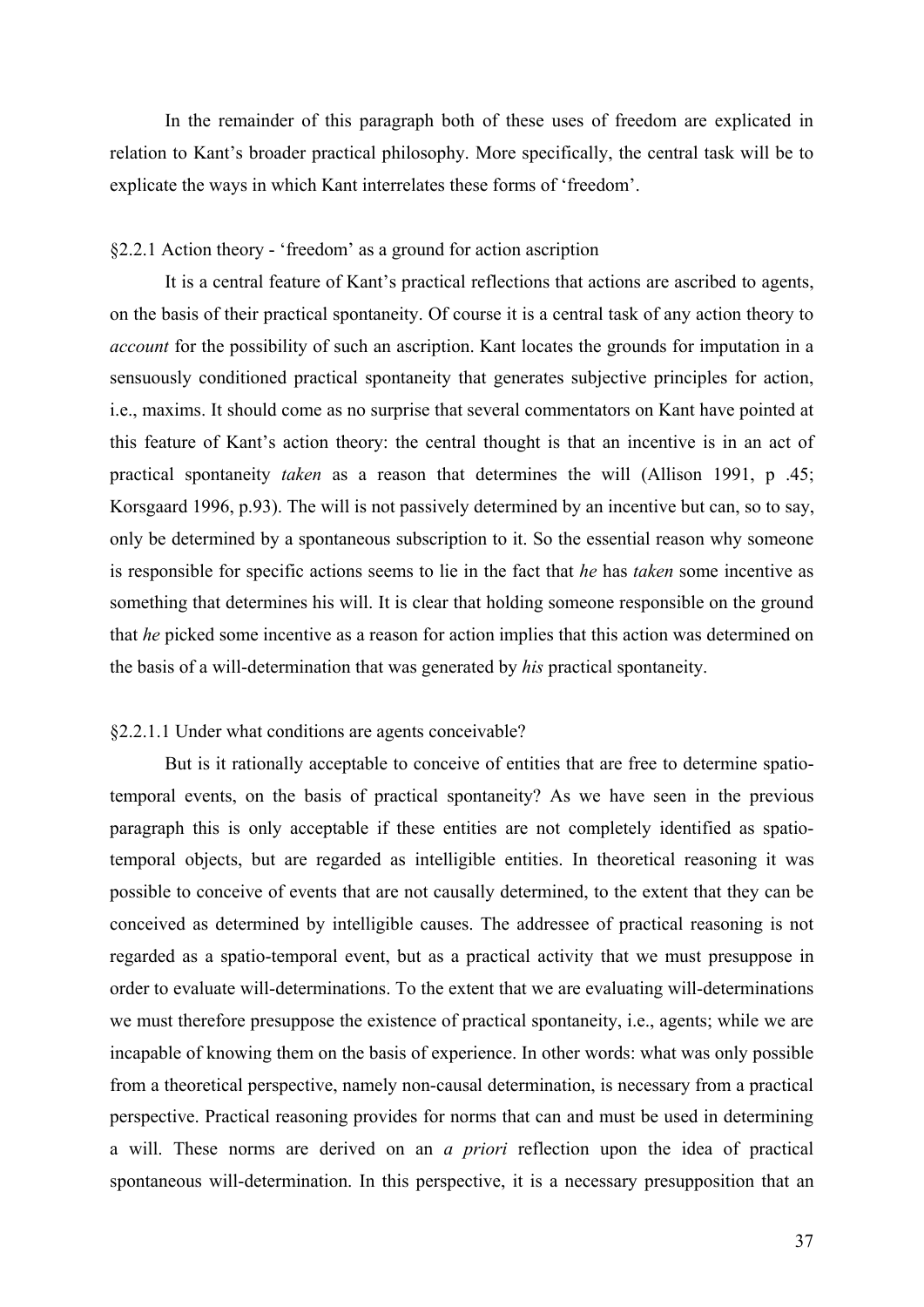agent *sets* incentives as ends to a will on the basis of a principle. The available types of principles that the agent can use for will-determination are *sensible* or *reasonable* principles. Reason directs its norms for will-determination to an agent who is capable of directing practical spontaneous will-determination on the basis of its choice between a sensible and a reasonable principle. But that agents are free to choose between a sensible and a reasonable principle *cannot be a known in experience*. For this would require objective experience of this choice; but experience of objective events is only possible by applying the rule of causality in synthesizing intuitions. And someone, insofar he is capable of choosing a principle for spontaneous will-determination, cannot be regarded as causally determined, and therefore cannot be experienced. This is not to say that this agent cannot be conceived. What results is not a metaphysical absurdity. This is a practical rational necessity that is, in principle, consistent with reason as such.

### §2.2.1.2 The form of incentives

But what does it mean to say that an *incentive* is taken as something that determines the will? To answer that question is to render it conceivable how an incentive, originating from a sensible nature, *can* become a reason for action. What must be shown is that incentives can be taken as reasons. But by virtue of what can something, that is a sensible manifold, be taken as something that determines the will, i.e., become a practical reason?

At this stage it is worth reminding ourselves that Kant needed us to read some very difficult material in order to show the way in which sensible intuitions can become theoretical reasons. And, it is important to note that Kant claimed that we could never experience objects if intuitions did not possess something by virtue of which they allow for *a priori* unification, i.e., have a *form*. It is therefore unsettling to note that Kant gives no explicit treatment of the characteristic by which incentives *can* be proper subjects of practical judgments. He rather takes it as trivial that any incentive may or may not be taken as a ground for action. *But this is not trivial*. In fact one needs an argument to show how reason is able to judge about incentives, in order to show that reason can evaluate will-determinations. *It is not evident that something originating from sensible nature can be evaluated by practical reason at all*. Reason strives for unity, and will evaluate what *allows* for unification. But that does not imply that incentives are of this kind

Therefore let me sketch an argument that is analogous to the way in which Kant argues that intuitions allow for unification. Incentives need to have a *form*, i.e., something that is common to incentives as such. Because incentives can be taken as something that determines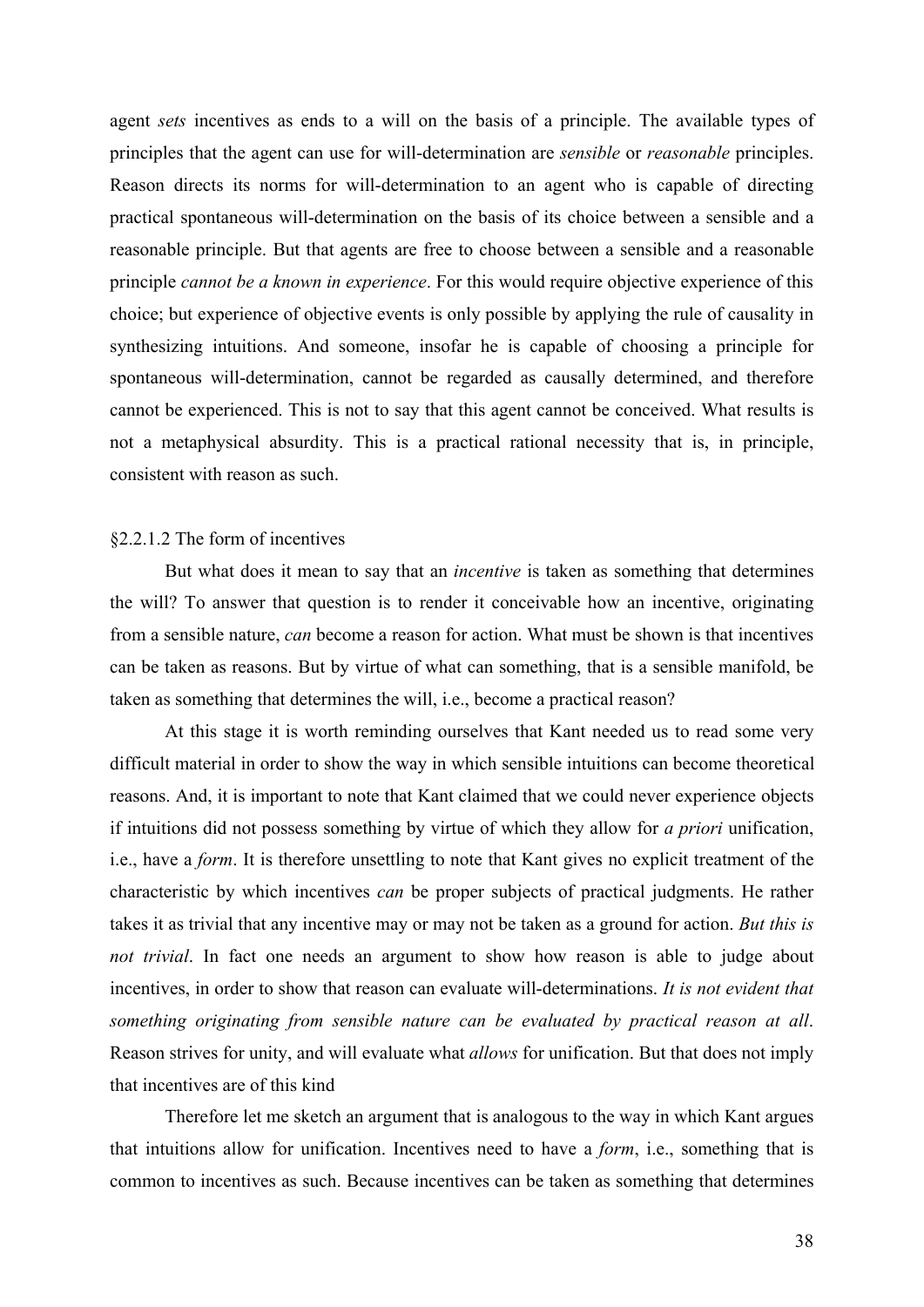the will, one must admit that all incentives can be translated by the agent in terms of *purposivity*. Incentives are, so to say, of necessity characterized by their existence as possible *purposes*. Practical spontaneity determines the will by taking some incentive as the purpose of that will. That is why reason can evaluate will-determinations: incentives allow for unification on the basis of their form. It is the form of *purposivity* that makes incentives properly accessible for practical reason (see also: Gewirth 1981, pp. 37-42; Schrader 1975).

#### §2.2.1.3 Principles of will-determination – principle of reason vs principle of sensibility

More commentators agree about the general form of what constitutes practical spontaneity. In practical spontaneity incentives are taken as will-determinations *on the basis of a principle* (Allison, 1991. p.88; Korsgaard 1996, p. 93). On the supposition that the will can be determined *a priori* and *a posteriori,* one of the two following types of principles must underlie practical spontaneity. Principles of the first type must be deduced ultimately on an *a priori* basis and are therefore properly labelled 'principles of *reason',* while principles of the second type must derive from *a posteriori* sources, and are therefore 'principles of *sensibility*'. The agent who is responsible for a will-determination has the ability to determine his will on the basis of rational principles, but can also do this on the basis of sensible principles. To the extent that he can choose to determine his will on rational principles, he is *free* to act on sensible or rational principles. This is his *liberum arbitrium*. It is important to note that the principle of sensibility cannot be invoked to *ground* will-determinations while respecting reason's ideals. The *principle* of sensibility is one that of necessity underlies a nonfully rational will-determination, and therefore must be characterized (negatively) as a principle that initially steers every non-purely rational practical spontaneity (Kant 2003, pp.100-1 [131]). To say that the principle of sensibility underlies a concrete will determination is to say that the will is *not* determined on grounds of a fully self-reflective act. The principle of sensibility is thus *not* a regulative principle that can justifiably be invoked in practical reasoning: it is rather the principle that reason conceives as 'the regulative principle' of practical spontaneity in the absence of pure rational will-determination. This is of course not to say that practical spontaneity *can* and *should* not proceed on the basis of a principle that originates from reason. However, it is also clear that reason can subject practical spontaneity to an *a priori* principle only if this principle *can* be invoked by practical spontaneity to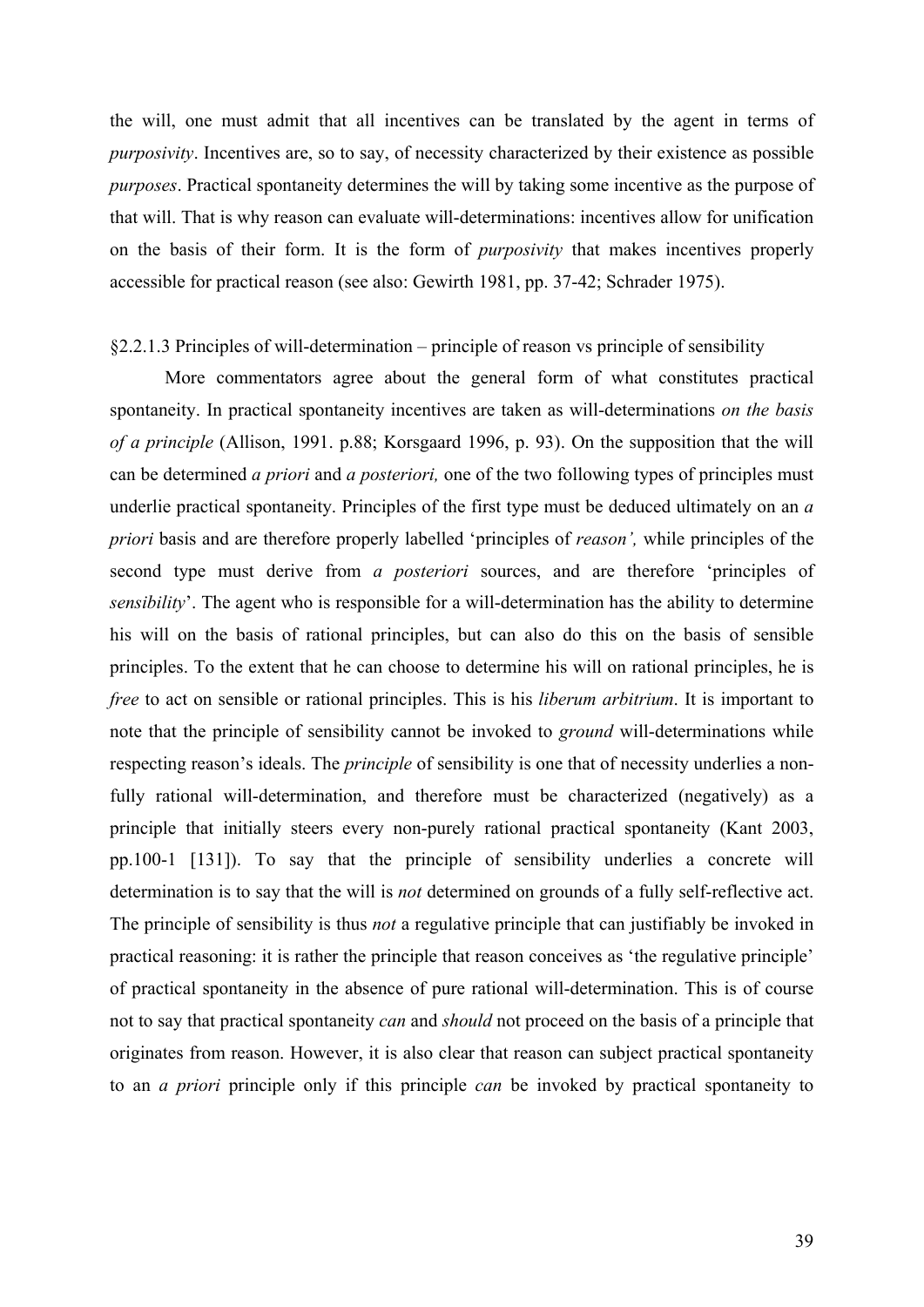determine the will.<sup>[15](#page-39-0)</sup> It is only a capacity for practical reflection, i.e., reason, which enables an agent to distinguish the principle of sensibility (by which unreflected practical spontaneity is of necessity determined) from a pure principle. This pure principle is one an agent can use to direct practical spontaneity to provide for will-determinations that respect the practical ideal unity that reason makes conceivable, i.e., the ideal of a transcendental unity of volition (Kant 1999, pp. 84-5 [454]).

### §2.2.1.4 practical spontaneity – pure and non-pure practical spontaneous will-determination

 It must be clear by now that 'practical spontaneity' is conceptually distinct from or at least a more general characterization of 'sensuous practical spontaneity' and '*pure* practical spontaneity'. Practical spontaneity determines the will by generating subjective principles for action, in a *principle* based selection of *incentives*. An incentive has the form of *purposivity*, and therefore is a proper object of a will-determination. The principle, by which *sensuous* (i.e., non-pure) practical spontaneity determines the will, is the principle of sensibility. In the absence of practical self-reflection, i.e., practical reasoning, this is all that can be said about what constitutes practical spontaneity.

But reason makes practical spontaneity reflect upon itself. And there is simply no *a priori* reason to expect that practical spontaneity *can* and *ought* not to be directed by this reflection. So, to the extent that we allow for practical reasoning, we do not exclude *a priori* that the will *can* and *should* be determined on the basis of reason (as Hume did, see Hume, pp. 457-8). If the will *can* and *should* be (but not necessarily is) determined on the basis of pure principles, i.e., on the basis of practical reason alone, then the will can and should be determined on a normative principle that is rationally necessary *and* delivers an incentive for will-determination. In other words, in such a case reason must spell out *pure* laws that can and *should* be taken as the principles of practical spontaneous will-determination., which is to say that practical reason should provide a principle that can and should be used by practical spontaneity to determine the will. Because this principle must be pure, i.e., non-empirical, it must be derived from the idea of a *will-determination as such*; and must be established as a norm for practical spontaneity that is capable of pure will-determination. The *first* derivation must show the reciprocity between the idea of pure (non-sensuously conditioned, i.e., free) willing and the idea of determination by rational (unconditional, i.e., moral) rules; and

<span id="page-39-0"></span><sup>&</sup>lt;sup>15</sup> This implies that an *a priori* principle can not normatively address someone who is incapable of selfdetermination based on practical self-reflection.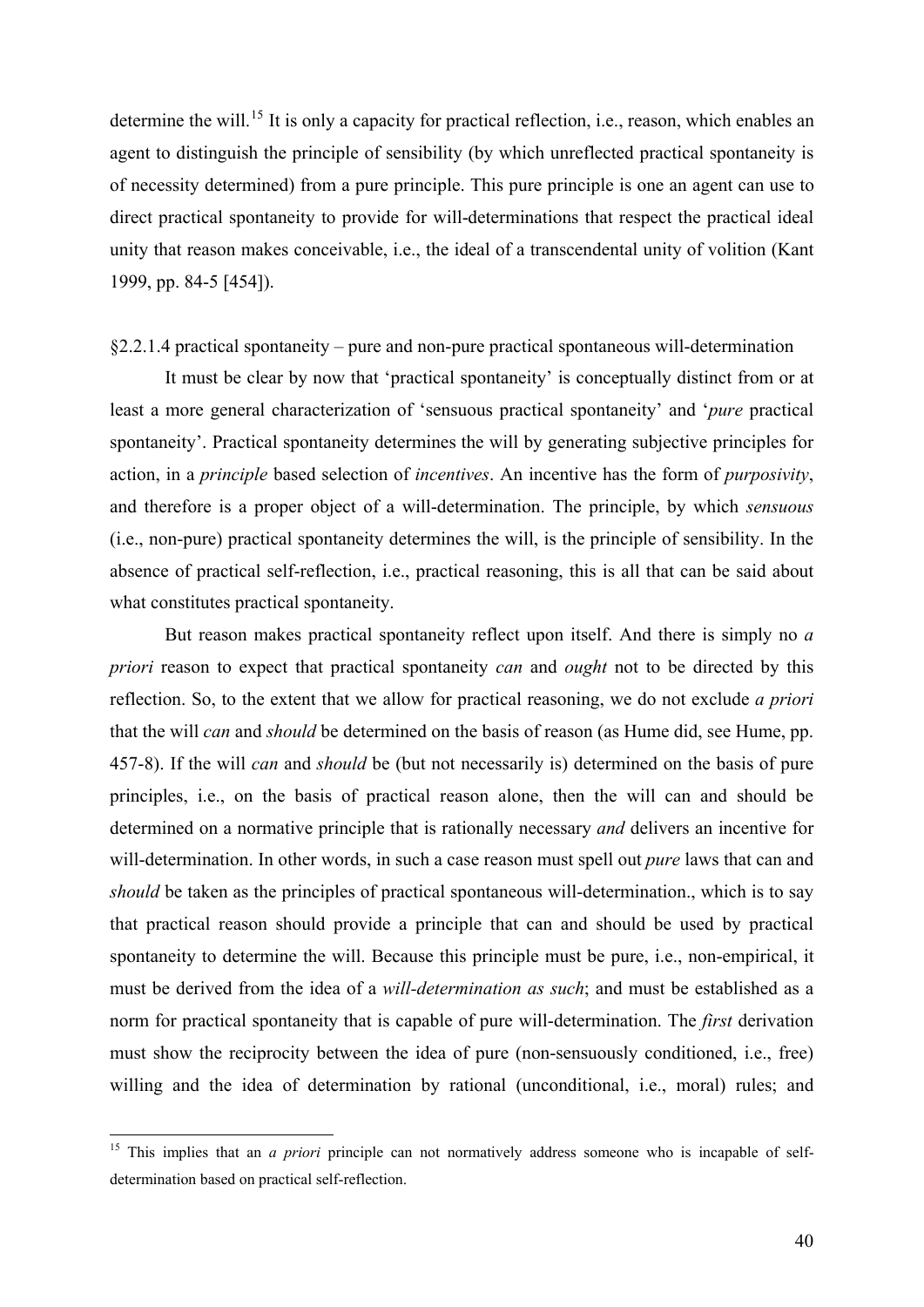therefore is analytic.[16](#page-40-0) The *second* must show the idea of determination by rational rules as one to which practical spontaneity, that is capable of rational will determination, is subjected; and is therefore synthetic *a priori* (see also: Benton, pp. 229-35).

These pure principles have to be laws that address practical spontaneity independent of the way it is sensuously conditioned, because they solely derive from the ideal of a pure will. Rational principles can therefore only be what would be used by practical spontaneity as such in determining the will, i.e., determines the will independent of the sensuous nature of incentives (Kant 1999, p.77 [448]). Now because transcendental freedom is defined as determination in the absence of sensible determination, such a practical law both needs and positively instantiates a notion of transcendental freedom, i.e., determines transcendental freedom (Kant 2003, p.77 [98-99]).

I will come back to the conceivability of will-determination on the basis of a principle of reason in §2.2.2. But let me first deal with the question how reason can allow for the claim that agents are free; and that certain spatio-temporal events are actions that are freely caused by them. Reason must allow for this, if reason is evaluating what is determined by sensuously conditioned practical spontaneity.

§2.2.1.5 Is attributing pure or non-pure practical spontaneous will determination rational?

 Up until now we have claimed that practical spontaneity must be conceived as a willdetermining activity. This is taken as the starting point of practical deliberation. The will is determined by an agent that takes an incentive as a purpose of the will on the basis of a principle. It is only by reflecting on this process, i.e., in practical reasoning, that reason *might* influence a will-determining activity. Reason strives for unity in what results from conscious activities. Reason can only strive for a unification of will-determinations if it is able to subject practical spontaneity to its ideal, namely by making it conceive of an ideal practical *unity*. Reason can therefore only interfere with practical matters to the extent that it provides practical spontaneity with the notion of a *transcendental unity of volition*. This transcendental unity of volition can only be the starting point of reason's engagement with practical spontaneity. Therefore one can only conceive of reason actively operating in practical matters under the presupposition that practical spontaneity can determine a will on the grounds of a practical ideal unity. The possibility of subjecting practical spontaneity on the basis of this

<span id="page-40-0"></span><sup>&</sup>lt;sup>16</sup> This is essentially Allison's reciprocity thesis: 'freedom and unconditional practical law reciprocally imply eacht other' (Allison. 1990, p. 204).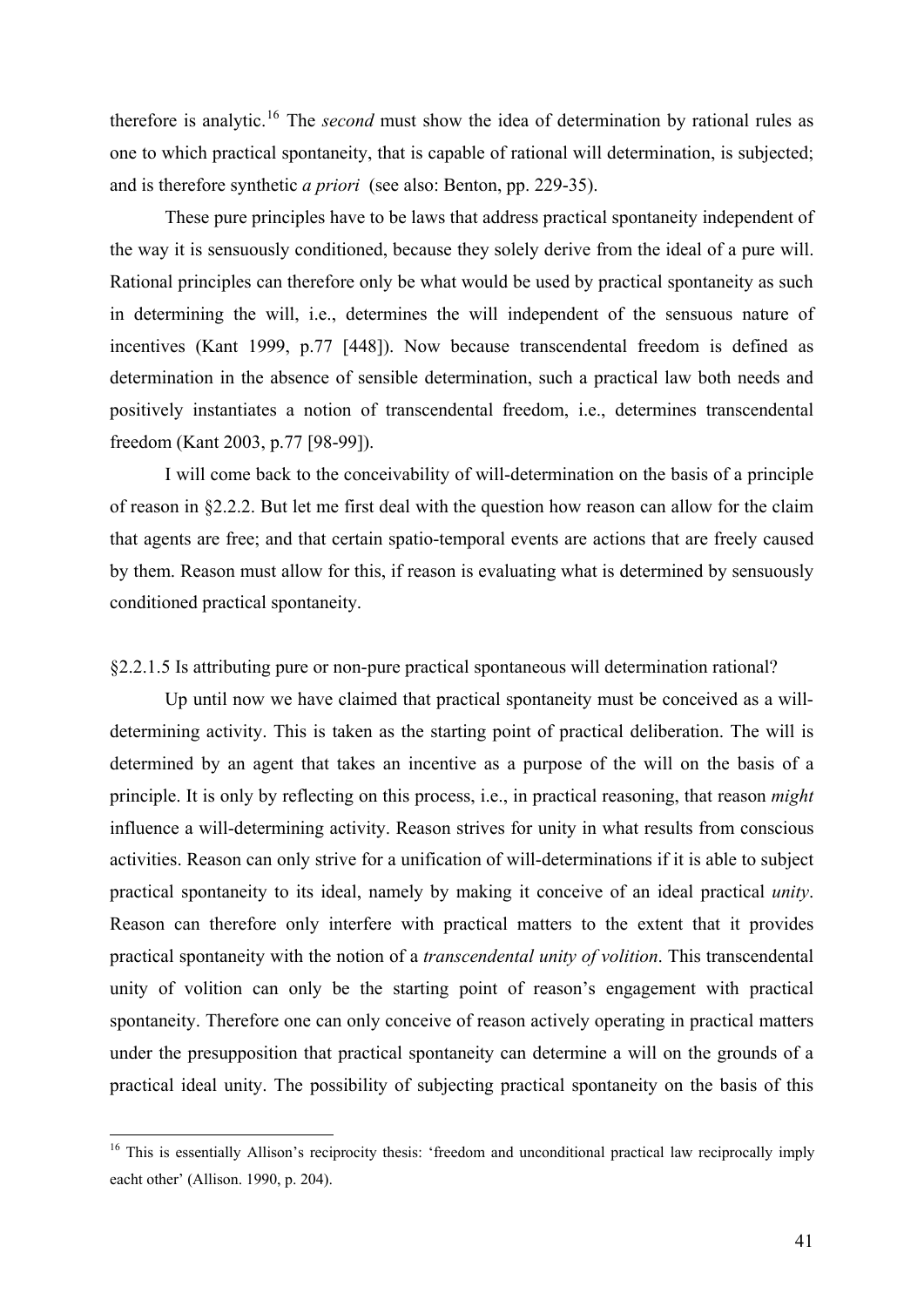practical ideal set by reason, i.e., the transcendental unity of volition, is a condition without which practical reasoning cannot unite will-determinations.

 It is thus very important to note that the transcendental unity of volition is a *construct* of practical reason. It is therefore a *transcendental ideal*, and not a *real entity*. It is also clear that reason can subject practical spontaneity to this ideal only if practical spontaneity *can* determine the will on basis of this ideal of a transcendental unity of volition, which is to say, *only if practical activities can be understood in terms of setting ends to the will on the basis of norms that regulate the will towards a transcendental unity of volition.* This ability of practical spontaneity does not exclude its ability *to* determine the will by incentives that instrumentalize this will. What is evident is that these instrumentalizing ends are not and cannot be selected on the basis of *all* the norms that derive from reason's practical ideal. Therefore these will-determinations are not rationally justified.<sup>[17](#page-41-0)</sup> Practical spontaneity that has the *ability* to determine the will on sensuous *or* non-sensuous (i.e., pure/rational), principles is *free* to choose what it wants. This freedom is the source of *moral* responsibility: reason can only hold the *agent* responsible for determining the will in accord with the ideal of a transcendental unity of volition on grounds of this agent's ability to determine his will on a rational principle. So this presupposes that reason is able to locate practical spontaneity in *entities* that can be held responsible for choosing either a principle of reason or sticking with a sensible principle as the ground for will-determination. In other words, practical reason takes specific agents to be free, i.e., as able to choose between sensible or reasonable principles for action.

This is the *first* important role which *freedom* plays in Kant's account of practical reason: an agent's freedom to *choose* principles for will-determination is a fundamental presupposition for reasons evaluation of practical spontaneous will-determinations.

# §2.2.2 Moral theory - 'freedom' as the ground of good action

1

 There is another important role that freedom plays in Kant's account of practical reasoning, and more specifically in Kant's moral philosophy. I have already alluded to moral

<span id="page-41-0"></span> $17$  It is of course possible that the will is instrumentalized by some agential decision to determine the will solely on the basis of an hypothetical imperative, while actively or passively ignoring reason's categorical demand. In this case one might argue that the agent's will determinition is in a sense rationally justified. But ultimately this argumentation will fail, because it is evident that there is a rational norm, namely the categorical imperative, that is not respected by agent who is responsible for this kind of will-determination.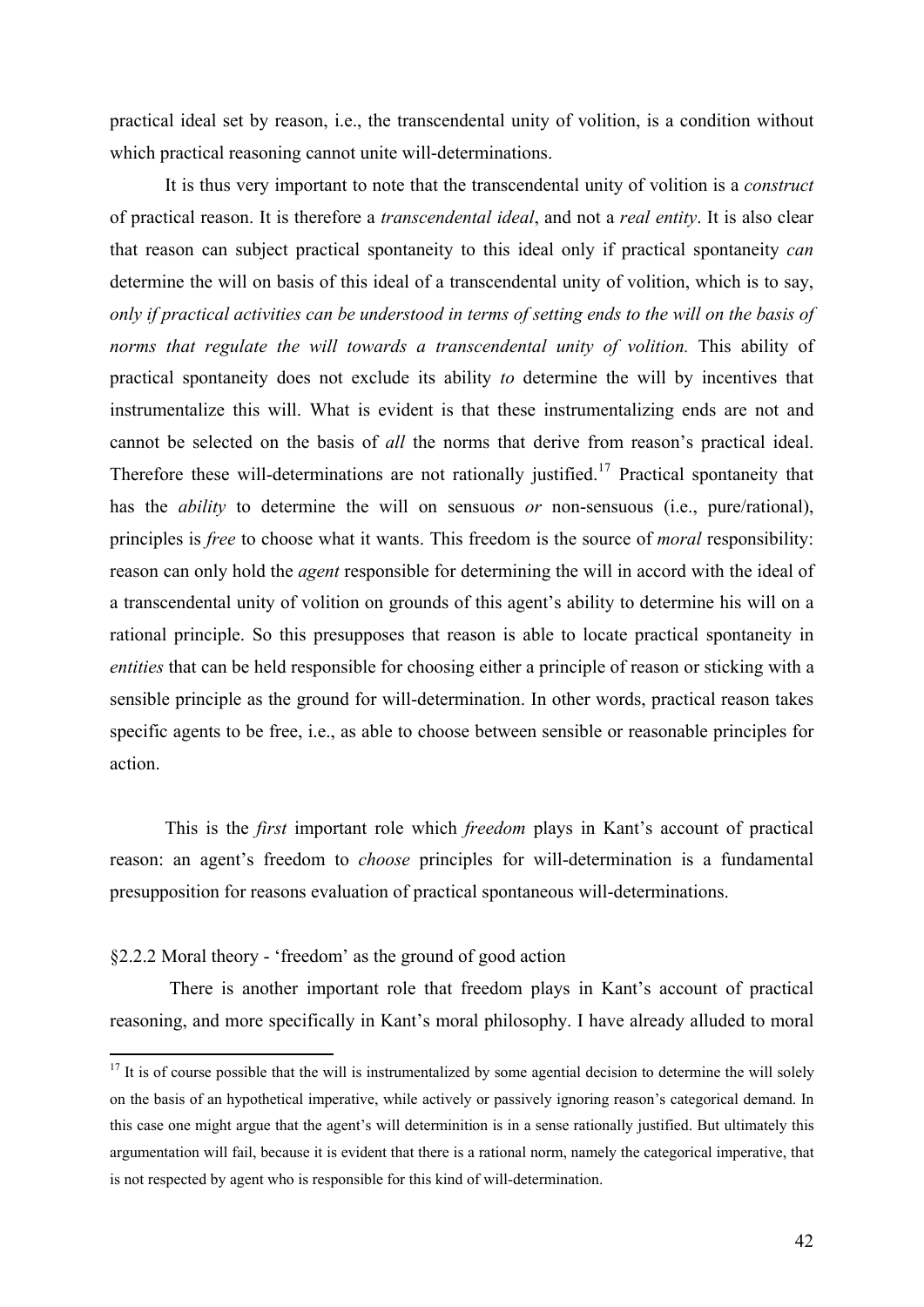freedom. Kant characterizes the will that is determined on an *a priori* basis as a *pure* will, i.e., a non-empirically determined or a *free* will. This is not to say that the pure will is lawless. The free will is essentially *determined* by an agent's *choice* of a principle of reason that regulates end-setting on the basis of the idea of unified volition. This principle that is invoked in the determination of the pure will is a *law of freedom*, which is, according to Kant, the moral law. But what is a law of freedom? And how is will-determination on the basis of a moral law possible? These questions are posed by Kant as ones that must be answered in order to conceive the conditions under which practical reasoning, i.e., a striving for unification of willdetermination, is possible. I take the explication of these conditions, as you must remember, as the purpose of my reconstruction of Kant's thoughts on freedom. So we should not only determine how a law of freedom is possible and under what conditions a law of freedom is a principle that *can* direct practical spontaneity. Once we have explicated these conditions, we should also spell out how far reason is able to subject practical spontaneity to its laws. In other words, we must consider how far practical reasoning is possible.

Once we have done that we have explicated the conditions under which practical spontaneity is addressed by reasoning.

### §2.2.2.1 How is a law of freedom possible

 A law of freedom is characterized negatively as the law that underlies non-sensuous i.e., pure will-determination (Kant 1999, pp.75-6 [446-7]). A law of freedom thus equals the principle that is invoked in pure will-determination; i.e., a principle that determines the will, while it respects reason's striving for the unification of the will. This 'unification of the will' must be understood as 'unification of will-determinations'. A law that underlies the unification of a will can be the only principle that is invoked to regulate practical spontaneity to determine the will in a way that does not instrumentalize practical spontaneity. Practical spontaneity is not instrumentalized if its pure characteristics, i.e., the characteristics it possesses *as such*, are respected by the principle that is invoked to determine the will.

We should distinguish between two types of practical spontaneity that determined the will on the basis of the moral law. The *first* type is that of a being that cannot but determine its will on the basis of this law. This being has a pure will by its nature. The *a priori* law is thus the law by which a being with a pure will necessarily acts. The second type is not determined by its nature to determine its will on the basis of the moral law; but has the *ability* to do so. The moral law can only be conceived by this latter type as a norm that derives from a practical rational ideal; i.e., a rational norm on which to determine the will. Insofar as reason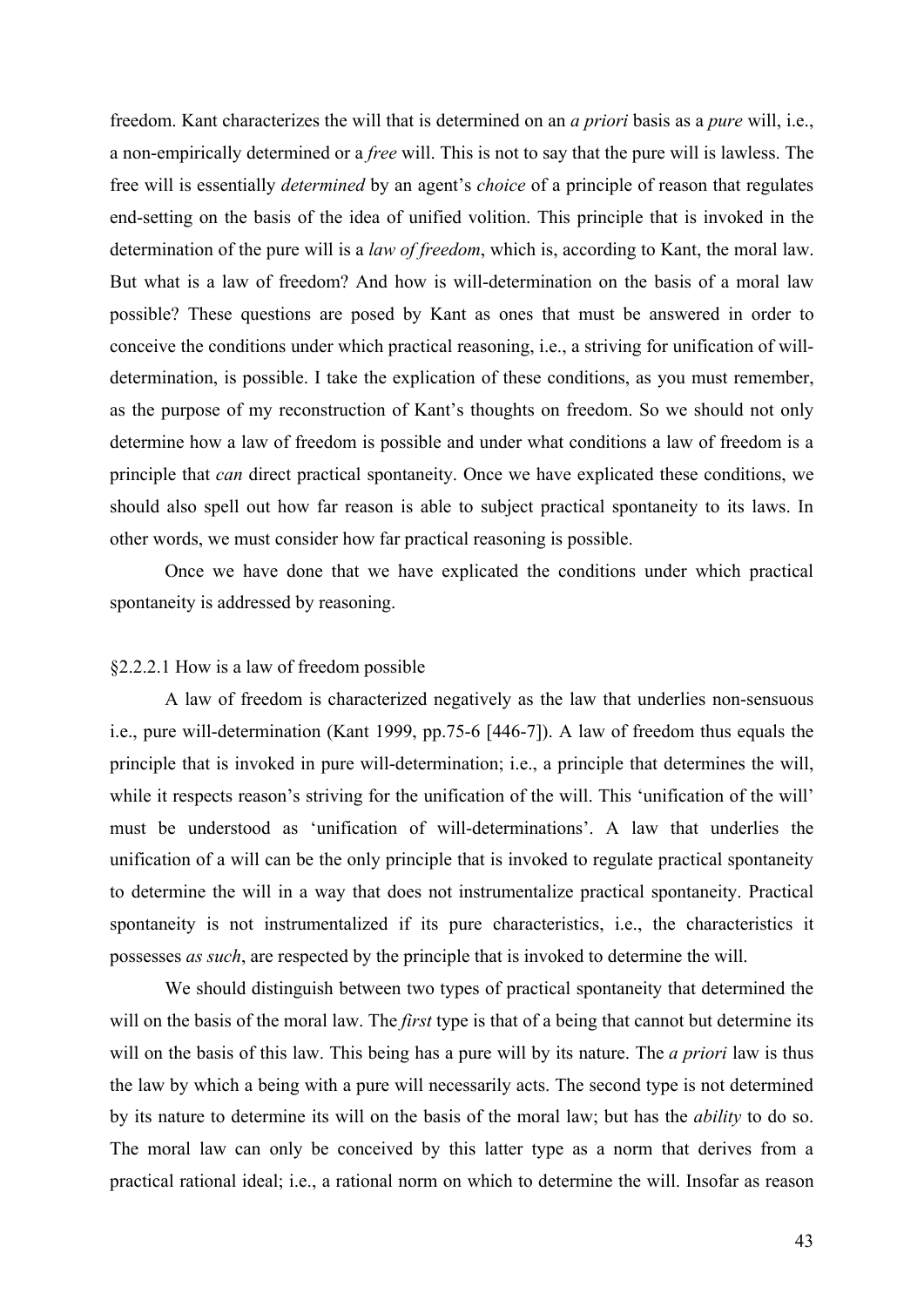presents the pure will as an ideal to practical spontaneity, it subjects this agent to this moral law via *imperatives* on which to determine the will.

### §2.2.2.2 Norms of reason- hypothetical and categorical imperatives

These norms on which to determine the will are posed by reason on the basis of how it makes will-determination as such conceivable, namely via the transcendental unity of volition. These norms are needed in order to take the rationally justified, i.e., good, incentives as purposes in action. Kant distinguishes between two types of norms, namely *hypothetical* and *categorical* imperatives (these are both objective norms, see also: Reath 1989, p. 394). A hypothetical imperative demands a specific determination of the will, if this determination is necessary in order to achieve a goal that is also willed. A categorical imperative demands that a will-determination is consistent with willing as such, independent of specific willdeterminations. These principles of reason, although they must be derived on an *a priori* basis, determine which *incentives* must be taken as will-determinations. All that reason demands from practical spontaneity is that the principle that is invoked in determining the will, is not invoked solely because of contingent features of incentives, but derives from the idea of will-determination as such. The categorical and the hypothetical imperative are the only laws that do not address agents on the basis of contingent features of incentives.<sup>[18](#page-43-1)</sup> Reason tells you via a hypothetical imperative only: 'Hey! If you already want something, then I demand you to do what is necessary to achieve that thing'; and via a categorical imperative: 'Hey! I demand you to do only that what is consistent with will-determination as such'.<sup>[19](#page-43-0)</sup> These imperatives derive solely from the ideal of practical unity, and therefore reason

<span id="page-43-1"></span><sup>&</sup>lt;sup>18</sup> What this means is that the agent, who conceives the transcendental unity of volition, will on further reflection accept that he is subjected to a hypothetical and a categorical imperative; *while this reflection is only based on the a priori characteristics of will-determination*. *So the agent will learn to recognize his subjection to these imperatives, by abstracting from the contingent nature of the incentives to which he is exposed.* Of course what is rationally demanded in a concrete situation can be determined only if this agent investigates the contingent nature of incentives. This, however, does not exclude that the agent knows that he is subjected to rational norms, before he starts this investigation.

<span id="page-43-0"></span><sup>&</sup>lt;sup>19</sup> I want to mention here that invoking a hypothetical imperative as a principle for a will-determination as such, is not making the will-determination rationally justified. This is to say: reason may have problems with a willdetermination, even if it was established on the basis of a hypothetical, i.e., rational, imperative. The reason is that a hypothetical imperative is only addressing a will-determining activity relative to some specific willdetermination. And of course, it might be so that this latter will-determination is not rationally justified. If a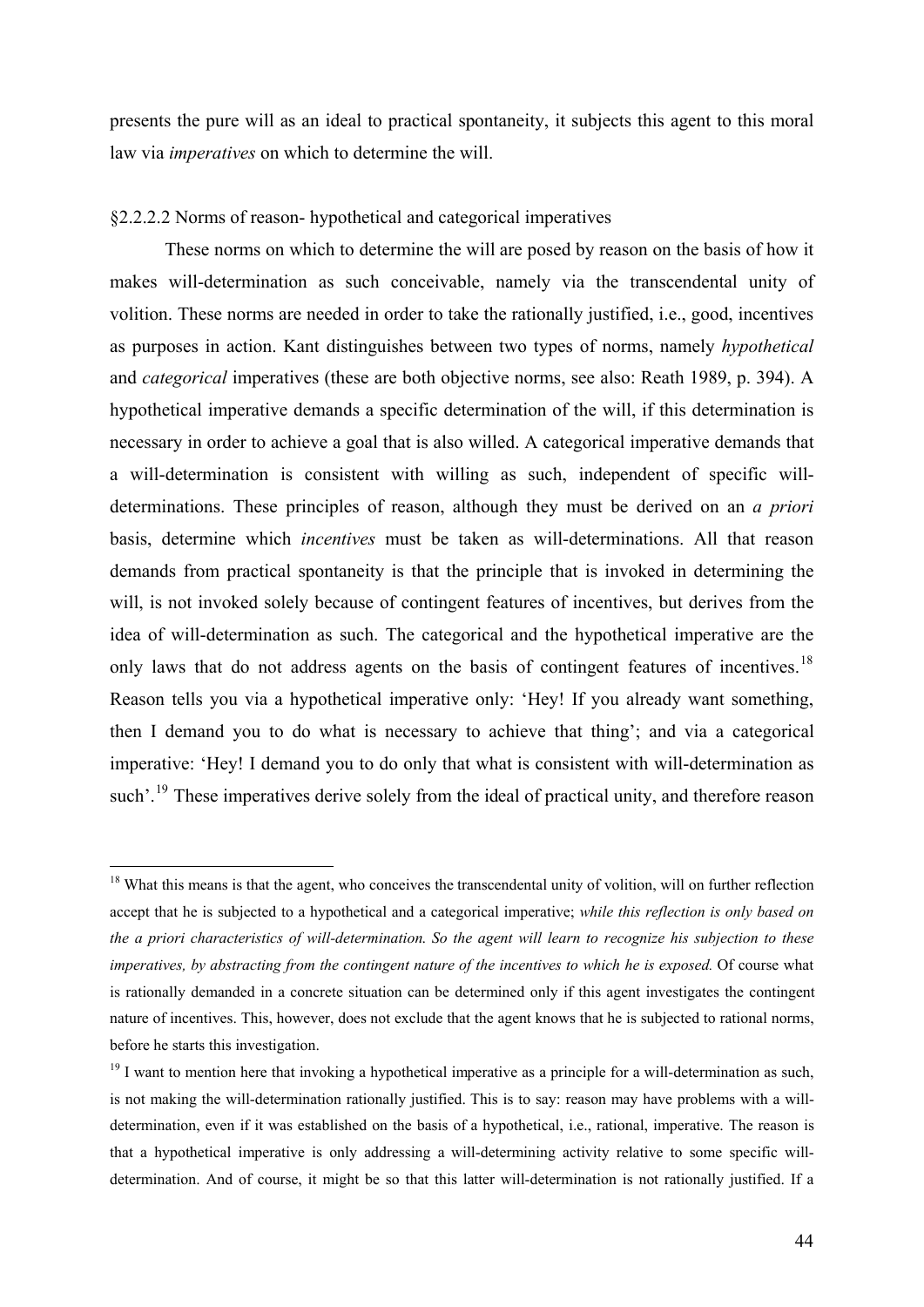can address these laws to anyone who is able to use these laws as principles for willdetermination. In this case reason becomes practical via norms. And being able to live up to these norms, presupposes an ability to set these norms as principles for will determination.

So the moral law is possible as a law that determines the will of a being with practical spontaneity because of the nature of this being (in case of God), or because of a choice of this being (in case of Human beings). In the first case the law of freedom is a law of nature, in the latter case the law is an imperative.

§2.2.2.3 Under what conditions is will-determination on the basis of a law of freedom possible

That the law of freedom is the principle by which a pure will is determined is an analytical statement. It is not very exciting to spell out the conditions under which this determination is possible for a being that cannot but determine his will on the basis of a principle. What is exciting, however, is how a being that has the ability to determine, but not necessarily determines, his will on the basis of this law, can do so. The law of freedom is an imperative to this agent; and therefore it must be shown how this agent can determine his will on the basis of an imperative; but not only that. A will that is determined by a hypothetical imperative does not make the will free; for the will can still get determined by non-rational incentives. Only a will that is also determined by a categorical imperative is a free will. But *can* a law of reason, expressed as a categorical norm, i.e., as a categorical imperative *as such*, be a ground for will-determination? The question is whether reason itself *can* be invoked as *the* determining ground for action. In other words, can reason provide for a normative principle that can be taken as *the* only ground for will-determination? This question is pressing, since if reason cannot provide for such a norm, then the will can basically only be determined and evaluated on the basis of empirical/contingent features of the incentives that the agent is confronted with.<sup>[20](#page-44-0)</sup> In this setting the possibility of a rational evaluation of will-

categorical imperative judges this latter will-determination to be wrong, then the categorical demand (by virtue of its non-hypothetical character) overrules a hypothetical demand.

<span id="page-44-0"></span> $20$  Especially the agent who is able to determine, but not necessarily determines, his will on the basis of rational norms can only determine his will by reference to the empirical nature of incentives. It is evident that willdetermination on the basis of a hypothetical imperative depends on conceptualizing the contingent nature of incentives. But even will-determination based on the categorical imperative depends on checking the consistency of the contingent nature of incentives with the concept of a pure will, i.e., depends on conceptualizing the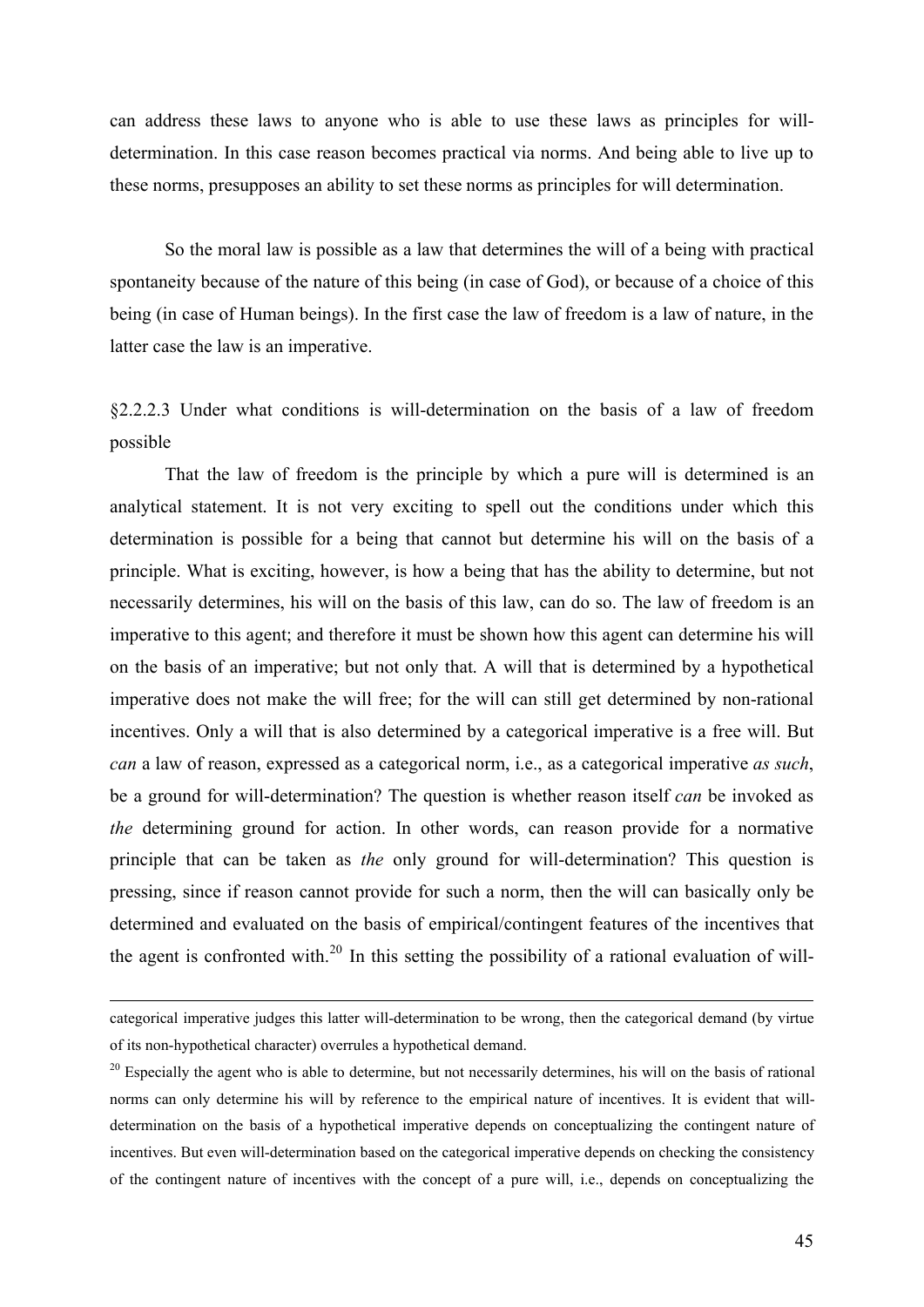determinations of this agent would be severely diminished: the only kind of reasoning that would be possible is instrumental reasoning.

So the central question is: Can an imperative, in the form of a categorical imperative as such be a ground for will-determination? In other words, can pure reason be practical?<sup>[21](#page-45-0)</sup>.

### §2.2.2.3.1 Reason's motivational resources

 But how can a law of freedom, expressed as a categorical norm, *be taken as a ground for will determination*? What we must establish is that this principle can be *chosen* by an agent, as a principle for will-determination. Kant says that this principle can only be chosen out of 'respect' ('Achtung') for the categorical character of the imperative (Kant 1999, pp.18- 20 [400-1]; 2003, pp.99-100 [129-130]). There cannot be another reason (than respect) for explaining how the moral law can be chosen as a principle for will-determination. For it must be explained that the will can be determined on the basis of a principle of categorical obligation as such. It, therefore, makes no sense to say that the will is determined by the moral

contingent nature of incentives. However, a will-determination  $wd<sub>1</sub>$  on the basis of a hypothetical imperative, is ontologically and conceptually dependent on some other will-determination  $wd_2$  of the agent. Either  $wd_2$  is determined on the basis of rational norms or is arbitrary. If this  $wd_2$  is based on rational norms, then it is based on hypothetical or categorical norms. If it is based on a hypothetical norm, then  $wd_2$  is ontologically and conceptually dependent on still another will-determination  $wd_3$ . In order to avoid an infinite regress in trying to conceptualize this will determination, we must opt for the possibility of will-determination on the basis of a categorical norm, or we must hold that will-determination is ultimately arbitrary. The criteria for willdetermination expressed in a categorical norm, do not refer to contingent features of will-determinations that some agent already has, but refer to the consistency of an incentive with the very idea of will-determination. Therefore if will-determination on the basis of a categorical norm is possible, then will-determination can ultimately be understood in terms of will determination on the basis of the agents choice to determine his will on rational norms or for empirical, i.e., basically arbitrary, reasons. This is ultimately what is meant to be *liberum arbitrium*. And it is this freedom that generates the grounds for the possibility of rational evaluation of willdeterminations that is not ultimately arbitrary (namely refering to arbitrarily selected incentives *or better: empirical will-determinations*), i.e., a *moral* evaluation.

<span id="page-45-0"></span> $21$  As professor Deryck Beyleveld pointed out, this question is ambiguous as to whether pure reason can impose normative demands on the will vs whether pure reason alone can be motivating for the will. I will defend the position that Kant thought that reason can only be practical if it can do both, i.e., impose normative laws *and* motivate the will. However the latter question, whether pure reason can motivate, is the more exciting one. And because I already dealt with the question as to the conditions under which reason can impose normative laws, I will now deal with the question to the conditions under which pure reason can motivate.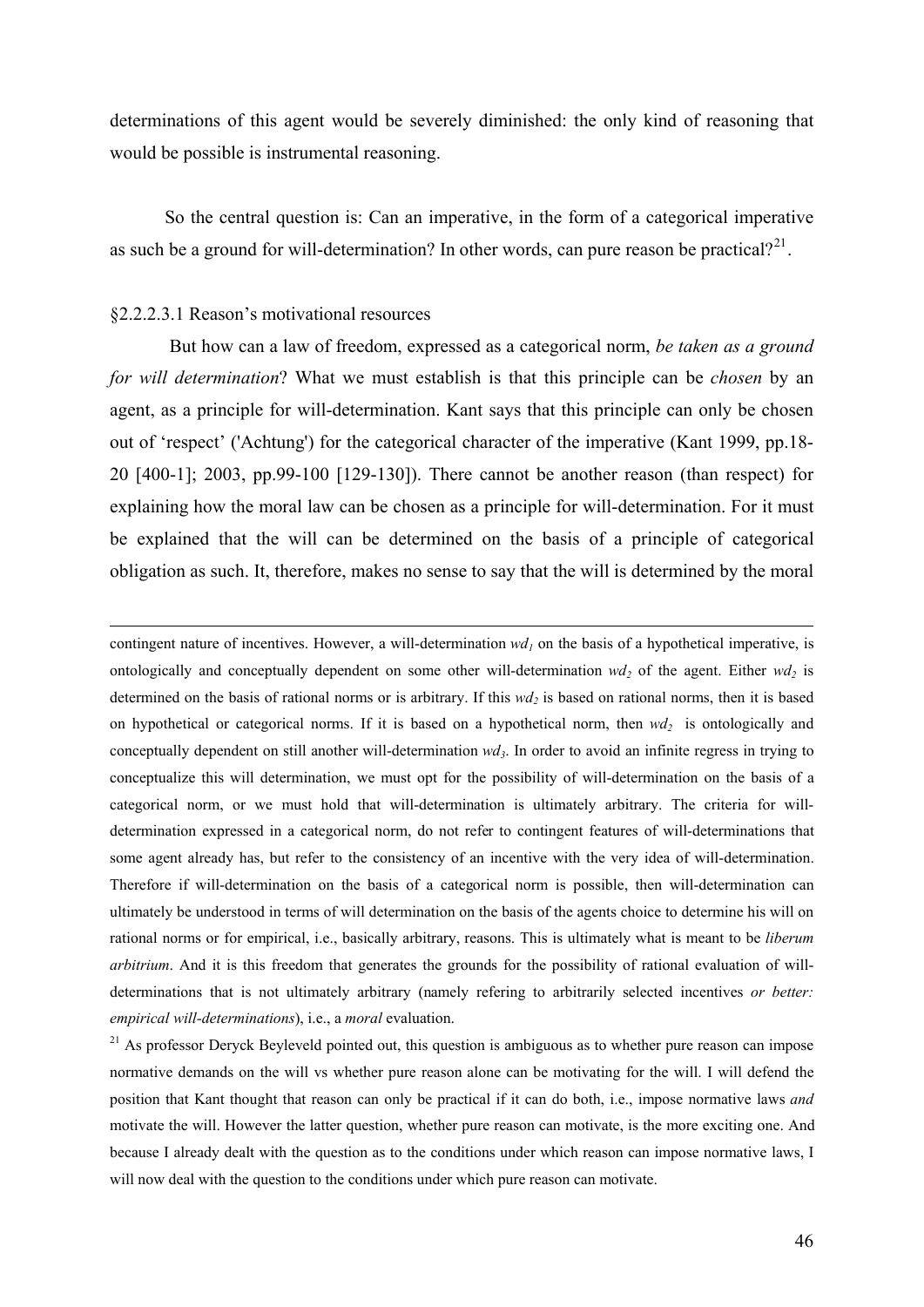law, expressed as a categorical norm, solely because such a determination was desired by the agent on non rational grounds.<sup>[22](#page-46-0)</sup> For in this case it is not the choice for a categorical norm as such that provides for a principle that determines the will; rather it is the principle of sensibility that directs the activity of will-determination. Of course in this latter case the resulting will-determination is in a sense the same as one based on a categorical imperative, *but that is irrelevant here*.

The relevant question is how an agent's choice for a categorical norm as a principle for will-determination, can be conceived as a sufficient ground for will-determination. The agent who chooses to determine his will on the basis of a categorical norm must do so simply out of respect for the ideal that reason sets to practical spontaneity, i.e., the law inherent to a transcendental unity of volition; a law expressed to him as a *categorical norm* (Kant 2003, pp. 102-3 [133-5]). This does not imply that respect (causally) determines the choice of the agent: it is rather that the agent chooses the proper object of *respect* as a ground for willdetermination. Of course it is perfectly conceivable that an agent does not show respect for something that is the proper object of respect, namely the moral law, expressed as a categorical imperative, but that is *his* problem: he will never be able to justify that, and sufficient practical reasoning will make him regret his lack of respect. Or at least that is Kant's view.

Now we that have conceived how the will can be determined by a moral law, expressed as a categorical norm: an agent chooses the categorical norm as a principle for willdetermination for the simple reason that he respects it. If the will is determined on the basis of respect, then his respect must be so strong to block an incentive that would be set as end to the will on grounds of the principle of sensibility. Kant gives an account of moral motivation in *Kritik der praktischen Vernunft*, where he argues that respect reduces ones empirical desires as reasons for will-determination (Kant 2003, p.98-9 [128-30]). However note that a principle for will-determination is not *forced* upon an agent by respect or desire, but is *chosen* by this agent out of respect or desire. This seems to imply that the agents will is ultimately determined by some desire or by respect. But this implication is wrong. At least in a practical reflection it is always the agent, not some his desire or his respect, who is ultimately

<span id="page-46-0"></span><sup>&</sup>lt;sup>22</sup> Note that this does not exclude that respect is a form of desire. It only states that respect is not a form of empirical desire. This might mean that respect is some basically rational desire (i.e., non-empirical desire), or not a desire at all. Above that, respect might be accompanied by desires of several kinds, under which empirical desires.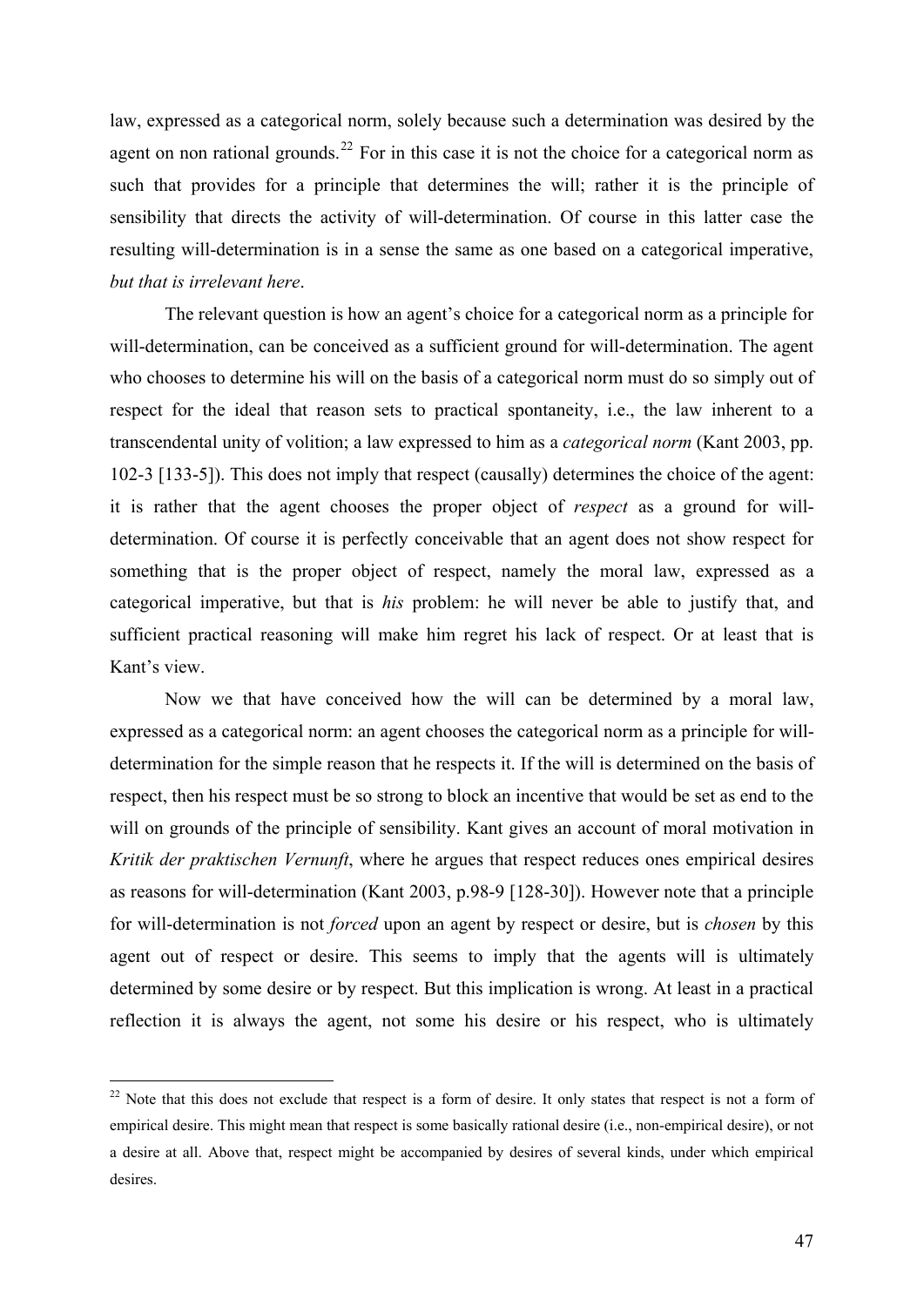responsible for his choice to determine his will on the basis of desire or respect. The choice determines, not desire or respect.

### §2.2.2.4 Why is a law of freedom categorically normative

1

 The question as to how the moral law becomes a categorical law for embodied agents is the most exciting one in Kant's practical philosophy. Surely it would be contrary to Kant's whole critical approach to philosophical issues to make him say that this law, expressed as a categorical imperative, is just there. When Kant claims that the moral law is a fact of reason, he is not claiming that the law, expressed as a *categorical imperative*, is just a self-evident a synthetic *a priori* statement. What I take him to be saying is that this law will present itself immediately as a categorical norm when we engage in practical reasoning. For when an agent engages in practical reasoning, he therewith necessitates himself to understand himself as someone with the ability to determine his will on the basis of rational principles. And it is only this ability that reason needs in order to subject practical spontaneity to the ideal of practical unity. So in practical reasoning, reason will automatically strive for a unification of what determines our will. If reason can pose practical laws then it does pose these laws. Therefore, when we reason practically we are subjected to these practical laws.<sup>[23](#page-47-0)</sup>

§2.2.3 From the preconditions of a 'law of freedom' to the preconditions of a 'categorical imperative'

Therefore, it makes sense to try to reconstruct Kant's answer to the question: under what conditions does a moral law, expressed as a categorical norm, address sensuously conditioned practical spontaneity? This answer must be established within the field of practical reasoning. As I mentioned before, there is a conceptual distinction between

<span id="page-47-0"></span><sup>&</sup>lt;sup>23</sup> I am perfectly aware that the issue of the 'Faktum der Vernunft' is hotly debated. In her paper "Moral Consciousness and the 'Fact of Reason' " (draft version, june 2008) Pauline Kleingeld distinguishes and evaluates *three* ways in which 'fact' in 'fact of reason' is interpreted (i) as 'something that has actual existence', (ii) as 'deed of reason' (from *factum*, from *facere*), (iii) as a 'technical term that designates a particulair moment in Kant's proof structure'; a legal metaphor (ibid., pp. 2-5). At this moment, however, I do not wish to go into this issue, first of all because it would add little to what I am trying to achieve in this thesis; second because I think that Kant explicates the moral law primarily on the basis of a practical rational ideal that we cannot help but conceive in practical reasoning, namely the transcendental unity of volition. In this sense we can not but accept that the moral law is valid. It is tempting to use the term 'fact of reason' in this setting, because the moral law is explicated on the basis of something that cannot be denied from the perspective of practical reasoning.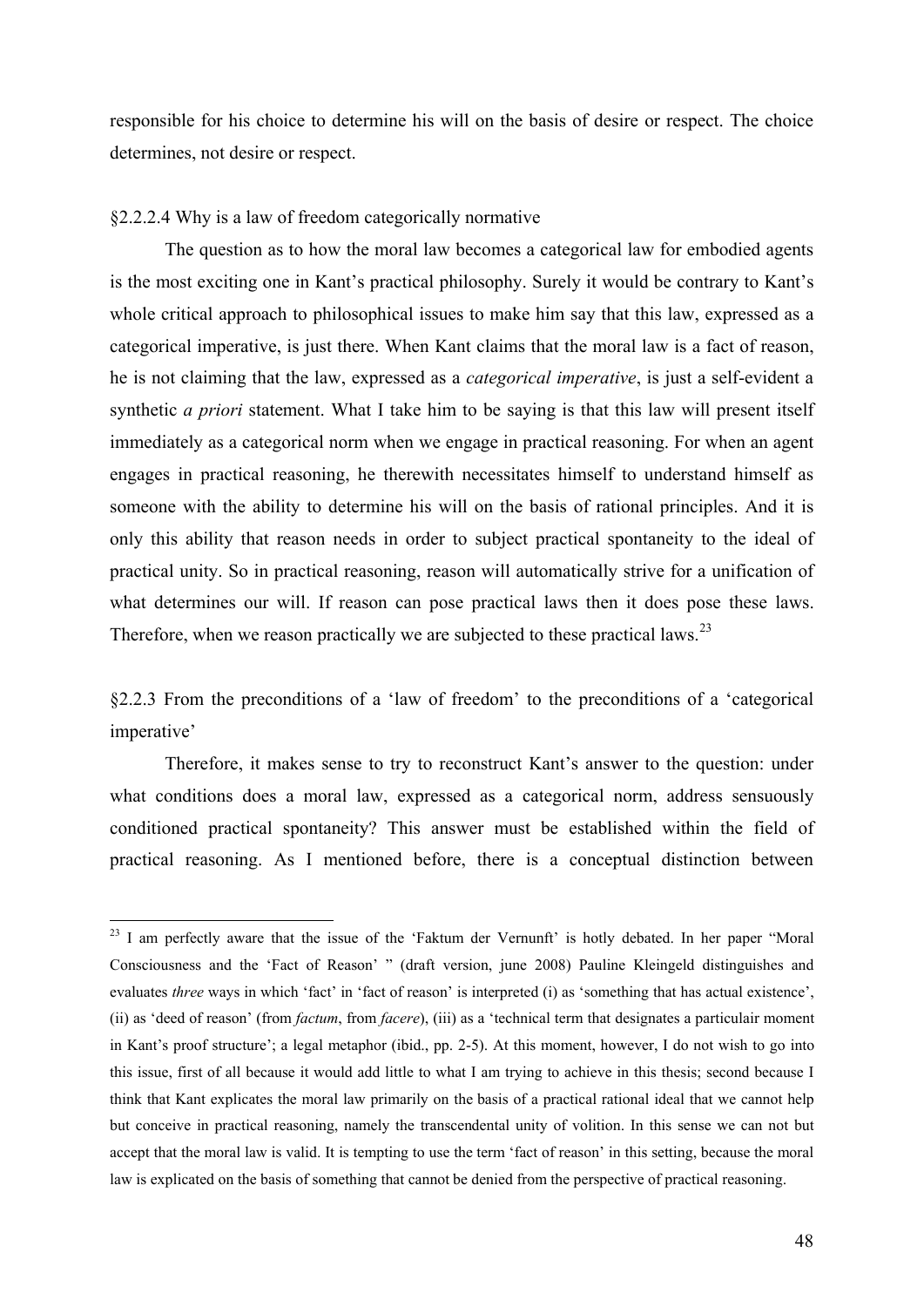'sensuously conditioned practical spontaneity' *and* 'pure practical spontaneity'.<sup>[24](#page-48-0)</sup> There is no way to derive a categorical norm from the very idea of sensuously conditioned practical spontaneity, without using reason. The categorical imperative should be established in a *reflection* upon sensuously conditioned practical spontaneity. *In other words: it should be established how reason poses the moral law as a categorical norm to sensuously conditioned practical spontaneity.*

Two things are necessary for this. The first thing is to explicate under what conditions reason *can* be taken as the sole determining ground of a sensuously conditioned practical spontaneity. This was explicated in the previous part: (i) in reasoning as such we may in principle conceive of a freely-determined spatio-temporal event; *and* (ii) reason can address the agent (as an ideal unity) with a categorical imperative, if it is conceivable that this agent has the ability to choose this categorical imperative as the principle for will-determination out of respect alone. The second thing is simply to note that because reason strives for unity (which is a basic thought of Kant) it *already* imposes its ideal of practical unity (transcendental unity of volition) that gives rise to a moral law to anyone who *can* (but not necessarily chooses to) reason practically. From these two claims it simply follows that anyone who is capable of practical reasoning, i.e., capable of living up to reason's practical *ideals* is already subjected to reason's practical *demands*. But this is just the same as saying

<span id="page-48-0"></span><sup>&</sup>lt;sup>24</sup> Dr. Micha Werner pointed out, if I understood him well, that Kant made at least three claims namely (i) that every agent is already a practical reasoner, *(ii)* that in taking something as the ground for action on the basis of a principle, the agent is already reasoning; *(iii)* that an agent can not choose to determine his will on the basis of a non-rational principle;. I am willing to accept  $(i)_{min}$  that an agent is per definition always reasoning about what what is a good incentive and what is not. That the agent does so, however, does not imply that the agent will (always) determine his will on the basis of these considerations. I think, however, that Werner takes (i.) to mean something more than I do: namely (i)<sub>more</sub> that all actions are based on reasons that derive from practical reasoning. Once we grant this interpretation (ii) easily follows: taking something as a reason for action is an *activity* and therefore *based* on reasons that derive from practical reason. From this (iii) seems to follow directly: will-determination proceeds on *rational* principles, therefore we can not choose to determine the will on nonrational principles. On (i)<sub>min</sub> the validity of (ii) and (iii) does not follow that easily. First of all I think that (ii.) is not correct in cases in which I refuse to determine *my* will on the basis of rational considerations: I simply like something specific in an incentive so much that I choose not to care how much I like about it on reflection: I do not see how such a will-determination must be regarded as based on reasons. As for (iii) I think I can perfectly well choose to determine my will on a non-rational principle, this is something I do by simply ignoring rational demands: there is nothing mysterious about that, once we accept that we have the *ability* to act on the basis of rational norms. For 'having an ability' seems to be constituted negatively by 'having an ability not to', for else it would not make any sense to attribute something to someone as an ability.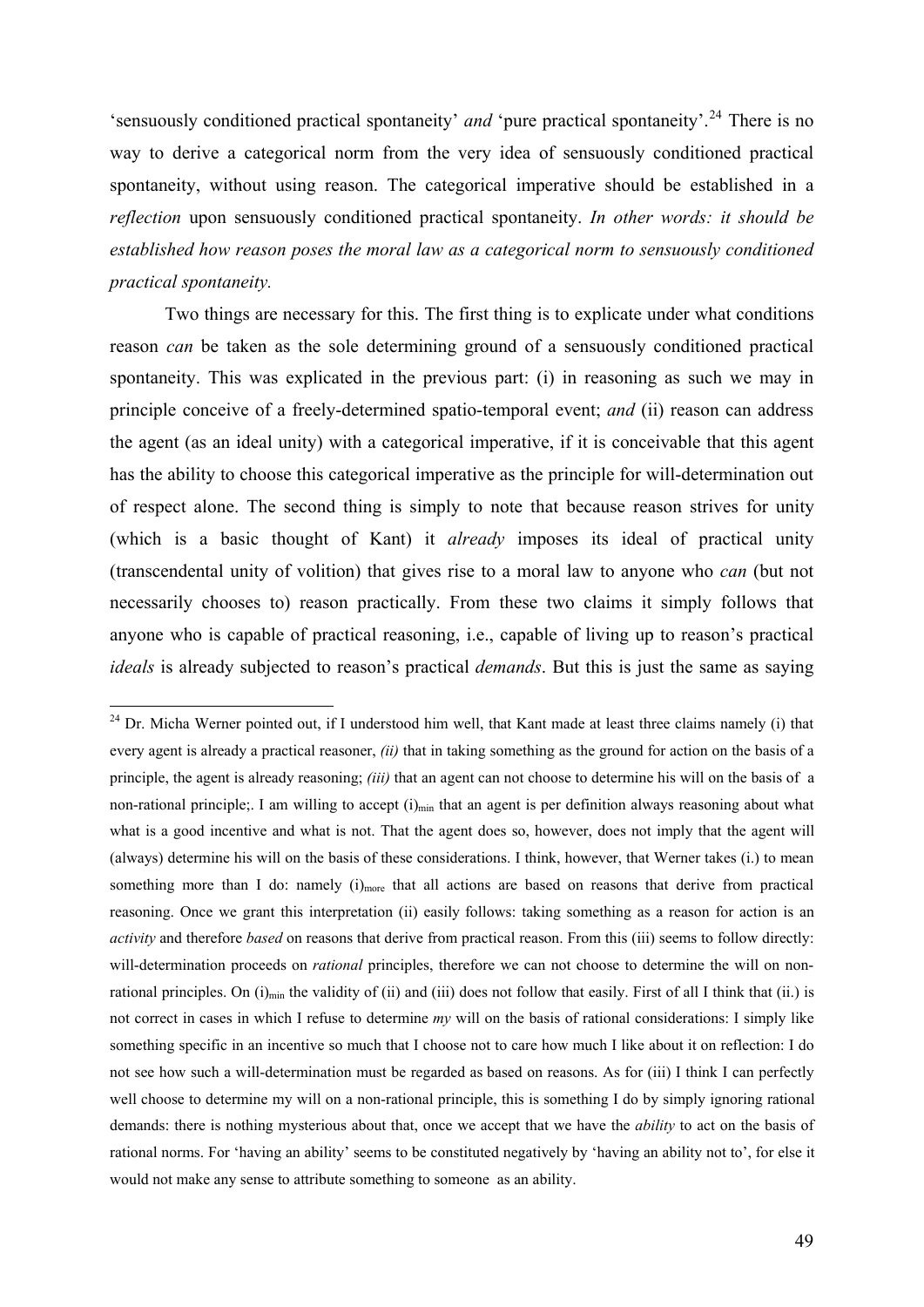that anyone capable of practical reasoning, is subject to the moral law expressed as a categorical imperative. At least that much is granted when we are engaged in practical reasoning.

Something, insofar as it is conceived as being capable of practical reasoning, is conceived as being able to choose between the two principles for will-determination. To deny that there is a choice between a principle of reason *and* a principle of sensibility as a principle for will-determination, is therefore, according to Kant, to try to fire reason as the judge of action. This is to deny that we reason practically.

## *§2.3 Concluding remarks*

 'Freedom' is an important notion in the way in which Kant frames the conditions under which reason can criticize sensuously conditioned practical spontaneity. Reason cannot but conceive practical spontaneity as an activity in which some incentive is taken as an end for action on the basis of a principle. The activity of taking an incentive as an end for action on the basis of a principle is attributed by reason to something non-empirical, namely an agent. This agent only can be the one that is held responsible by reason for the determination of his will, because reason cannot but conceive the *activity* of that agent as something that determines the will. Reason understands the practical spontaneity of this agent as an activity that turns incentives into will-determinations on the basis of a principle. This activity is thus not something that is ultimately determined by incentives or by the principle. This agent has, insofar as he is capable of practical reasoning, the ability to determine his will on the basis of rational norms; but he may also fail to do so. This implies that the principle on which incentives are determining the will is either rational or non-rational. The agent has the ability to choose between these two principles in determining his will. This ability to choose is *freedom*. Freedom in this first sense is important for a *Kritik der praktischen Vernunft*: because only because of this freedom can reason make someone responsible for willdeterminations. And this is necessary in order to evaluate some will-determination.

 The second moment where 'freedom' plays an important role in Kant's critical practical philosophy is in defining the law that reason wants to impose on any form of practical spontaneity. This law determines freedom insofar as it can be taken as a principle determining the will as such, i.e., determination of the will regardless of a commitment to other ends. This law determines a will, independent of empirical conditions. This law is thus a (positive) *determination of transcendental freedom*. So reason is able to provide for a positive determination of transcendental freedom, i.e., a law of freedom, under the condition that the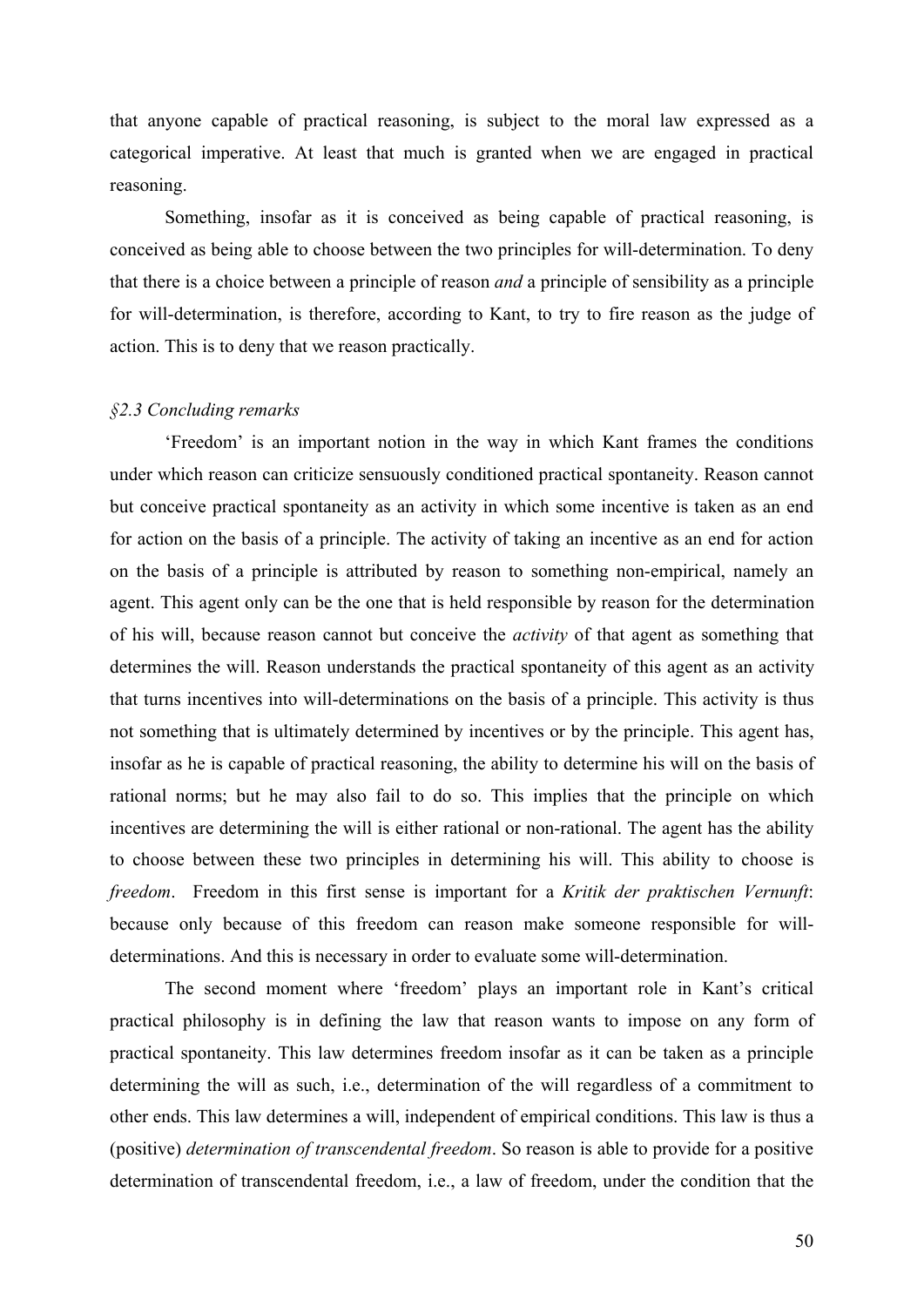will can be determined on the basis of a pure law. The only law to which *reason* can subject a will independent of empirical conditions is a law that is applied to willing as such. The idea is simply that reason can only impose an *a priori* law on any practical spontaneous activity whatsoever if reason can impose one on practical spontaneity as such. And this is something that reason can do, to the extent that the principle on the basis of which incentives are taken as ends, can be that one by which only those incentives that are consistent with willing as such are taken to determine the will. A *pure* will would be a will that is of necessity (by its nature) determined on the basis of such a principle. But it is clear that a sensuously conditioned practical spontaneity does not of necessity determine the will on a pure basis. So in order to conceive of the way in which reason can address a sensuously conditioned practical spontaneity, reason must be able to impose the law of freedom in terms of an imperative for will-determination. In other words, reason must impose the law of freedom on the activity of will-determination, as a categorical imperative. Of course this makes only sense under those conditions under which sensuously conditioned practical spontaneity *can* be directed on the basis of this imperative, i.e., a way in which an agent can take a categorical imperative as the principle by which the will be determined. This is possible if an agent can act out of respect for a categorical imperative.

These are the conditions under which reason can evaluate sensuously conditioned practical spontaneity. Therefore it is also clear that reason will subject such a practical spontaneity to ideals of reason, under these conditions. So freedom in the sense of determination of a pure will is enforced as an ideal on sensuously conditioned practical spontaneity if it is able to determine the will out of respect, i.e., *on the basis of an ideal alone*. This is the second sense in which 'freedom' plays a crucial role in Kant's practical philosophy.

# *Conclusion*

 The crucial point of the whole of Kant's critical theoretical and practical philosophy is that it explicates the preconditions for a rational evaluation of conscious activities. In theoretical philosophy reason presents these judgments as *epistemological* demands; in practical philosophy as *moral* demands. Kant's concern is with explicating the conditions under which thought and volitions can be evaluated as right or wrong. The ultimate judge in these matters is reason. Reason can only judge on the basis of its ideal, namely unity. It is therefore important to establish what reason can demand from thinking and willing on the basis of this ideal. Reason wants unified thoughts and unified volitions. In *thinking*, one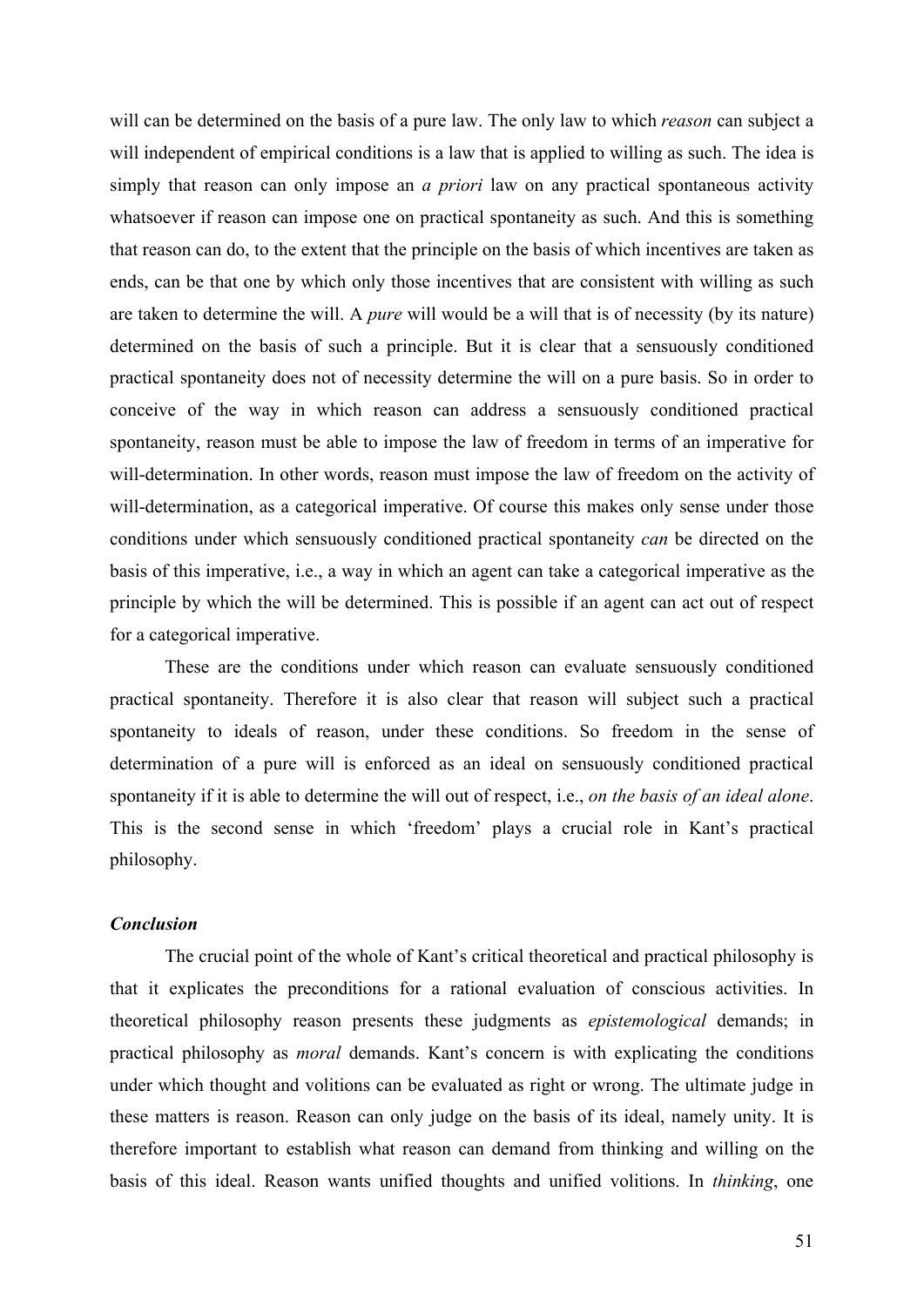should represent intuitions on the basis of their pure form, i.e., space-time. In *willing*, one should will incentives on the basis of their pure form, i.e., purposivity.

Of course it makes only sense for reason to judge those things that can live up to judgmental norms. Therefore Kant should also explain how *thought* and *will* can be subject to reason's critique. What is clear is that a critique only makes sense if it is presupposed that *thought* and *will* can be wrong, i.e., should have been different. And this implies that such a critique can only proceed if someone is *responsible* for these thoughts and volitions. Reason's critique addresses a thinker and an agent, because they are responsible for thinking or willing this rather than that. Again, note that thinkers and agents are called for, in order to find something that is the proper addressee of reason's judgments. But this is not enough.

Reason can approve of thought- and will-determinations if and only if these are compatible with the ideals reason imposes on willing and thinking as such. It condemns those thoughts or will-determinations if and only if these are incompatible with the ideals it poses to willing and thinking as such. Reason's approval or condemnation addresses a thinker or an agent who was responsible for making these thoughts and will-determinations. Reason can only condemn the thinker or the agent, if they *can* conceive reason's demands and are able to take them as the sole proper grounds for thinking and acting. Reason judges only those people that have the capacity to conceive of reasons demand's to thinking and acting, and recognize these demands as the only *justified* principles on which they can think and act.

It is only from this perspective of reason's demands to thinking and willing that one can understand Kant's thoughts on 'freedom'. We simply cannot correctly represent events as free, because a representation of events must be constituted as a rule-based synthesis of distinct spatio-temporal unities. This implies that any justified event representation is related to other events, in a necessary manner. This however does not imply that freedom cannot legitimately be conceived and attributed by reason altogether. It cannot legitimately be attributed to things insofar as they are legitimate thought-determinations, i.e., represent intuitions on the basis of schemata. But it might be the case that events, insofar as they are conceived as non-empirical unities, are free. The existence of transcendental freedom cannot legitimately be derived from pure or empirical intuitions, so: theoretical reason cannot legitimately tell whether this form of freedom exists or not. But it might be the case that reason applied in a non-theoretical manner, can decide what freedom is and whether freedom exists.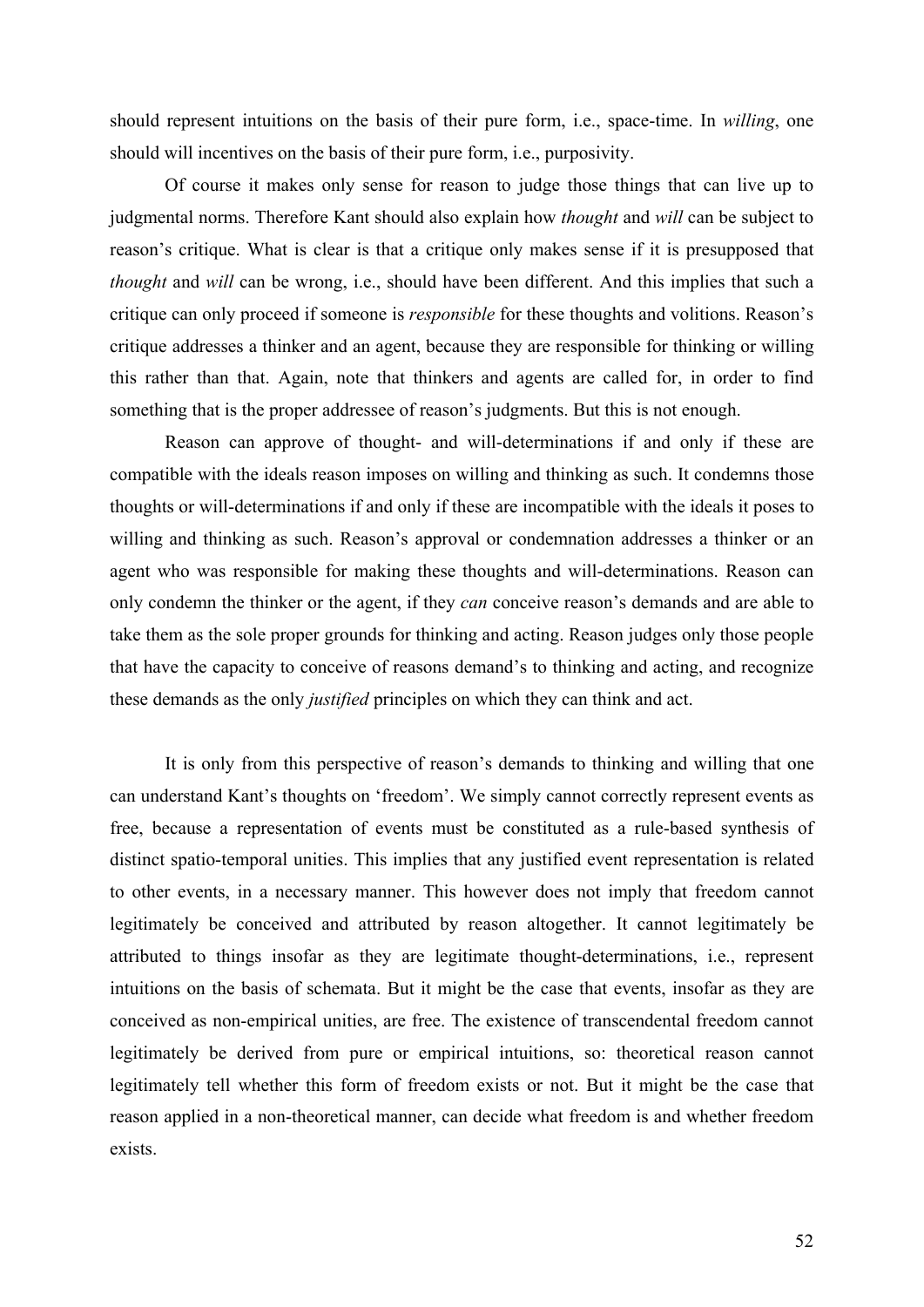Now Kant explores how reason can be practical, i.e., non-theoretical. Reason can only be practical if it is possible to determine the will on the basis of an *a priori* law, which derives from the practical ideal that reason poses to practical spontaneity, alone. Reason can only influence this activity of will-determination by addressing it with ideals, in terms of norms. These rational norms can only be addressed to someone that is able to direct, but not necessarily directs, this activity on the ground of these norms alone. This implies that reason can only make this agent responsible for the *choice* of the principle on which the will gets determined. And this is why reason will judge this agent's volitions on the basis of rational norms. It is on grounds of the ability to direct practical spontaneity on the basis of rational demand to practical spontaneity as such, that an agent is held morally responsible for his actions. The conceivability of holding someone morally responsible rests on the conceivability of such a *choice making* agent. Moral norms only make sense under the presupposition that someone is capable of determining his will independently of specific sensuous conditions, i.e., determines in by *freedom*.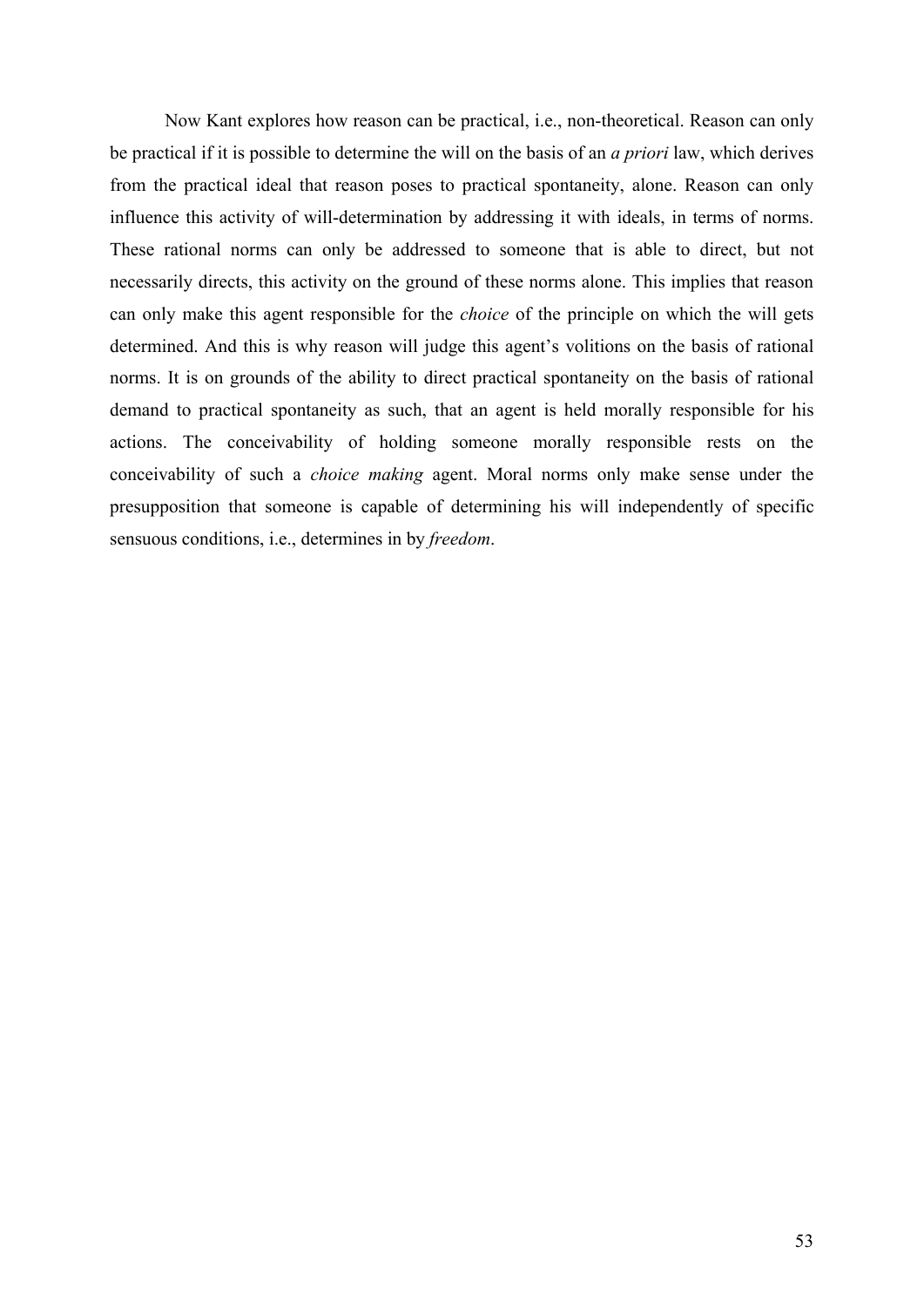# Chapter 2 - Reformulating Kant's critical thoughts on freedom in a contemporary Freedom Determinism debate

## *Introduction*

1

 In this chapter two things will be done. The first paragraph contains a reconstruction of themes central to a contemporary discussion about freedom and determinism; the second explores how these themes relate to Kant's critical thoughts on freedom. The ambition is twofold. *First* this chapter will provide for a structured overview of this freedom determinism debate along two axes: (i) the nature of freedom that is the source of responsibility, and (ii) whether this kind of freedom is compatible with causal determinism. *Second* this chapter will, on the basis of the results of the previous chapter, explore how Kant might have responded to this debate.

# *§1. An overview of a contemporary Freedom determinism debate: freedom as the source of responsibility and its compatibility with determinism*

The debate that is reconstructed in this paragraph can be found in Campbell, J.K. (ed.) [O'Rourke](http://www.amazon.com/exec/obidos/search-handle-url/103-6947731-8592614?%5Fencoding=UTF8&search-type=ss&index=books&field-author=Michael%20O%27Rourke), M. (ed.), [Shier,](http://www.amazon.com/exec/obidos/search-handle-url/103-6947731-8592614?%5Fencoding=UTF8&search-type=ss&index=books&field-author=David%20Shier) D. *Freedom and Determinism* (2004). Participants in this debate about freedom and determinism are especially reactive to Frankfurtian critiques of attempts to understand freedom in terms of alternate possibilities for action. Therefore, I will refer to this debate as a 'Frankfurt oriented freedom-determinism debate' (FOD). This is why the present reconstruction will focus on the kind of reactions that one can frame towards Frankfurt's thoughts on freedom (i.e., subscribe or reject them); while examining the question whether freedom and determinism are compatible or not.

 First of all we need to know how Frankfurt understands 'freedom'. I will come to that in §1.1. It is noteworthy that Frankfurt is primarily interested in freedom as the source of responsibility. He assumes there is responsibility and we need to account for its source in a scientific setting.<sup>[25](#page-53-0)</sup> Or at least that is how the editors of this book understand the debate. According to them the most important questions in this debate are (i) 'what constitutes freedom and how is that related to moral responsibility?' and (ii) 'is attributing moral freedom consistent with determinism?' (Campbell, O'Rourke, Shier, p. 7). It is above all noteworthy

<span id="page-53-0"></span><sup>&</sup>lt;sup>25</sup> This approach certainly has its merits. To name only one: one can develop a good argument that the merits of this approach are proportional to (i) the significance of being able to hold a person responsible i.e., free, in combination with (ii) the difficulty of locating this freedom in our otherwise determined world.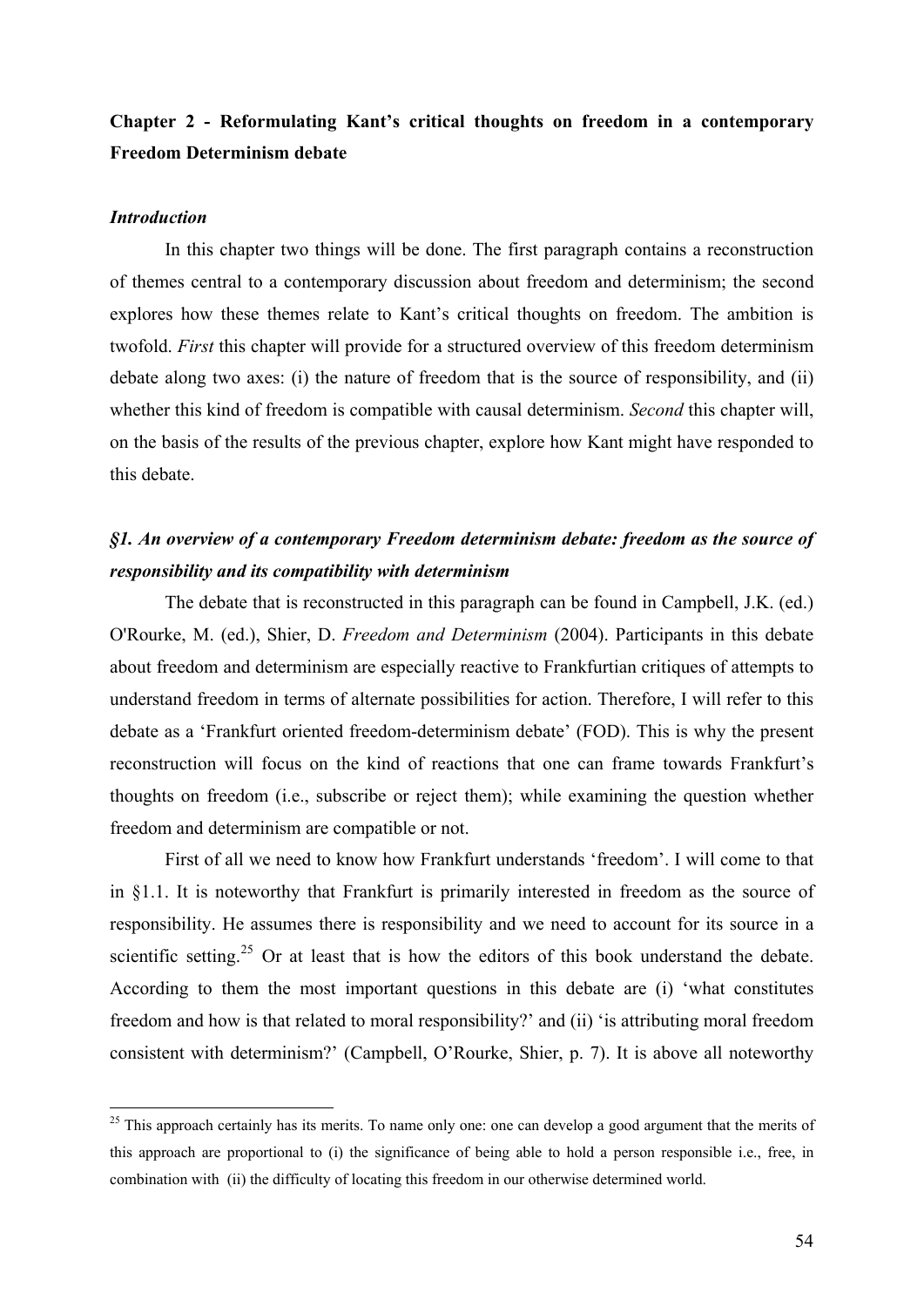that a book entitled 'freedom and determinism' regards a reflection on freedom and determination as one on the source moral responsibility. Not that this is wrong, but doing so presupposes a specific interpretation of the 'reflection on freedom and determination', namely: 'a reflection on that by which a person is responsible'. It is at least not *prima facie* clear that a freedom determinism debate must be instantiated in this manner: one might also discuss the more evident metaphysical question whether the determinism-thesis or the freedom-thesis is correct. Or the more epistemic question: the conditions under which we can know that determinism is true or that there is freedom.

Discussing the nature of freedom as the source of responsibility has some biasing consequences on the issue whether freedom and determinism are compatible. An obvious one is that the discussion becomes primarily a sophisticated explanation of a phenomenon, namely a systematic representation of the conditions under which we *in fact* hold people responsible. This gives the freedom-determinism debate a pragmatic twist. Pragmatism in such a debate easily goes with a metaphysical scepticism. As we saw, Kant's discussion of the issues of freedom and determinism, does not eschew the philosophical difficulties one encounters while dealing with the metaphysics of responsibility. In other words, Kant emphasizes that a notion of the source of responsibility is a metaphysical one *and* that metaphysics is philosophically possible and acceptable, but only under rather tight conditions.

It is therefore, I think, an interesting question what Kant would want to modify in the debate I am about to sketch. First I will sketch the debate.

## *§1.1 Frankfurt on responsibility*

1

 Frankfurt's paper 'Alternate Possibilities and Moral Responsibility' (1969) is a natural starting point from which to frame and characterize the FOD. In his paper Frankfurt argues that it is wrong to hold a person responsible on the basis of what he calls 'the principle of alternate possibilities'. 'This principle states that a person is morally responsible for what he has done only if he could have done otherwise' (Frankfurt, 1969. p. 829). Frankfurt wants to replace this principle for what I will call 'a principle of non-agential determination': '[…] a person is not morally responsible for what he has done if he did it only because he could not have done otherwise' (ibid., p. 839). $^{26}$  $^{26}$  $^{26}$ 

<span id="page-54-0"></span><sup>&</sup>lt;sup>26</sup> It is relevant to note that a principle of non-agential determination expresses essentially a *negative* statement. Therefore one needs a further argument to implement this principle in the positive statement that *a person is responsible if the determining grounds of certain events were genuinely his own reasons*, i.e., it may be wrong to translate the principle of non-agential determination into what can be called a 'principle of guidance control'.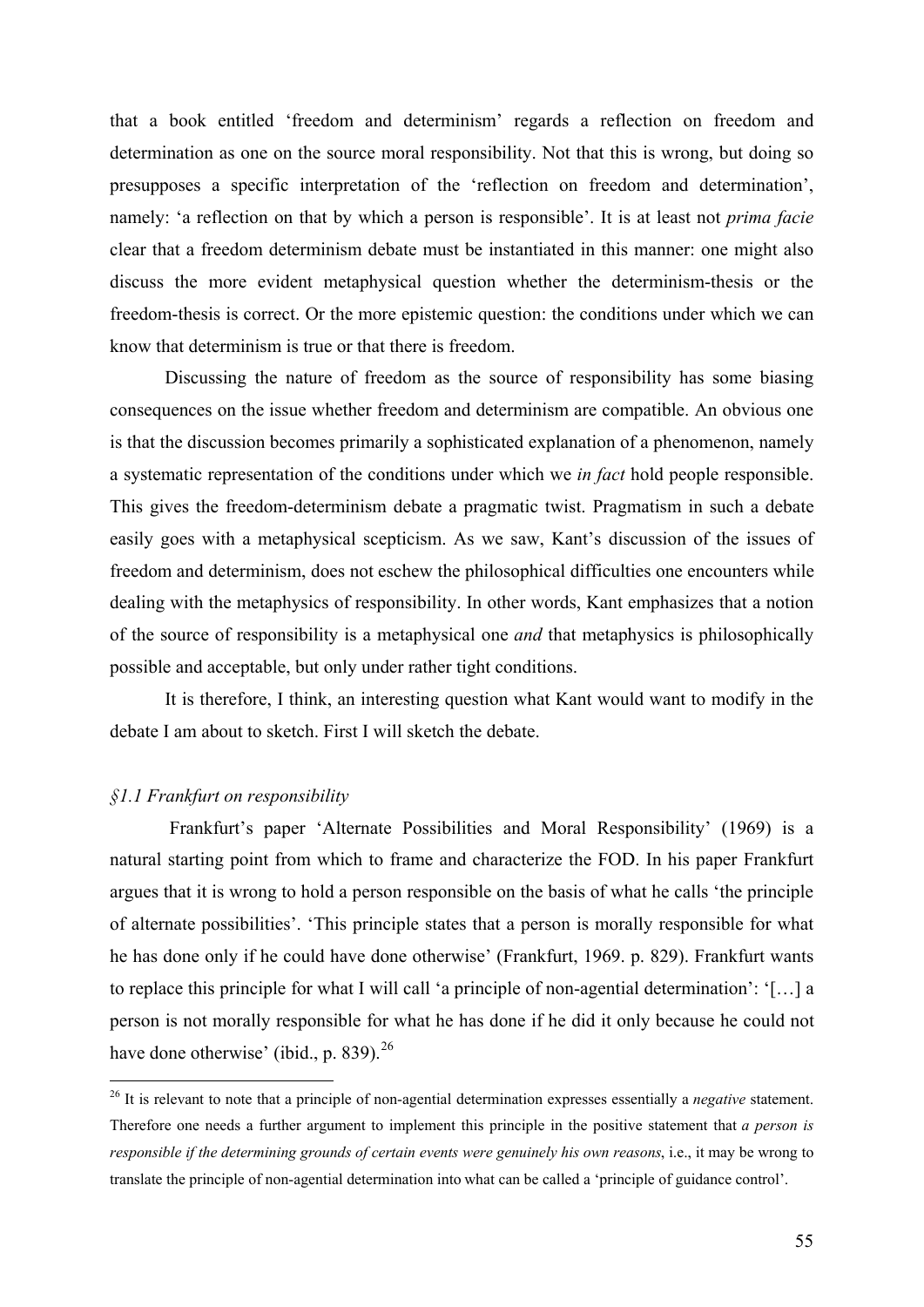Frankfurt thus tries to reject the principle of alternate possibilities as one that correctly identifies and characterizes the grounds for moral imputation, and tries to replace this principle by one that formulates the condition under which a person is not responsible for certain events. His argumentation for this claim is well known, and consists in posing what are called 'Frankfurt-style examples'. Let me cite a paradigmatic one:

'Suppose a person – Black, let us say – wants Jones $_4$  to perform a certain action. Black is prepared to go to considerable lengths to get his way, but he prefers to avoid showing his hand unnecessarily. So, he waits until Jones<sub>4</sub> is about to make up his mind what to do, and he does nothing unless it is clear to him (Black is an excellent judge of such things) that Jones<sub>4</sub> is going to decide to do something *other* than what he wants him to do. If it does become clear that Jones $_4$  is going to decide to do something else, Black takes effective steps to ensure that  $Jones<sub>4</sub>$  decides to do, and that he does do, what he wants him to do. Whatever Jones<sub>4</sub>'s initial preferences and inclinations, then, Black will have his way.' (ibid., p. 835)

The central thought is that Jones<sub>4</sub> can perform certain actions without being redirected by 'Black's hand'. Frankfurt claims that in these cases (i.e., in cases of the 'actual sequence') we intuitively hold Jones<sub>4</sub> morally responsible for these actions, even though we should not hold that Jones<sub>4</sub> could have acted otherwise.<sup>[27](#page-55-0)</sup> So Frankfurt states that Jones<sub>4</sub> is responsible but that

<span id="page-55-0"></span><sup>&</sup>lt;sup>27</sup> Frankfurt claims that in these cases (i.e., in cases of the 'actual sequence') we intuitively hold Jones<sub>4</sub> morally responsible for these actions, even though we should not hold that Jones<sub>4</sub> could have acted otherwise. In fact this is a dubious claim. One could argue that we can only understand the example if we understand that Jones<sub>4</sub> has alternate possibilities in the sense of an ability to decide to do what Black wants him to do, or to refrain from doing so. Of course Jones<sub>4</sub> will never be able to do what Black does not want him to do. Nevertheless it is something like an ability of Jones<sub>4</sub> to do what Black wants him to do or not that plays a (partly) constitutive role in the actualization of some event be it by his own action or by Black's actions. I want to mention that arguments to that extent have been adressed by Eleonore Stump (1999). Stump argues against what she calls a 'flicker of freedom-strategy'. Using this strategy in arguing for indeterminism consists in arguing that (i.) a principle of alternative possibilities is needed to establish that responsibility implies indeterminism; *and* that (ii.) there are always alternative possibilities in Frankfurt cases. The 'flicker of freedom' strategy fails, according to Stump, *either* (a.) because it relies on the presupposition that an agent's 'doing-something-on-his-own' is something that the agent himself could have avoided, *or* (b.) because one can make up Frankfurt cases in which there is no alternative to this act of 'doing-something-on-his-own'. I will not elaborate on her argument, but I would like to stress that the very role that a concept of responsibility plays in our evaluative discourses is completely ignored in this article. It seems a platitude to state that someone is (morally) responsible for his actions in case his reasons were determining these actions. But it also seems clearly wrong to state that the possibility of evaluating an action, which *by the way seems to be one of the main motives behind any elaboration on the nature of responsibility (and therewith freedom)* is not excluded once we understand the agent as someone incapable of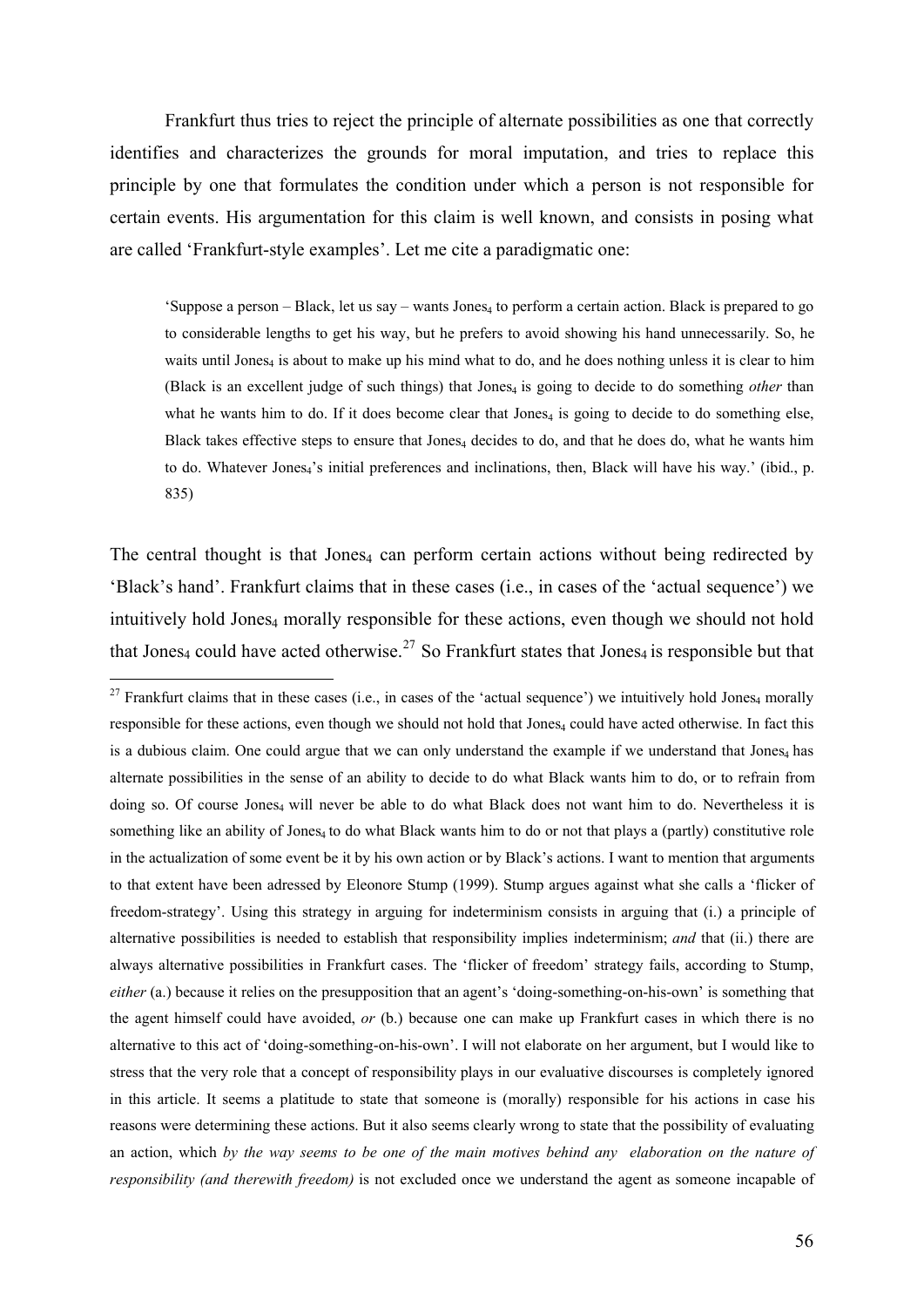we cannot explain or justify why we hold Jones<sub>4</sub> responsible by means of the principle of alternate possibilities. Therefore we need to recur to another principle.<sup>[28](#page-56-0)</sup> That we intuitively do not hold Jones responsible for what happens if Black is 'showing his hand' (i.e., in case of an 'alternate sequence') must be explained by the fact that it is 'Black's hand' and not Jones<sub>4</sub>'s reasons for action that cause these events. But that does not imply that Jones<sub>4</sub> (i) who had no real alternate possibilities for action, and (ii) who was not responsible for certain happenings in this alternate sequence case; was not responsible because he had no real alternate possibilities for action. In other words: (i) and (ii) are logically independent. This logical independency is shown because there are cases, namely the actual sequence case, in which Jones has no alternate options for action whereas he is responsible for his actions (ibid., p. 837).

§1.1.1 the principle of non-agential determination and incompatibilism vs compatibilism

Frankfurt correctly notes that a principle of non-agential determination still allows for an *incompatibilistic* and a *compatibilistic* interpretation. The incompatibilist can accommodate this principle by stating that

'[…] if it was causally determined that a person perform a certain action, then it will be true that the person performed it because of those causal determinants. And if the fact that it was causally determined that a person perform a certain actions will mean that the person performed it because he could not have done otherwise […] then the fact that it was causally determined that a person perform a certain action will mean that the person performed it because he could not have done otherwise' (ibid., p. 838).

 doing something else then what he actually did. An evaluation explicates what we expect some agent to do and not to do. Can we really understand the addressee of such an evaluative judgment, to be someone who has no alternate possibilities in action? This seems to be a non-'flicker-of-freedom' stragegy that intends to establish that we can only understand imputation of (moral) responsibility in cases we understand freedom as alternative possibilities.

<span id="page-56-0"></span><sup>28</sup> Relevantly, no such principle is mentioned by Frankfurt in this paper. Although the examples clearly suggest that agential control is what constitutes responsibility, Frankfurt rejects in this paper only the principle of alternative possibilities. Although his argumentation hinges on certain intuitions about responsibility in cases where the agent's reasons are the causes of certain events (irrespective of whether or not these events will happen), it is not evident from this paper that an agent is responsible just in case and because his reasons are the grounds for certain events.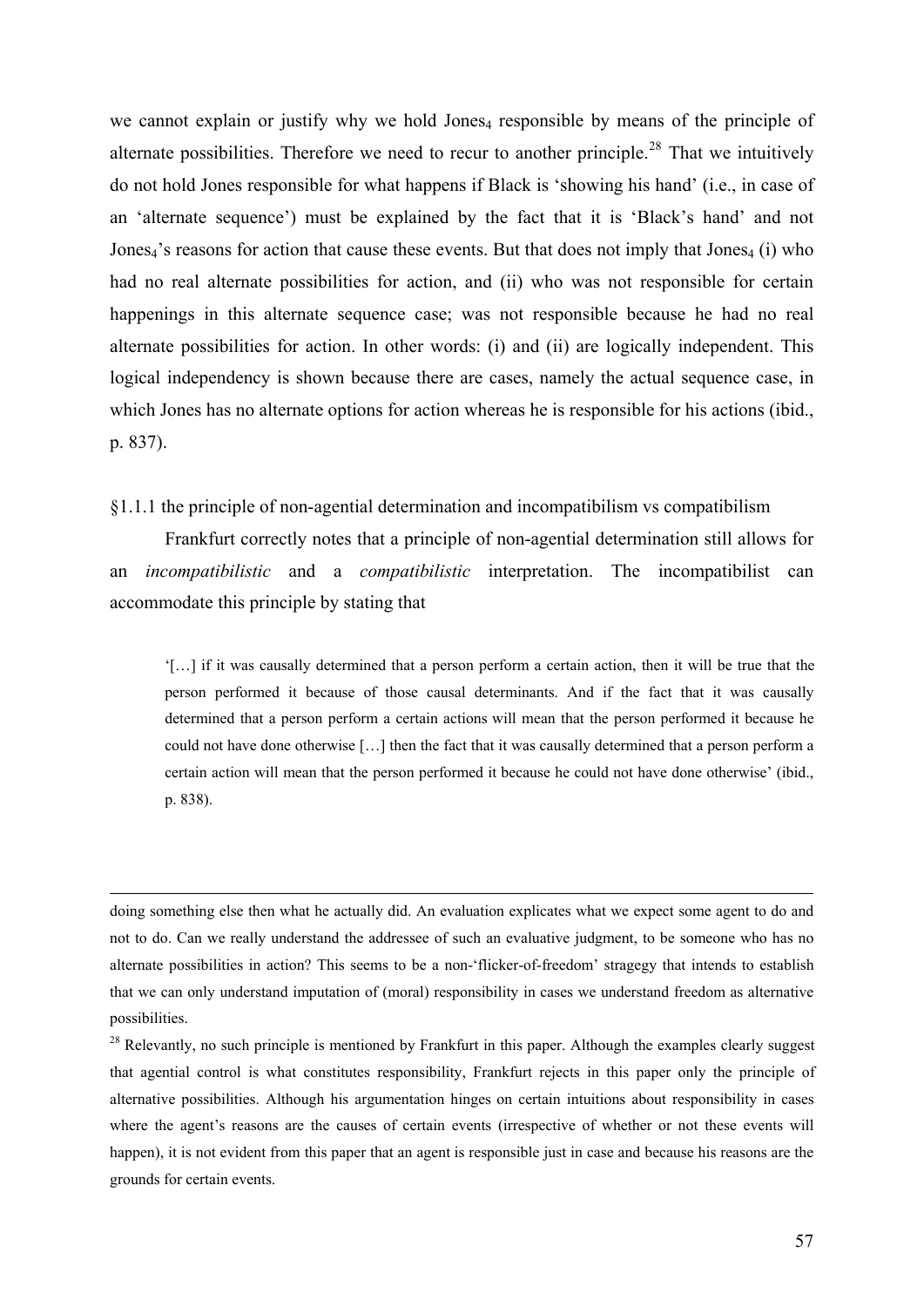This will of course, given the principle of non-agential determination, imply that an action determined in this sense is not free.

Also a compatibilist interpretation of this principle is possible as one might say that a causally determined event may nevertheless be (over-)determined by causes that an agent controls, i.e., reasons. So even though an agent cannot change what is causally determined, he is responsible for his actions if and because his reasons determined certain events (ibid., pp. 838-9).

 What follows is that the principle of non-agential determination does not distinguish between the compatibilistic or incompatibilist position. One needs a further argument to establish that. The standard procedure used in checking whether one is a compatibilist or incompatibilist (while reacting on Frankfurt's thoughts on the source of responsibility, i.e., freedom) is one that works on the presupposition of causal determination. The purpose of a compatibilistic argument (CA) is to establish that on the presupposition of causal determination, responsibility and therewith freedom is still possible. Whereas the incompatibilistic argument (IA) is intended to establish that on the presupposition of causal determination imputation (of responsibility) is impossible, and therewith that causal determination is incompatible with freedom.

# §1.1.2 The underlying structure of the present representation of the FOD

1

Having started with Frankfurt's account of responsibility, we have identified and characterized freedom in two ways: (i) freedom as the ability to act in one way or the other *and* (ii) freedom as determination of events by specific reasons.<sup>[29](#page-57-0)</sup> So for now we can conceive of at least *four* possible positions to defend in a FOD:

- (IA.i) defending an interpretation of freedom in terms of 'a possibility to act in one way or the other' while claiming that this is incompatible with causal determinism
- (IA.ii) defending an interpretation of freedom in terms of 'providing for reasons as determining grounds for action' while claiming that this is incompatible with causal determinism
- (CA.i) defending an interpretation of freedom in terms of a possibility to act in one way or the other while claiming that this is compatible with causal determinism

<span id="page-57-0"></span> $29$  These two may entail one another. In fact we will see that Kane argues for that; further that Perry's argument can be read as an argument to that purpose.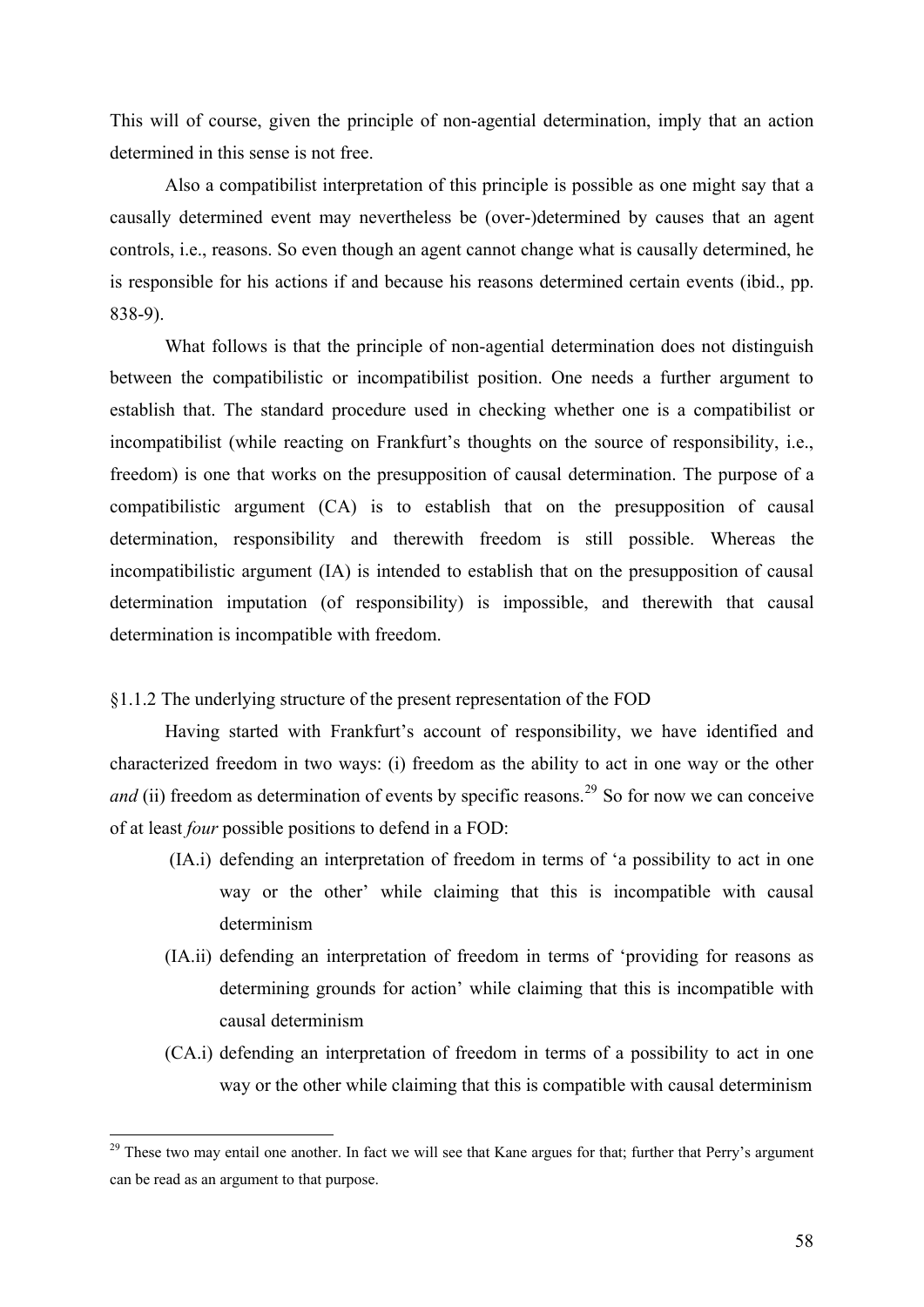(CA.ii) defending an interpretation of freedom in terms of 'providing for reasons as determining grounds for action' while claiming that this is compatible with causal determinism

# *Interlude - A preliminary evaluation: alternative possibilities and 'ought implies can'*

Before I start reconstructing this FOD, I will make some preliminary remarks that are intended to make the reader sensitive of a possible bias in Frankfurt's reflections on responsibility. I think that Frankfurt takes the concept of responsibility to be essentially the one by which we identify some event as some agent's action. This is, of course, part of the function of this concept. But it is not all there is to this concept. In fact an attribution of action is not very interesting as such, but only because it forms the ground for an evaluation of action. In other words, responsibility seems only interesting as a concept by which evaluative/prescriptive statements become intelligible. So not only a notion of responsibility as such, but also a notion of evaluation/prescription is relevant for an understanding of moral freedom.

Given the fact that responsible agents are taken to be the properly addressed by prescriptive statements, it seems necessary to claim that these agents are understood as ones that can act in one way or the other. *Ought implies can*. A notion of moral responsibility implies a notion *morality*; a notion of morality implies a notion of evaluation; a notion of evaluation implies a notion of prescription; a notion of prescription implies a notion of alternative possibilities. Or so one could argue. In fact this line of argumentation seems to be ignored in the FOD. Frankfurt claims that there are cases (i.e., in cases of the 'actual sequence') in which we intuitively hold Jones<sub>4</sub> morally responsible for these actions, even though we should not hold that Jones<sub>4</sub> could have acted otherwise. In fact this is a dubious claim. One could argue that we can only understand the example if we understand that Jones4 has alternate possibilities in the sense of an ability to decide to do what Black wants him to do, or to refrain from doing so. This is a *direct* way of identifying alternative possibilities in Frankfurt cases. Of course Jones<sub>4</sub> will never be able to do what Black does not want him to do. Nevertheless it is something like an ability of Jones<sub>4</sub> to do what Black wants him to do or not that plays a (partly) constitutive role in the actualization of some event be it by his own action or by Black's actions. I want to mention that arguments to that extent have been addressed by Eleonore Stump (1999). Stump argues against what she calls a 'flicker of freedom-strategy'. Using this strategy in arguing for indeterminism consists in arguing that (i) a principle of alternative possibilities is needed to establish that responsibility implies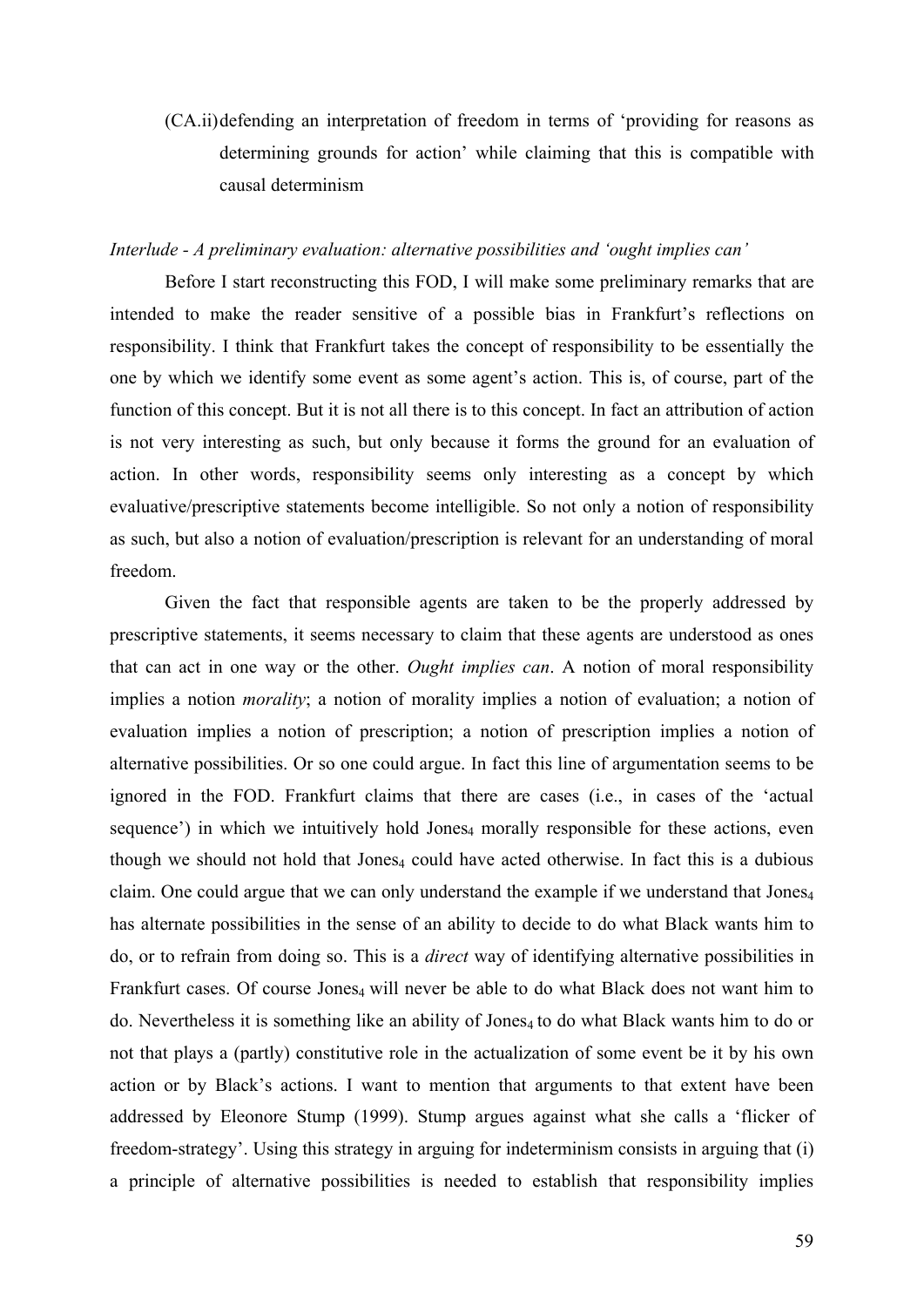indeterminism; *and* that (ii) there are always alternative possibilities in Frankfurt cases. The 'flicker of freedom' strategy fails, according to Stump, *either* (a.) because it relies on the presupposition that an agent's 'doing-something-on-his-own' is something that the agent himself could have avoided, *or* (b.) because one can make up Frankfurt cases in which there is no alternative to this act of 'doing-something-on-his-own'.

I will not elaborate on her argument, but I would like to stress that the very role that a concept of responsibility plays in our evaluative discourses is completely ignored in this line of argumentation. It seems a platitude to state that someone is (morally) responsible for his actions in case his reasons were determining these actions. But it also seems clearly wrong to state that the possibility of evaluating an action (which *by the way* seems to be one of the main motives behind any elaboration on the nature of responsibility) is not denied once we understand the agent as someone incapable of doing something else then the thing he actually did. An evaluation explicates what we expect some agent to do and not to do. Can we really understand the addressee of such an evaluative/prescriptive judgment to be someone who has no alternative possibilities in action? This seems to be a non-'flicker-of-freedom' strategy that intends to establish that we can only understand imputation of (moral) responsibility in cases we understand freedom as alternative possibilities.

### *§1.2 Incompatibilism*

 Having started with a reconstruction of Frankfurt's thoughts on freedom as the source of responsibility, I think the best dialectical thing to do is to identify the position that Frankfurt vehemently rejects. This latter position must conflict with Frankfurt's position because of the way in which it links freedom and responsibility. So a person taking this position maintains that a person's freedom as alternate possibilities is a prerequisite for holding a person responsible. This, of course, can be interpreted again in a compatibilist manner (which will be done in §1.3.1) and in an incompatibilist manner (which will be done in §1.2.1 and §1.2.2.).

The latter incompatibilist manner, however, seems to be the more extreme way to reject Frankfurt's position on the source of responsibility. The reason is its claim that there is no responsibility just in case there are no alternate possibilities of action if the actualization of an alternate sequence of events is excluded on grounds of causal determinism (which is the case in Frankfurt-style examples). On the other hand, the former compatibilist manner is less extreme in that it claims that there can be responsibility and alternate possibilities of action in case the actualization of an alternate sequence of events is excluded on grounds of causal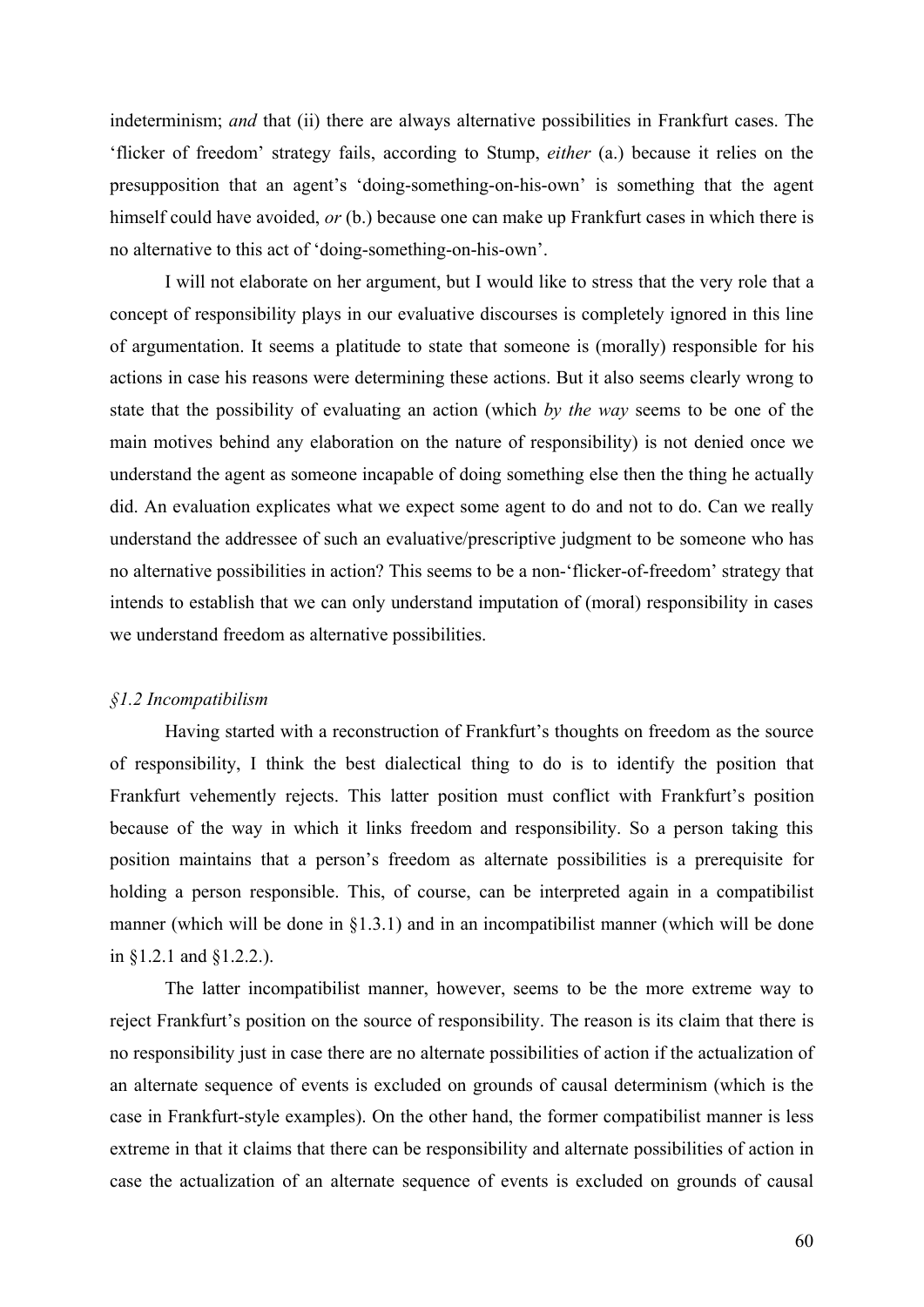determinism. The incompatibilist manner is more hostile to Frankfurt because it denies that Jones<sub>4</sub> can be responsible for his actions in a Frankfurt case; and therewith denies the intuitions about the existence of responsibility that Frankfurt builds his argument on. The compatibilist manner is less hostile in that it holds that Frankfurt may have correct intuitions about the responsibility of Jones<sub>4</sub>; but that these intuitions cannot legitimately be used to refute the principle of alternate possibilities.

 Therefore I propose to start modelling the FOD by first exploring the position that contrast with Frankfurt's position in the most extreme way. I think Peter van Inwagen takes this position. This will, I hope, result in a one dimensional contrast between Frankfurt and van Inwagen. After I have done that I will explore another, libertarian, incompatibilist reaction to Frankfurt's thoughts. I take Kane to defend this position because he claims that we cannot make the freedom needed for imputation compatible with determinism by invoking the idea that the agent's reasons/intentions are the cause of his action. These incompatibilist rejections of Frankfurt's thoughts on freedom will later on be contrasted with compatibilist rejections and affirmations. This will be the topic of §1.3.

§1.2.1 defending an interpretation of freedom in terms of 'a possibility to act in one way or the other' while claiming that this is incompatible with causal determinism

 So first we explore two types of incompatibilism. The first type is the one that states that a notion of 'alternate possibilities' is the essential element of a notion of freedom. A person is not responsible if this person had no alternate possibilities for action. However, there are no alternate possibilities of action under the presupposition of determinism. This is basically van Inwagen's position; one that directly contrasts with Frankfurt's thoughts on the logical independency of alternate possibilities and responsibility.

## §1.2.1.1 Peter van Inwagen

Van Inwagen defends in 'Van Inwagen on Free Will' (2004) an incompatibilist position in the FOD. This means that he thinks that we need some idea of 'indetermination' to account for action. Of course he does not state that the idea of indetermination provides for a notion of action: he is not at all sure how to conceive of actions in indeterministic terms,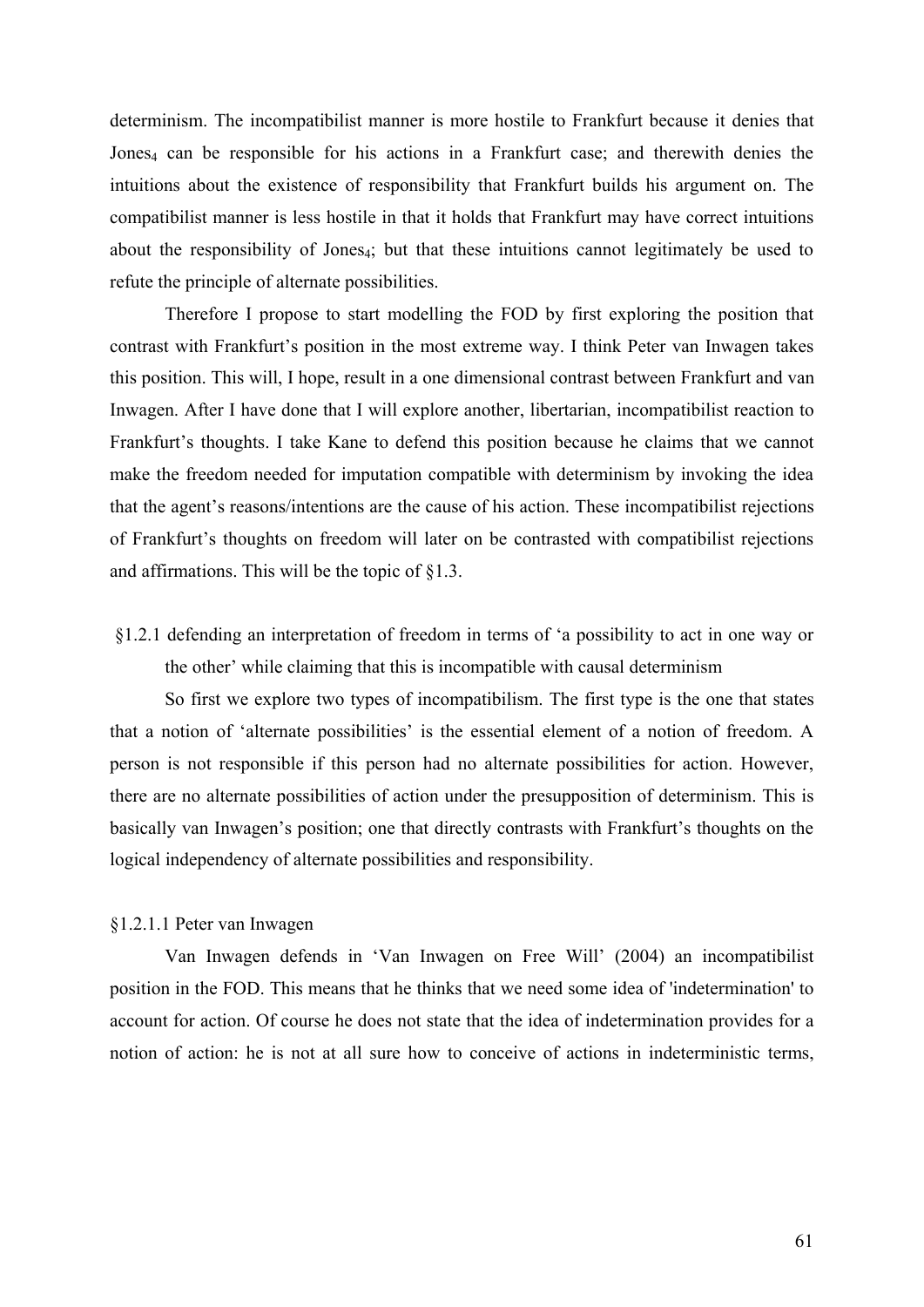because he considers that conceiving of free actions seems to amount to conceiving actions as non-rule based, i.e., unintelligible, events.<sup>[30](#page-61-0)</sup>

Van Inwagen starts his argument for incompatibilism by arguing that one can, on the presupposition of causal determination, make no sense of a notion of responsibility. He poses this claim as a reaction to Frankfurt's views on the principle of alternate possibilities (Inwagen 2004, p. 221). Van Inwagen notes that this principle of alternate possibilities, if it is meaningful, is concluded to be *false* on the basis of Frankfurt-style examples. But he emphasizes that Frankfurt never showed us that a person is morally responsible for what he established if his will was causally determined (ibid., p.220). However van Inwagen does not think that this principle is false, but that it is *non-sense* because it holds person's responsible for their actions and not for the consequences thereof, these consequences being either 'concrete events' or 'facts' (ibid., p.220). Van Inwagen's claims that (i) the principle of alternate possibilities is false or non-sense and (ii) it is not established that a causallydetermined will can be a source for responsibility, are his reasons to reformulate Frankfurt's principle of alternate possibilities. His formulation is intended to re-establish the logical relation between responsibility and a causally undetermined, i.e., free will: 'A person is morally responsible for a certain state of affairs only if that state of affairs obtains and there was a time at which he could so have acted that that state of affairs not obtain.' (ibid., p. 221). This last condition brings back in alternate possibilities of actions. Van Inwagen claims that this principle is not refuted by Frankfurt-style examples, whereas it nicely characterizes what one expects from free will. It is not shown to be false by Frankfurt-style examples because this principle can, given Frankfurt cases, be defended in a sensible manner. In other papers van Inwagen (1997 and 1999) defends this principle. One argument he uses is that (at least some times) we hold agents responsible for *facts*. Van Inwagen argues that it makes no sense to hold agents responsible for facts, if the proposition that describes these facts will, given causal determinism, of necessity be true. One of his arguments is expressed as an example:

'I am supposed to take the serum upriver to the plague-stricken village. But I get drunk and miss the boat. Taking the boat is the only possible way to get to the village. Soon after de boat leaves the dock, it strikes a rock and sinks. Hundreds of villagers who would have been saved by the serum die. […] Here is a fact: hundreds of villagers do not get the serum and consequently die.' (Van Inwagen 1997, p. 378).

<span id="page-61-0"></span><sup>&</sup>lt;sup>30</sup> This is where he differs from Kane: Kane argues that intentionality can be invoked to account for the intelligibility of actions in an indeterministic setting.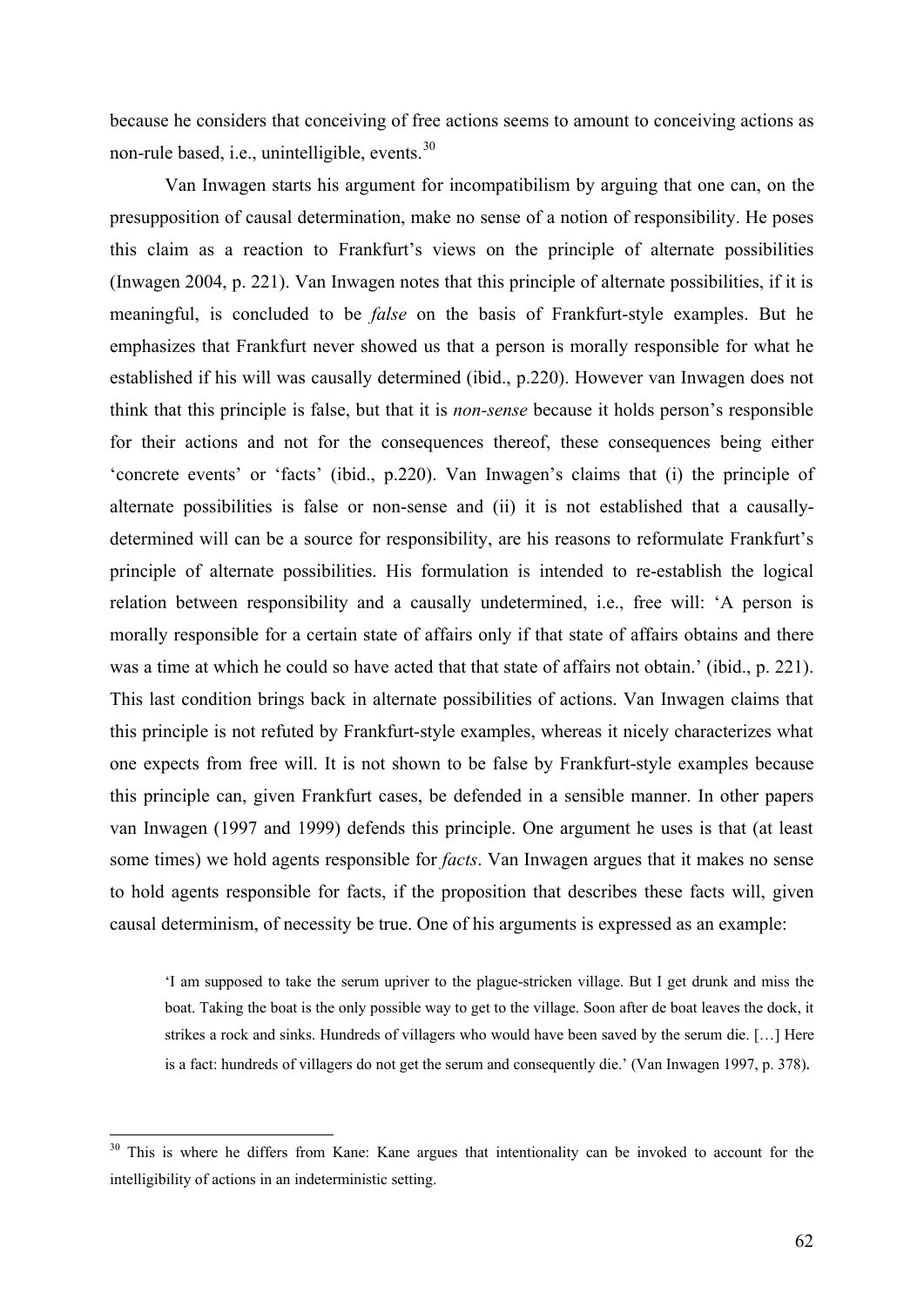Van Inwagen claims that he is not morally responsible for *that* fact, even though there are other things he is responsible for.  $31$ 

What is clear is that this latter principle implies an incompatibilist position, and on basically the same grounds as expressed in one of the most central suppositions of van Inwagen's argument for indeterminism.<sup>[32](#page-62-2)</sup> This supposition, which is called the 'beta-rule' states: *Np, N(p*  $\rightarrow$  *q)*, therefore *Nq*. This means: if no one is even partly responsible for *p*, and if no one is even partly responsible that if *p* then *q*, then no one is even partly responsible for *q*. (Although van Inwagen sees his reasons to reformulate this beta-rule in a principle that is less self-evident (Van Inwagen 2004, pp. 223-4): *p and no one can, or ever could, do anything such that if she did it, P might be false*. [33](#page-62-3))

The viability of this beta-rule does not prevent van Inwagen from taking freedom as a fact, be it as a mysterious fact (ibid. p.224). There simply is free will, and this implies that compatibilism is wrong. Therefore van Inwagen expects that there is a flaw in the argument that free will is incompatible with indeterminism (ibid., p. 227), for free will is not compatible with determinism, *but free will is possible*; so we must explain free action in an indeterministic setting.[34](#page-62-4)

Van Inwagen closes by evaluating a specific type of incompatibilistic explanation of action, namely one that invokes a notion of 'agent-causation' in explaining how a person can be responsible for certain events.[35](#page-62-0) The idea behind *agent-causation* contrasts with the idea behind *event-causation*, in that it claims that an agent, who is no spatio-temporal event, causes

<span id="page-62-1"></span> $31$  Whether this argument is very compelling? I do not think it is. In the 'serum'-example the agent is not (fully) responsible for the death of the villagers, just because a Frankfurtian can claim that there is little plausibility in stating that van Inwagen's reasons for action were the actual cause of their death. The essential point of Frankfurt-cases seems to be that agents are responsible for certain facts if their reasons for action were causing these facts to obtain. I think that this is the main point of Frankfurt's reply (1999) to van Inwagen's general claim that an agent can only be responsible for facts, if the agent could have prevented it form obtaining.

<span id="page-62-2"></span><sup>32</sup> See the modal argument in van Inwagen, *An Essay on Free Will* (1983).

<span id="page-62-3"></span><sup>33</sup> http://www.science.uva.nl/~seop/archives/spr2004/entries/incompatibilism-arguments/ (10 june 2008)

<span id="page-62-4"></span><sup>&</sup>lt;sup>34</sup> I think that Kant made a good guess about the nature of this flaw: the incompatibilist conception van Inwagen wants for explaining action is a theoretical conception. Van Inwagen makes no distinction between the way in which reason reflects on action and objective experience.

<span id="page-62-0"></span><sup>35</sup> See for example: Chisholm, R. 1976a 'The Agent as Cause', in M. Brand and D. Walton (eds.), *Action Theory*, Dordrecht: Reidel, 199-211.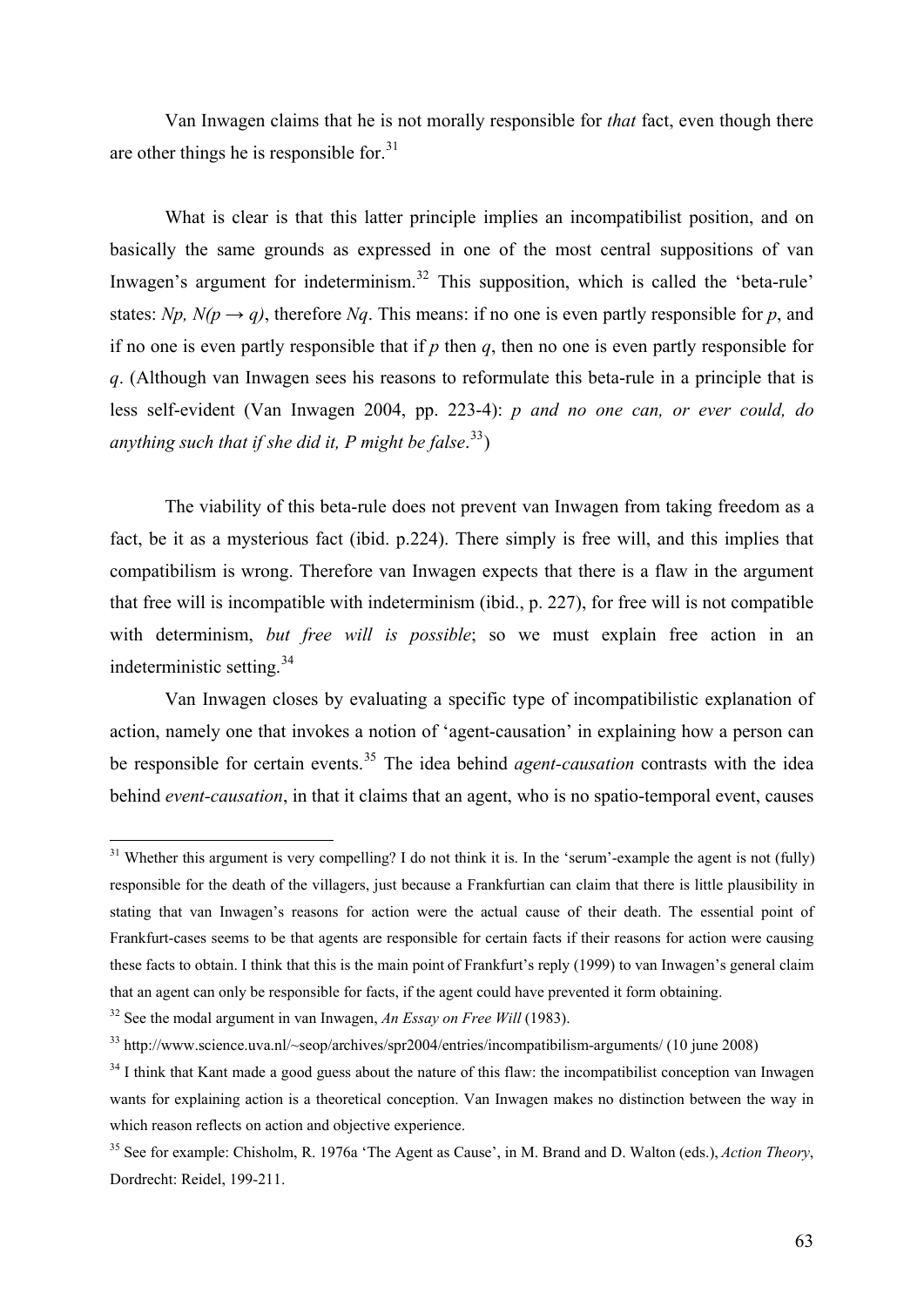events. Van Inwagen states that even if this notion of agent-causation is coherent, it is not consistent with free will. For free will presupposes that it is in one's control to bring it about that either A or B. But the idea behind agent-causation can merely 'explain' a person's action as something that is determined by essential features of this person or as matter of chance. The former is incompatible with free will, because the agent could not have acted otherwise. Whereas the latter explains action by a notion of chance, i.e., explains the action as something that is caused by something that is a fundamental way contingent on the agents personality; therewith making it essentially arbitrary what is going to happen (ibid., p.228). Such an explanation is not convincing because anyone holding on to it *explains the event as something that might as well not have occurred*. And that is not an explanation.

§1.2.2 defending an interpretation of freedom in terms of 'providing for reasons as determining grounds for action' while claiming that this is incompatible with causal determinism

 We have seen that van Inwagen defends a rather fundamental rejection of Frankfurt's thought that an agent can be responsible for his actions in case there are no possible alternatives of action. Van Inwagen commits himself to the thesis of indeterminism and wonders how actions can be explained in such an indeterministic setting. Furthermore, he rejects the agent-causationalist attempt to explain free action. But the resulting position is clearly not satisfactory as a characterization of freedom that rivals Frankfurt's ideas on it. In particular, van Inwagen's rejection of the idea of agent causation, or at least the idea that the agent is able to determine which of the alternative event-sequences is going to happen, must be explored a bit more. If possible we should make the mystery of free will more intelligible by trying to explain how an action is possible in an indeterministic setting. At this point, Kane may be invoked to give positive content to the more extreme grounds on which Frankfurt's account of responsibility can be rejected.

#### §1.2.2.1 Robert Kane

Kane argues in 'Agency, Responsibility, and Indeterminism: Reflections on Libertarian Theories of Free Will' (2004) for a specific indeterministic position. He seems initially to subscribe to Frankfurt's thoughts on responsibility by claiming that a person is only responsible for his actions to the extent that these actions are *ultimately* caused by reasons of this person. In other words: Kane recognizes that the source of responsibility is not the existence of alternate possibilities of action *as such*. It is important to understand that an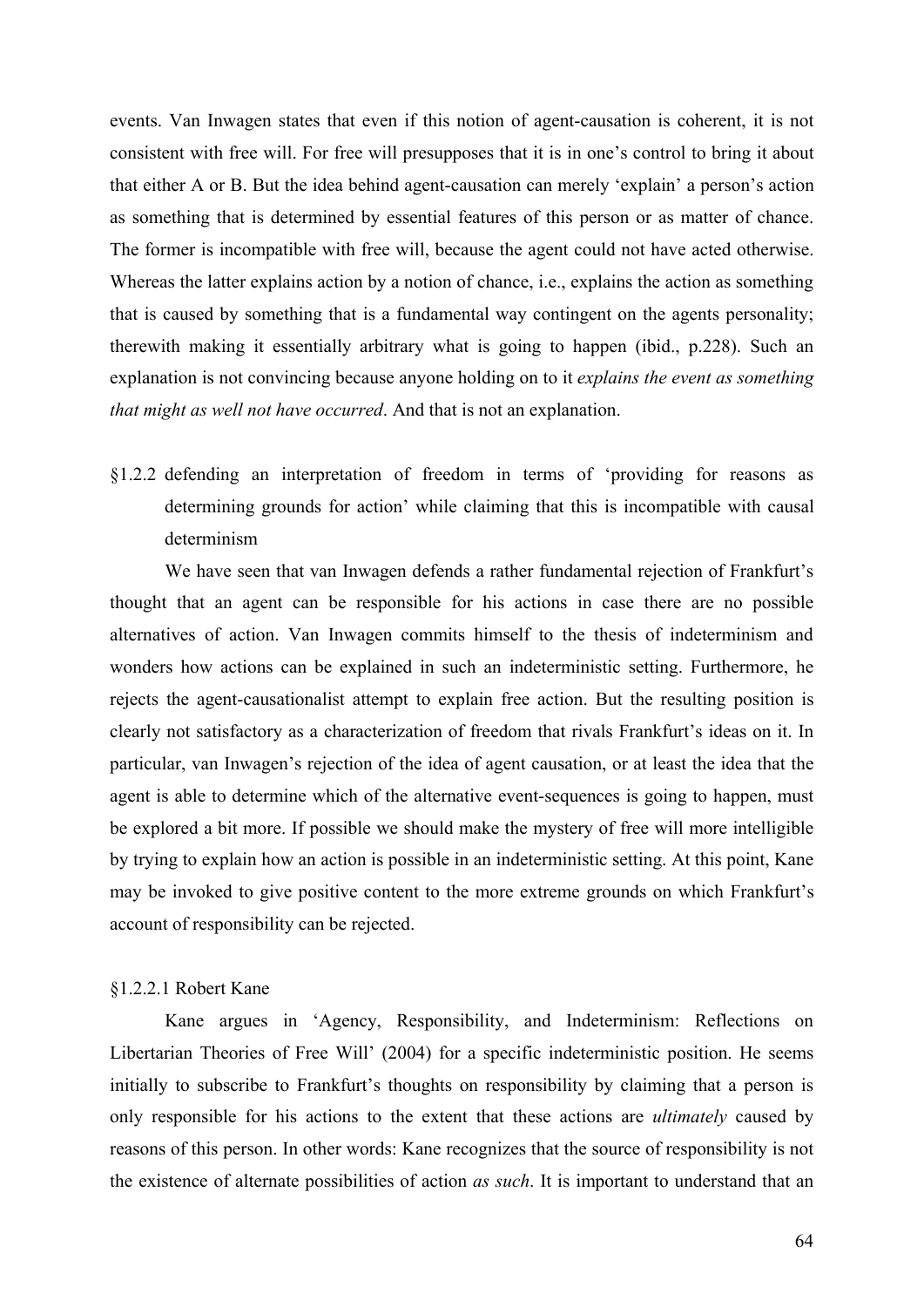agent is basically responsible *because his* reasons determined certain events. This, however, does not make Kane claim that freedom is not ultimately a choice between alternate possibilities, as Frankfurt wanted it. Quite the contrary: Kane claims that such a decision can only be a *person's* decision if this person really *could have made it otherwise* (Kane 2004, p. 73).[36](#page-64-0) In short, to hold an agent responsible for his actions is to hold him ultimately responsible for this action because of *his own* reasons; and that only makes sense under the presupposition that the agent could have decided otherwise.

So Kane concedes that the principle of alternate possibilities does not identify and characterize all there is to responsibility, and he holds further that we must hold a person responsible because these person's decisions were the actual cause of some event. This is something that seems to be Frankfurt's position. But Kane goes further in his claim that we cannot make sense of ascribing decisions to a person without presupposing the principle of alternate possibilities.

So we must presuppose that a world, in which we hold persons responsible, is not completely causally determined. This is a standard libertarian position: Kane must claim that (i) holding a person responsible for his actions is only legitimate if that person had alternate possibilities for action; and (ii) the existence of these alternatives requires that these actions are not-causally determined events. Kane thus takes a *libertarian* perspective on this issue, but in what he claims to be a non-standard way.

A standard libertarian strategy is to understand non-causal determination of events that indeterminism presupposes in order to account for responsibility, as something that stands outside the order of normal causation (ibid., p. 76). Kane provides for a non-standard approach by filling these indeterministic gaps with *intentional* structures, i.e., by agents that determine by their intentions what is going to happen in an indeterministic setting. These intentional structures are invoked as things that can make free actions in an indeterministic setting positively conceivable. The central idea behind this non-standard interpretation is that there is a person who tries to achieve his goals in an indeterministic setting, *but that in doing so he is subjected to the restraints set by what is already causally determined* (ibid., p. 77). The actions, i.e., undetermined events that occur in our natural world need not be understood in terms of pure 'luck' or 'chance', but rather in terms of a person's intentionality as it is

<span id="page-64-0"></span><sup>&</sup>lt;sup>36</sup> A case in which we hold a person responsible for certain of his actions that he could not have done otherwise at the moment of performing, can only be justified by explaining these actions as determined by actions of that person that he could have done otherwise.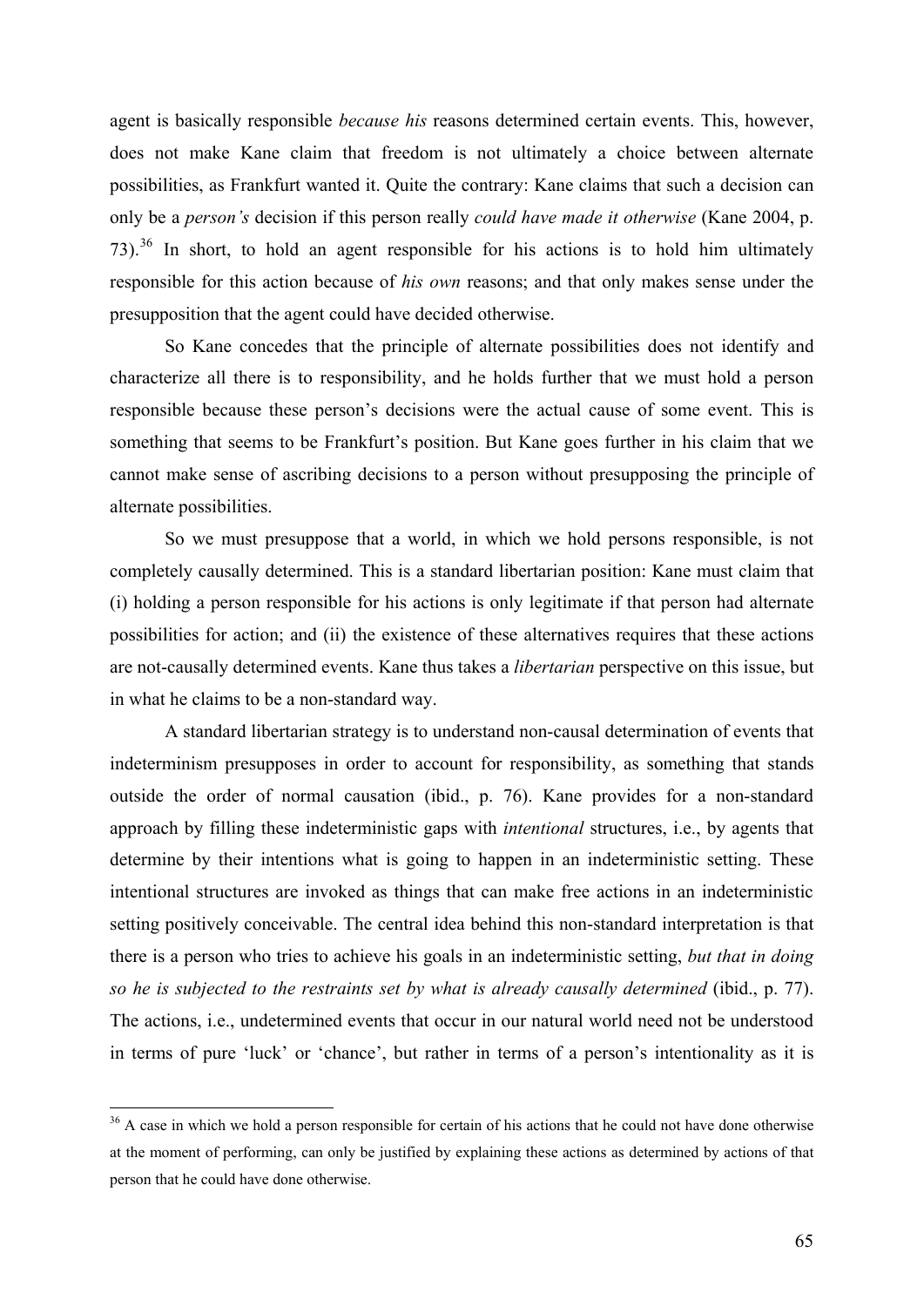embedded in a structure of causes (ibid., p. 82). Whatever can pop out of this undetermined intentionality already is therefore of necessity compatible with and (in a sense) based on existing states in the order of causation. This however does not imply that what ´pops out' *is determined* by previous states. According to Kane only the efforts that a person actually makes in deciding between the things he want and does not want can make us conceive his will as *free* (ibid., p.83). It is the fact that a person is intentionally engaged in an indeterministic mental process, that is *needed* to make one's will free; and thus needed to make a person responsible (ibid., p. 86).

### §1.2.3 Evaluating incompatibilism – critique of Kane and van Inwagen

 It is clear that Kane rejects Frankfurt's analyses of responsibility. This was, as we already saw, also done by van Inwagen. But Kane tries to go one explanatory step further then van Inwagen did, because he tries to provide for a positive account of action in an indeterministic setting. In doing so he comes 'dangerously close' to the idea of agentcausation that was rejected by van Inwagen, because he explains actions in terms of *intentions* as things ('mysteriously') created and sustained by the agent. According to Kane and van Inwagen we really need the world to be undetermined with respect to our actions and the consequences thereof, in order to account of responsibility. So Kane and van Inwagen claim that some principle of alternate possibilities must be invoked to identify and characterize the source of responsibility. Both Kane and van Inwagen stress that understanding the availability of alternate possibilities is not enough to explain free will; i.e., on the basis of an understanding of alternate possibilities even a libertarian should wonder if free willed action is possible. Van Inwagen sees no explanation for this possibility, and rejects any explanation that centres on the idea of agent-causation. Kane tries to make indeterministic action conceivable by invoking a notion of *intentionality* plus normal causation. Undetermined gaps are so to say 'determined' by the causally undetermined intentions of an agent. So Kane's position is not only a standard libertarian rejection of Frankfurt's thoughts on the logical relation between freedom and responsibility, but also an original *positive* incompatibilist position on its own. By invoking a notion of intention Kane tries to explain that freedom is incompatible with determinism, but can nevertheless be 'rule-based' in the sense of 'guided by intentions as embedded in causal structures'.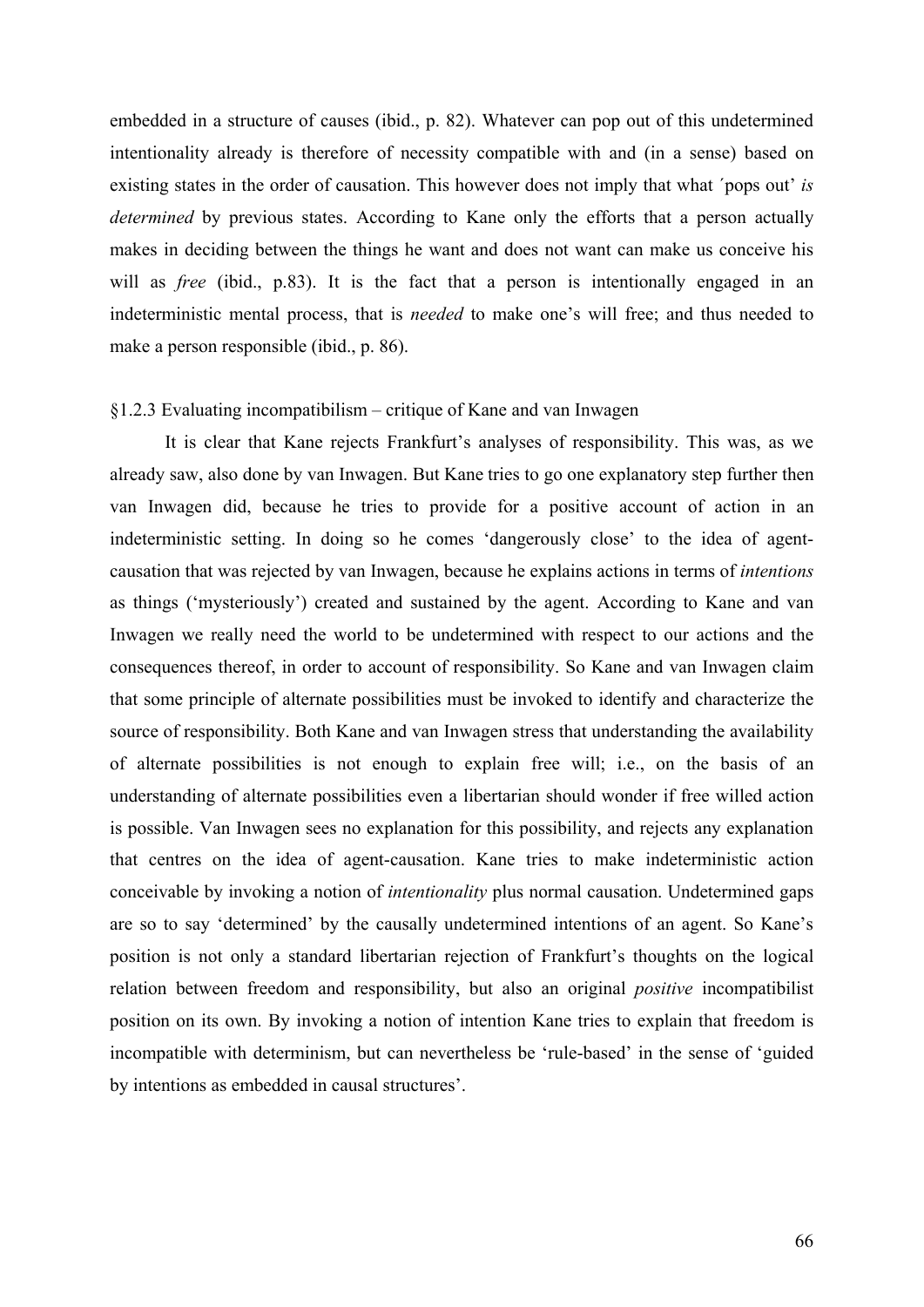### *§1.3 Compatibilism*

 Van Inwagen is right to point at the difficulties of invoking indeterminism in explaining freedom as the source of responsibility. How can indeterminism be of any explanatory use?<sup>[37](#page-66-1)</sup> What is relevant here are the difficulties that are inherent in any indeterministic defence of free will. These difficulties form at least a *prima facie* justification for trying to identify and characterize a person's responsibility for his actions in a deterministic setting. In other words, there is some justification for exploring the thought that freedom insofar it is needed to justify imputation is compatible with determinism. To this we will now turn.

§1.3.1 Defending an interpretation of freedom in terms of a possibility to act in one way or the other while claiming that this is compatible with causal determinism

We have explored the incompatibilist manner of rejecting Frankfurt on freedom as the source of responsibility. But is it possible to be a non-Frankfurtian while being a compatibilist? One can only defend such a position by claiming that what matters to freedom is basically the existence of alternate possibilities, *while claiming that the existence of alternate possibilities is compatible with causal determination*. With the help of John Perry this position can be defended.<sup>[38](#page-66-0)</sup>

# §1.3.1.1 John Perry

1

In his paper ´Compatibilist Options' (2004) Perry characterizes the two types of argumentative routes that are open for a compatibilist to defend his claim that freedom is the source of responsibility. The central notions in any compatibilistic argument are 'ability' on the side of freedom and 'law' on the side of determinism. On a very strong reading of both of these notions compatibilism becomes a rather contradictory doctrine. The leading thought of Perry is therefore to make one or both of these notions as weak as possible and plausible, in a search for their compatibility. If this search is successful, it will provide the compatibilist with

<span id="page-66-1"></span><sup>&</sup>lt;sup>37</sup> This of course is not a very new thought. Kant was aware of it: the theoretical idea of non-causal determination does not make us conceive of actions; however practical reasoning is only possible if there is an intelligible, i.e., rule-based, activity underlying actions. Thus Kant clearly saw that he can only invoke his indeterminism, by understanding it as something that exceeds the concepts as we must apply them on the basis of object experience. We will come back to this idea later.

<span id="page-66-0"></span><sup>&</sup>lt;sup>38</sup> This is not to say that Perry rejects Frankfurt's thoughts on freedom as the source of responsibility. It only says that one can try to use Perry to reject these thoughts.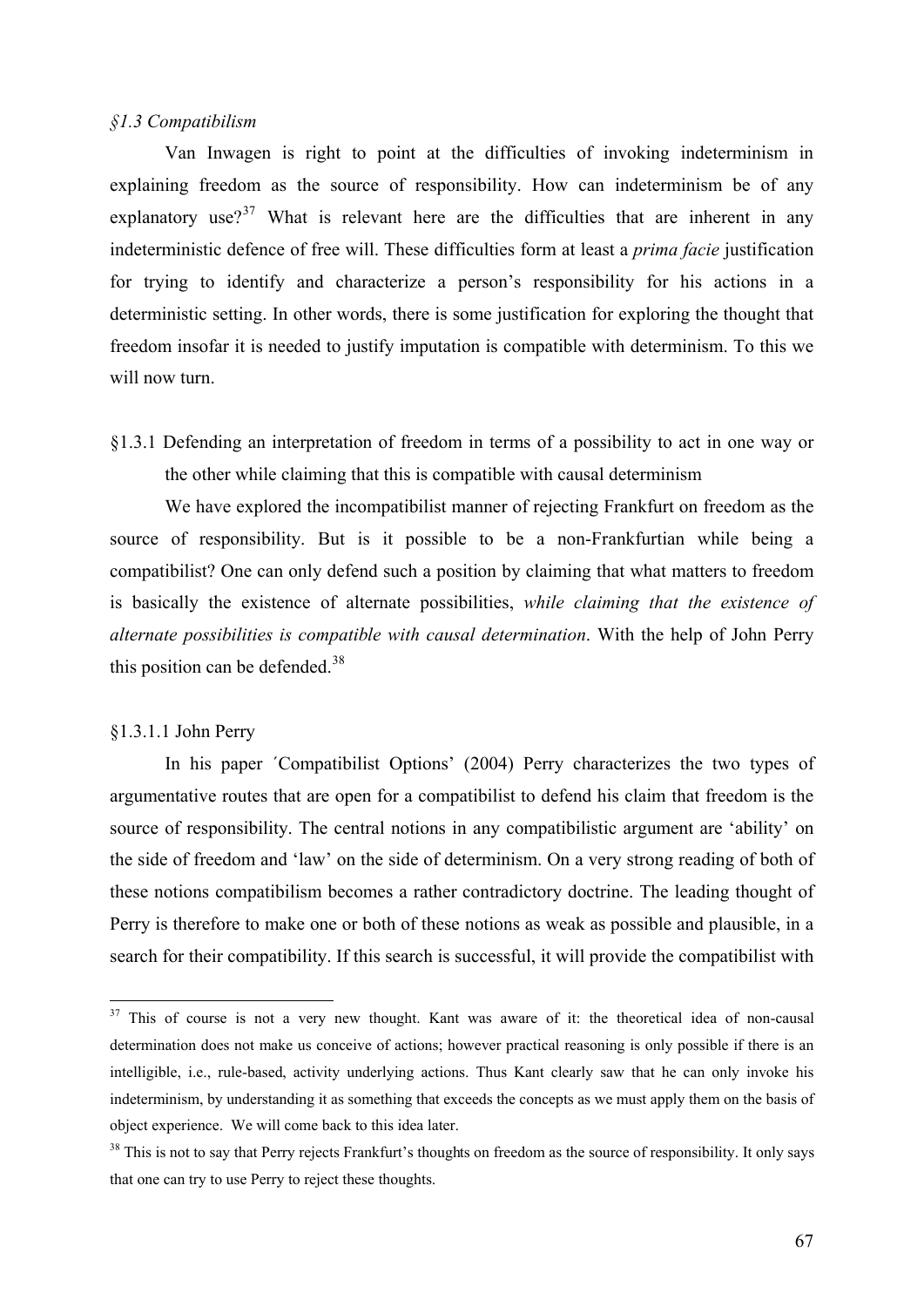a position that is not easily refuted. For a refutation of this position must at least contain an argument for a stronger notion of ´can' or 'law' (Perry 2004, p. 233).

Perry characterizes the thesis of determinism as one that states that propositions about current facts and events *plus* the laws of nature determine which propositions about future events are true. This determinism thesis entails that a proposition about future events *has* a pre-determined truth-value. This entailment seems to make the determinism thesis incompatible with the idea that the agents have free will, because free will presupposes that a person has an ability to *render* a proposition about future events true or false. Perry points at the two different verbs that are used in this sentence to relate propositions about future events with their truth-value, namely 'have' and 'render'. It is correct that any proposition *has* only one truth-value, and therefore a proposition cannot be true at one moment and false at another moment. On the basis of the determinism thesis, an action cannot establish that. However it is certainly correct to state that some event can *render* a proposition true or false. This is correct whether this event was determined by laws or not: the actual occurrence of this event was necessary to render de proposition true or false (ibid., p.  $234$ ).<sup>[39](#page-67-0)</sup> So a compatibilist should, according to Perry, not claim that freedom only exists in case propositions about future events have, given the propositions about current facts and events *plus* the laws of nature, no fixed truth-value. Therefore Perry explores the possibility of reconciling the fixed truth-value of some statement about a future event, with the notions of 'can' and ´law', in a compatibilistic manner.

He argues that if one claims that the truth of a law is *established* by events, then one has a *weak* conception of 'law' and one can defend a compatibilistic position, while using a *strong* notion of 'ability', namely alternate possibilities of action in a straightforward sense. The central idea is that determination by a causal law of this sort is completely compatible with alternate possibilities of action, just because '[...] laws are merely those descriptions of what we do that will end up being true once human actions are complete. Laws determine, but do not settle.' (ibid., p. 239). Perry abandons the weak-law and strong-ability strategy because he is not comfortable with a Humean notion of 'law' that is explained only in terms of coexisting events *plus* some psychological explanation of the necessity that we attribute to this coexistence. (ibid., p. 241).

<span id="page-67-0"></span><sup>&</sup>lt;sup>39</sup> Of course it also makes sense to talk about theorems that are timelessly true, and whose truth is not established but only reflected by some event. But that is more or less irrelevant for propositions about concrete actions.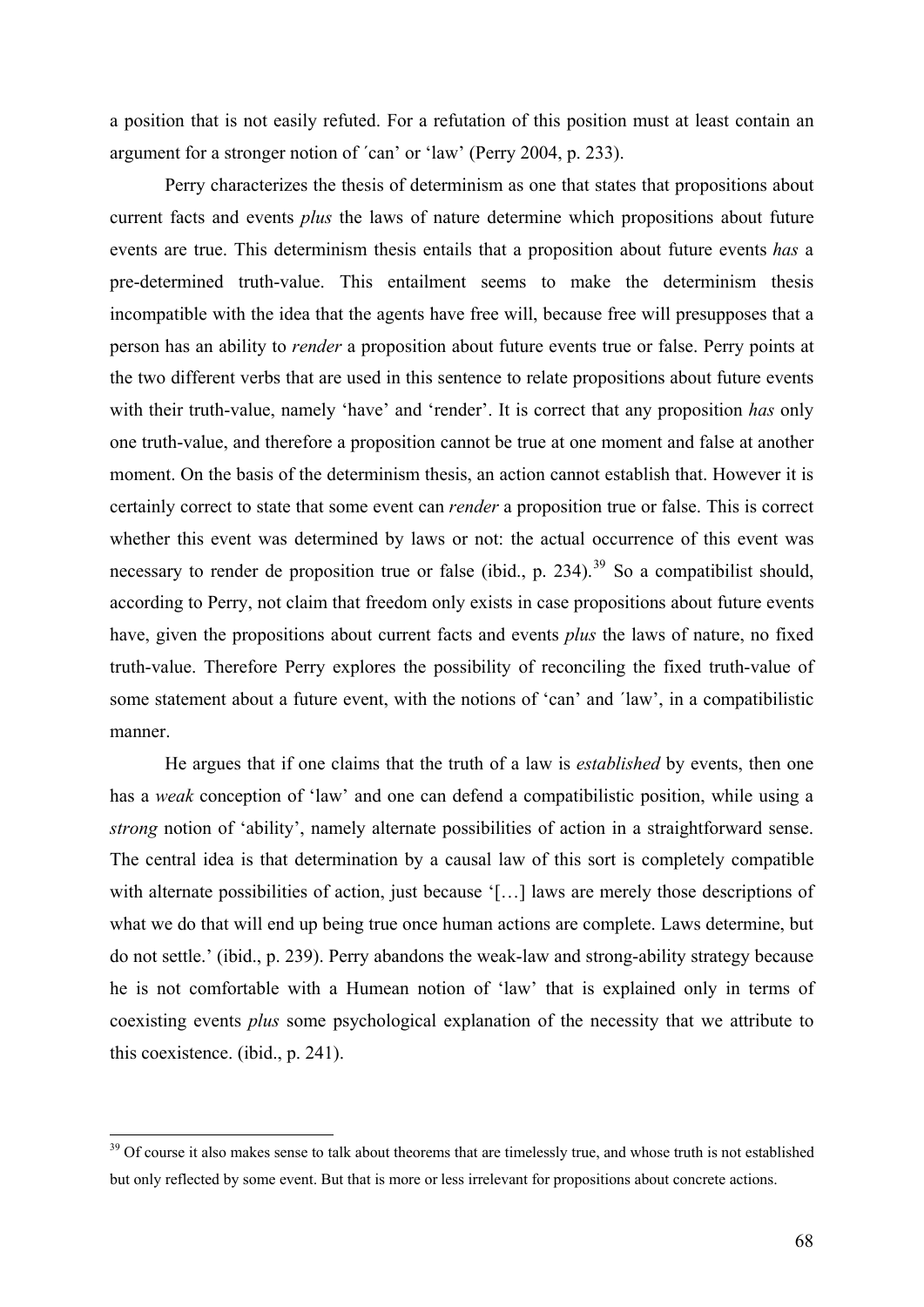As an alternative he argues that one can attribute an ability to render a proposition about a future event true or false while using a *strong* notion of ´law' and a *weak* notion of 'ability'. This one can do even if one holds that every event is causally determined by laws that are true independent of actions (ibid., p. 237). He, as a compatibilist who rejects a weak notion of law, therefore needs to interpret 'ability' as something that a person has independent of the truth-value a proposition about future events has. 'A person has the ability to *bring it about that R in circumstance K* if (i) the person's repertoire of basic actions includes some movement *M* such that (ii) executing M in K will have the result that *R*.' (ibid., p. 245). A person's repertoire of basic actions is just a set of bodily movements, let us say: the bodily *skills* a person has.

This implementation of the idea of 'ability' does not presuppose that kind of compatibilism that is addressed by standard incompatibilist arguments like van Inwagen's consequence argument. Perry reconstructs this argument as follows in order to show that:

- '(1.) if determinism is true, then the conjunction of *PF* [present facts] and *L* [laws of nature] entails that *Q* [proposition about some event].
- (2.) If *J* [agent] had raised his hand at *t*, then Q would be false.
- (3.) If (2) is true, then if J could have raised his hand at *t*, *J* could have rendered *Q* false

(4.) If *J* could have rendered *Q* false, and if the conjunction of *PF* and *L* entails *Q*, then *J* could have rendered the conjunction of *PF* and *L* false.' (ibid., p. 248)

Perry argues that every derivation is okay up till (3.) but that (4.) simply does not follow. On the weak reading of 'ability' the ability to do something that makes Q false is consistent with an inability to render the conjunction of *PF* and *L* false (ibid., p. 249). This is so because ability is characterized independent of what actually determines what is going to be the case. The idea of 'having a skill' and the idea of the counterfactual situation that is explicitly not the case in the setting in which the ability is attributed 'that were this skill used in the environment of action it would have established this and this' is all that is needed in order to define ability.

### *Interlude - Demystifying Frankfurt style examples while using Perry's vocabulary*

 I think that it makes sense to state that Perry really provides for an interpretation of the idea of alternate possibilities that is consistent with determinism; moreover he does so in a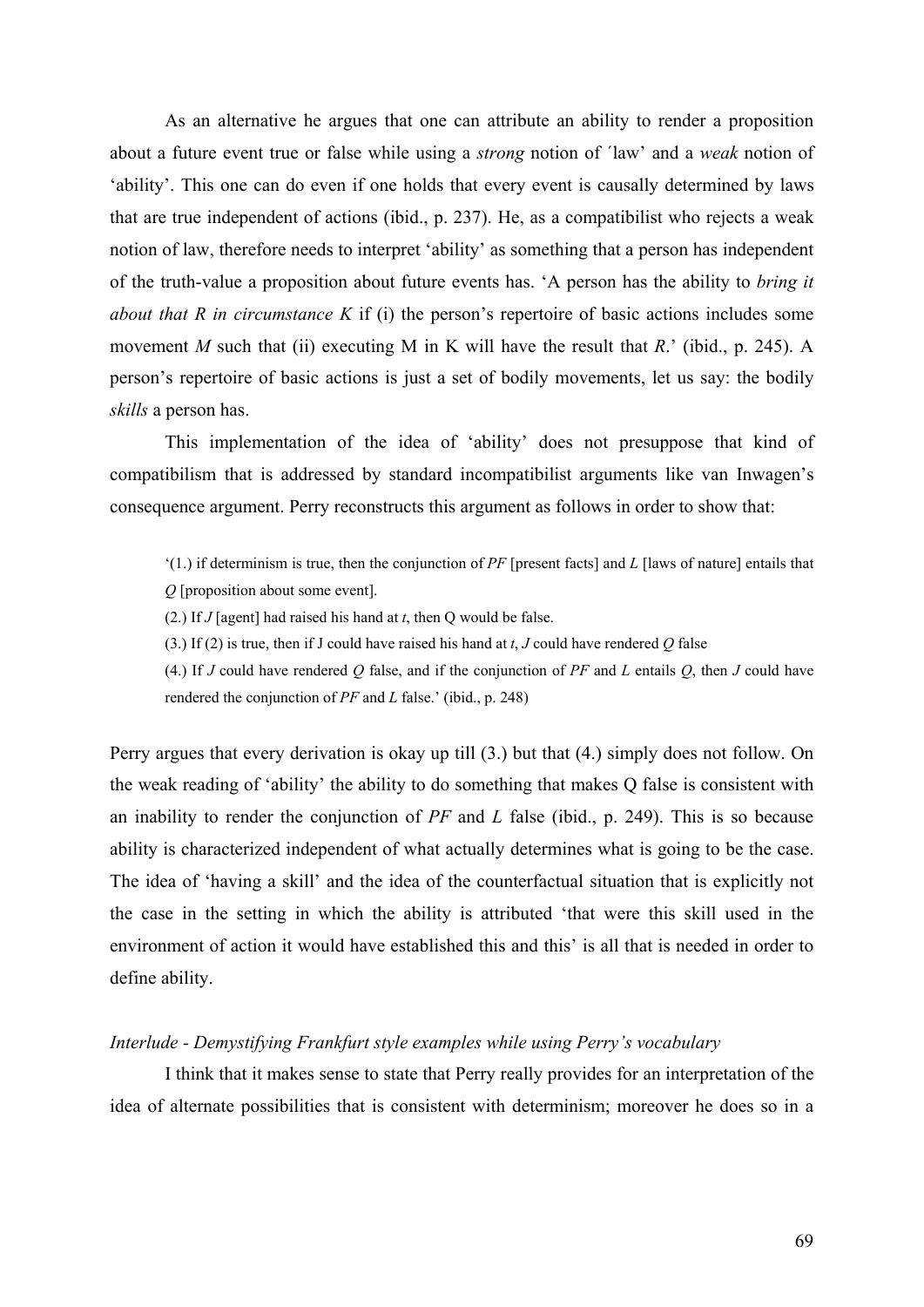vocabulary that can be used to question the intelligibility of Frankfurt-style examples at a fundamental level<sup>[40](#page-69-1)</sup>

Both of the alternative argumentative routes Perry proposes are genuine ones; and they both might be used to try to reject Frankfurt's thoughts on what grounds responsibility. The *first* idea, that a law should be understood in terms of 'a mere generalization´, and not as some possible metaphysical rule, entails a rather straightforward rejection of Frankfurt's thoughts. It makes good rational sense to hold on to such a weak notion as long as one reasonably could, i.e., as long as there is no compelling *a priori* alternative to this idea of a law. It is, therefore, relevant to note that Frankfurt-style examples seem to presuppose a strong notion of law. Frankfurt can only show the logical independence of the principle of alternate possibilities and responsibility by making it conceivable that a person's decision process can be determined by taking 'effective steps' that 'ensure' that a person acts one way rather than the other. 'Steps' can only 'effectively ensure' something on the presupposition of a strong notion of 'law'. In other words: Frankfurt-style examples presuppose a strong notion of law. Such a metaphysical story is not evidently the one to which any reasonable person must subscribe; at the very least such a story needs some argumentative back-up.<sup>[41](#page-69-0)</sup> Therefore these kinds of examples are not neutral positions in the freedom-determinism setting. Conclusions based on these examples are therefore not compelling if the legitimacy of this strong notion of law cannot be established in a rational way. So to that extent it makes sense to state that one *cannot* conceive of instances of correct imputation in the absence of alternate possibilities, just because there is *no* thought that *fully spells out* how alternate possibilities are excluded on the basis of Black's steps. Therefore taking Perry's weak-law route is compatible with questioning the adequacy of conclusions about the sources of responsibility drawn by Frankfurt.

<span id="page-69-1"></span><sup>&</sup>lt;sup>40</sup> Surely the interpretation of this idea of alternate possibilities differs substantially from the idea of alternate possibilities as implemented in Frankfurt's principle of alternate possibilities. *And it might be the case that Frankfurt is willing to concede that a person can only be responsible if he is in a weak sense able to do something what he will and can under no circumstance do in a Frankfurt-style case*. The main difference between Frankfurt and Perry being that the latter sees some room for the idea of alternate possibilities even in case one's actions are determined, whereas the former sees no such possibility

<span id="page-69-0"></span><sup>&</sup>lt;sup>41</sup> And this argumentative back-up might also put forward conditions under which we can hold the determinism thesis, and the conditions under which we can or should not. We saw such a thing in Kant.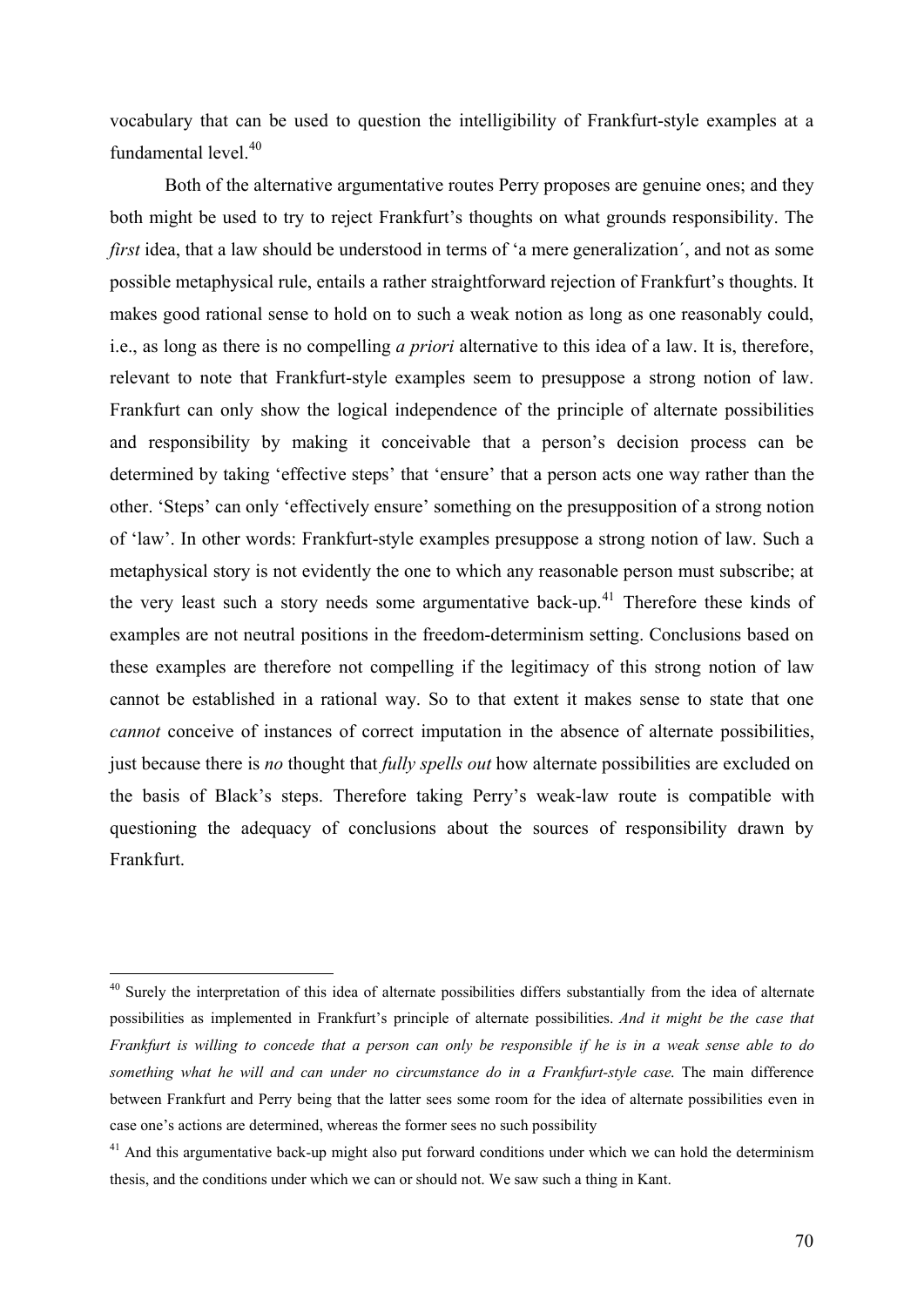The weak understanding of 'ability' can also be used to reject Frankfurt's conclusions about freedom and responsibility. We might say that this weak idea of alternate possibilities of action is still of adequate use to explain why we (are inclined to) hold people responsible for their actions even in an actual sequence Frankfurt-cases. We can say that a person, whose skills are bypassed in a Frankfurt case, *has first of all skills that are bypassed*. In fact Black can only 'show his arm' in case Jones<sub>4</sub> already wants the alternate sequence, wants to pick skills Black does not like him to use. He fails to use these skills because he cannot pick them, because they are in some sense bypassed. So there is a sense in which an understanding of Frankfurt cases depends on the very idea of alternate possibilities, albeit it a weak idea. *In the actual sequence case we intuitively, but on reflection wrongly, hold someone responsible because there are no evident grounds for claiming that a person does not have the skills Black does not want him to use. The recognition of such grounds is rather constitutive for the understanding of the alternate sequence case, and therewith explains our intuition that Jones4* is not responsible if Black shows his arm. We do not hold Jones<sub>4</sub> responsible because it is *evident that it is wrong in this case to ascribe specific skills to Jones4.*

 So one can seriously wonder to what extent Frankfurt's idea concerning responsibility derives its intuitive evidence from the relatively ambiguous status that Frankfurt assigns to these skills in Frankfurt-cases. I mentioned before that in these cases the skills are best seen as bypassed. And that this implies that the person's skills are still there; but also that they are not available to the person. For there is simply no way in which these bypassed skills *can* be triggered by volition of this person: *whether the person wants it or not*. This ambiguity plays an essential role in Frankfurt's argumentation; because his argumentation presupposes that there is a sense in which Jones<sub>4</sub> is able to do something Black does not want him to do: *this is the only reason why Black can show his hand.* But there is also a sense in which Jones<sub>4</sub> cannot use the skills that Black does not want him to use, because these skills are bypassed. One could argue that it is this ambiguity in Frankfurt-style examples that gives him the intuitions needed to ground his rejection of the principle of alternate possibilities.<sup>[42](#page-70-0)</sup>

<span id="page-70-0"></span> $42$  This is also a possibility that Stump (1999) does not consider in her defense of Frankfurt cases as the ultimate rejection of the principle of alternative possibilities.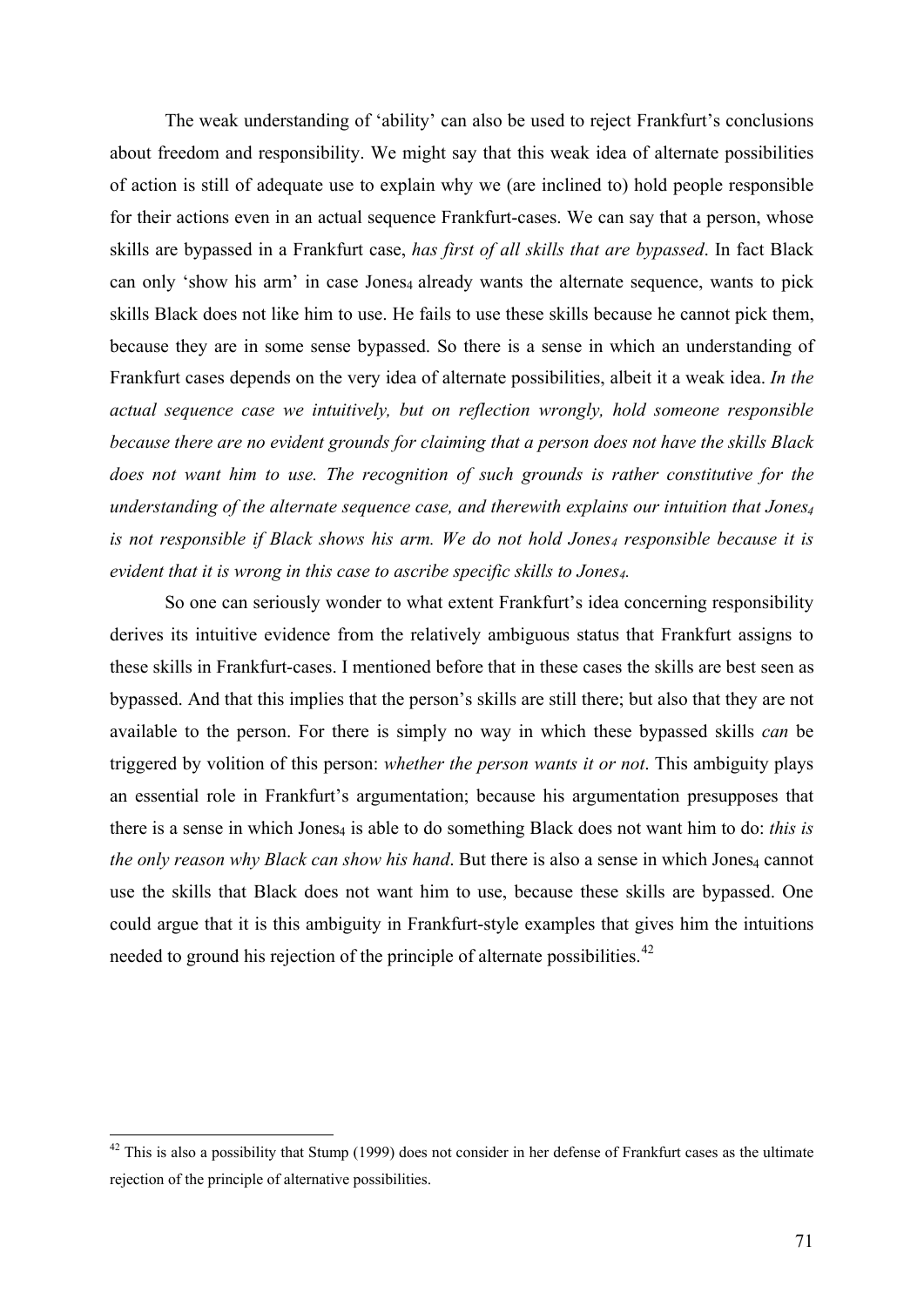§1.3.2 Defending an interpretation of freedom in terms of 'providing for reasons as determining grounds for action' while claiming that this is compatible with causal determinism

 As said before, one might argue that Frankfurt was not rejecting alternate possibilities in this weak sense. And therefore that Perry's position is compatible with Frankfurt's rejection of the principle of alternate possibilities. The main thrust of Frankfurt's argument was to show that, even in the absence of alternative event sequence in a causally determined world; one can be responsible for one's action, just because one's reasons for action were determining some event; *even if this event would have happened anyway*. If this is Frankfurt's position then it can be specified as a position that states only that there is no need for alternate causal sequences in order to talk about responsibility. In fact this seems to be Perry's position, and to an extent Perry is a Frankfurtian. So, while Perry's vocabulary can be used to question the very coherence of Frankfurt style examples, it can apparently also be used to support Frankfurt. I think that a position like Perry's forms the transition point between attacking and defending Frankfurt's central thoughts in a compatibilist-incompatibilist setting.

A clear defence of Frankfurt's central thoughts on responsibility is posed by John Martin Fischer, and is elaborated by Todd R. Long. Both Fischer and Long take a compatibilist stance. They both argue that there is no need for alternate possibilities of action, in order to account for the form of freedom that is the source of responsibility; and that this source of responsibility can be identified in a causally determined setting.

### §1.3.2.1 John M. Fischer

Fischer argues in 'The Transfer of Nonresponsibility' (2004) that an argument based on the *principle of transfer of non-responsibility*, as advanced by van Inwagen, is set into question by Frankfurt-type examples (Fischer 2004, p. 190). This principle of transfer of nonresponsibility (PTN), after certain reformulations, states

'If

- (1) *p* obtains and no one is or ever has been even partly morally responsible for *p*; and
- (2) (i) *p* is part of the actual sequence of events *e* that gives rise to *q* at *T3*; (ii) *p* is causally sufficient for the obtaining of *q* at *T3*; and any other part of *e* that is causally sufficient for *q* either causes or is caused by *p*; and (iii) no one is or ever has been even partly responsible for (2i and ii); then
- (3) *q* obtains, and not one is or ever has been even partly morally responsible for the fact that *q* obtains at *T3*' (ibid., pp. 193-4)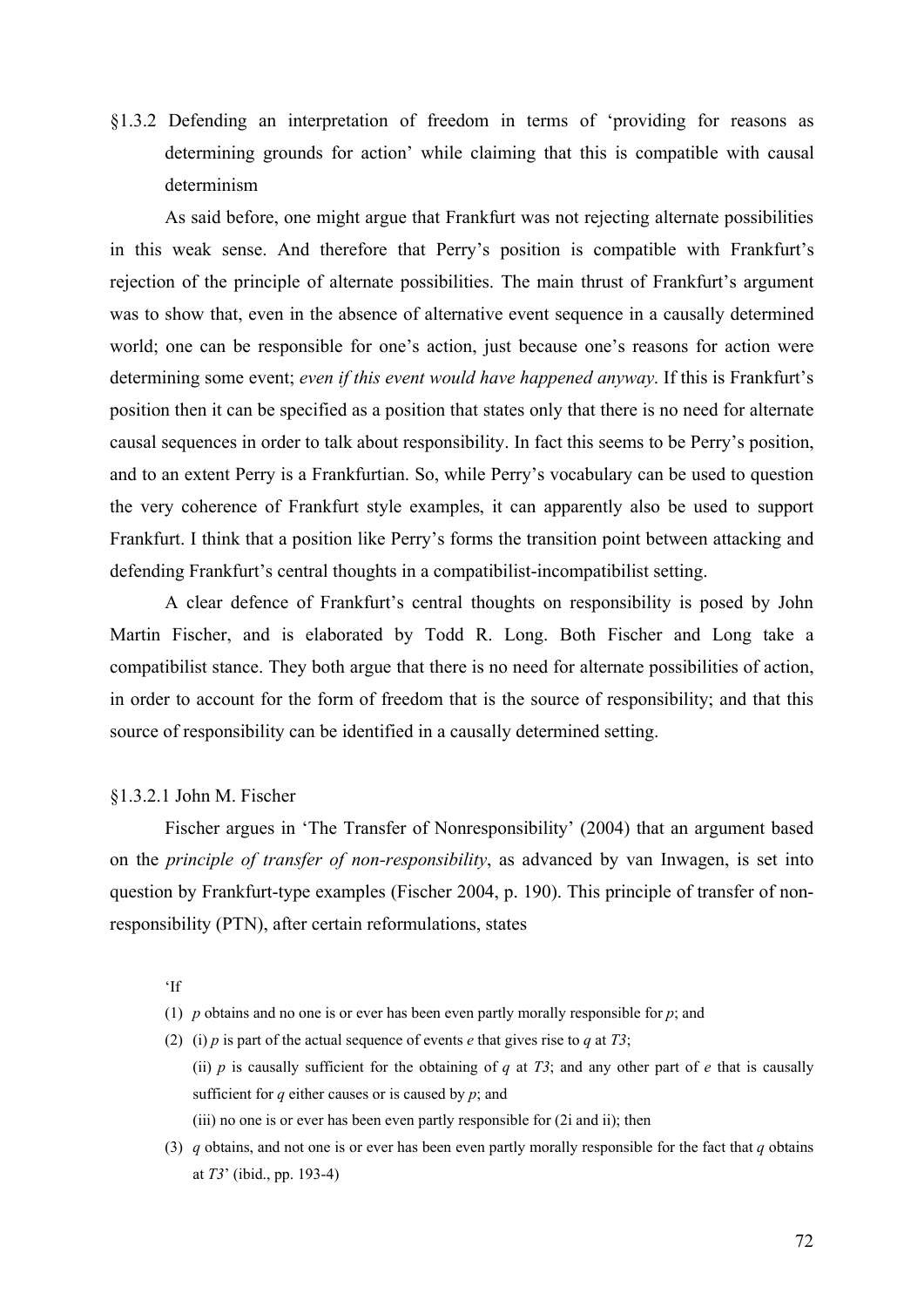Fischer attributes the formulation of this principle to McKenna who, together with Stump, claims that this principle only allows for responsibility under the condition that  $q$  is determined by more than one cause alone.<sup>[43](#page-72-0)</sup> For either a proposition about an event  $p$  in combination with a proposition that describes a natural necessity  $p \rightarrow q$  alone determine *q*; in which case there is no responsibility, or *q* can also be determined by something besides *p*, say what is described by *a* and deemed to occur given the description of a natural necessity  $a \rightarrow$ *q*, in which case only one of the causes *p* or *a* can be held responsible (ibid., p.195). Fischer notes that understanding the possibility of responsibility in this manner is remarkable: '[…] if one causally deterministic sequence rules out moral responsibility, it would seem that two or more would be even worse' (ibid., p.195).

So van Inwagen's principle is on its own not sufficient to grant incompatibilism, because responsibility, and therewith freedom, is conceivable in terms of over-determination in the sense alluded to in Frankfurt-style case. This is not to say that Fischer claims that van Inwagen's principle might not be used as a first step in arguing for incompatibilism. Although Fischer does not intend to deny the validity of the principle, he is not prepared to take this first step either (ibid., p.195). The essential reason for this is that the principle can only be right on the presupposition that the 'one' causal path that leads to some event cannot be explained as a conglomerate of two paths that together over-determine *q*, *one of which derives from the decision of an agent* (ibid., p. 200). This presupposition is rejected by defenders of incompatibilism, but seems to be the essential presupposition underlying compatibilism. Holding on to van Inwagen's principle in order to establish incompatibilism, by rejecting this presupposition about two paths, will result in what Fischer calls a *dialectical stalemate* (ibid., pp.198-9). For one is simply not necessitated to reject this presupposition. Because one is not necessitated to embrace van Inwagen's principle, *as long as there is no convincing argument not to give in to one's inclination for compatibilism* (ibid., p. 203).

The argument that Fischer offers for this claim is that the principle of transfer of nonresponsibility competes with a principle that (a.) allows for compatibilism (b.) and nevertheless coherently explains the examples invoked to justify Principle of Transfer of Nonresponsibility. The adjusted principle of transfer of non-responsibility is:

1

<span id="page-72-0"></span><sup>&</sup>lt;sup>43</sup> Something very much like this causel over-determination is what occurs in Frankfurt-type examples. Of course the agent's reason's are not evidently causes in the sense of spatio-temporal events. But one could argue that an agent is responsible for an event if his reason's for action were determining the event to occur.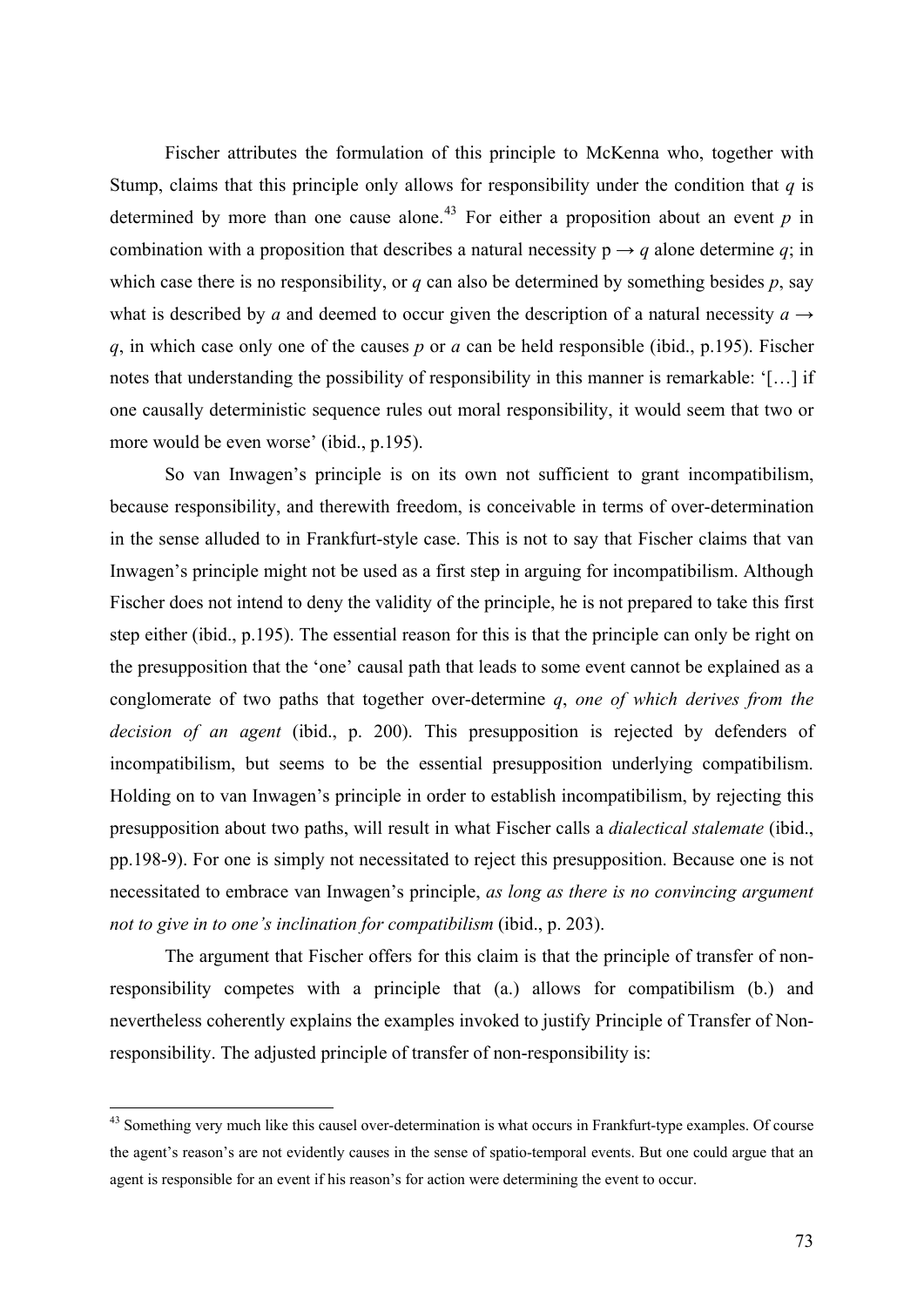- 'If
- (1) *p* obtains and no one is even partly morally responsible for *p*; and
- (2) if *p* obtains, then *q* obtains, and no one is even partly morally responsible for the fact that if *p* obtains then *q* obtains; and
- (3) on the actual path that leads from *p*'s obtaining to *q*'s obtaining, either there is no factor that at least prima facie could be thought to ground moral responsibility, or there is some factor that uncontroversially undermines moral responsibility (e.g., a factor that distorts or impairs the distinctive process of human practical reasoning); then
- (4) *q* obtains, and no one is even partly morally responsible for *q*.' (ibid., pp. 201-2)

All of this does not imply that for Fischer the agent's responsibility must not be sought and cannot be found in a causally determined structure. To the contrary, he thinks that moderate reasons responsiveness is the property of decision-*mechanisms* on grounds of which one can attribute responsibility (ibid., p. 205). But note this thought is completely consistent with the above mentioned principle.

# §1.3.2.2 Todd R. Long

In 'Moderate Reasons-responsiveness, Moral Responsibility, and Manipulation' (2004) Long examines Fischer's and Ravizza's (F&R) theory of moral responsibility. Moral responsibility (which should not be understood as praise- or blameworthiness) is, according to F&R, a feature of a person whose decision-making mechanism is *moderately reason responsive* (MRR) (Long 2004, p. 152). A person S's decision-making mechanism is MRR if (i) S is regularly receptive to reasons; (ii) weakly reactive to reasons; and (iii) S takes this decision mechanism as its own. Only to the extent that this MRR mechanism of S is guiding the action, is S responsible for this action (ibid., p. 153).

According to Long, F&R's theory of responsibility is correct for the typical Frankfurtcases in which a person's decision to do something, can only provide guidance but no regulative control, because either the person decides to A ('actual-sequence case'), or if he intends not to A, then the decision-process is influenced in a manner that the person will decide A ('alternative-sequence case'). Long then tests this account of moral responsibility in what he distinguishes as *two* types of Frankfurt-type examples. Namely the 'process of influencing' can be implemented in two ways: (i) manipulating the decision-mechanism *or* (ii) manipulating that which the decision-mechanism works on (ibid., p.163).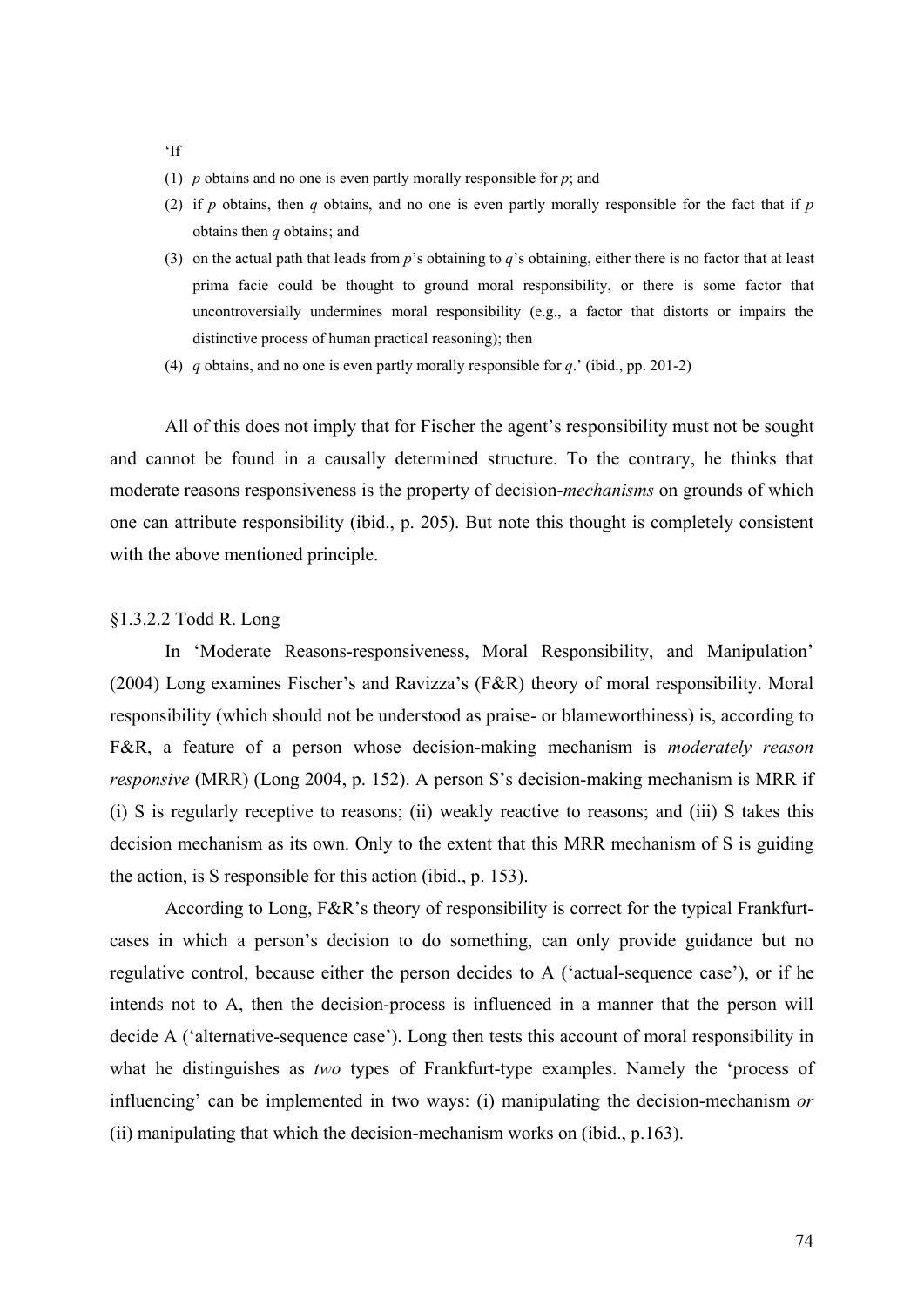It is clear that F&R's account of moral responsibility explains why in the first type of manipulation, the person is not responsible for an alternative-sequence case, and has no guidance-control. But in the second case the person seems to have MRR, and thus seems to be morally responsible. Long argues that holding the person responsible in this latter case runs counter to our intuition that the person is manipulated and therefore not morally responsible. But he rejects that intuition on reflection. For the person is morally responsible, even though we do not cash this moral responsibility in terms of the worth of this action from a third person's perspective (ibid., p.167).

### *§1.4 A schematic analysis - 'the ability to do otherwise' and 'causal determinism'*

 Van Inwagen, Kane, Perry, Long and Fischer seem to partake in the same discussion. Or at least I represented them as participating in the same discussion, namely the FOD. This discussion was characterized as a debate (i) about the compatibility of the source of responsibility, i.e., freedom with determinism; in a way that (ii) was very reactive to Frankfurt's rejection of an identification and characterization of this source in terms of alternative possibilities. Therefore it makes sense to determine how far the mentioned philosophers mean the same when the talk about the source of responsibility in it's relation to a notion of an *ability to do otherwise*, and what they understand *causal determinism* to be.'

# §1.4.1 'The ability to do otherwise' in the FOD

 I sketched an overview of the FOD in terms of (i) *conceptions of freedom* (namely freedom as 'alternative possibilities' and as 'providing for reasons as determining grounds for action') and (ii) *compatibilism/incompatibilism*. I suppose that the meaning of these latter terms is shared by the defenders of these positions. The meanings of the terms central to different conceptions of 'freedom' are not shared between these defenders. More specifically, the expression an 'ability to act in one way or the other' has no uncontroversial meaning. The term 'ability' is an ambiguous term. Van Inwagen and Kane obviously want 'ability' to be interpreted as 'there are statements about future events that have a truth-value that is uniquely determined by the agents non-causally determined will'; or to put it negatively, not determined by the past *plus* the laws of nature. In other words, Van Inwagen and Kane need to characterize 'ability' in terms of *physical options*.

Perry, to the contrary, endorses a notion of ability that is essentially characterized by reference to the events that would result (i) from the agents bodily movements; (ii) in a concrete context of action; (iii.) caused by volitions the agent would have in logically possibly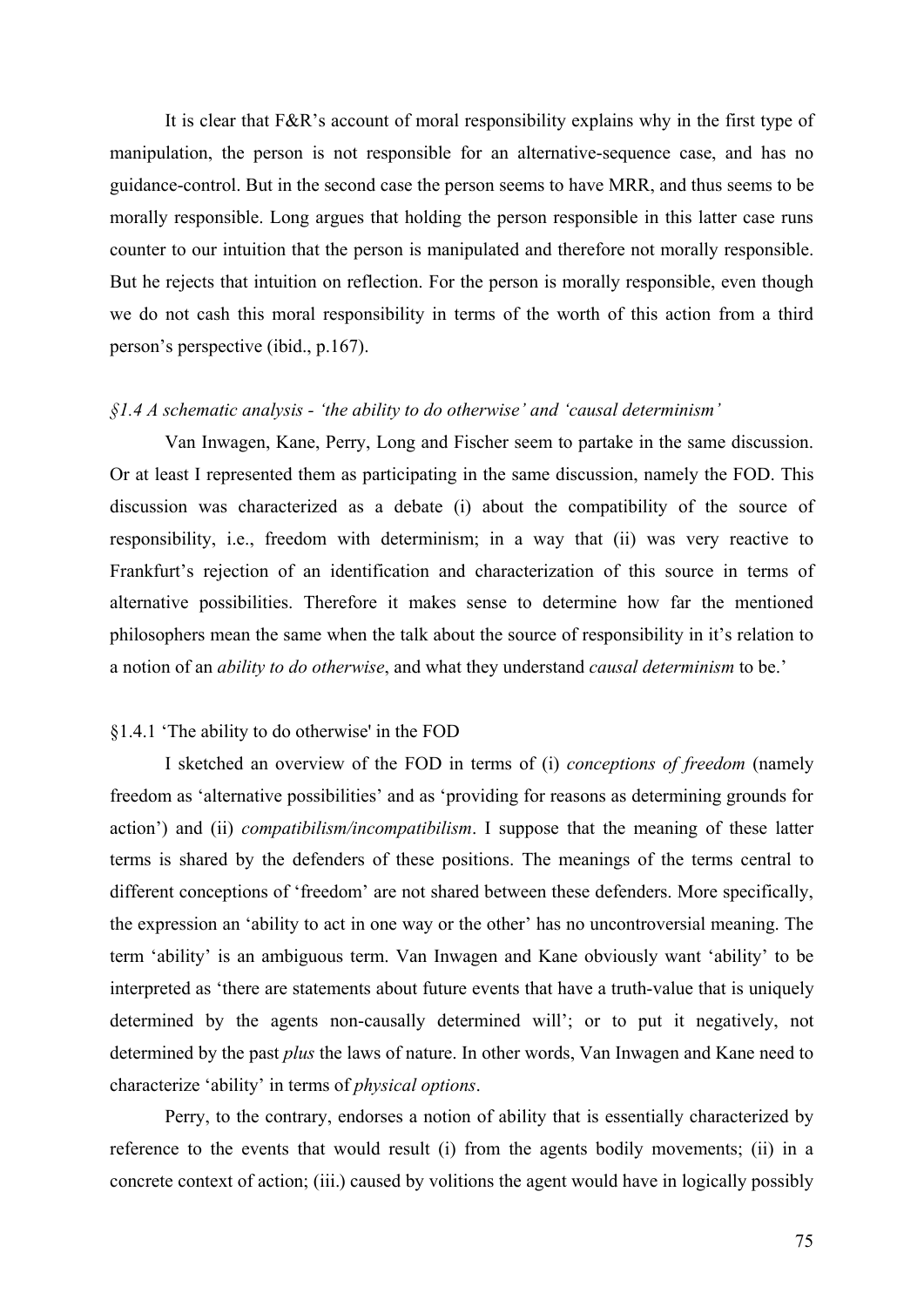counterfactual situations. Besides that Perry rejects an interpretation of ability in terms of 'physical options' explicitly. Perry is understanding 'ability' in terms of specific *counterfactual options*.

Fischer and Long should interpret 'ability' in terms of physical options. This is so, because they defend a Frankfurtian and compatibilist, position.

## §1.4.2 'Causal determinism' in the FOD

 A remarkable feature of the FOD is that, while the notion of freedom is subject of extreme scrutiny, the notion of causal determination goes by as if it is a relatively clear term. The editors of *Freedom and Determinism* state that the standard thesis of causal determinism '[…] claims that the past facts together with the laws of nature entail all future facts.' Further that every determinism thesis is […] a global thesis, making a claim about all propositions (Campbell, J.K., [O'Rourke,](http://www.amazon.com/exec/obidos/search-handle-url/103-6947731-8592614?%5Fencoding=UTF8&search-type=ss&index=books&field-author=Michael%20O%27Rourke) M., [Shier,](http://www.amazon.com/exec/obidos/search-handle-url/103-6947731-8592614?%5Fencoding=UTF8&search-type=ss&index=books&field-author=David%20Shier) D. 2004, p. 2). In other words, once we know the laws of nature, and we know what the case was in the past, we can in principle determine what will be the case in the future. Because no author (who played a role in my representation of the FOD) did provide a critical reflection on the determinism-thesis, it seems reasonable to suppose that they subscribe to this standard interpretation of the thesis of causal determinism.[44](#page-75-0)

### §1.4.3 Levelling positions

1

 I think that it is safe to conclude that all mentioned authors either reject or defend an interpretation of 'the ability to do otherwise' in terms of physical options. Van Inwagen and Kane defend this ability as the source of responsibility, whereas Perry, Fischer and Long reject this. Perry tries to interpret 'the ability to do otherwise' in a way that is consistent with causal determinism. Fischer and Long seem to abandon the notion of ability to do otherwise altogether. Given the way they handle the question whether freedom and determinism are compatibility there is no reason to suppose that their mutual interpretations of the determinism thesis are radically different.

<span id="page-75-0"></span><sup>&</sup>lt;sup>44</sup> Perry seems to be an exception here. Perry claims that the compatibilist should either defend his position on the basis of a weak notion of law *or* on the basis of a weak notion of ability. Perry argues for this claim on the basis of a standard interpretation of the determinism-thesis, although admittedly he uses a weak notion of law. Perry himself, however, thinks that the weak-law strategy is unpromising. And because of that we can safely conclude that Perry subscribes to the standard version of the determinism thesis.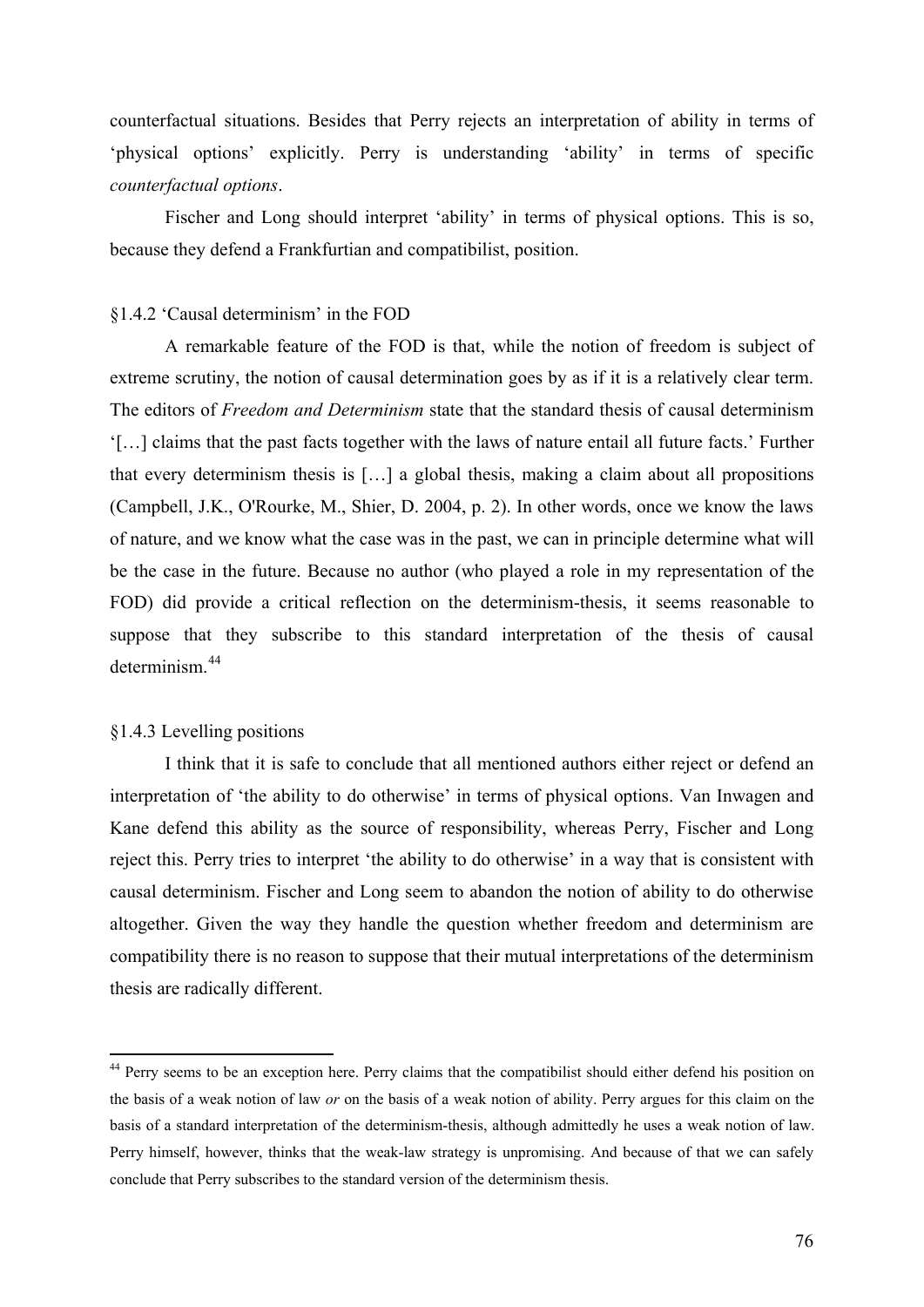## *§1.5 Concluding remarks*

The purpose of this paragraph was to generate an overview of the contemporary FOD. Let me recapitulate the whole dialectics of this paragraph. This paragraph started by distinguishing between two principles that are thought to identify and characterize the sources of responsibility, i.e., freedom. These two types of freedom were then confronted with the idea of determination. The question motivating this confrontation was whether freedom is or is not compatible with determinism. In order to generate an overview, I tried to generate a spectrum between two extremes.

The spectrum was set between a defender of Frankfurt's ideas of responsibility, and one that rejected these ideas as radically as possible, namely van Inwagen. Frankfurt's claim was that we do not need the idea of alternate possibilities for action to characterize the kind of freedom that is the source of responsibility. Van Inwagen claimed that we do need alternate possibilities of action, because we hold a person responsible for what he *establishes* by his action. And holding a person responsible for the consequences of his action only makes sense if that person could have made it happen that these consequences did not obtain, which is to say if that the person could have acted otherwise. Van Inwagen forms the most extreme rejection of Frankfurt's thought on responsibility, by presupposing that we need alternate possibilities of action consequences, because in holding a person responsible we already must presuppose that what is going to happen is not causally determined. And this of course, is an *incompatibilistic* position.

It is clear that van Inwagen does not provide for a positive account of the grounds of imputation, i.e., does not explain how action is conceivable in an indeterministic setting. Frankfurt suggests that a person is responsible for some event if *his* decisions did cause this event. But of course, Frankfurt's main claim is that this is possible in the absence of alternate possibilities of action. Van Inwagen's rejection of Frankfurt's position needs some positive account that explains how responsibility is possible in an indeterministic setting. Therefore we need to specify the incompatibilist position in such a manner that it accounts for imputation and claims that the grounds for imputation must presuppose indeterminism.

Kane provides such a perspective. He argues that agential efforts can establish certain events in indeterministic settings by means of intentions. This presupposes that the world is to some extent non-causally determined, and therefore is an incompatibilist position. The causal gaps are filled by Kane's intending agents. This implies that the agent cannot do everything; he is severely limited because he can only decide between events that his environment allows for.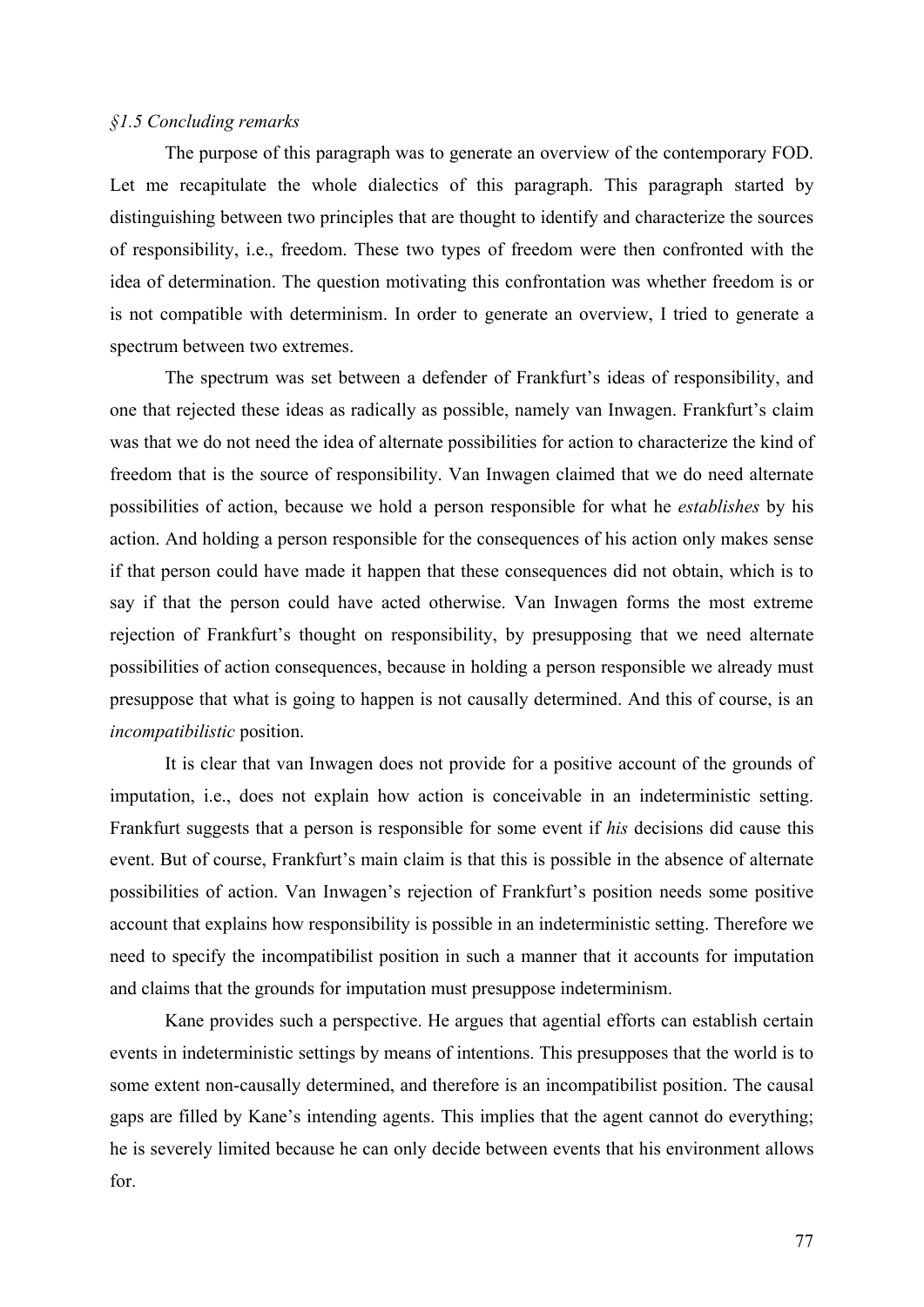A *prima facie* problem with both Kane and van Inwagen's rejection of Frankfurt is the explanatory impotency of the thesis of indeterminism. In general I think that Kane provides for a good indeterministic account of action; but of course one that is susceptible to van Inwagen's criticism of agent-causation. Besides that: this thesis is not evidently compatible with the scientific presupposition/intuition of determinism. Therefore one might also try to reject Frankfurt in a compatibilistic manner.

 I used Perry in that manner. Perry argues that any plausible form of compatibilism must presuppose a weak notion of law or a weak notion of ability. A weak notion of law is something like the Humean notion of it: generalized coexistence *plus* psychological explanation of the necessity attributed to this coexistence. A weak notion of ability is compatible with the claim that one's actions are causally determined: it essentially entails that one possesses bodily skills, which, if used, would generate certain effects in the context in which the action happens. In a sense this explains responsibility in terms of freedom in the sense of real alternate possibilities, be it counterfactual and not (f)actual causal sequences. I argued that this all can be used in opposing to Frankfurt's thoughts on responsibility and freedom. However, I concede that Perry seems to defend the main trust of Frankfurt's thoughts. I therefore claim that Perry is a genuine transition point between attacking and defending Frankfurt's thoughts on responsibility and freedom.

The most evident implementation of Frankfurt's position is the one of Fischer and Long. Fischer and Long take a compatibilist stance, and argue that specific features of a decision *mechanism* make for the proper grounds for imputation. This mechanism, as any mechanism, is embedded in a causal order. But only if this mechanism is *moderately reasons responsive* is one justified in holding that the agent, to which it is attributed, is responsible for his decisions and the actions caused by them. This is a Frankfurtian position because it explains that in case of Black's impairment with Jones<sub>4</sub>'s decision mechanism, Jones decision mechanism ceases to be moderately reasons responsive in the case of the alternate action sequence. Long notes that another form of manipulation available to Black is one that does not interact with the mechanism itself, but with the reasons that the mechanism reacts on. In this case, Long argues, Jones<sub>4</sub> is still morally responsible, albeit not praise- or blameworthy.

### *§1.6 'Ontological' and 'Epistemic' compatibilism*

I am not going to decide between these positions. I sketched these positions to show that there is a debate that identifies freedom as the source of responsibility. A central presupposition in this debate is that there is responsibility. The thesis that there is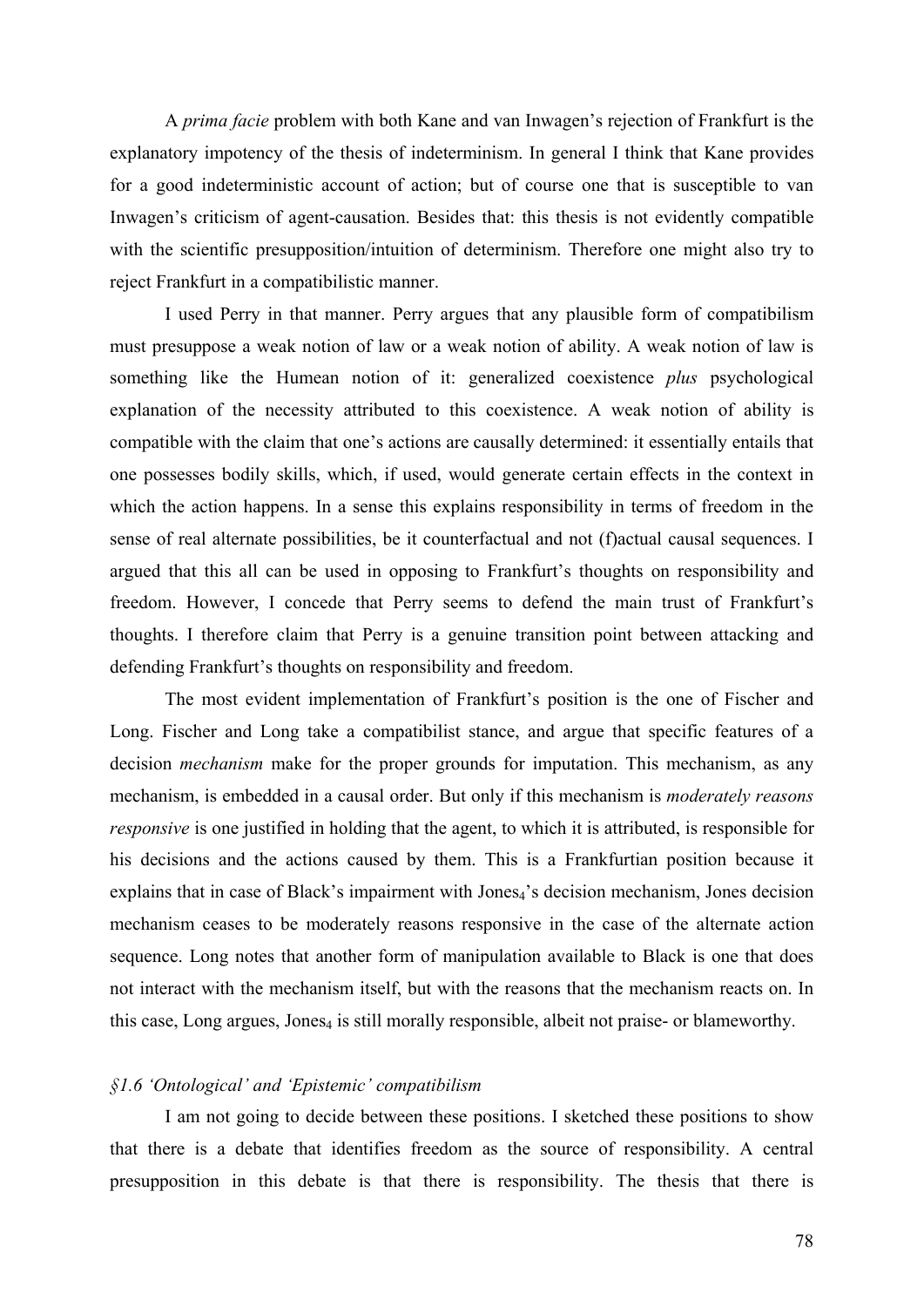responsibility faces a conflict with the thesis of determinism. There are two theses: the responsibility-thesis and the determinism-thesis. The responsibility-thesis presupposes the freedom-thesis, and by virtue of that seems to be in a direct conflict with the thesis of determinism. The incompatibilist in this debate believes that an event cannot be both at the same time causally determined and free-willed, whereas the compatibilist in this debate claims that an event can be both at the same time causally determined and free-willed.

I think a crucial difference between such reflections on the source of responsibility and its relation to the determinism and Kant's reflections can be spelled out in terms of a distinction between 'ontological' and 'epistemic' compatibilism.<sup>[45](#page-78-0)</sup> Freedom and determination are *ontologically* compatible *if and only if* what is free can at the same time be causally determined; *epistemically* compatible *if and only if* what is known to be free can at the same time be known to be causally determined. These forms of compatibilism are not equivalent, because the proposition that the same event is at the same time under specific conditions known to be free, and under other conditions known to be causally determined, does not imply that this event is at the same time both determined and free. It only implies that there are two ways in which to know the same event. Granted specific conditions, we regard these events as determined; granted other conditions, we regard these events as free. Kant defended incompatibilism at the *ontological* level: he characterized freedom as noncausal determination. But he defended a *compatibilist* position at the epistemic level when he solved the third antinomy by pointing out that we cannot decide on a theoretical level whether events are causally determined, although he stressed that we know that they are determined if we regard them solely as spatio-temporal events. In case we legitimately regard the same events as something more than spatio-temporal events, i.e., as intelligible events, e.g., as events with a purpose, which can (only) and must be done within the limits of practical reason we know that these events are free.

In the next paragraph I will first explicate Kant's thoughts on the relation between responsibility as the source of freedom and determinism by focussing on the distinction between ontological and epistemological compatibilism. Later on I will try to show how this distinction must influence the FOD as sketched above.

1

<span id="page-78-0"></span><sup>&</sup>lt;sup>45</sup> I wish to thank Professor Deryck Beyleveld for suggesting these terms for expressing this distinction.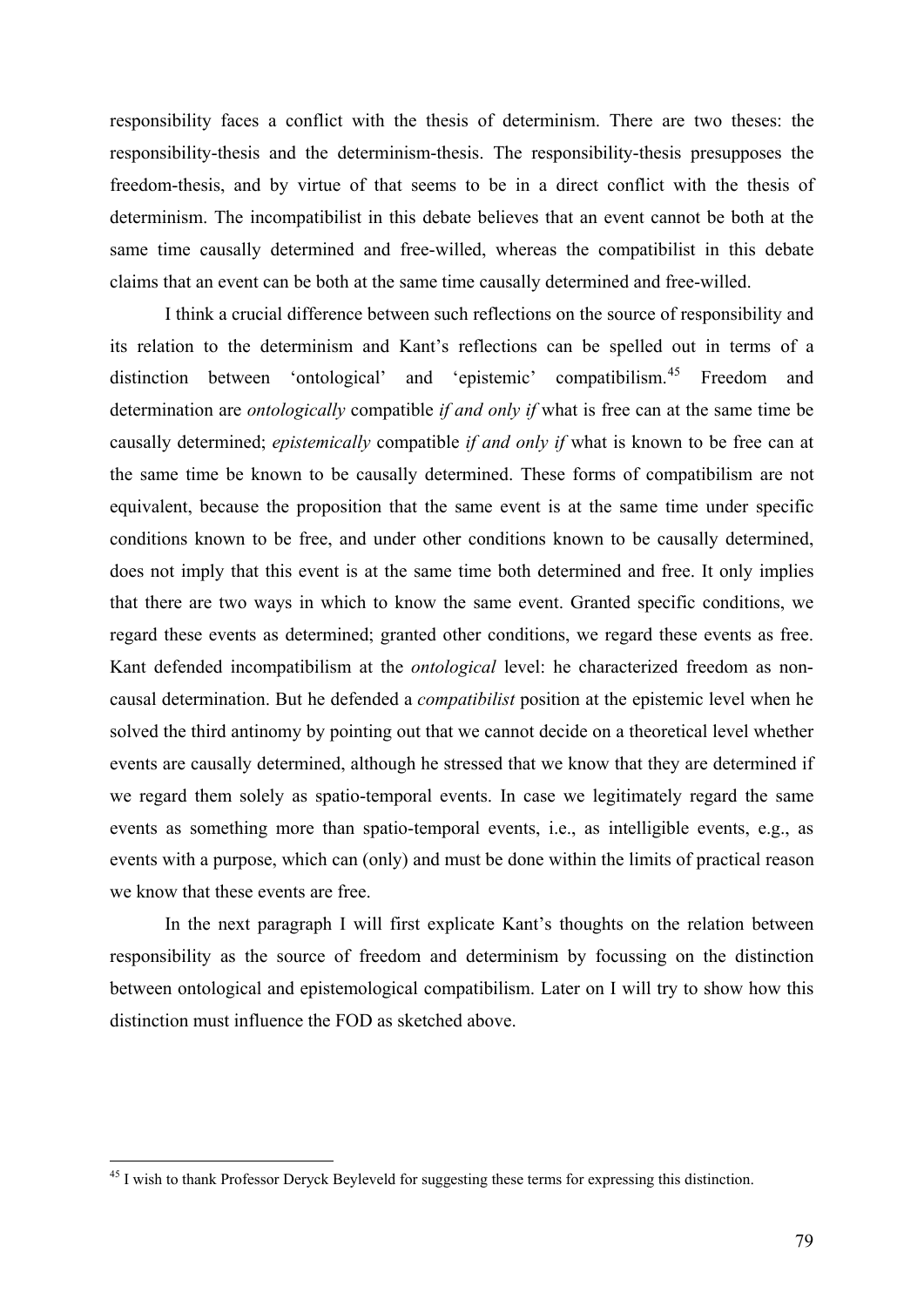### *§2. Kantian perspectives on this FOD*

 In my reconstruction of Kant's critical ideas on 'freedom', I focussed on how Kant related freedom to responsibility, namely freedom as a ground for *imputation* and as a characteristic of a will that is determined on the basis of a law of freedom. This is a *practical*  focus on a notion of freedom. But I did more, because Kant did more. Kant did also focus on the question whether determinism is compatible with freedom, because of specific theoretical considerations.

A Kantian position towards the kind of FOD as sketched above must be established by answering the two questions that are central to this FOD in a Kantian manner, namely (i) 'how to identify and characterize freedom as the source of responsibility?'; and (ii) 'is this form of freedom compatible with determinism?'. This I will do in §2.1. In §2.2. I will try to formulate four short Kantian critiques towards the four positions explored in §§1.2-3.

# *§2.1 Kant on responsibility, freedom and determinism*

 So what are Kant's thoughts on determinism, freedom; and the compatibility of these two? And how do these relate to the central questions in de FOD?

#### §2.1.1. Kant on causal determinism

There is one thing that I would like to mention about Kant's understanding of causal determinism in relation to the FOD. We have seen that in the FOD the thesis of causal determinism is understood as the claim that the past facts together with the laws of nature entail all future facts. I think that Kant would express this thesis using the same terms. But note that Kant will mean something very specific with the expression 'laws of nature'. Kant understands a law to be a rule for subsumption. A *natural* law is a rule by which sensations are subsumed under the categories of our theoretical understanding. In other words, only the world insofar as we have objective experience of it is, according to Kant, subjected to natural laws. Thus far Kant is not speaking of *empirical*, but only of *natural* laws. In fact Kant shows, at least in his *Kritik der reinen Vernunft*, no special interest in the empirical nature of laws. This implies that Kant understands natural laws to hold primarily between *individual* spatiotemporal unities, and not between types of spatio-temporal unities. This is not to say that there are no regularities between *types* of spatio-temporal unities. But the claim that there are such regularities can not be established a priori.

This implies that the classic induction problem is not solved by Kant, and all the doubts that derive from this problem are not invalidated by Kant's thoughts. *All that Kant*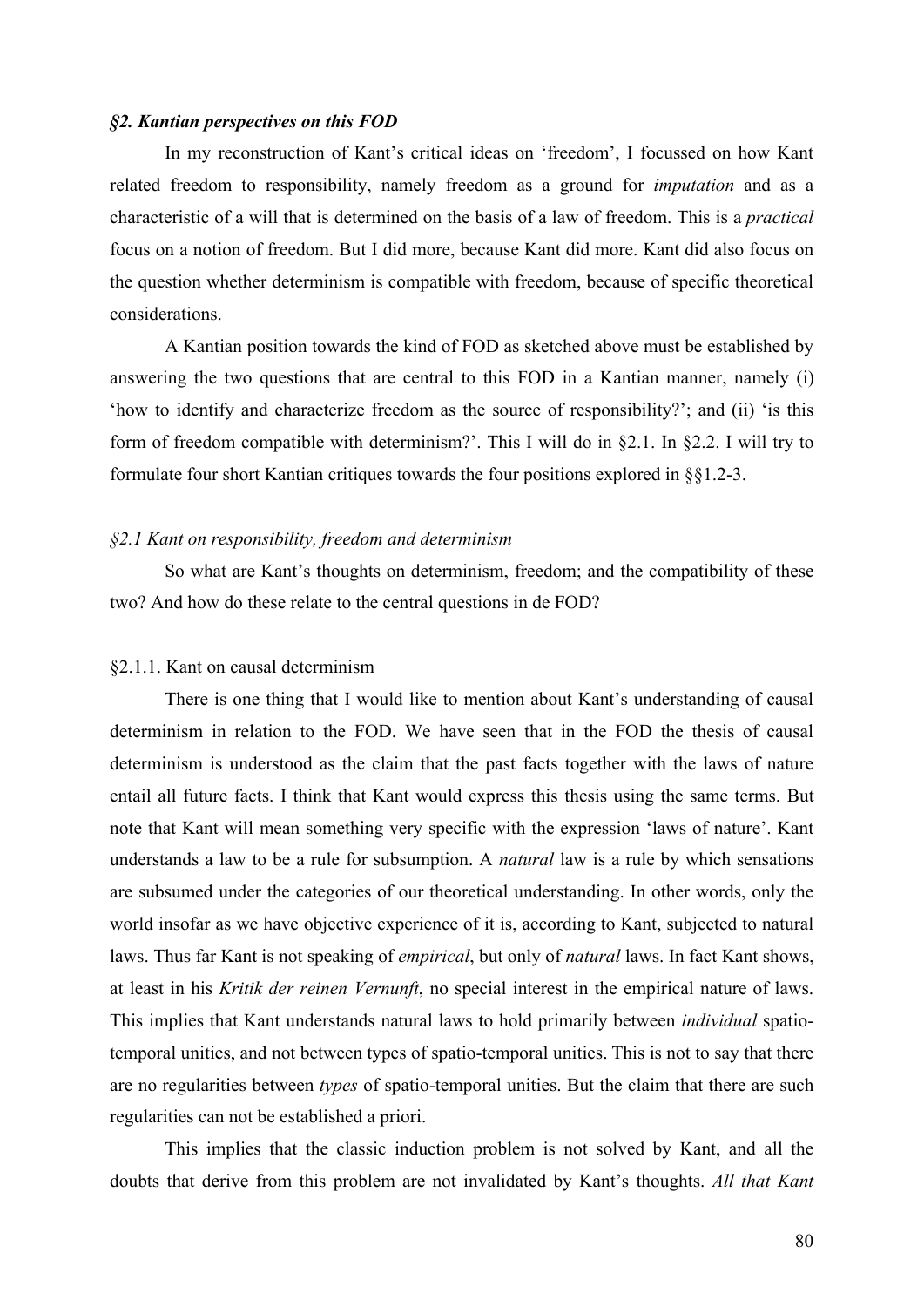*established is that, insofar as we conceive of objects, we must hold that these objects are subjected to laws, namely natural laws.* This is a very abstract and fundamental claim. And this is the claim that Hume said could not be established.

 This all has special implications for the version of causal determinism which Kant will defend. Causality is for Kant a rule by which an objective event becomes conceivable. According to Kant the causal-determinism thesis can be justified to the extent that it states that all the spatio-temporal events we conceive are subjected to causal laws, i.e., are given the laws of nature determined by preceding events.

I think this is relevant; both for understanding Kant and the FOD, because it is not at all clear what is meant with 'natural laws' in this debate. I will not dig to deep into this issue, because the aim of this paper is to establish how far Kant's thoughts on freedom (and not primarily his thoughts on causal determinism) are relevant for the FOD. But it is important to recognize that Kant does not seem to refute the kind of scepticism that questions the possibility of a justified empirical characterization of natural laws; whereas he does refute the kind of scepticism that questions the very possibility of natural laws. Therefore, at least from Kant's perspective, predictions based on natural laws, characterized in empirical terms, can be questioned in a rational manner. Such kind of predictions about, e.g., actions, can be questioned in a rational manner, and because of that the agent can be conceived as someone responsible for his actions, even if his actions are predicted by empirically characterized laws.[46](#page-80-0) The reason that the agent can be conceived in this manner is because it is simply not established undoubtedly what he is going to do.

The question about the compatibility of freedom and determinism therefore plays for Kant at a very general level; and I am not so sure whether this is also the level at which the FOD takes place. One could argue that natural laws in the FOD are basically empirical generalizations. Because of that one could argue that participants in this debate try to determine whether freedom is compatible with what will be the case given past facts and the empirical generalizations as laws of nature. And this latter objective is not Kant's.

1

<span id="page-80-0"></span> $46$  I think this is essentially the difference between empirical and intelligible character, that I deal with in the first chapter.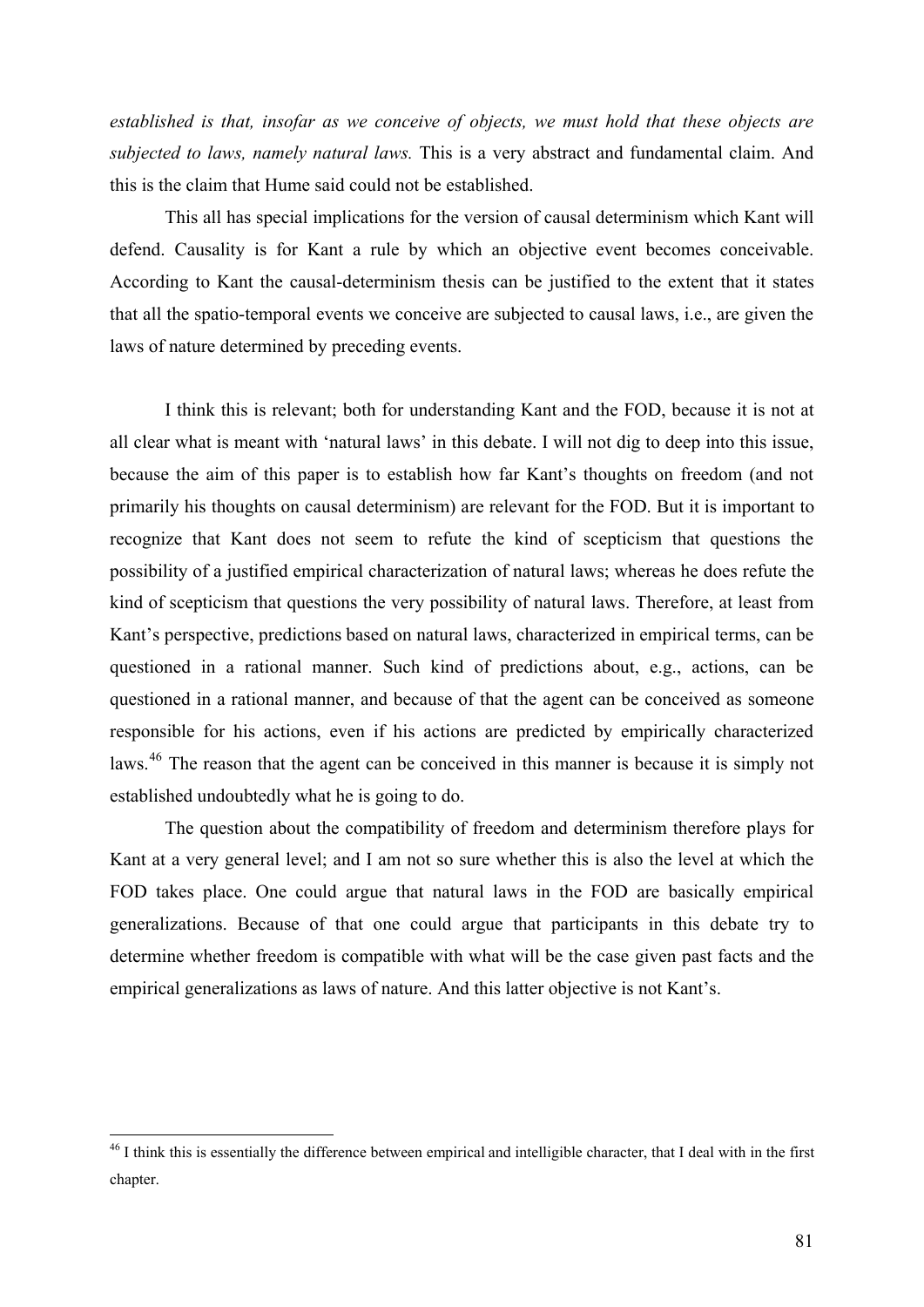#### §2.1.2 Kant on *'how to identify and characterize freedom as the source of responsibility?'*

According to Kant only an agent can be responsible for his actions, and he can only be so on the basis of his will. An agent's will is *determined* in a subjective principle of action. Because will-determination is (just as thought-determination) not of a causal sort, the will is spontaneously determined. That the will is spontaneously determined is conceived as the result of a principle based selection of an incentive as the purpose for action. This is according to Kant the most general sense of freedom which makes an agent responsible for his actions. However this sense of responsibility is at least not evidently equivalent to moral responsibility. An agent is only *morally* responsible for his actions to the extent that he can determine his will by using moral, i.e., categorical principles, in an act of will-determination. What kind of freedom is needed to account for moral responsibility? I will soon deal with these questions. Before I will deal with these questions it is important to understand the place of a notion of freedom in Kant's broader philosophy.

In his philosophy Kant wanted to steer between theoretical and practical scepticism on the one hand and theoretical and practical dogmatism on the other hand. Therefore Kant needed to explicate the conditions under which we can make theoretical and practical judgments. Besides that he had to formulate the conditions under which these judgments are rationally justified. The type of argumentation Kant needed and used for this was transcendental argumentation. It is in this setting that Kant dealt with the question of causal determination. Kant dealt with this question in his *Kritik der reinen Vernunft* as a purely theoretical one. He defined freedom as non-causal determination. This implies that the conditions under which some event is determined cannot be the conditions under which this event is free. *So at the ontological level there is an absolute incompatibilism between causal determination and free determination.* We cannot intelligibly hold the ontological thesis that the world as such is both causally determined and freely determined.

This does not prevent Kant from claiming that we *must* regard worldly events, insofar as we *know* them through our senses, as events that are causally determined. The rational necessity of holding the determinism thesis, however, is severely conditional on what is involved in reflecting on events known on the basis of the senses. In other words, it is not necessary to hold that the events, insofar as they might exist independently of our knowing them via sense-experience, are causally determined. That this is not necessary is established by Kant's solution to the third antinomy, in which Kant stresses that we cannot determine by theoretical reasoning whether worldly events as such are causally determined.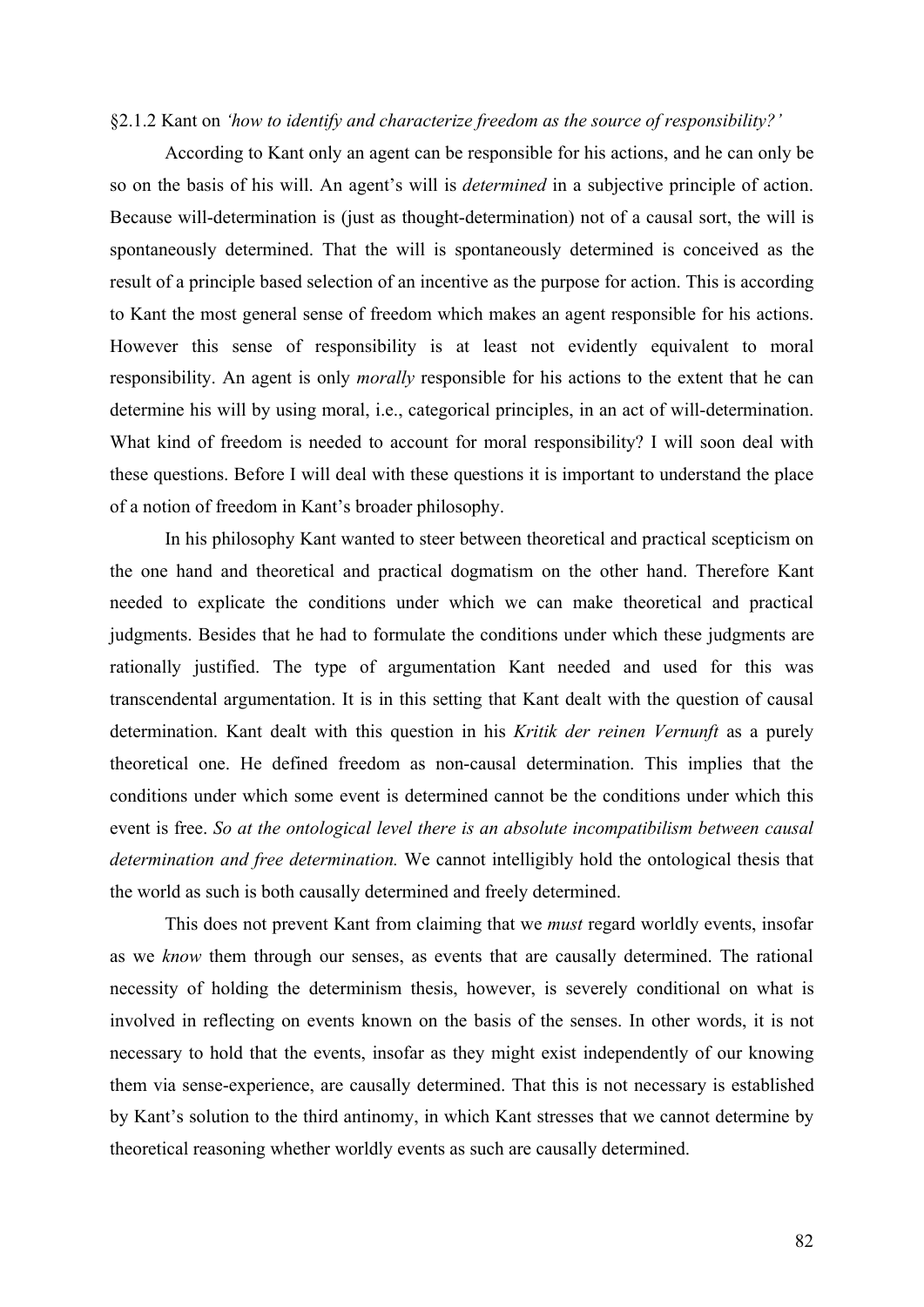These theoretical reflections are followed up by Kant's practical reflections on determinism and freedom. In practical reasoning specific worldly events are at least regarded as non-causally determined events, more specific, as freely determined events. Such events are basically determined on the basis of a principle based selection of incentives as purposes in action. In other words, practical reasoning proceeds on the ontological presupposition that the world is not completely causally determined. And therewith needs to presuppose that the determinism-thesis is false.

To summarize: we know that the world insofar as we can know it through our senses, i.e., insofar as it is the object of theoretical reflection is completely causally determined. We also know that the world, insofar as it is the object of practical reflections is not causally determined. And we know these things about the world at the same time. These forms of knowledge are compatible: as long as we recognize the constraints to which theoretical reasoning and practical reasoning are subjected, there will be no rational conflict between practical and theoretical reflections and what comes with these forms of reasoning as such. In theoretical reasoning we must presuppose what must be rejected in practical reasoning, namely the determinism thesis.

Kant's strategy in identifying and characterizing freedom is radically different from the practical one used in the FOD. The specific character of Kant's thoughts on *imputation* and the kind of *freedom* needed to account for imputation, i.e., practical freedom, depend in a structural way on his theoretical thoughts in which freedom is negatively characterized as non-causal determination.

### §2.1.2.1 Responsibility and freedom

In his practical philosophy, which reflects on responsibility for action, Kant took the proper logical subject of the freedom-predicate to be the agent. It is therefore correct, or even analytical, to state that agents are not subject to the rule of causal determination. This, however, is not to say that the will of agents cannot be determined by anything whatsoever. In fact, according to Kant, they must be determined *either* on the basis of a rational *or* on the basis of a sensuous principle. What is true of agents in their relation to determination is essentially that their will is *not-determined by a previous state in time,* i.e., *that they are not causally determined*. The Kantian reason for this is that an action can only be attributed to an agent to the extent that this action did occur on the basis of spontaneous decision made by this agent. And insofar as this decision was spontaneous, it was not pre-determined in time, i.e.,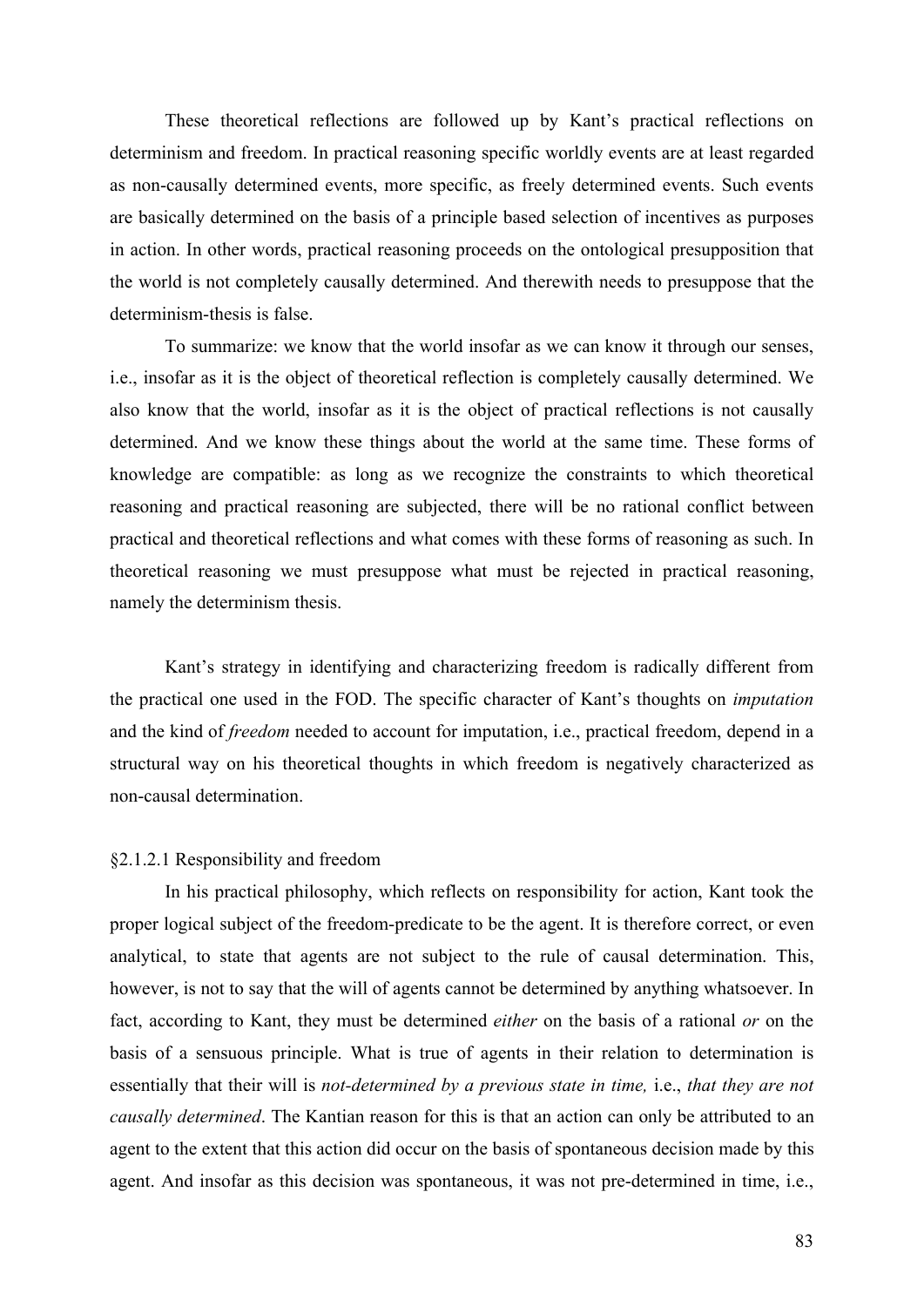both his decision and his *action* cannot be regarded as causally determined. There is little doubt that Kant would affirm that an action is in some sense consciously accessible on the basis of (note that I am not saying on the *sole* basis of) spatio-temporal events, which implies that there is a sense in which the action is consciously accessible on the basis of causally determined events. But an action is primarily a voluntary attempt to achieve a purpose, i.e., something that is subject to the norms posed by practical reason; and not a causally determined event, i.e., something that is subject to the requirements of theoretical reason. That actions can be conceived as events that are to some extent intuited as causally determined events does not imply that actions themselves can be seen as causally determined events.

It is only from the perspective of theoretical reason that this implication is easily, but wrongly, drawn. Kant established that theoretical reasoning about causal determination can only be justified under the presupposition that we can conceive of *intelligible* objects underlying what is causally determined. Theoretical reason therefore must remain largely agnostic about the question whether there is a sense in which events can be conceived as free; even though it justifies the claim that events, insofar as they are judged on the basis of their spatio-temporality, are subject to the rule of causality. But there is no contradiction in the idea that an event can be known as something that is free, i.e., as an action, because of a specific feature that is attributed to this event on the basis of the intelligible character of this event, namely a purpose.

The ground for imputation of actions as such is thus freedom in the sense of practical spontaneity. This form of freedom is primarily a negative form of causal determination, more specifically, determination by practical spontaneity. This is enough freedom to account for responsibility.

## §2.1.2.2 Moral Responsibility and freedom

Freedom is also identified as source of a more specific form of responsibility, namely moral responsibility. What makes an agent *morally* responsible is that this agent has the capacity to determine his will spontaneously on the basis of a pure rational principle. Kant claims that beings that are *rational in a practical sense* are free, in a more explicit sense than freedom as needed for imputation as such. Kant claims that the central point of practical deliberation is to determine what a justified will-determination is. This is, in Kantian terms, to try to justify the subjective principle underlying one's action, i.e., to justify one's maxim by trying to justify the agent's choice for the principle by which this maxim is determined. This maxim, whether it is justified or not, is generated by practical spontaneity. We have seen how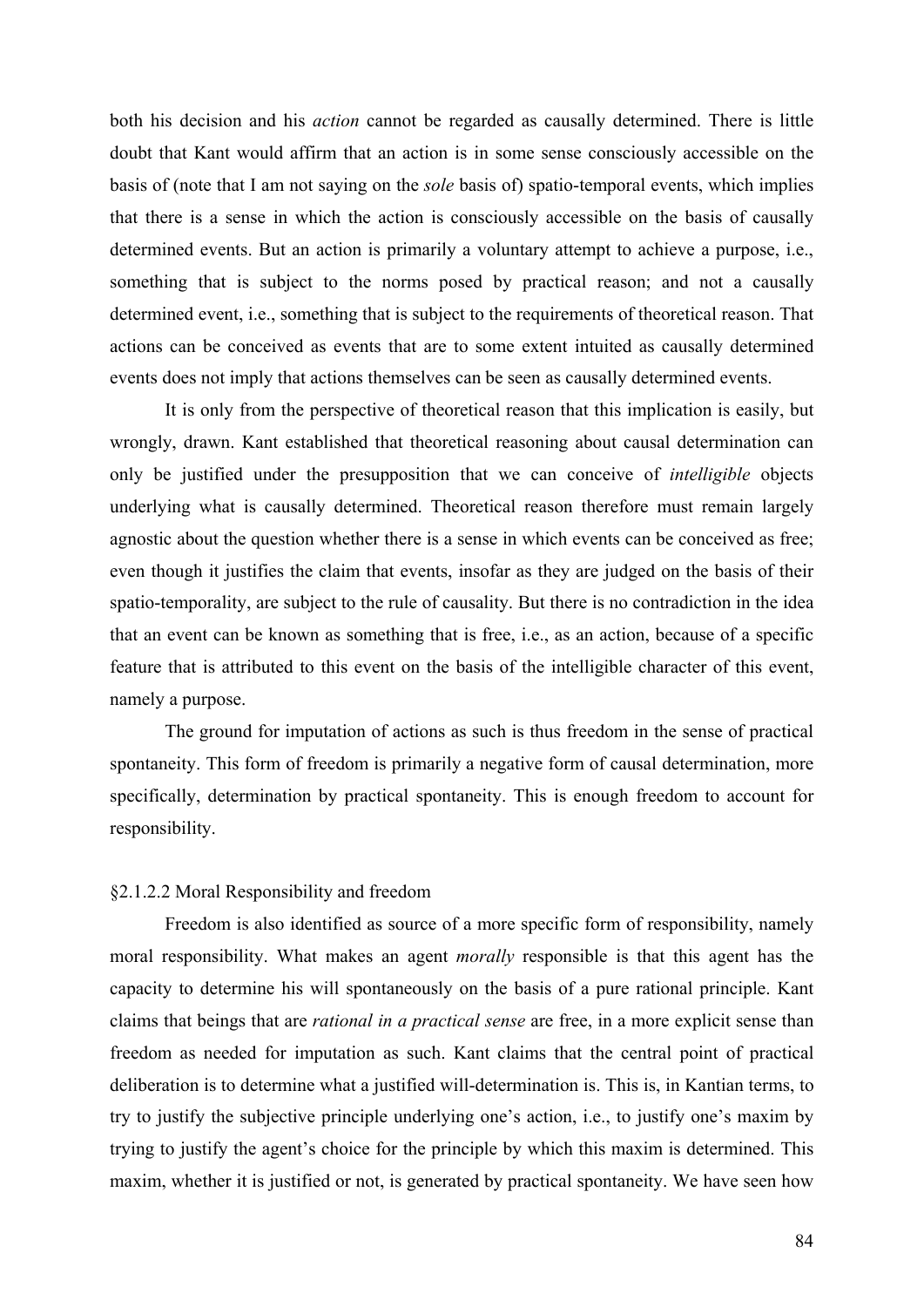this practical reasoning works: it gives you a freedom to determine your will in a rational manner, i.e., on the basis of practical norms that apply to every person that is capable of practical reasoning. And this is the sense in which you are subject to universal norms.

For Kant a universal norm is just a moral standard. This moral standard applies to an agent, qua agent. So a moral standard applies to any agent whosoever. The will of some specific agent is either completely determined by its specific nature on the basis of the moral law (God, Angels), or it is not (Human). In the latter case the agent must conceive the moral law as a categorical imperative. This latter agent can only determine his will in a justified way on the *basis* of this categorical imperative. In doing so he is *showing* that he is free in a morally relevant sense. This however is not to say that we can only hold the agent as free (in the sense needed for moral imputation) if the agent did determine his will on the basis of the moral law. The practical fact, i.e., the fact of reason, that is given in any practical reflection on the subjective principles of our action, makes us conceive the categorical imperative because this imperative is the only principle of action that can rationally justify an action. An agent is in practical reasoning subjected to this categorical imperative only because this agent is *able* to determine his will on the basis of this categorical imperative, the practical validity of which he cannot deny.

Therefore, any agent capable of practical reasoning is morally responsible, i.e., free in a morally relevant sense. Moral freedom is thus the ability to determine one's will on the basis of the ideal of willing as such set by reason, i.e., on the basis of a moral law. What is relevant for now is that the ability to determine your will *on the basis of reasonable principles* is an ability to decide to act on the basis of reasonable principles or not. This is evidently conceptualizing the source of responsibility in terms of alternate possibilities.

### §2.1.3 Kant on '*is this form of freedom compatible with determinism?'*

Thus far I have constantly written about freedom in *two* senses, namely (i) freedom as spontaneity and (ii) freedom as the ability to act on the basis of reason. It should be clear that freedom in the latter sense, presupposes freedom in the former sense. Every form of spontaneity, and therewith the ability to act on the basis of reason, is a form of non-causal determination. Note, however, that the existence of alternate possibilities is at the very least not explicitly invoked in Kant's reflections on the compatibility of freedom and determinism. The explicit ground-form of freedom is just non-causal determination of the will, and on the basis of this will non-causal determination of events. The primary question on which to focus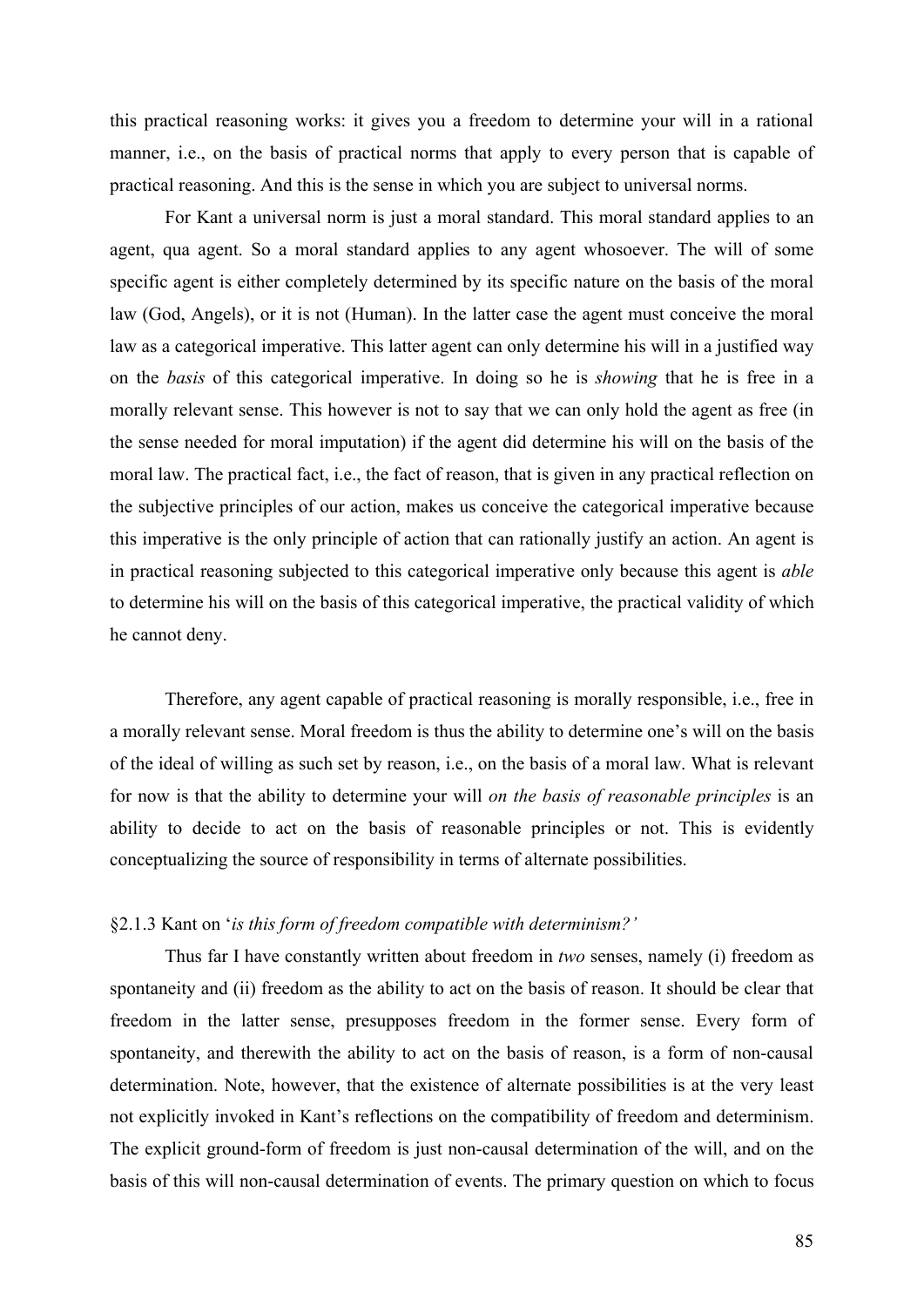when dealing with the question whether freedom and determinism are compatible is therefore, according to Kant, not whether alternate event-sequences are possible in a causally determined world. *The primary question to focus on is whether non-causal determination of an event is compatible with the causal determination of this event.* This question may indeed demand an answer to the question whether alternate possibilities are compatible with causal determination or not. And in fact I think that this latter question is a crucial one in the freedom-determinism debate *but not the one that must lead this debate*.

Kant's answer to the leading question of the compatibility of freedom as the source of imputation of responsibility and causal determination is that this form of freedom is not compatible with a form of causal determinism. *Freedom in this sense is partly, namely negatively, characterized as non-causal determination.* This, at the very least, demands that we should not try to claim that what is causally determined, namely spatio-temporal events *as such,* are events that are free, or that what is free, namely will-determinations or the events determined by them, are causally determined. *In other words, freedom and determinism really are incompatible at the ontological level.* More specific, in practical reasoning transcendental freedom is specified as practical freedom, i.e., the kind of freedom that makes imputation of responsibility conceivable. Kant's theory of rational evaluation of actions and willdeterminations makes only sense on the presupposition that the addressee of these evaluations is a responsible agent. So from the viewpoint of practical reasoning, morally responsible agents must understand themselves as able to make a non-causally determined choice between principles (either sensible or rational). The chosen principle is then the one on which their practical spontaneous will-determinations are made.

This does not (directly) imply that we face a dilemma: *either* determinism and descriptive science *or* freedom and prescriptive morality. The reason that this dilemma does not follow is that both the thesis of determinism and the thesis of freedom are expressing thoughts that are only justified on the basis of two specific and distinct uses of rationality. According to Kant the determinism-thesis is one that is not justified as a judgment about the world as such; neither is the freedom-thesis justified about the world as such. The determinism-thesis can only be justified (theoretically) to the extent that it is needed to account for the possibility of correct thought-determinations about objective events, i.e., the validity of the determinism-thesis is a precondition for this type of judgment. The freedomthesis can only be justified (practically) to the extent that this thesis is needed to account for the possibility of correct will-determinations, i.e., the validity of the freedom-thesis is a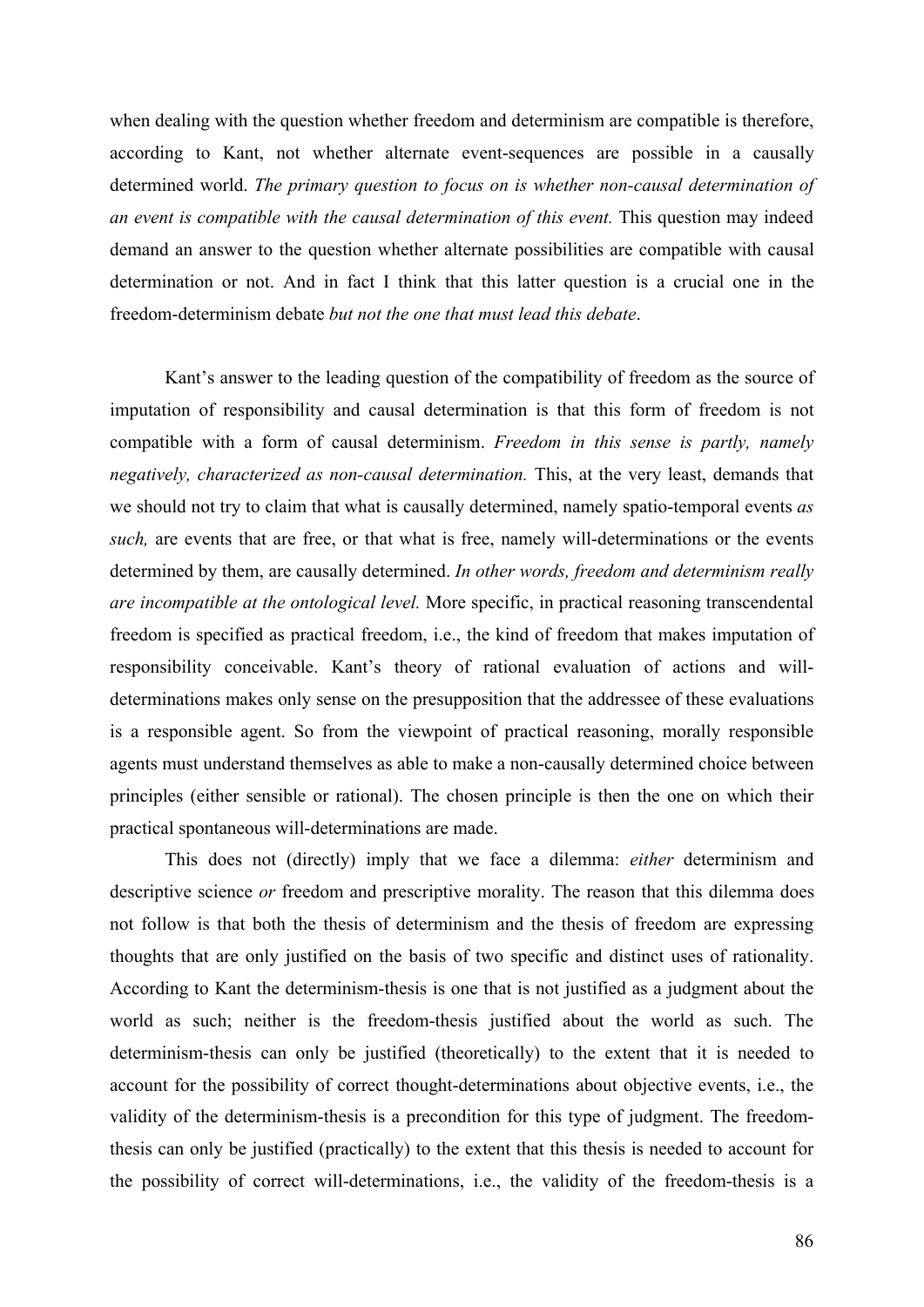precondition for this type of judgment. But reason permits both kinds of judgment. *In other words: freedom and determinism are, at the epistemic level, compatible.*

This, however, does not imply that Kant is agnostic to whether the determinism-thesis or the freedom-thesis is true. In other words, this does not imply that Kant does not argue that we are rationally necessitated to defend one of these metaphysical theses. Although there seems to be no inherent conflict between a theoretical and a practical use of reason. And so, insofar as the determinism-thesis is established *a priori*, it does not contradict the freedomthesis insofar as it this latter thesis is established *a priori*. This, however, does not guarantee that we will, in the application of theoretical and practical reason, not be confronted with metaphysical conflicts. The conflicts, however, need to be solved by determining the primacy of one form of reasoning above the other. Or at least that is the way in which we, rational beings, can only try to solve metaphysical conflicts in a justifiable manner.

# *§2.2 Kantian critiques of the positions identified in §§1.2-3*

I will only draw some quick implications that address the positions identified in the FOD, on the basis of Kant's stance towards it. These implications are thus not intended to be full criticisms of the positions identified; but rather as lines along which one can develop a Kantian perspective on this FOD.

### §2.2.1 Kant and Frankfurt

 What would or should be Kant's position towards Frankfurt? Kant defines freedom as the absence of causal determination. In doing so Kant explicitly states that what is free is not necessitated in time. And Kant claims that it is this freedom that is one of the most basic characteristic of any source of responsibility. Another is that the agent himself takes incentives as grounds for action on the basis of a principle. Knowing whether this demands the existence of alternate possibilities is from a Kantian perspective not necessary for knowing the answer to the question whether freedom and determinism are compatible or not. This is the most that Kant can concede to Frankfurt. Kant would never go so far as to state that freedom as the source of responsibility is not intrinsically related to alternate possibilities.

Kant's notion of moral freedom, i.e., the source of moral responsibility, is much more specific than the notion of spontaneity alone. And at least this more specific notion relies heavily on the idea of alternate possibilities. According to Kant, moral freedom clearly consists in the fact that the agent can *decide*, but does not necessarily decide, to determine his will on the basis of rational principles. This ability is something that the agent possesses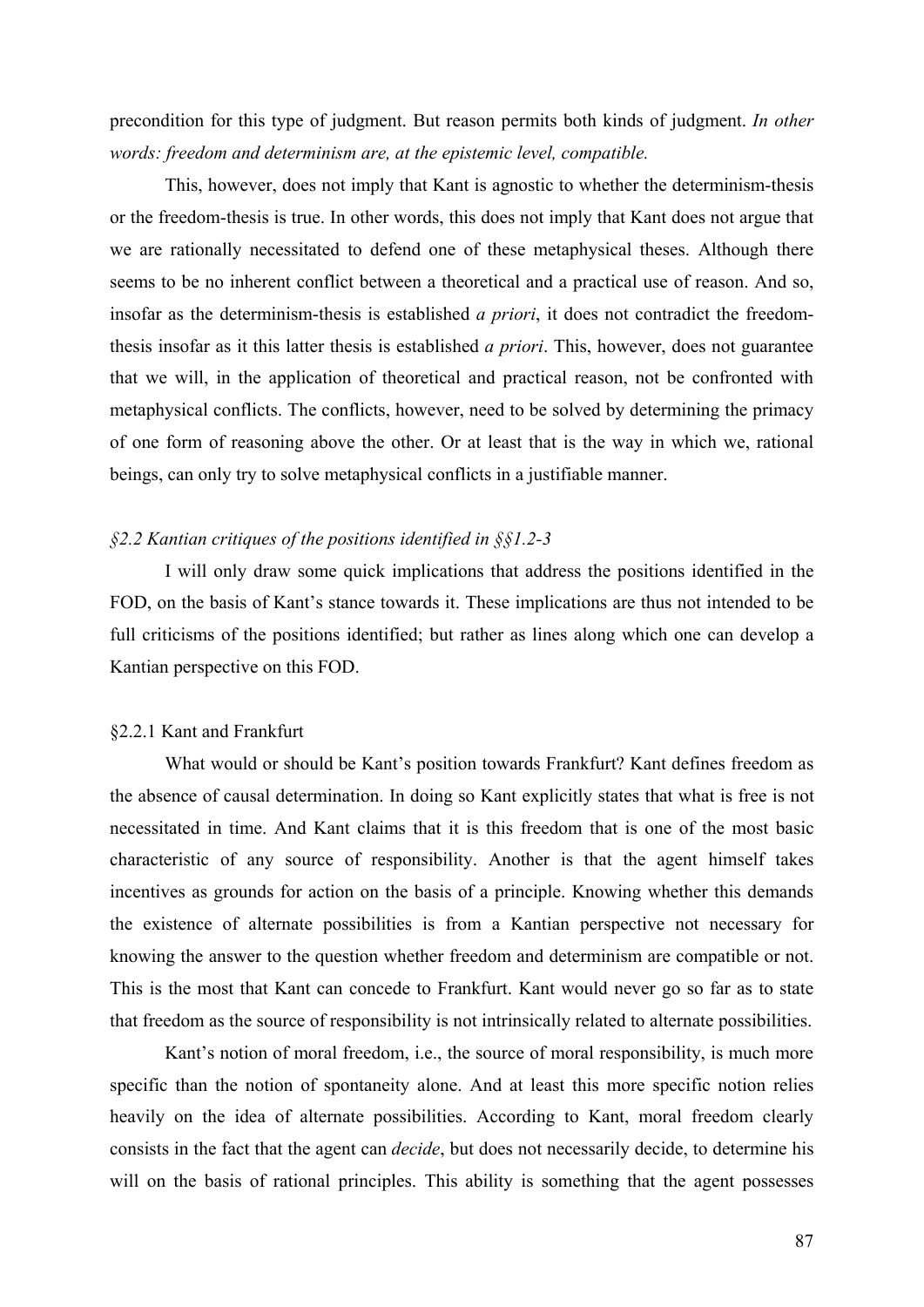simply by virtue of his practical rationality: in practical reasoning, as such, the agent examines which principle is a justified principle for will-determination.

In practical reasoning, a spontaneously determined will is thus regarded as something that is the product of an agent's decision to act on an imperative or not. In other words, from the perspective of practical reason, we must presuppose that the agent, who is responsible, could have acted otherwise. So Kant holds that from the perspective of practical reason agents are only responsible for their actions if they did determine their will while they where capable of doing so on the basis of imperatives. In practical reasoning, we can only make sense of moral responsibility under the presupposition that the agent can act on the basis of the moral law. We should not presuppose that the agent will or will not by its (non-sensuous) nature act on the basis of this law. For even if the agent will not by its nature alone act on the basis of this law, there can still be a sense in which he is morally responsible. For example, holding a human responsible for his action in a morally relevant way only makes sense if one presupposes that the person *should* and *can* take, but not necessarily takes, the moral law, by means of the categorical imperative, as the principle guiding his will-determination and his action. A categorical imperative only addresses human beings to the extent that they have a capacity to determine their will, in one way or the other. Kantian freedom presupposes alternate possibilities. This freedom to act in one way or the other, hinges of necessity on the idea of freedom as non-determination. And therefore to that extent Kant seems on a par with van Inwagen, the most extreme rejection of Frankfurt's account of responsibility.

### §2.2.2 Kant and van Inwagen

Kant's thoughts require some modifications of van Inwagen incompatibilism. Even though Kant and van Inwagen both claim that action can only take place in an indeterministic setting, and they share the conviction that moral responsibility is ultimately based on alternate possibilities, their positions are radically different. They both share the thought that something cannot at the same time under the same conditions be both free and causally determined; they are both defenders of *ontological* incompatibilism. Where they differ is in their assessment of the determinism thesis, once it is granted that people are responsible for their actions. Van Inwagen seems to claim that we can only conceive of ontological incompatibilism as something that implies that we cannot hold someone responsible if we know that determinism is true. Van Inwagen makes no clear distinction between a theoretical and a practical use of reason. In other words, van Inwagen makes no distinction between beliefs that are justified or even necessary from the perspective of theoretical reason and beliefs that are justified or even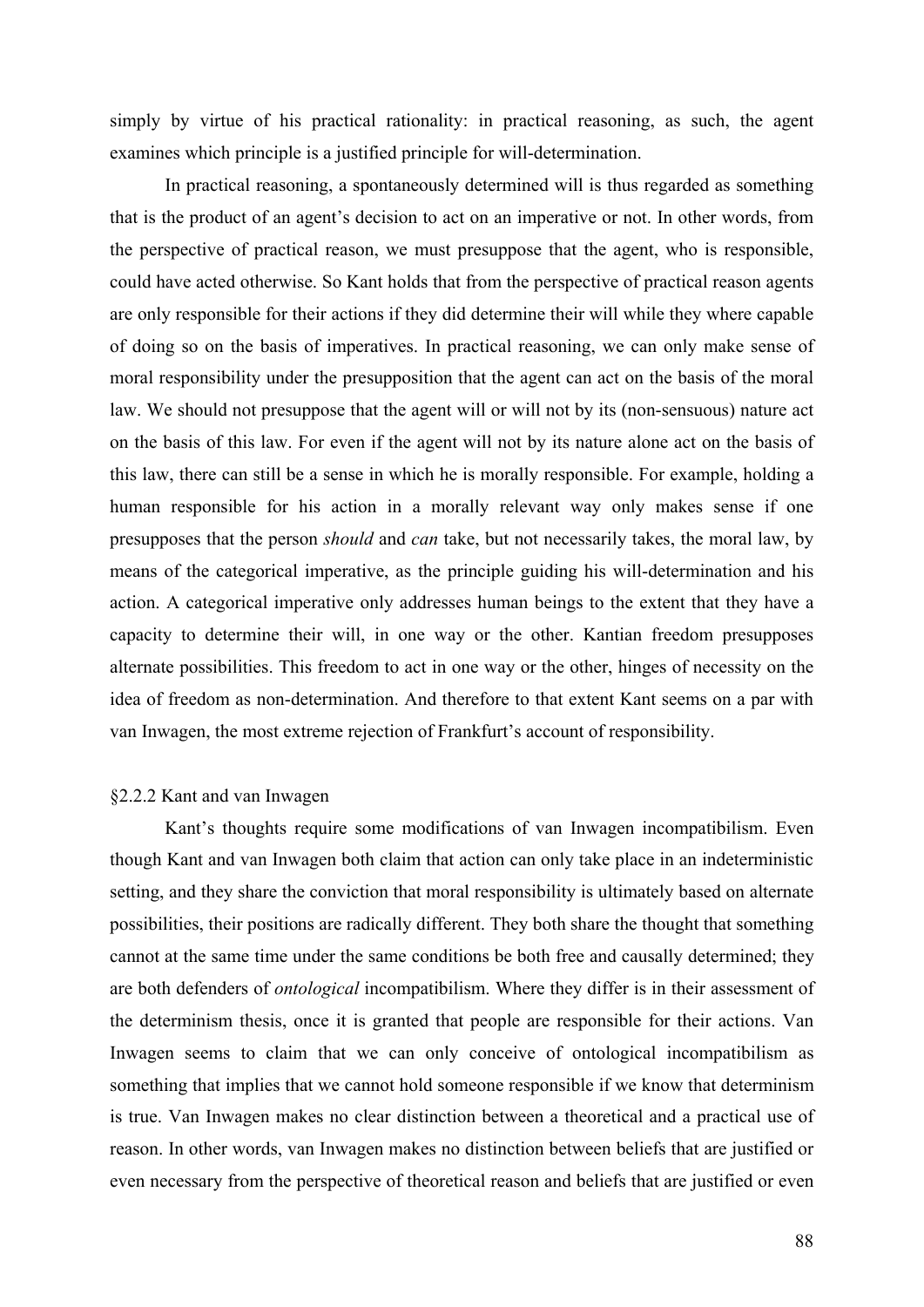necessary from the perspective of practical reason. This explains why he fails to consider the issue of the compatibility of the theoretically justified beliefs we have in terms of causal determination with the practically justified beliefs we have in terms of free determination.

This becomes especially clear in his expectations of an explanation of action. We get from his rejection of explaining free action in terms of agent-causation that any explanation is either unintelligible or must be rule-based, in which case van Inwagen claims that it cannot be free. At first sight there is some plausibility in this claim. But on reflection this statement has plausibility only from the perspective of theoretical reasoning. That rule based action is always non-free action is rejected by Kant. A rule-based action is free and a free action is rule-based. This becomes clear from the perspective of practical reasoning: each action is made intelligible on the basis of a maxim; and this maxim is understood as the product of an agential activity by which some incentive is, on the basis of a principle, selected as the purpose of the agent's will.

There is no practical mystery about actions. We understand our actions, and the freedom it presupposes. Because of the simple practical fact that we can be very good practical reasoners. Of course there is a theoretical mystery about free events: we cannot experience them. But this theoretical mystery does not make actions unintelligible. That one is morally responsible for one's actions is basically a practical claim, i.e., a claim made on the basis of practical considerations. The source of this moral responsibility, i.e., moral freedom, should therefore primarily be identified and characterized within the limits of practical reason. In practical reasoning we presuppose that the relevant aspects of the world are not determined by causal factors, but by agents. What will be chosen is not predetermined by causes, but still the action is rule based. Of course, the question remains as to what the agent is going to do, but this question is not a problematic one within the perspective of practical reasoning but instead constitutive of it. In fact it is an agent, capable of practical reasoning, who is operating as an *activity* (and not as a determined mechanism) to answer this question by *action*, i.e., some rule based activity. That van Inwagen finds this mysterious can be explained, because he seems to try to identify and characterize free action in a theoretical setting; or at least he fails to distinguish between a reflection on practical activity and theoretical activity. But from this theoretical perspective a commitment to the freedom-thesis must be utterly mysterious or even unintelligible.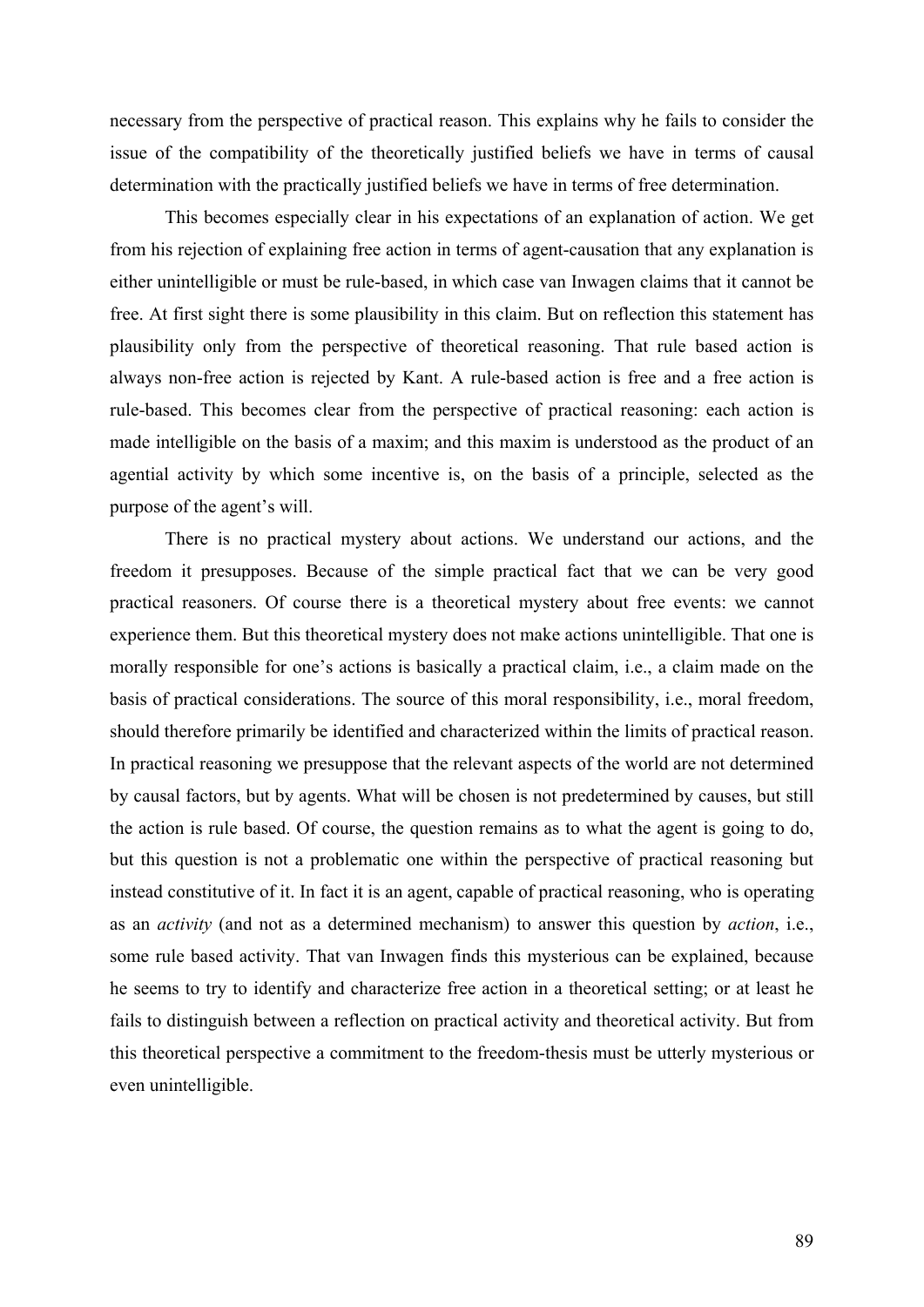# §2.2.3 Kant and Kane

Kant is very close to Kane because they both try to make actions conceivable by invoking the spontaneity of the agent as that which provides for subjective rules underlying action, be it maxims or intentions. They both emphasize that spontaneity is a form of noncausal determination. They are both defenders of ontological incompatibilism. The main difference between the two is that Kant is not identifying maxims as principles that determine which of the non-causally determined spatio-temporal events is going to happen, whereas Kane claims that agents determine which of the non-causally determined spatio-temporal events is going happen by means of their intentions. Kant would never claim that there are certain spatio-temporal events that are not subject to the rule of causality, at least we cannot *experience* them. Kane has fewer problems with that, because he seems ready to claim that there really are indeterministic events in our spatio-temporal world; namely those events in which the agent's intentions determine what is going to be the case in the world and what not. If this claim were a practical claim, then Kane would be very Kantian, but it does not appear to be so, and. indeterminism as any other sort of theoretical claim is virtually inconceivable for Kant, because it seems to mess up the division between practical and theoretical reasoning. Kane presents the determinism-thesis and the freedom-thesis as claims about the world that have their truth-value regardless the way in which we are reflecting on it, i.e., practically or theoretically.

### §2.2.4 Kant and Perry

Kant's main criticism of Perry should be that both of the compatibilist strategies he proposes, namely use a weak notion of law or weak notion of ability, are wrong. The grounds for rejecting the weak notion of law are basically spelled out in the *Kritik der reinen Vernunft* and dealt with in the first chapter of this thesis. The weak notion of ability strategy is more interesting. But a Kantian should wonder if it really can be invoked in a convincing manner to ground responsibility. Remember that Kant needs to characterize freedom by making us conceive of an agent that is the spontaneous origin of the will-determination underlying his action, and that on the basis of his (non-causally determined) rational reflection on his will determinations takes himself as someone with the strong ability to act otherwise.

 In any case, this implies that Kant claims that we can hold someone responsible only if we presuppose that his actions are not predetermined in time, i.e., free. Kant would claim that Perry's position fails as an ontological compatibilism. According to Kant an agent is only responsible for his actions to the extent that he decides to determine his will in one way or the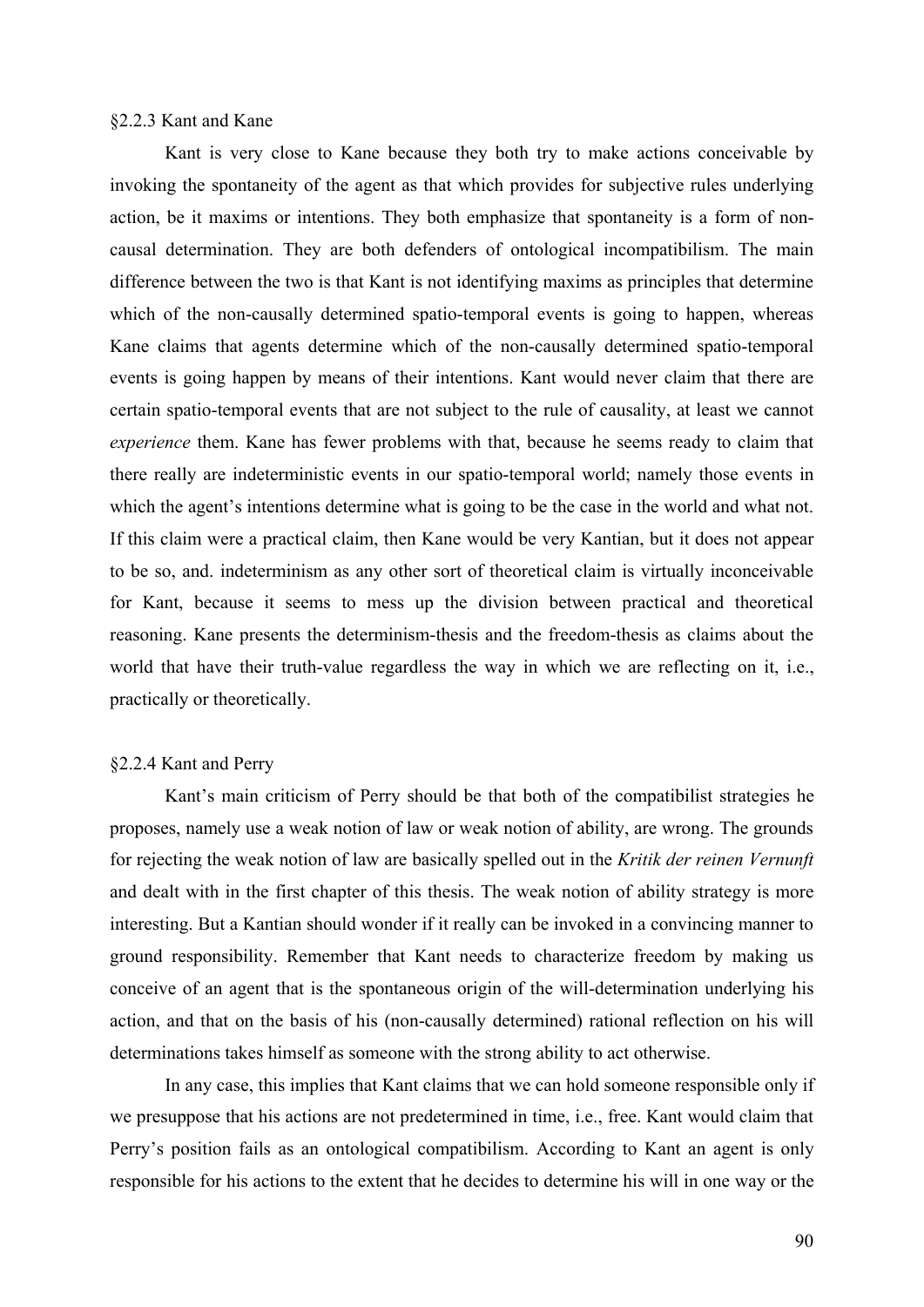other *independent of causal determination*. We can only understand that someone is responsible on the basis of practical considerations. This is evidently not Perry's view on free will and responsibility. According to Perry we can still make sense of the idea that someone has a free will even if we presuppose that this person's actions are caused by volitions that he does not regulate.

 Perry interprets the strategies available to defend any form of compatibilism in terms of the strategies that are available to defend ontological compatibilism: Perry stresses that a compatibilist should focus exclusively on the will of the agent that is determined, and should wonder what kind of freedom this agent still has; therewith ignoring the possibility of epistemic compatibilism. Perry does not consider a strategy to defend the kind of compatibilism that Kant seems to defend. This is again explained by a failure to distinguish between theoretical and practical reasoning.

## §2.2.5 Kant and Fischer & Long

Following Kant, freedom is not a feature of legitimate objects of theoretical judgments. Therefore it is wrong to think of freedom as something that can be identified and characterized solely by referring to a specific kind of mechanism, as both Fischer and Long do. They both fail to identify and characterize the agent in an understandable way: both claim that there is an agent who is responsible because of the fact that something called 'his decision making mechanism' is moderately reasons responsive. I think a Kantian has to dismiss the possibility of such a mechanism on grounds of inconsistency: a Kantian has to claim that one cannot conceive of something in a causally determined structure, e.g., a decision making mechanism, that is as such (i.e., as a mechanism) influenced on the basis of a reason (which is a representation of intuitions or incentives). But even if this objection fails, the notion of responsibility and moral responsibility that Kant employs cannot be explained in terms of a moderately reasons responsive decision mechanism. It is only the possibility of a spontaneous decision, i.e., non-causally determined will-determination that makes responsibility in general conceivable. Further, an agent can only be morally responsible if he has the ability to decide to act or to refrain from acting on the basis of a moral *imperative*. This is the anti-Frankfurtian point Kant seems to imply. No matter what Fischer and Long take to be the proper source of responsibility, an agent can only be responsible to the extent that *he* provides the reasons underlying this action. And this action can only be taken as an agent's action because they are thought to have originated in a spontaneous manner, i.e., in a non-determined setting. Further, a person can only be morally responsible if he has the ability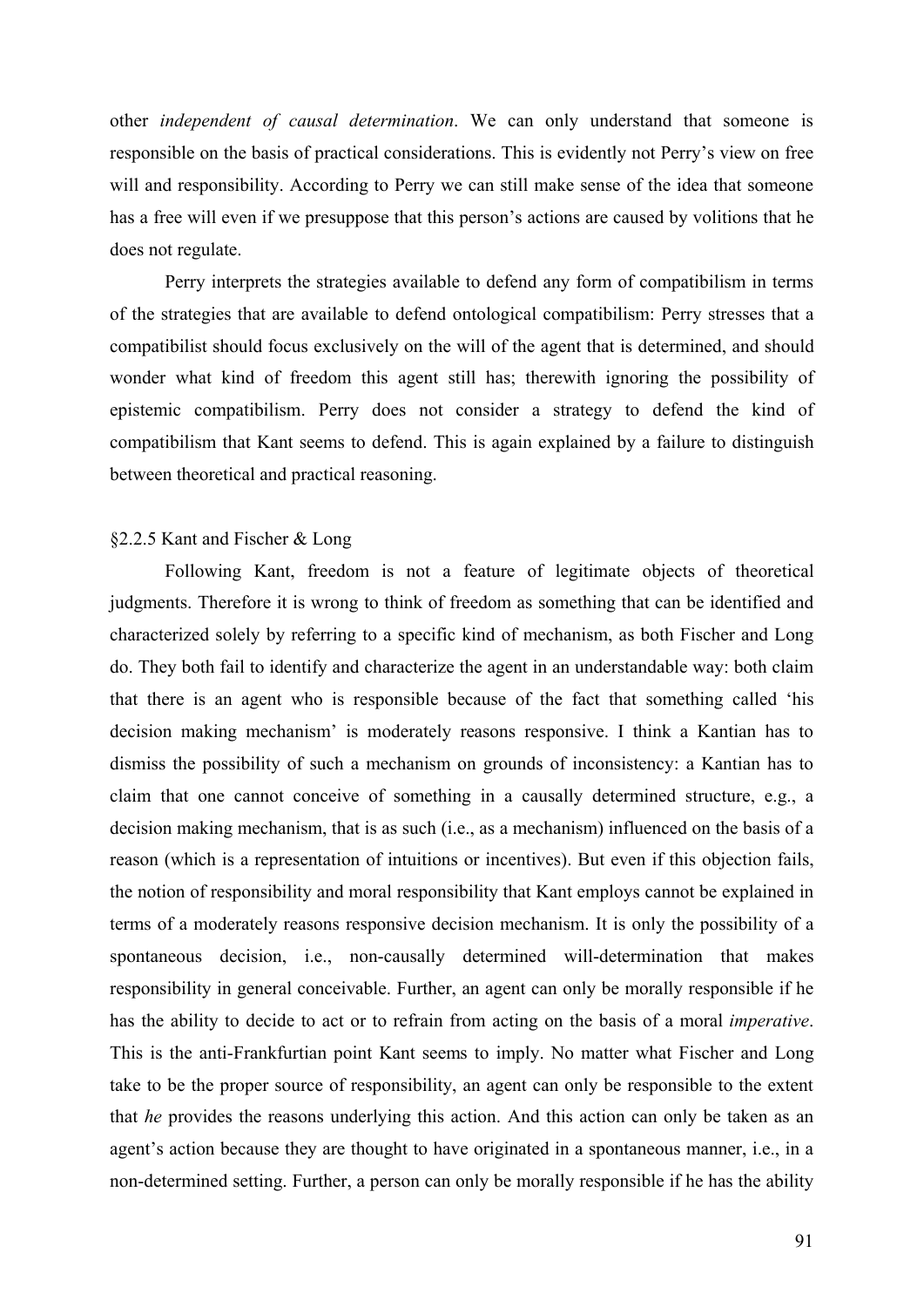to act on the basis of a moral imperative, which presupposes that the agent can decide to act in one way or the other, which implies *alternate possibilities*, i.e., another form of nondetermination. This again is Kant's rejection of the kind of ontological compatibilism that Fischer and Long seem to subscribe.

 Fischer and Long also fail do distinguish between ontological and epistemic compatibilism. From the perspective of practical reasoning, it is of necessity the agent's spontaneous decision that makes him responsible. And *not* the obscure factual claim that agent have some mechanism that is moderately reasons responsive. This factual claim is a rather hybrid or maybe even unintelligible constellation of practical and theoretical statements: a mechanism (theoretical fact) that is reasons responsive (practical fact). Claiming that the source of responsibility is some mechanism that the agent possesses clearly is an attempt to identify and characterize the source of responsibility in theoretical terms, i.e., in a theoretical rational representation of freedom. It again blurs the distinction between practical and theoretical reasoning. This explains why Fischer and Long fail to see that the compatibility of the essentially theoretical thesis of causal determinism and the practical thesis of freedom is not only an issue at the ontological level. But is also one on the epistemic level.

# *§2.3 a sense of freedom?*

It would be wrong to state that the contemporary FOD does not consider what was central to Kant's reflections on freedom and determination, namely the compatibility of freedom and determinism on the level of epistemology; although it seems right that this is not its main concern. The central issue at stake in the FOD as represented above is not an exploration of the tie between the notion of the compatibility of freedom and determinism and the perspective of the rational deliberators. In other words, the leading question in the represented FOD is not the Kantian question under which conditions we can and must hold the determinism thesis or the freedom thesis, insofar as we are rational beings.

This latter question is not completely ignored however. Dana Nelkin argues that rational deliberators have of necessity a 'sense of freedom'. This position seems to be a Kantian one but, I think, it is radically different from it. I will deal with Nelkin's thoughts about the sense of freedom for at least two reasons: (i) to show how crucial Kant's distinction between practical and theoretical reason is for making sense of the statement that rationality brings with it freedom, and (ii) to show that what seems Kantian might simply be radically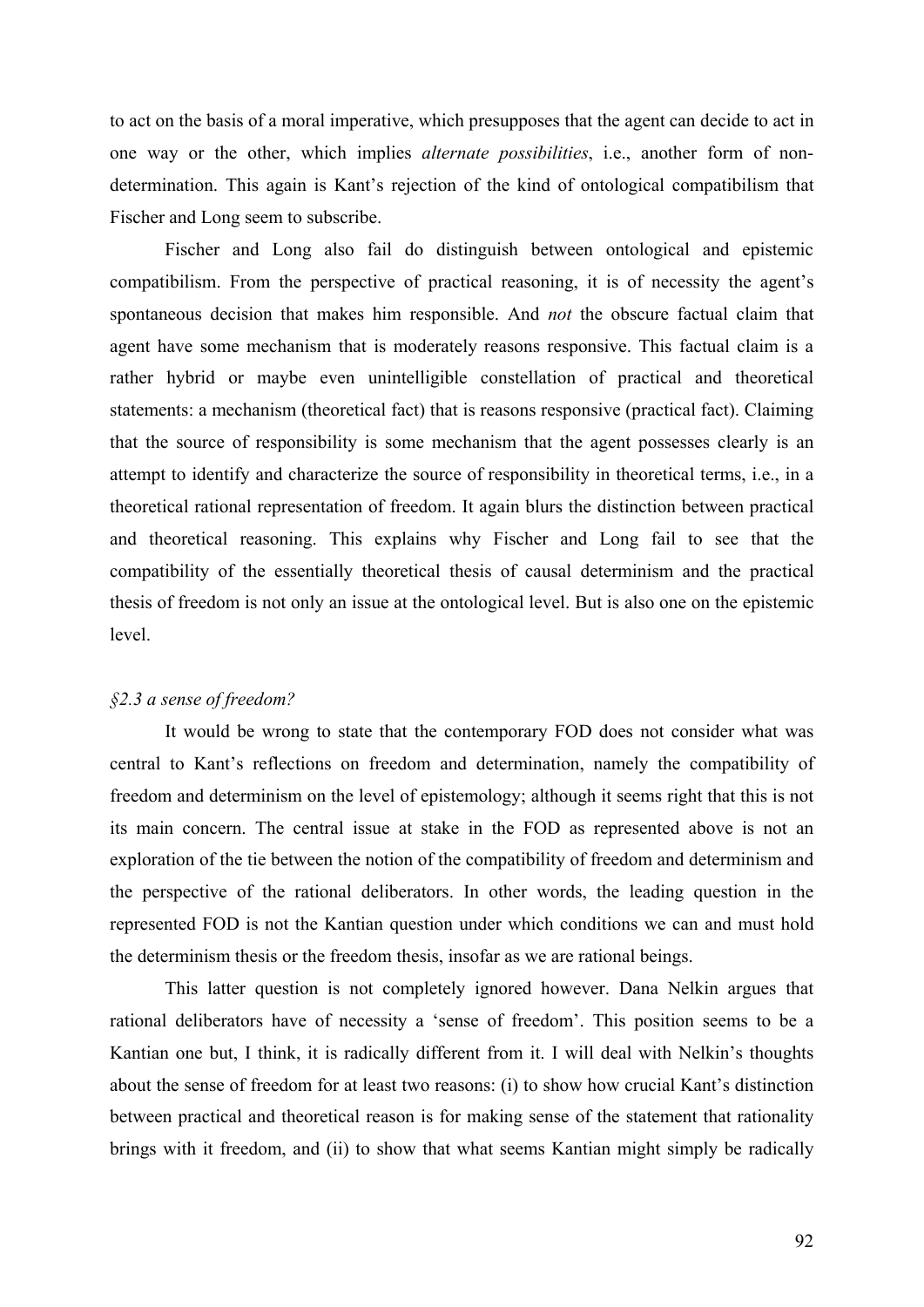non-Kantian. Let me summarize what Nelkin has to say, and then argue why this position fails to be Kantian.

#### §2.3.1 Dana Nelkin – Sense of freedom

In 'The Sense of Freedom' (2004) Nelkin remains agnostic about the existence of freedom. The main purpose of her paper is to give two interpretations of what she calls '(R)': 'rational deliberators, in virtue of their nature as rational deliberators, necessarily have a sense that they are free.' (Nelkin 2004, p. 105). The *first* interpretation tries to explain the freedom sensed in rational deliberation as such, in terms of *indetermination*: rational deliberation is only possible for a person who holds that only what is established in indeterministic reasoning *together* with other conditions can account for the occurrence or non-occurrence of an action (ibid., p.107). Nelkin rejects this interpretation by pointing at the possibility of deliberation in cases where it is wrong to hold that it is not pre-established that one can only act in one way; in so called Frankfurt-cases. In more positive terms: Nelkin claims that deliberation is still conceivable for a person who holds that (i) the decision made in rational deliberation is not 'closing of previously open possibilities' (ibid., p.111) *or* that (ii) the point of deliberation is not 'closing all but one of several previously open possibilities' (ibid., p.112).

 Nelkin starts the *second* non-indeterministic interpretation of (R) by recalling Rawls' distinction between a 'concept' and a 'conception'. A *concept* of freedom is that about which anyone who discusses freedom talks; a *conception* is an analysis of the concept discussed (ibid., p.113). Nelkin wants to characterize the concept of freedom in a way that is neutral towards different conceptions of freedom (ibid., p.114). She characterizes free agency as '[…] the notion of one's actions being up to one in such a way that one is, in a basic sense, responsible or accountable for them.' (ibid., p.114). It is this form of freedom that all rational deliberators have a sense of. The central argumentation that supports this interpretation of (R) is that in rational deliberation one (i) takes reasons 'as one's reasons for performing an action'; and this is done by (ii) taking one's reasons as *good* reasons for action; and (iii) by virtue of that a rational agent takes himself as the addressee of 'ought' claims (i.e., claims that tell him to do what is good); (iv) in reasoning about action the agents takes himself to be subjected to criteria of justified end-setting; and (v) therewith as a person that is responsible for his actions.

This is the way in which Nelkin claims that rational agents must conceive themselves as free (ibid., pp. 116-8): one can only deliberate rationally under the presupposition that one is free with regard to one's actions; even though this does not mean that in deliberating one is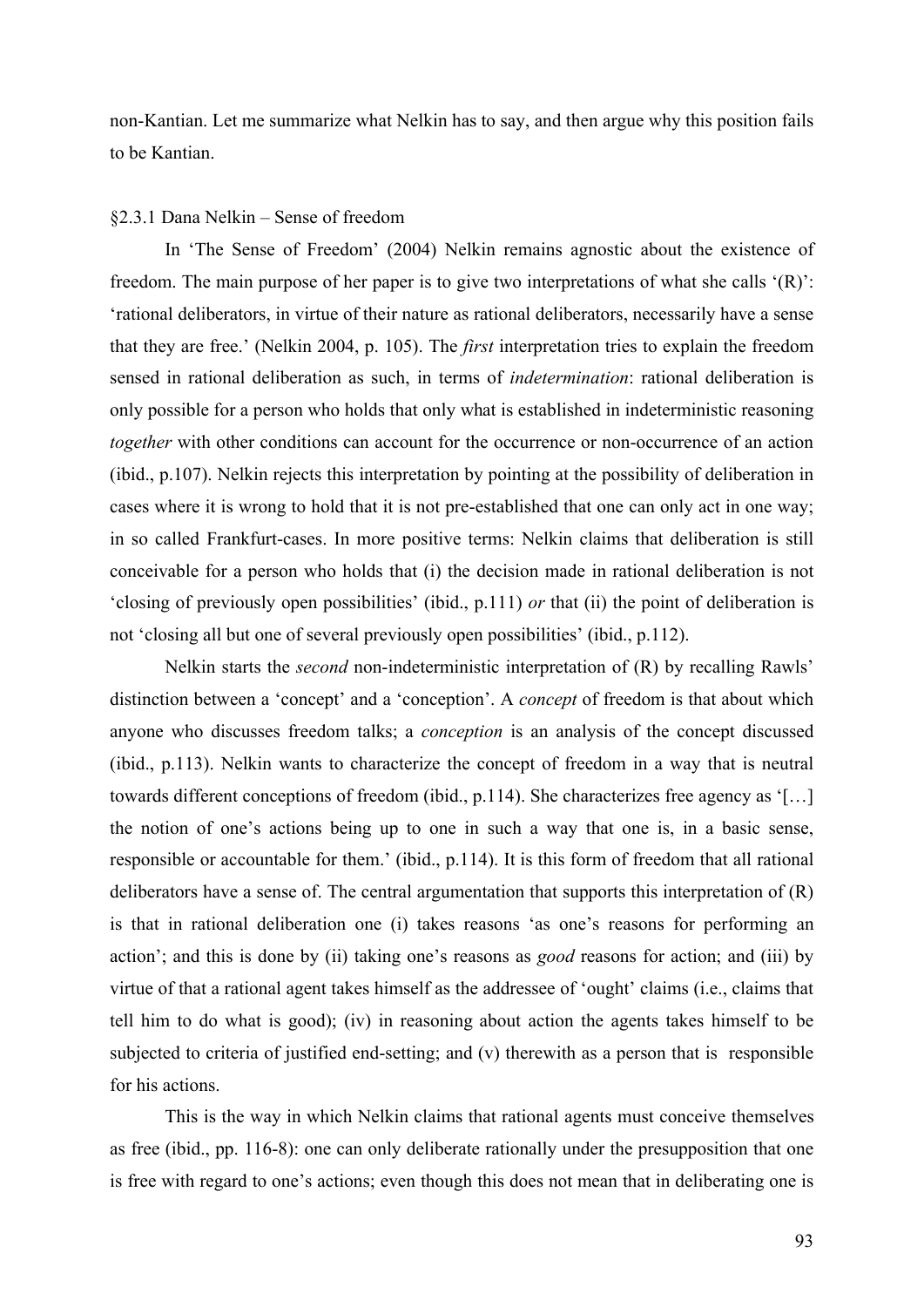closing an undetermined gap. What it means is that one holds oneself responsible for an action, because one generally takes these actions as under one's control (this is consistent with Frankfurt cases).

## §2.3.2 Kant on Nelkin

 Nelkin makes the mistake of implicitly identifying indeterminism with alternate possibilities. That the reverse holds is more or less non-controversial, i.e., presupposing alternate possibilities seems to make someone an indeterminist (of course Perry could object to that in a way). But it is, without further argument, simply not correct to state that if freedom (as the source of responsibility) can be characterized without recurring to a notion of alternate possibilities, one has a concept of freedom that is not-indeterministic. I do not think that Nelkin makes this claim explicit, but it is the only claim that can make the argumentation valid.

What is more important and more or less ironic is that Nelkin states that the rational agent thinks himself responsible because he takes himself as a person who adopts certain incentives as reasons for action. In Kantian terms this is pretty much the same as understanding the agent in terms of practical spontaneity. And as we know spontaneity is per definition a form of non-causal determination, whether it explicitly demands the existence of alternate possibilities or not. I think that this consideration is essentially van Inwagen's, Kane's and Kant's reason for adopting an indeterministic position. So even if practical deliberation is not a closing of indeterministic gaps, it is nevertheless a form of determination that has no causal origin. In other words: the source of responsibility can only be conceived as something that is not subject to causal determination.

But a Kantian must go further and stress that we can only understand imperatives, or as Nelkin calls them 'ought-claims', to the extent that we conceive ourselves as being able to decide to act on the basis of imperatives. But we can only think that we are able to act in that manner if we also think that we are able to refrain from doing so. This is an implication not drawn by Nelkin, but one that derives from the fact that we, as agents capable of practical reasoning, are addressed by *imperatives.* The understanding of 'ought' implies an understanding of 'can and cannot'. Nelkin is not a Kantian. She does not deal explicit with the distinction between theoretical and practical rationality. In theoretical reasoning, i.e., reasoning about objective events, we have a sense of determination. It is only from the perspective of practical reasoning that we have a sense of freedom. Only to the extent that we understand our conscious activities in terms of purposes that *we* want to achieve, do we have a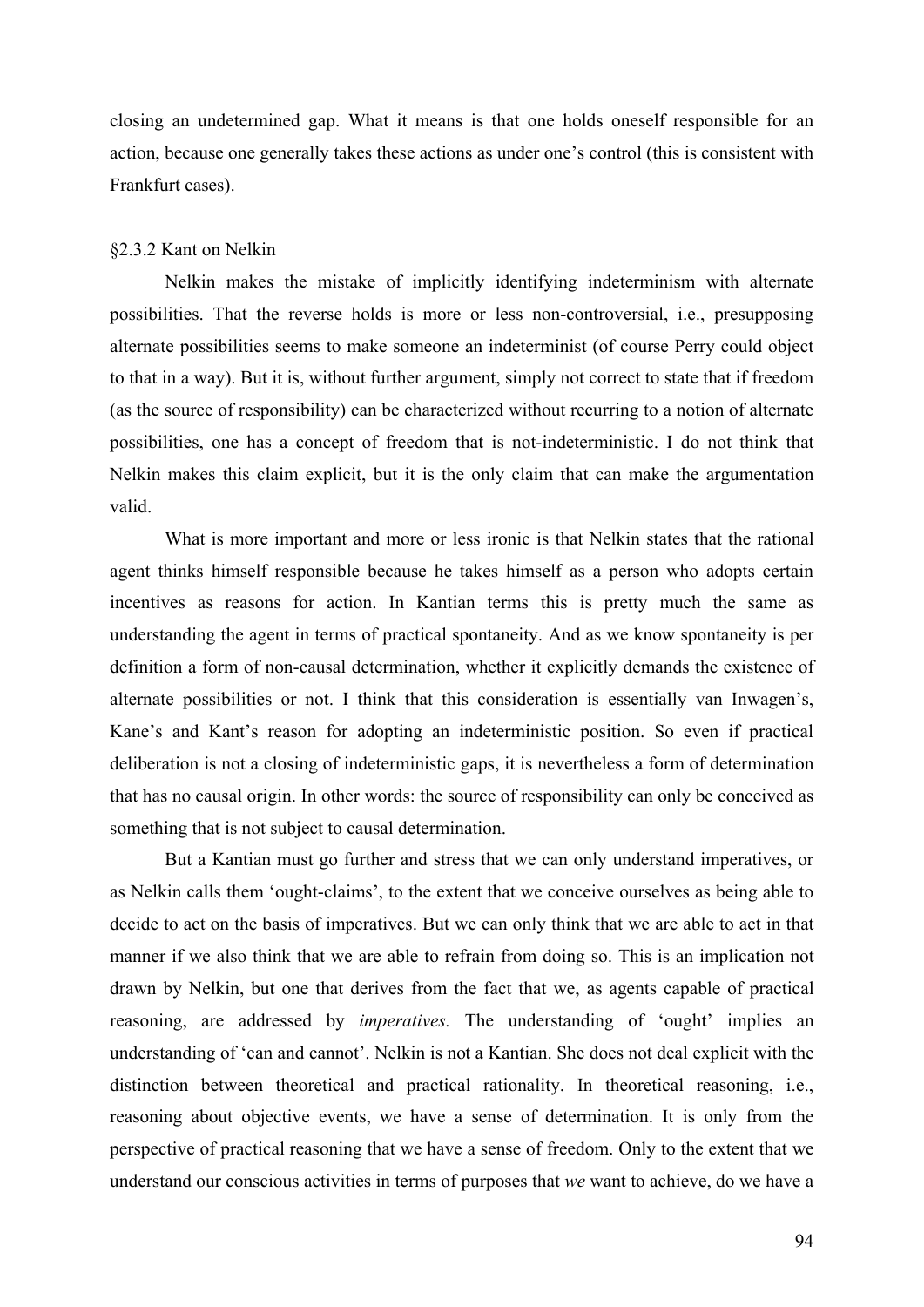sense of freedom. Nelkin seems to want to show that the sense of freedom that we have in practical reasoning is compatible with the idea that every event is causally determined. In a sense she wants to show that the freedom thesis and the determinism thesis are compatible at the *epistemic* level: as rational deliberators we must hold that we are free, but we can also hold that every event is determined.

I have tried to show that Nelkin has an underdeveloped or even incoherent notion of freedom. According to her freedom is the source of responsibility. She thinks that if a notion of freedom in this sense does not hinge on an idea of alternate possibilities, then it is compatible with determinism. Given Kant's ideas of freedom, this is wrong: a spontaneous will-determination must be regarded as some non-causal determination, i.e., must take place as some none spatio-temporal event. Besides that Nelkin seems to be wrong in claiming that someone who must understand himself as the addressee of ought-statements, can understand himself as someone who does not have the possibility to act in one way rather than the other.

## *Conclusion*

An obvious difference between the Kantian thoughts and the above mentioned thoughts on the compatibility freedom and determinism is that the former are in a crucial and highly explicit way embedded in practical and theoretical rational epistemology, whereas the latter seem to ignore such a perspective. Kant explains his commitment to both the thesis of determinism and the thesis of freedom in terms of practical and theoretical rational necessity. The above sketched debaters are not explicitly interested in the relation between epistemology and metaphysics. That there is *causal determination* is essentially a metaphysical claim; as is the claim that there is *freedom*. Of course a discussion between defenders of compatibilism and incompatibilism need not be a substantial metaphysical one: one can discuss the compatibility of the freedom-thesis and determinism-thesis, without any commitment to one of these metaphysical claims. But it is something very much like a tautology that such a discussion can only be claimed to have rational significance if the rational status of a commitment to the determinism-thesis and freedom-thesis is recognized. At least to try to recognize their status is a very sensible starting point for rational debaters. A conceptual discussion on the compatibility of the concepts of freedom and determinism, as the contemporary FOD seems to be, misses an explicit reference to standards and conceptions of rational deliberation

One could argue that an examination of the determinism-thesis or a freedom-thesis is therefore rationally indecisive and speculative until it is explicitly established that our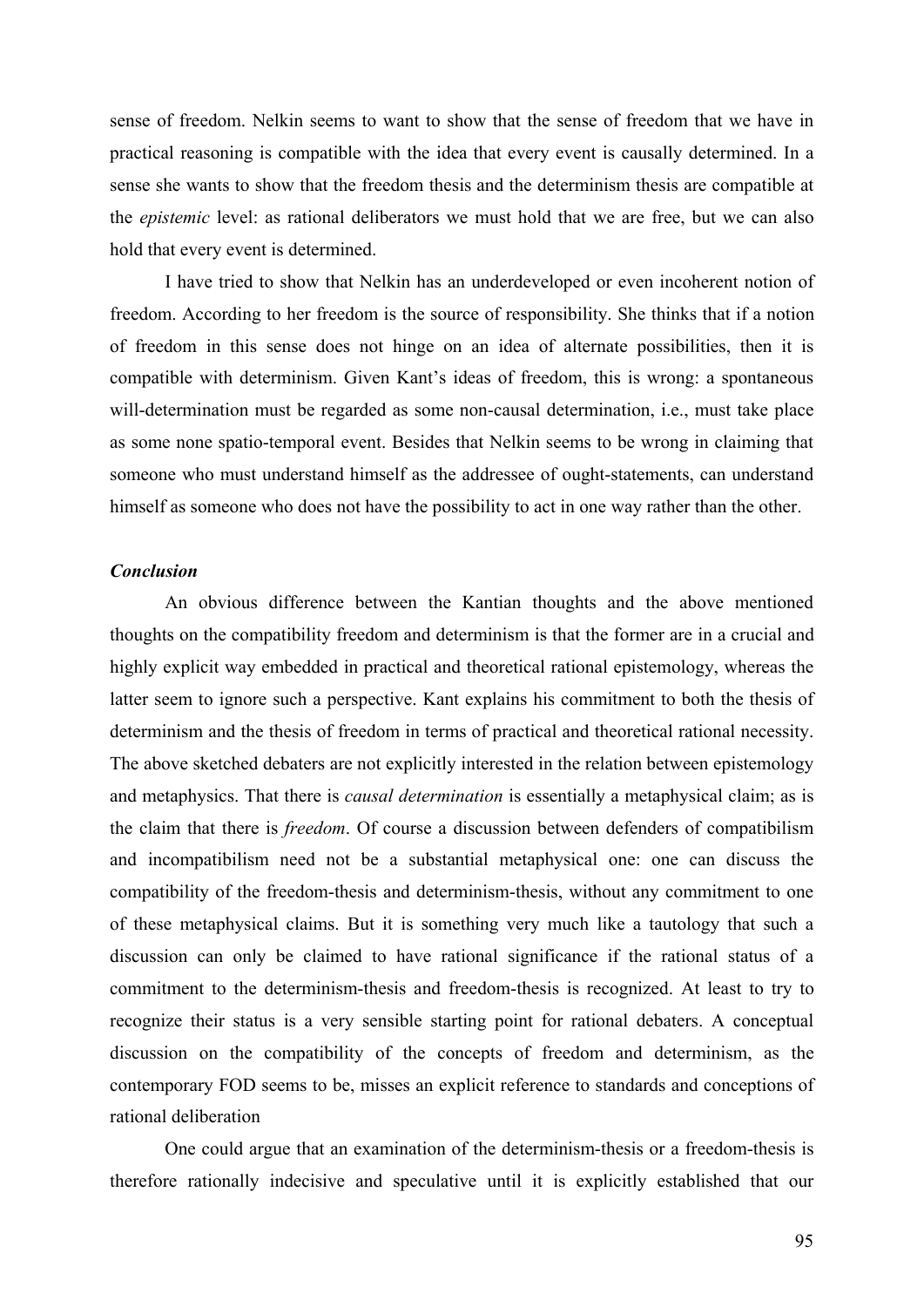reflected consciousness provides for the explication of the conditions under which we must hold that there is determinism or that there is freedom. Now one should expect that the conditions under which one must hold that there is determinism differ radically from the conditions under which one must hold that there is freedom. In other words: that reason relates to two radically different forms of conscious spontaneity. Therefore one should expect that a comparison between these two sets of, possibly radically different, conditions is of fundamental import to any judgment about the compatibility of the freedom and determinism thesis.

To establish and to compare these sets of conditions was an essential point of Kant's critical philosophy. Kant's thoughts on determinism and freedom constituted, so to say, a sophisticated attempt to *avoid* any rationally superfluous reflections on freedom and determinism. Whether he was successful is another question. He first of all tried to establish the preconditions for holding the theses of determinism and freedom. Then what followed was that the set of conditions that make a commitment to the determinism-thesis legitimate or even necessary and the set of conditions that make a commitment to the freedom-thesis legitimate and necessary are completely compatible, i.e., there is no rational conflict between holding the determinism-thesis and holding the freedom-thesis. This implies that Kant argued on the basis of these two sets of preconditions that there is no theoretical or practical rational need and no sufficient ground for lingering a moment longer in a FOD that discusses freedom and determinism in terms of compatibility and incompatibility. He argued that a commitment to the determinism-thesis or the freedom-thesis is only rational if it is recognized that (i) the scope of the determinism-thesis is restricted to those events insofar as they are represented on the basis of spatio-temporal *intuitions*, namely representations of objective events; (ii) spatiotemporal events are only regarded as the only proper objects of thought-determination; (iii) the scope of the freedom-thesis is restricted to those events insofar as they can be regarded as determined by will-determining practical spontaneity; and (iv) spatio-temporal events are regarded as determined by their intelligible character, more specific by these willdeterminations. None of these conditions is violated in theoretical reasoning or in practical reasoning. Therefore there is no conflict between someone who holds the freedom-thesis and someone who holds the determinism-thesis in this manner. This grounds Kant's epistemic compatibilism: it is perfectly legitimate to subscribe to both the freedom-thesis and the determinism-thesis: but only because the proper logical subjects of the determination-thesis and the law of freedom can and should only be conceived in a radically different way.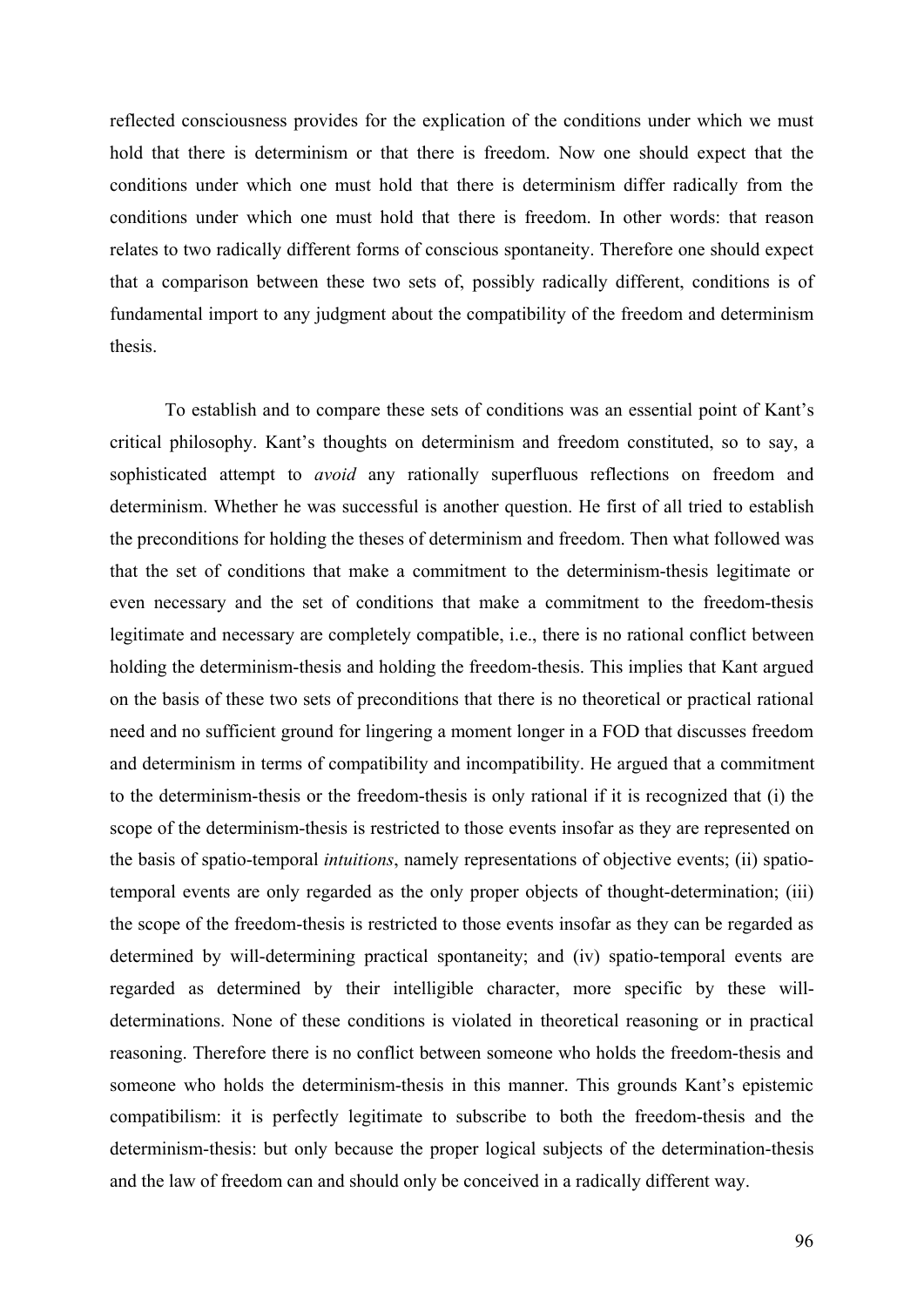However one should note that something, insofar it is subjected to causal determination/free determination, cannot be free/causally determined. This should not surprise us, because freedom is in Kant's philosophy, essentially characterized *negatively* by means of the *transcendental idea* of freedom, i.e., as the absence of causal determination. And freedom in this sense is only positively specified and implemented by *practical* reason, namely as a ground for imputation in general and more specific moral imputation. So there is a sense in which freedom and determinism are *incompatible*: freedom is the negative form of causal determination. This is Kant's *ontological* incompatibilism.

## **Conclusion**

Kant's critical thoughts on freedom are relevant from a contemporary practical philosophical perspective. I hope that I have shown that Kant emphasizes the role of rational justification when we are dealing with the metaphysical issues of freedom and determination; and their compatibility. This notion of rational justification is a rather strong one, and based on Kant's idea of what reasoning is; namely striving for a unification of conscious activities such as thinking and acting. This unification is only possible if thought and volition proceeds on the basis of principles of thinking or willing *as such*. Kant's ideas of justification are therefore rather strong: an *a priori* justification of thought and volition. I think we should take this notion of justification seriously in a philosophical environment that tends to ignore questions of rational justification.

Another relevant thought that derives from Kant is the distinction between practical and theoretical reasoning. Given Kant's thoughts on the point of reasoning, we can conceive of two different kinds of justification, namely practical vs theoretical justification. On the basis of this distinction one can try to determine to what extent a commitment to the determinism or freedom thesis is rationally obligatory. The result may be that a commitment to the determinism thesis is, given certain conditions, required by theoretical reason; but condemned by practical reason. This would give an interesting twist to the freedom determinism debate; at least to an FOD. The new question would then be: are freedom and determinism compatible at an epistemic level. I think this latter question is highly relevant; and more relevant for rational deliberators than the question whether freedom and determinism are compatible as ontological theses.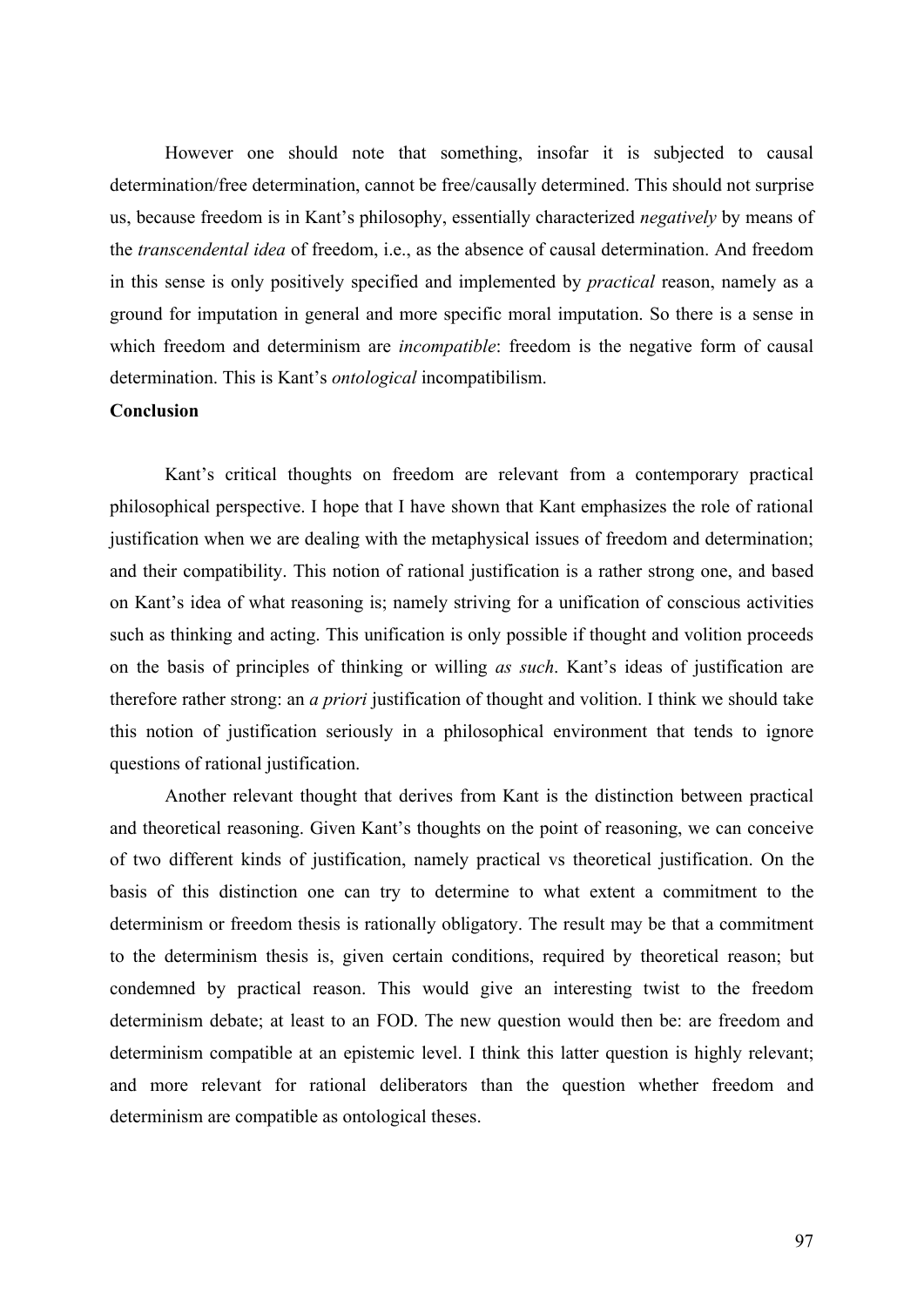# Literature

| Allison, H.E.        | 1990. Kant's theory of freedom. Cambridge: University Press                    |
|----------------------|--------------------------------------------------------------------------------|
| Benton, R.J.         | 1978. 'The transcendental argument in Kant's Grundlegung zur                   |
|                      | Metaphysik der Sitten' in The Journal of Value Inquiry 12: 3                   |
| Buroker, J.V.        | 2006. Kant's Kritik der reinen Vernunft: an introduction. Cambridge:           |
|                      | <b>University Press</b>                                                        |
| Campbell, J.K. (ed.) | O'Rourke, M. (ed.), Shier, D. 2004. Freedom and Determinism, MIT               |
|                      | press                                                                          |
| Fischer, J.M.        | 2004. 'The Transfer of Nonresponsibility' in: Campbell, J.K. (ed.)             |
|                      | O'Rourke, M. (ed.), Shier, D. (ed.), Freedom and Determinism. MIT              |
|                      | press, pp. 189-210.                                                            |
| Frankfurt, H.G.      | 1969. 'Alternate Possibilities and Moral Responsibility' in The Journal        |
|                      | of Philosophy, vol. 66, No. 23, pp. 829-39.                                    |
| Frankfurt, H.G.      | 1999. 'Responses', in The Journal of Ethics 3: 368-72.                         |
| Gewirth, A.          | 1981. Reason and Morality. Chigaco: the University of Chicago Press.           |
| Hume, D.             | 1978. A Treatise of Human Nature (text revision and notes by P.H.              |
|                      | Nidditch). Oxford: Clarendon Press                                             |
| Inwagen, P. van      | 1997. 'Fischer on Moral Responsibility', in The Philosophical                  |
|                      | <i>Quarterly</i> vol 47:188, pp. 373-81.                                       |
| Inwagen, P. van      | 1999. 'Moral Responsibility, Determinism, and the Ability to do                |
|                      | Otherwise', in The Journal of Ethics 3: 342-350.                               |
| Inwagen, P. van      | 2004. 'Van Inwagen on Free Will' in: Campbell, J.K. (ed.) O'Rourke,            |
|                      | M. (ed.), Shier, D. (ed.), Freedom and Determinism. MIT press, pp.             |
|                      | 213-30.                                                                        |
| Illies, Chr.         | 2003. 'The Promise of Transcendental Arguments.' In The Grounds of             |
|                      | Judgment. New Transcendental Arguments in Moral<br>Ethical                     |
|                      | Philosophy. Oxford: UP, pp. 30-63                                              |
| Kane, R.             | 2004. 'Agency, Responsibility, and Indeterminism: Reflections on               |
|                      | Libertarian Theories of Free Will' in: Campbell, J.K.(ed.) O'Rourke, M.        |
|                      | (ed.), Shier, D. (ed.), <i>Freedom And Determinism</i> . MIT press, pp. 70-88. |
| Kant, I.             | 1956. Kritik der reinen Vernunft [R. Schmidt (ed.)]. Hamburg: Felix            |
|                      | Meiner                                                                         |